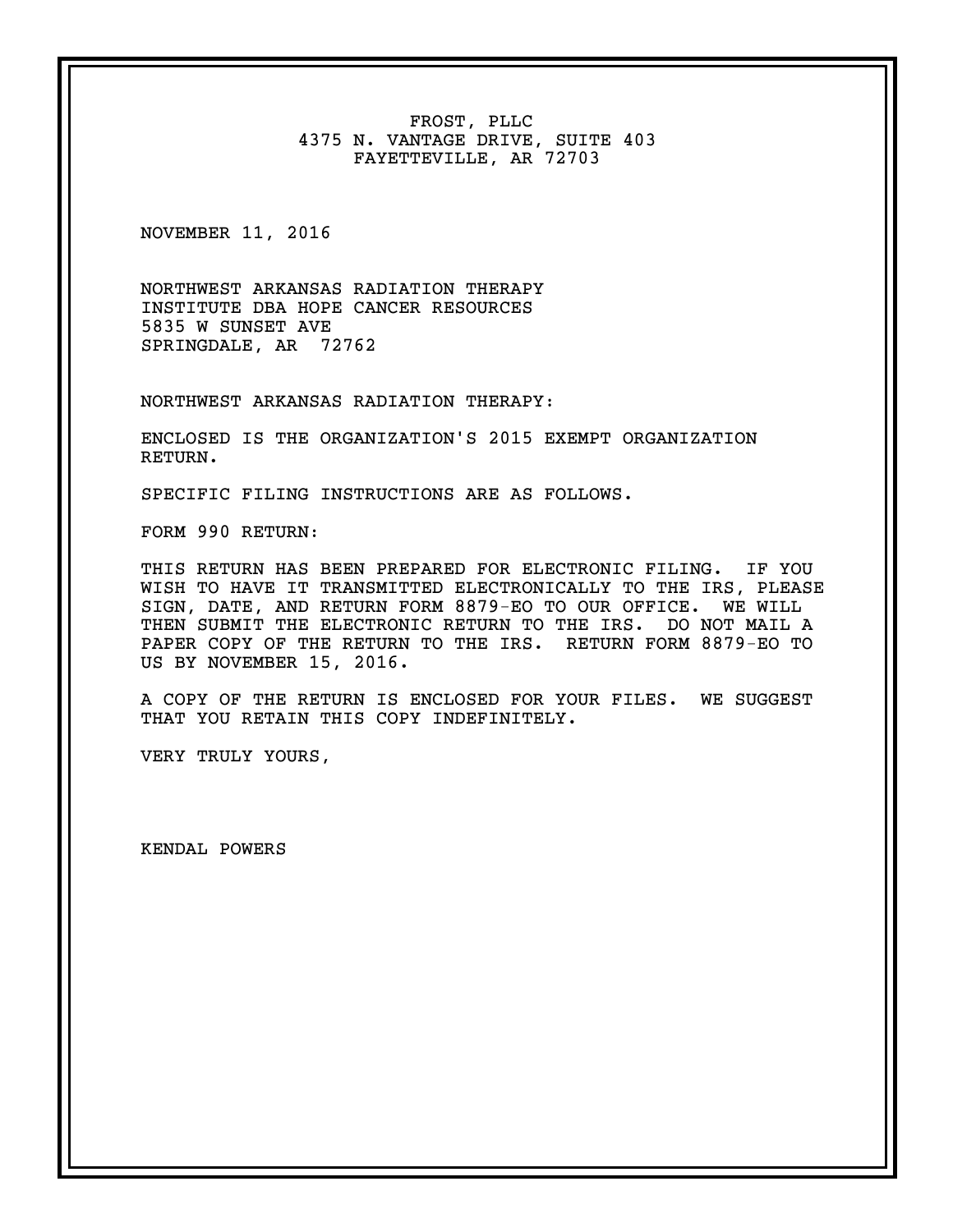# **TAX RETURN FILING INSTRUCTIONS**

#### FORM 990

#### **FOR THE YEAR ENDING**

DECEMBER 31, 2015

| NORTHWEST ARKANSAS RADIATION THERAPY<br>INSTITUTE DBA HOPE CANCER RESOURCES<br>5835 W SUNSET AVE<br>72762<br>SPRINGDALE, AR                                                                                                                                                                                                                                          |
|----------------------------------------------------------------------------------------------------------------------------------------------------------------------------------------------------------------------------------------------------------------------------------------------------------------------------------------------------------------------|
| FROST, PLLC<br>4375 N VANTAGE DRIVE, SUITE 403<br>FAYETTEVILLE, AR<br>72703                                                                                                                                                                                                                                                                                          |
| NOT APPLICABLE                                                                                                                                                                                                                                                                                                                                                       |
| NOT APPLICABLE                                                                                                                                                                                                                                                                                                                                                       |
| NOT APPLICABLE                                                                                                                                                                                                                                                                                                                                                       |
| NOT APPLICABLE                                                                                                                                                                                                                                                                                                                                                       |
| THIS RETURN HAS BEEN PREPARED FOR ELECTRONIC FILING.<br>IF YOU<br>WISH TO HAVE IT TRANSMITTED ELECTRONICALLY TO THE IRS, PLEASE<br>SIGN, DATE, AND RETURN FORM 8879-EO TO OUR OFFICE.<br><b>WE WILL</b><br>THEN SUBMIT THE ELECTRONIC RETURN TO THE IRS.<br>DO NOT MAIL A<br>PAPER COPY OF THE RETURN TO THE IRS. RETURN FORM 8879-EO TO<br>US BY NOVEMBER 15, 2016. |
|                                                                                                                                                                                                                                                                                                                                                                      |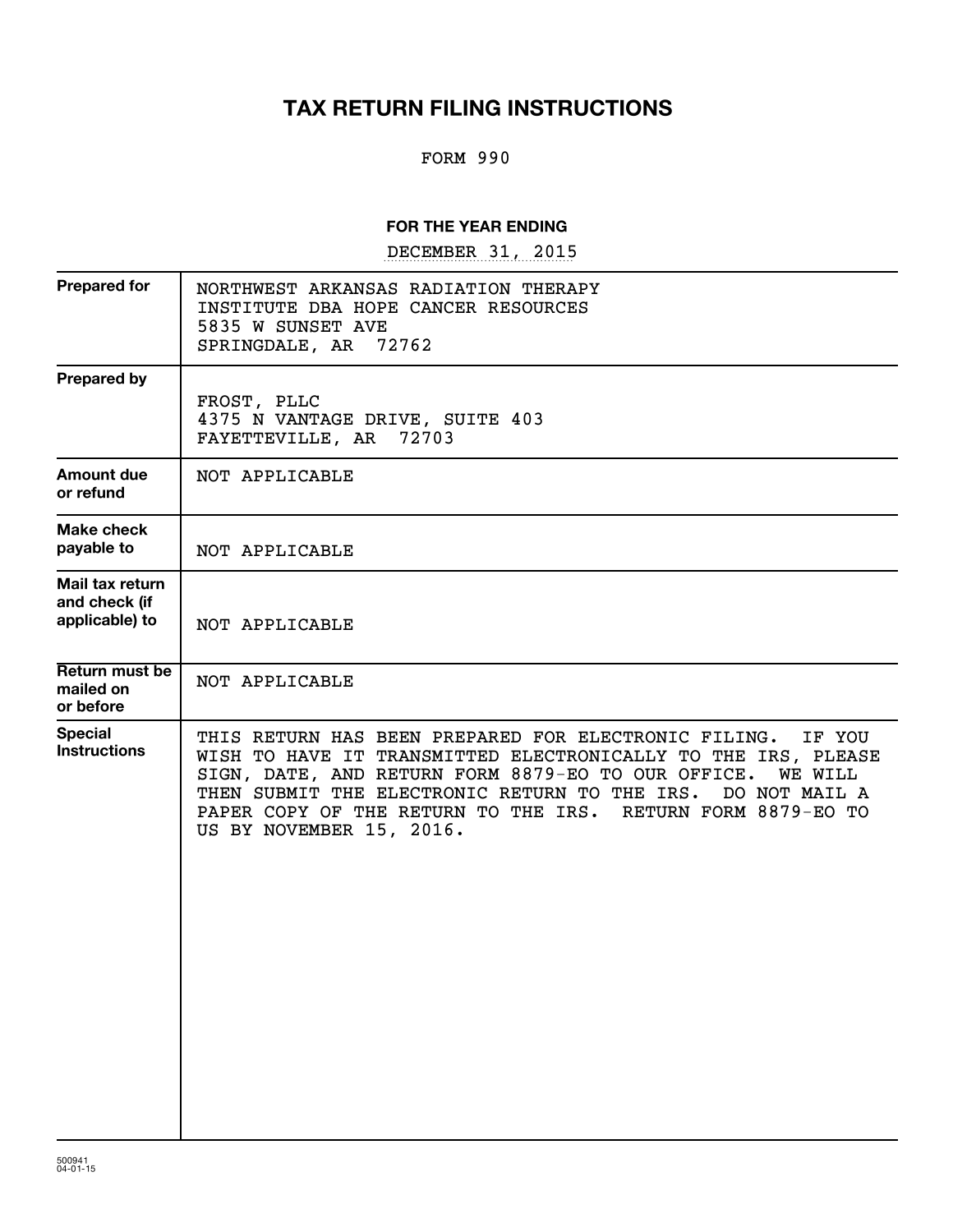| Form 8879-EO                                                  | ***** THIS IS NOT A FILEABLE COPY *****<br><b>IRS e-file Signature Authorization<br/>for an Exempt Organization</b>                                                                                                                                                                                                                                                                                                                                                                                                                                                                                                                                                                                                                                                                                                                   |                 | OMB No. 1545-1878                                 |
|---------------------------------------------------------------|---------------------------------------------------------------------------------------------------------------------------------------------------------------------------------------------------------------------------------------------------------------------------------------------------------------------------------------------------------------------------------------------------------------------------------------------------------------------------------------------------------------------------------------------------------------------------------------------------------------------------------------------------------------------------------------------------------------------------------------------------------------------------------------------------------------------------------------|-----------------|---------------------------------------------------|
|                                                               | For calendar year 2015, or fiscal year beginning<br>$\begin{array}{c} 2015, \text{ and ending} \end{array}$                                                                                                                                                                                                                                                                                                                                                                                                                                                                                                                                                                                                                                                                                                                           |                 |                                                   |
|                                                               | Do not send to the IRS. Keep for your records.                                                                                                                                                                                                                                                                                                                                                                                                                                                                                                                                                                                                                                                                                                                                                                                        |                 | 2015                                              |
| Department of the Treasury<br><b>Internal Revenue Service</b> | Information about Form 8879-EO and its instructions is at www.irs.gov/form8879eo.                                                                                                                                                                                                                                                                                                                                                                                                                                                                                                                                                                                                                                                                                                                                                     |                 |                                                   |
| Name of exempt organization                                   |                                                                                                                                                                                                                                                                                                                                                                                                                                                                                                                                                                                                                                                                                                                                                                                                                                       |                 | <b>Employer identification number</b>             |
|                                                               | NORTHWEST ARKANSAS RADIATION THERAPY                                                                                                                                                                                                                                                                                                                                                                                                                                                                                                                                                                                                                                                                                                                                                                                                  |                 |                                                   |
|                                                               | INSTITUTE DBA HOPE CANCER RESOURCES                                                                                                                                                                                                                                                                                                                                                                                                                                                                                                                                                                                                                                                                                                                                                                                                   |                 | 71-0595593                                        |
| Name and title of officer<br>BRIAN HOLT<br>PRESIDENT/CEO      |                                                                                                                                                                                                                                                                                                                                                                                                                                                                                                                                                                                                                                                                                                                                                                                                                                       |                 |                                                   |
| Part I                                                        | Type of Return and Return Information (Whole Dollars Only)                                                                                                                                                                                                                                                                                                                                                                                                                                                                                                                                                                                                                                                                                                                                                                            |                 |                                                   |
| than 1 line in Part I.                                        | Check the box for the return for which you are using this Form 8879-EO and enter the applicable amount, if any, from the return. If you check the box<br>on line 1a, 2a, 3a, 4a, or 5a, below, and the amount on that line for the return being filed with this form was blank, then leave line 1b, 2b, 3b, 4b, or 5b,<br>whichever is applicable, blank (do not enter -0-). But, if you entered -0- on the return, then enter -0- on the applicable line below. Do not complete more                                                                                                                                                                                                                                                                                                                                                 |                 |                                                   |
| <b>1a</b> Form 990 check here                                 | $\blacktriangleright$ $\mathbf{X}$                                                                                                                                                                                                                                                                                                                                                                                                                                                                                                                                                                                                                                                                                                                                                                                                    |                 |                                                   |
| 2a Form 990-EZ check here                                     |                                                                                                                                                                                                                                                                                                                                                                                                                                                                                                                                                                                                                                                                                                                                                                                                                                       |                 |                                                   |
| 3a Form 1120-POL check here                                   |                                                                                                                                                                                                                                                                                                                                                                                                                                                                                                                                                                                                                                                                                                                                                                                                                                       |                 |                                                   |
| 4a Form 990-PF check here                                     | b Tax based on investment income (Form 990-PF, Part VI, line 5)  4b                                                                                                                                                                                                                                                                                                                                                                                                                                                                                                                                                                                                                                                                                                                                                                   |                 |                                                   |
| 5a Form 8868 check here                                       | <b>b</b> Balance Due (Form 8868, Part I, line 3c or Part II, line 8c) <i>manument</i> 5b                                                                                                                                                                                                                                                                                                                                                                                                                                                                                                                                                                                                                                                                                                                                              |                 |                                                   |
| Part II                                                       | <b>Declaration and Signature Authorization of Officer</b>                                                                                                                                                                                                                                                                                                                                                                                                                                                                                                                                                                                                                                                                                                                                                                             |                 |                                                   |
| Officer's PIN: check one box only                             | debit) entry to the financial institution account indicated in the tax preparation software for payment of the organization's federal taxes owed on this<br>return, and the financial institution to debit the entry to this account. To revoke a payment, I must contact the U.S. Treasury Financial Agent at<br>1-888-353-4537 no later than 2 business days prior to the payment (settlement) date. I also authorize the financial institutions involved in the<br>processing of the electronic payment of taxes to receive confidential information necessary to answer inquiries and resolve issues related to the<br>payment. I have selected a personal identification number (PIN) as my signature for the organization's electronic return and, if applicable, the<br>organization's consent to electronic funds withdrawal. |                 |                                                   |
| X   authorize FROST, PLLC                                     |                                                                                                                                                                                                                                                                                                                                                                                                                                                                                                                                                                                                                                                                                                                                                                                                                                       | to enter my PIN | 72762                                             |
|                                                               | ERO firm name                                                                                                                                                                                                                                                                                                                                                                                                                                                                                                                                                                                                                                                                                                                                                                                                                         |                 | Enter five numbers, but<br>do not enter all zeros |
|                                                               | as my signature on the organization's tax year 2015 electronically filed return. If I have indicated within this return that a copy of the return<br>is being filed with a state agency(ies) regulating charities as part of the IRS Fed/State program, I also authorize the aforementioned ERO to<br>enter my PIN on the return's disclosure consent screen.                                                                                                                                                                                                                                                                                                                                                                                                                                                                         |                 |                                                   |
|                                                               | As an officer of the organization, I will enter my PIN as my signature on the organization's tax year 2015 electronically filed return. If I have<br>indicated within this return that a copy of the return is being filed with a state agency(ies) regulating charities as part of the IRS Fed/State<br>program, I will enter my PIN on the return's disclosure consent screen.                                                                                                                                                                                                                                                                                                                                                                                                                                                      |                 |                                                   |
| Officer's signature $\blacktriangleright$                     | *****<br>THIS IS NOT A FILEABLE COPY<br>$***$<br>Date I                                                                                                                                                                                                                                                                                                                                                                                                                                                                                                                                                                                                                                                                                                                                                                               |                 |                                                   |
| Part III                                                      | <b>Certification and Authentication</b>                                                                                                                                                                                                                                                                                                                                                                                                                                                                                                                                                                                                                                                                                                                                                                                               |                 |                                                   |
|                                                               | <b>ERO's EFIN/PIN.</b> Enter your six-digit electronic filing identification<br>71279986753<br>number (EFIN) followed by your five-digit self-selected PIN.<br>do not enter all zeros                                                                                                                                                                                                                                                                                                                                                                                                                                                                                                                                                                                                                                                 |                 |                                                   |
| <i>e-file</i> Providers for Business Returns.                 | I certify that the above numeric entry is my PIN, which is my signature on the 2015 electronically filed return for the organization indicated above. I<br>confirm that I am submitting this return in accordance with the requirements of Pub. 4163, Modernized e-File (MeF) Information for Authorized IRS                                                                                                                                                                                                                                                                                                                                                                                                                                                                                                                          |                 |                                                   |
| ERO's signature FROST, PLLC                                   | Date $\triangleright$ 11/11/16                                                                                                                                                                                                                                                                                                                                                                                                                                                                                                                                                                                                                                                                                                                                                                                                        |                 |                                                   |
|                                                               | <b>ERO Must Retain This Form - See Instructions</b>                                                                                                                                                                                                                                                                                                                                                                                                                                                                                                                                                                                                                                                                                                                                                                                   |                 |                                                   |

| ERO Must Retain This Form - See Instructions                 |  |  |
|--------------------------------------------------------------|--|--|
| Do Not Submit This Form To the IRS Unless Requested To Do So |  |  |

523051 10-19-15 **For Paperwork Reduction Act Notice, see instructions.** LHA Form (2015) **8879-EO**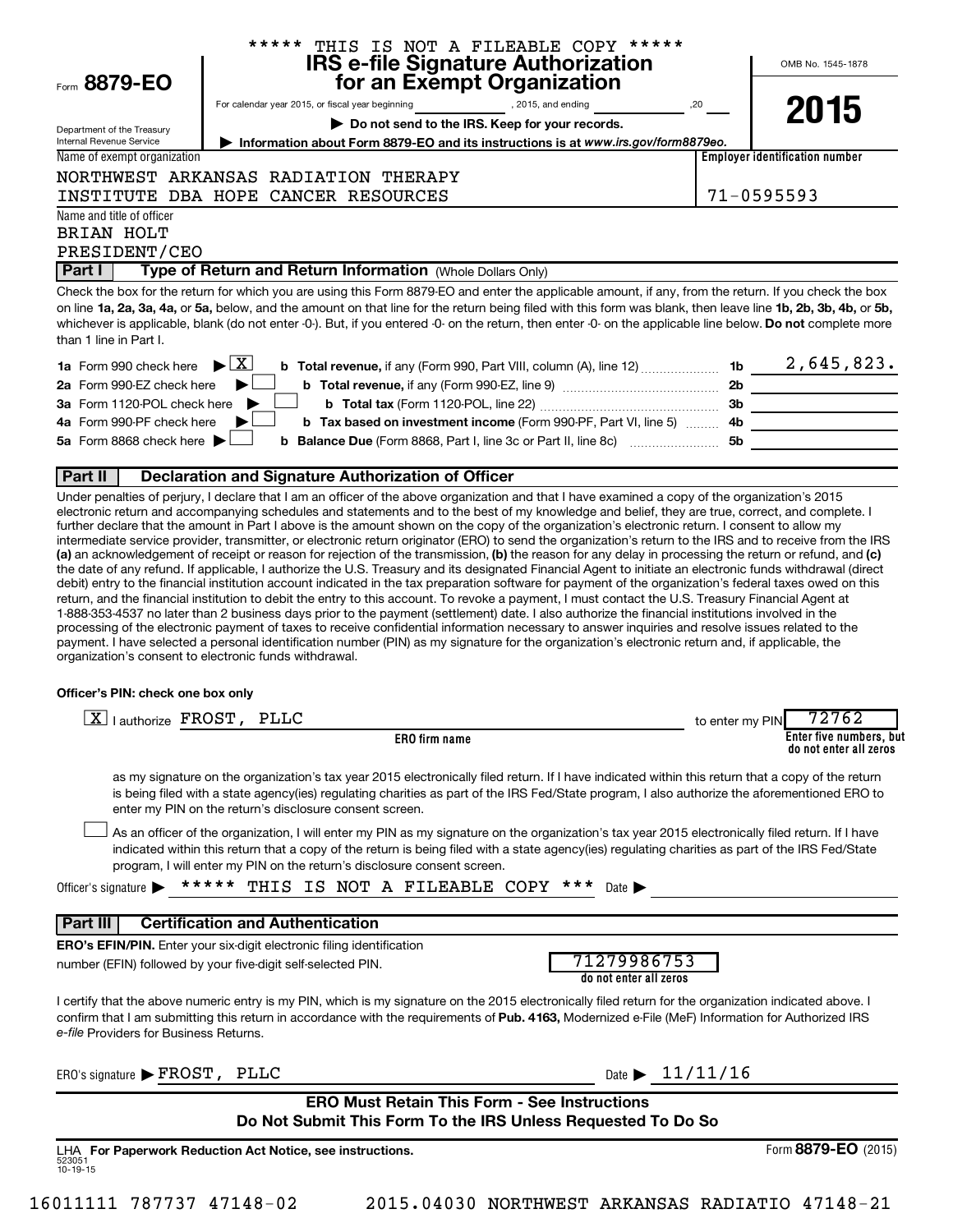|                                                                                                                   |                                                                                                           |                                                   | EXTENDED TO NOVEMBER 15, 2016                                                                                                                                              |            |                                                     |                                                           |  |  |
|-------------------------------------------------------------------------------------------------------------------|-----------------------------------------------------------------------------------------------------------|---------------------------------------------------|----------------------------------------------------------------------------------------------------------------------------------------------------------------------------|------------|-----------------------------------------------------|-----------------------------------------------------------|--|--|
|                                                                                                                   |                                                                                                           |                                                   | <b>Return of Organization Exempt From Income Tax</b>                                                                                                                       |            |                                                     | OMB No. 1545-0047                                         |  |  |
| 990<br>Form<br>Under section 501(c), 527, or 4947(a)(1) of the Internal Revenue Code (except private foundations) |                                                                                                           |                                                   |                                                                                                                                                                            |            |                                                     |                                                           |  |  |
|                                                                                                                   | Do not enter social security numbers on this form as it may be made public.<br>Department of the Treasury |                                                   |                                                                                                                                                                            |            |                                                     |                                                           |  |  |
|                                                                                                                   |                                                                                                           | Internal Revenue Service                          | Information about Form 990 and its instructions is at www.irs.gov/form990.                                                                                                 |            |                                                     | Inspection                                                |  |  |
|                                                                                                                   |                                                                                                           |                                                   | A For the 2015 calendar year, or tax year beginning<br>and ending                                                                                                          |            |                                                     |                                                           |  |  |
|                                                                                                                   | <b>B</b> Check if<br>applicable:                                                                          |                                                   | C Name of organization                                                                                                                                                     |            | D Employer identification number                    |                                                           |  |  |
|                                                                                                                   | Address                                                                                                   |                                                   | NORTHWEST ARKANSAS RADIATION THERAPY                                                                                                                                       |            |                                                     |                                                           |  |  |
|                                                                                                                   | change<br> Name                                                                                           |                                                   | INSTITUTE DBA HOPE CANCER RESOURCES                                                                                                                                        |            |                                                     |                                                           |  |  |
|                                                                                                                   | change<br>Initial                                                                                         |                                                   | HOPE CANCER RESOURCES<br>Doing business as                                                                                                                                 |            |                                                     | 71-0595593                                                |  |  |
|                                                                                                                   | return<br>Final                                                                                           |                                                   | Number and street (or P.O. box if mail is not delivered to street address)<br>5835 W SUNSET AVE                                                                            | Room/suite | E Telephone number                                  | $479 - 361 - 5847$                                        |  |  |
|                                                                                                                   | return/<br>termin-                                                                                        |                                                   |                                                                                                                                                                            |            | G Gross receipts \$                                 | 2,807,306.                                                |  |  |
|                                                                                                                   | ated<br>Amended                                                                                           |                                                   | City or town, state or province, country, and ZIP or foreign postal code<br>SPRINGDALE, AR<br>72762                                                                        |            |                                                     |                                                           |  |  |
|                                                                                                                   | return<br>Applica-                                                                                        |                                                   | F Name and address of principal officer: BRIAN HOLT                                                                                                                        |            | H(a) Is this a group return<br>for subordinates?    | $\Box$ Yes $[X]$ No                                       |  |  |
|                                                                                                                   | tion<br>pending                                                                                           |                                                   | SAME AS C ABOVE                                                                                                                                                            |            | $H(b)$ Are all subordinates included? $\Box$ Yes    | No                                                        |  |  |
|                                                                                                                   |                                                                                                           | Tax-exempt status: $\boxed{\textbf{X}}$ 501(c)(3) | $501(c)$ (<br>$4947(a)(1)$ or<br>$\sqrt{\frac{1}{1}}$ (insert no.)                                                                                                         | 527        |                                                     | If "No," attach a list. (see instructions)                |  |  |
|                                                                                                                   |                                                                                                           |                                                   | J Website: WWW.HOPECANCERRESOURCES.ORG                                                                                                                                     |            | $H(c)$ Group exemption number $\blacktriangleright$ |                                                           |  |  |
|                                                                                                                   |                                                                                                           |                                                   | K Form of organization: $X$ Corporation<br>Other $\blacktriangleright$<br>Trust<br>Association                                                                             |            |                                                     | L Year of formation: $1985$ M State of legal domicile: AR |  |  |
|                                                                                                                   | Part I                                                                                                    | <b>Summary</b>                                    |                                                                                                                                                                            |            |                                                     |                                                           |  |  |
|                                                                                                                   | 1.                                                                                                        |                                                   | Briefly describe the organization's mission or most significant activities: THE MISSION OF HOPE CANCER                                                                     |            |                                                     |                                                           |  |  |
| Governance                                                                                                        |                                                                                                           |                                                   | RESOURCES IS TO PROVIDE COMPASSIONATE, PROFESSIONAL CANCER SUPPORT                                                                                                         |            |                                                     |                                                           |  |  |
|                                                                                                                   | $\mathbf{2}$                                                                                              |                                                   | Check this box $\blacktriangleright$ $\Box$ if the organization discontinued its operations or disposed of more than 25% of its net assets.                                |            |                                                     |                                                           |  |  |
|                                                                                                                   | 3                                                                                                         |                                                   | Number of voting members of the governing body (Part VI, line 1a)                                                                                                          |            | ${\bf 3}$                                           | 20                                                        |  |  |
|                                                                                                                   | 4                                                                                                         |                                                   |                                                                                                                                                                            |            | $\overline{4}$                                      | $\overline{19}$                                           |  |  |
| <b>Activities &amp;</b>                                                                                           | 5                                                                                                         |                                                   |                                                                                                                                                                            |            | 5                                                   | $\overline{29}$                                           |  |  |
|                                                                                                                   | 6                                                                                                         |                                                   |                                                                                                                                                                            |            | 6                                                   | 150                                                       |  |  |
|                                                                                                                   |                                                                                                           |                                                   |                                                                                                                                                                            |            | 7a                                                  | 0.                                                        |  |  |
|                                                                                                                   |                                                                                                           |                                                   |                                                                                                                                                                            |            | 7b                                                  | σ.                                                        |  |  |
|                                                                                                                   |                                                                                                           |                                                   |                                                                                                                                                                            |            | <b>Prior Year</b>                                   | <b>Current Year</b>                                       |  |  |
|                                                                                                                   | 8                                                                                                         |                                                   |                                                                                                                                                                            |            | 2,410,547.                                          | 2,713,935.                                                |  |  |
| Revenue                                                                                                           | 9                                                                                                         |                                                   | Program service revenue (Part VIII, line 2g)                                                                                                                               |            | о.<br>$\overline{0}$ .                              | о.<br>σ.                                                  |  |  |
|                                                                                                                   | 10                                                                                                        |                                                   |                                                                                                                                                                            |            | $-91,907.$                                          | $-68, 112.$                                               |  |  |
|                                                                                                                   | 11                                                                                                        |                                                   | Other revenue (Part VIII, column (A), lines 5, 6d, 8c, 9c, 10c, and 11e)                                                                                                   |            | 2,318,640.                                          | 2,645,823.                                                |  |  |
|                                                                                                                   | 12<br>13                                                                                                  |                                                   | Total revenue - add lines 8 through 11 (must equal Part VIII, column (A), line 12)<br>Grants and similar amounts paid (Part IX, column (A), lines 1-3)                     |            | 0.                                                  |                                                           |  |  |
|                                                                                                                   | 14                                                                                                        |                                                   | <u> 1986 - Januar Stein, martin a</u><br>Benefits paid to or for members (Part IX, column (A), line 4)                                                                     |            | σ.                                                  | σ.                                                        |  |  |
|                                                                                                                   |                                                                                                           |                                                   | Salaries, other compensation, employee benefits (Part IX, column (A), lines 5-10)                                                                                          |            | 1,313,772.                                          | $1,390,393$ .                                             |  |  |
|                                                                                                                   |                                                                                                           |                                                   |                                                                                                                                                                            |            | 0.                                                  |                                                           |  |  |
| Expenses                                                                                                          |                                                                                                           |                                                   |                                                                                                                                                                            |            |                                                     |                                                           |  |  |
|                                                                                                                   | 17                                                                                                        |                                                   |                                                                                                                                                                            |            | 1,112,420.                                          | 1,249,975.                                                |  |  |
|                                                                                                                   | 18                                                                                                        |                                                   | Total expenses. Add lines 13-17 (must equal Part IX, column (A), line 25)                                                                                                  |            | 2,426,192.                                          | 2,640,368.                                                |  |  |
|                                                                                                                   | 19                                                                                                        |                                                   |                                                                                                                                                                            |            | $-107,552.$                                         | 5,455.                                                    |  |  |
|                                                                                                                   |                                                                                                           |                                                   |                                                                                                                                                                            |            | <b>Beginning of Current Year</b>                    | <b>End of Year</b>                                        |  |  |
| Net Assets or<br>Fund Balances                                                                                    | 20                                                                                                        | Total assets (Part X, line 16)                    |                                                                                                                                                                            |            | 99,012.                                             | 120,077.                                                  |  |  |
|                                                                                                                   | 21                                                                                                        |                                                   | Total liabilities (Part X, line 26)                                                                                                                                        |            | 148,512.                                            | 164,122.                                                  |  |  |
|                                                                                                                   | 22                                                                                                        |                                                   |                                                                                                                                                                            |            | $-49,500$ .                                         | $-44,045$ .                                               |  |  |
|                                                                                                                   | Part II                                                                                                   | <b>Signature Block</b>                            |                                                                                                                                                                            |            |                                                     |                                                           |  |  |
|                                                                                                                   |                                                                                                           |                                                   | Under penalties of perjury, I declare that I have examined this return, including accompanying schedules and statements, and to the best of my knowledge and belief, it is |            |                                                     |                                                           |  |  |
|                                                                                                                   |                                                                                                           |                                                   | true, correct, and complete. Declaration of preparer (other than officer) is based on all information of which preparer has any knowledge.                                 |            |                                                     |                                                           |  |  |
|                                                                                                                   |                                                                                                           |                                                   |                                                                                                                                                                            |            |                                                     |                                                           |  |  |

| Sign<br>Here    | Signature of officer<br>BRIAN HOLT, PRESIDENT/CEO<br>Type or print name and title                        |                                       |      | Date                                                   |  |
|-----------------|----------------------------------------------------------------------------------------------------------|---------------------------------------|------|--------------------------------------------------------|--|
| Paid            | Print/Type preparer's name<br>KENDAL POWERS                                                              | Preparer's signature<br>KENDAL POWERS | Date | PTIN<br>Check<br>P00876777<br>$11/11/16$ self-employed |  |
| Preparer        | FROST,<br>PLLC<br>Firm's name                                                                            |                                       |      | 71-0817652<br>Firm's EIN                               |  |
| Use Only        | Firm's address 1375 N VANTAGE DRIVE, SUITE 403<br>FAYETTEVILLE, AR 72703<br>Phone no. $479 - 695 - 4300$ |                                       |      |                                                        |  |
|                 | <b>No</b><br>May the IRS discuss this return with the preparer shown above? (see instructions)<br>Yes    |                                       |      |                                                        |  |
| 532001 12-16-15 | LHA For Paperwork Reduction Act Notice, see the separate instructions.                                   |                                       |      | Form 990 (2015)                                        |  |

SEE SCHEDULE O FOR ORGANIZATION MISSION STATEMENT CONTINUATION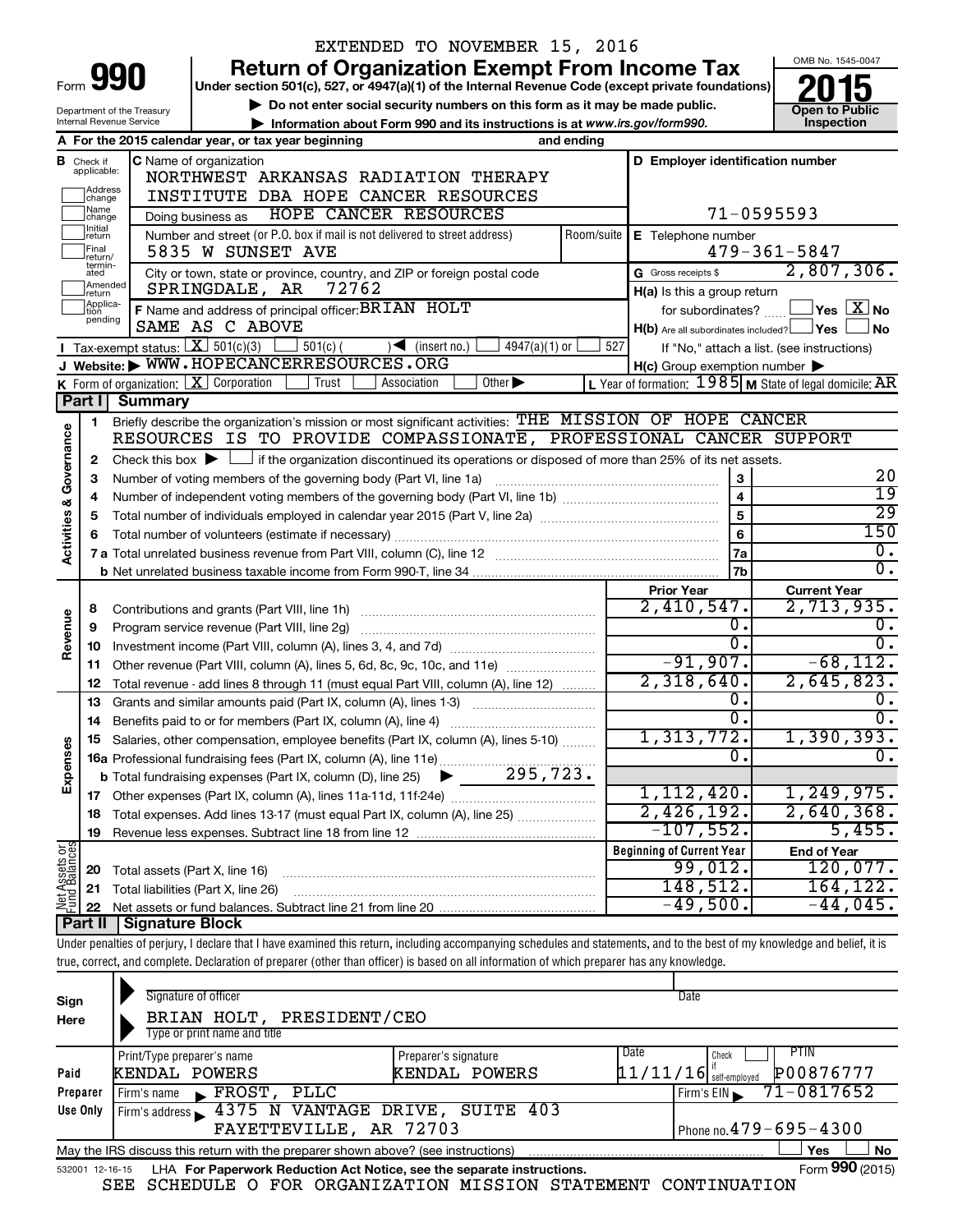|                | NORTHWEST ARKANSAS RADIATION THERAPY<br>$71 - 0595593$<br>INSTITUTE DBA HOPE CANCER RESOURCES                                                                       |
|----------------|---------------------------------------------------------------------------------------------------------------------------------------------------------------------|
|                | Page 2<br>Form 990 (2015)<br><b>Statement of Program Service Accomplishments</b><br>Part III                                                                        |
|                |                                                                                                                                                                     |
| 1              | Briefly describe the organization's mission:                                                                                                                        |
|                | THE MISSION OF HOPE CANCER RESOURCES IS TO PROVIDE COMPASSIONATE,                                                                                                   |
|                | PROFESSIONAL CANCER SUPPORT AND EDUCATION IN THE NORTHWEST ARKANSAS                                                                                                 |
|                | REGION TODAY AND TOMORROW. ALL OF OUR SERVICES ARE PROVIDED FREE OF                                                                                                 |
|                | CHARGE TO CANCER PATIENTS AND OUR COMMUNITY.                                                                                                                        |
| 2              | Did the organization undertake any significant program services during the year which were not listed on<br>$\sqrt{\mathsf{Yes}\ \mathbb{X}}$ No                    |
|                | the prior Form 990 or 990-EZ?                                                                                                                                       |
|                | If "Yes," describe these new services on Schedule O.<br>$\sqrt{\ }$ Yes $\sqrt{\ \text{X}}$ No                                                                      |
| 3              | Did the organization cease conducting, or make significant changes in how it conducts, any program services?<br>If "Yes," describe these changes on Schedule O.     |
| 4              | Describe the organization's program service accomplishments for each of its three largest program services, as measured by expenses.                                |
|                | Section 501(c)(3) and 501(c)(4) organizations are required to report the amount of grants and allocations to others, the total expenses, and                        |
|                | revenue, if any, for each program service reported.                                                                                                                 |
|                | $1,829,555$ $\cdot$ including grants of \$<br>4a (Code:<br>(Expenses \$<br>Gevenue \$                                                                               |
|                | HOPE CANCER RESOURCES HELPS EASE THE FINANCIAL BURDEN BROUGHT ON BY                                                                                                 |
|                | CANCER BY PROVIDING FINANCIAL ASSISTANCE IN PAYING EVERYDAY LIVING                                                                                                  |
|                | EXPENSES (UTILITY BILLS, MORTGAGE OR RENT PAYMENTS, CAR PAYMENTS, AND                                                                                               |
|                | SUCH), PROVIDING PRESCRIPTION ASSISTANCE AND PROVIDING GAS CARDS TO                                                                                                 |
|                | HELP WITH GETTING BACK AND FORTH TO TREATMENTS. IN ADDITION, EMOTIONAL                                                                                              |
|                | ASSISTANCE IS PROVIDED BY OUR STAFF OF LICENSED SOCIAL WORKERS,                                                                                                     |
|                | INCLUDING ONE-ON-ONE ASSESSMENTS TO IDENTIFY NEEDS, COUNSELING, AND                                                                                                 |
|                | PATIENT NAVIGATION. WE PROVIDE SMOKING CESSATION PROGRAMS FOR PATIENTS                                                                                              |
|                | WITH A CERTIFIED TOBACCO TREATMENT SPECIALIST. AND WE ALSO PROVIDE<br>SPANISH INTERPRETATION SERVICES TO HELP ENHANCE COMMUNICATION BETWEEN                         |
|                | PATIENTS AND PROVIDERS. THESE PROGRAMS ARE PROVIDED FREE OF CHARGE.                                                                                                 |
|                |                                                                                                                                                                     |
|                | 4b (Code:<br>) (Revenue \$<br>(Expenses \$<br>including grants of \$                                                                                                |
|                | HOPE CANCER RESOURCES' THREE CERTIFIED HEALTH EDUCATION SPECIALISTS                                                                                                 |
|                | PROVIDE CANCER PREVENTION EDUCATION PROGRAMS IN AREA SCHOOLS, TO CIVIC                                                                                              |
|                | GROUPS, HUMAN SERVICES AGENCIES AND IN OTHER COMMUNITY VENUES.<br><b>THEY</b>                                                                                       |
|                | ALSO SERVE AS TOBACCO TREATMENT SPECIALISTS AND ENGAGE IN TOBACCO                                                                                                   |
|                | CESSATIOIN PROGRAMS ON A GROUP BASIS. OUR OBJECTIVE WITH THESE PROGRAMS                                                                                             |
|                | TO HELP CREATE A HEALTHIER NORTHWEST ARKANSAS. THESE PROGRAMS ARE<br>ΙS                                                                                             |
|                | PROVIDED FREE OF CHARGE                                                                                                                                             |
|                |                                                                                                                                                                     |
|                |                                                                                                                                                                     |
|                |                                                                                                                                                                     |
|                |                                                                                                                                                                     |
| 4с             |                                                                                                                                                                     |
|                | (Expenses \$<br>(Revenue \$<br>(Code:<br>including grants of \$<br>CANCER RESOURCES PROVIDES<br>PATIENTS<br>FREE<br>TО<br>WHO HAVE<br>HOPE<br><b>TRANSPORTATION</b> |
|                | <b>BURDEN ON</b><br>OTHER<br>TO<br>GET TO<br>THEIR<br>TREATMENTS OR TO<br><b>RELIEVE</b><br>THE<br><b>WAY</b><br>NO                                                 |
|                | 2015 WE DROVE OUR FOUR VEHICLES<br>150,000<br>FAMILY AND<br>FRIENDS.<br>$\overline{\texttt{IN}}$<br><b>OVER</b>                                                     |
|                | MILES TRANSPORTING THESE PATIENTS.                                                                                                                                  |
|                |                                                                                                                                                                     |
|                |                                                                                                                                                                     |
|                |                                                                                                                                                                     |
|                |                                                                                                                                                                     |
|                |                                                                                                                                                                     |
|                |                                                                                                                                                                     |
|                |                                                                                                                                                                     |
|                |                                                                                                                                                                     |
|                | 4d Other program services (Describe in Schedule O.)                                                                                                                 |
|                | (Expenses \$<br>(Revenue \$<br>including grants of \$<br>1,829,555.<br>Total program service expenses                                                               |
|                |                                                                                                                                                                     |
| 4е             |                                                                                                                                                                     |
| 532002         | Form 990 (2015)                                                                                                                                                     |
| $12 - 16 - 15$ | 2                                                                                                                                                                   |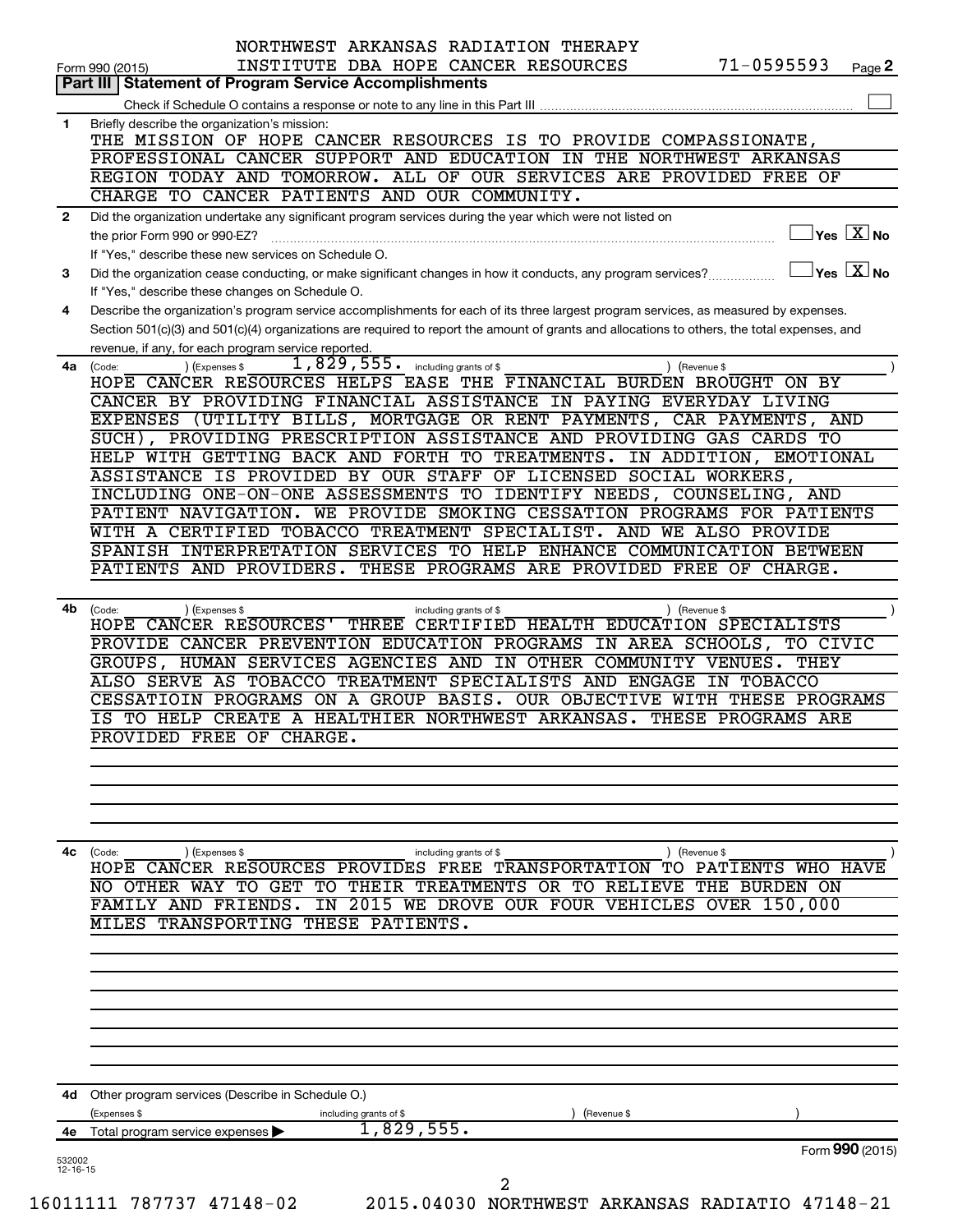**Part IV Checklist of Required Schedules**

#### Form 990 (2015) INSTITUTE DBA HOPE CANCER RESOURCES 71-0595593 <sub>Page</sub> **3**

|     |                                                                                                                                                                                         |                | Yes                   | No                      |
|-----|-----------------------------------------------------------------------------------------------------------------------------------------------------------------------------------------|----------------|-----------------------|-------------------------|
| 1.  | Is the organization described in section 501(c)(3) or 4947(a)(1) (other than a private foundation)?                                                                                     |                |                       |                         |
|     | If "Yes," complete Schedule A                                                                                                                                                           | 1.             | X                     |                         |
| 2   |                                                                                                                                                                                         | $\overline{2}$ | $\overline{\text{x}}$ |                         |
| 3   | Did the organization engage in direct or indirect political campaign activities on behalf of or in opposition to candidates for<br>public office? If "Yes," complete Schedule C, Part I | З              |                       | x                       |
| 4   | Section 501(c)(3) organizations. Did the organization engage in lobbying activities, or have a section 501(h) election in effect                                                        |                |                       |                         |
|     |                                                                                                                                                                                         | 4              |                       | x                       |
| 5   | Is the organization a section 501(c)(4), 501(c)(5), or 501(c)(6) organization that receives membership dues, assessments, or                                                            |                |                       |                         |
|     |                                                                                                                                                                                         | 5              |                       | x                       |
| 6   | Did the organization maintain any donor advised funds or any similar funds or accounts for which donors have the right to                                                               |                |                       |                         |
|     | provide advice on the distribution or investment of amounts in such funds or accounts? If "Yes," complete Schedule D, Part I                                                            | 6              |                       | x                       |
| 7   | Did the organization receive or hold a conservation easement, including easements to preserve open space,                                                                               |                |                       |                         |
|     | the environment, historic land areas, or historic structures? If "Yes," complete Schedule D, Part II                                                                                    | $\overline{7}$ |                       | x                       |
| 8   | Did the organization maintain collections of works of art, historical treasures, or other similar assets? If "Yes," complete<br>Schedule D, Part III                                    | 8              |                       | x                       |
| 9   | Did the organization report an amount in Part X, line 21, for escrow or custodial account liability, serve as a custodian for                                                           |                |                       |                         |
|     | amounts not listed in Part X; or provide credit counseling, debt management, credit repair, or debt negotiation services?                                                               |                |                       |                         |
|     | If "Yes," complete Schedule D, Part IV                                                                                                                                                  | 9              |                       | x                       |
| 10  | Did the organization, directly or through a related organization, hold assets in temporarily restricted endowments, permanent                                                           | 10             |                       | x                       |
| 11  | If the organization's answer to any of the following questions is "Yes," then complete Schedule D, Parts VI, VII, VIII, IX, or X                                                        |                |                       |                         |
|     | as applicable.                                                                                                                                                                          |                |                       |                         |
| а   | Did the organization report an amount for land, buildings, and equipment in Part X, line 10? If "Yes," complete Schedule D,                                                             |                |                       |                         |
|     | Part VI                                                                                                                                                                                 | 11a            | X                     |                         |
| b   | Did the organization report an amount for investments - other securities in Part X, line 12 that is 5% or more of its total                                                             |                |                       |                         |
|     |                                                                                                                                                                                         | 11b            |                       | x                       |
| с   | Did the organization report an amount for investments - program related in Part X, line 13 that is 5% or more of its total                                                              |                |                       |                         |
|     |                                                                                                                                                                                         | 11c            |                       | x                       |
| d   | Did the organization report an amount for other assets in Part X, line 15 that is 5% or more of its total assets reported in                                                            |                |                       |                         |
|     |                                                                                                                                                                                         | 11d            |                       | x                       |
| е   | Did the organization report an amount for other liabilities in Part X, line 25? If "Yes," complete Schedule D, Part X                                                                   | 11e            |                       | $\overline{\mathbf{x}}$ |
| f   | Did the organization's separate or consolidated financial statements for the tax year include a footnote that addresses                                                                 |                |                       |                         |
|     | the organization's liability for uncertain tax positions under FIN 48 (ASC 740)? If "Yes," complete Schedule D, Part X                                                                  | 11f            | X                     |                         |
|     | 12a Did the organization obtain separate, independent audited financial statements for the tax year? If "Yes," complete                                                                 |                |                       |                         |
|     | Schedule D, Parts XI and XII                                                                                                                                                            | 12a            | x                     |                         |
|     | <b>b</b> Was the organization included in consolidated, independent audited financial statements for the tax year?                                                                      |                |                       |                         |
|     | If "Yes," and if the organization answered "No" to line 12a, then completing Schedule D, Parts XI and XII is optional                                                                   | 12b            |                       | ▵                       |
| 13  | Is the organization a school described in section 170(b)(1)(A)(ii)? If "Yes," complete Schedule E                                                                                       | 13             |                       | $\overline{\textbf{x}}$ |
| 14a | Did the organization maintain an office, employees, or agents outside of the United States?                                                                                             | 14a            |                       | $\overline{\mathbf{X}}$ |
| b   | Did the organization have aggregate revenues or expenses of more than \$10,000 from grantmaking, fundraising, business,                                                                 |                |                       |                         |
|     | investment, and program service activities outside the United States, or aggregate foreign investments valued at \$100,000                                                              |                |                       | x                       |
|     | Did the organization report on Part IX, column (A), line 3, more than \$5,000 of grants or other assistance to or for any                                                               | 14b            |                       |                         |
| 15  |                                                                                                                                                                                         | 15             |                       | x                       |
| 16  | Did the organization report on Part IX, column (A), line 3, more than \$5,000 of aggregate grants or other assistance to                                                                |                |                       |                         |
|     |                                                                                                                                                                                         | 16             |                       | x                       |
| 17  | Did the organization report a total of more than \$15,000 of expenses for professional fundraising services on Part IX,                                                                 |                |                       |                         |
|     |                                                                                                                                                                                         | 17             | х                     |                         |
| 18  | Did the organization report more than \$15,000 total of fundraising event gross income and contributions on Part VIII, lines                                                            |                |                       |                         |
|     |                                                                                                                                                                                         | 18             | х                     |                         |
| 19  | Did the organization report more than \$15,000 of gross income from gaming activities on Part VIII, line 9a? If "Yes,"                                                                  |                |                       |                         |
|     |                                                                                                                                                                                         | 19             |                       | x                       |
|     |                                                                                                                                                                                         |                |                       | Form 990 (2015)         |

532003 12-16-15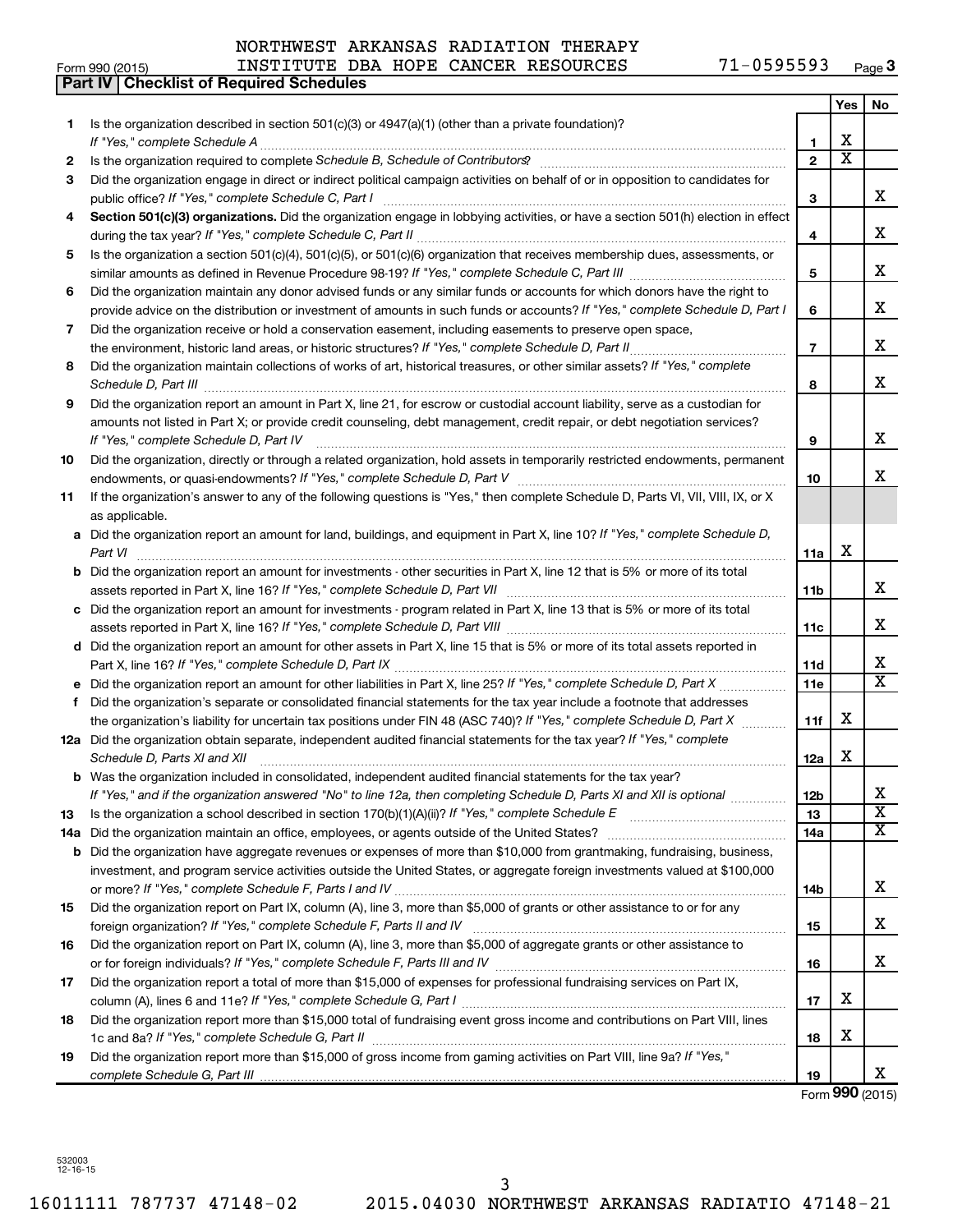#### **Yes No 20 a** *If "Yes," complete Schedule H* Did the organization operate one or more hospital facilities? ~~~~~~~~~~~~~~~~ **21 22 23** Did the organization answer "Yes" to Part VII, Section A, line 3, 4, or 5 about compensation of the organization's current **24 a** Did the organization have a tax-exempt bond issue with an outstanding principal amount of more than \$100,000 as of the **25 a Section 501(c)(3), 501(c)(4), and 501(c)(29) organizations.**  Did the organization engage in an excess benefit **26 27 28 29 30 31 32 33 34 35 a** Did the organization have a controlled entity within the meaning of section 512(b)(13)? **36 37 38 b** If "Yes" to line 20a, did the organization attach a copy of its audited financial statements to this return? ~~~~~~~~~~ **20a 20b 21 22 23 24a 24b 24c 24d 25a 25b 26 27 28a 28b 28c 29 30 31 32 33 34 35a 35b 36 37 38 b** Did the organization invest any proceeds of tax-exempt bonds beyond a temporary period exception? *www.communimi* **c** Did the organization maintain an escrow account other than a refunding escrow at any time during the year to defease **d** Did the organization act as an "on behalf of" issuer for bonds outstanding at any time during the year? ~~~~~~~~~~~ **b** Is the organization aware that it engaged in an excess benefit transaction with a disqualified person in a prior year, and **a** *If "Yes," complete Schedule L, Part IV* A current or former officer, director, trustee, or key employee? ~~~~~~~~~~~ **b c b** If "Yes" to line 35a, did the organization receive any payment from or engage in any transaction with a controlled entity Section 501(c)(3) organizations. Did the organization make any transfers to an exempt non-charitable related organization? **Note.**  All Form 990 filers are required to complete Schedule O *(continued)* **Part IV Checklist of Required Schedules** domestic government on Part IX, column (A), line 1? If "Yes," complete Schedule I, Parts I and II medicinoment on Part IX, column (A), line 1? If "Yes," complete Schedule I, Parts I and II Part IX, column (A), line 2? If "Yes," complete Schedule I, Parts I and III [11] [12] [12] [12] [12] [12] [12] [ and former officers, directors, trustees, key employees, and highest compensated employees? If "Yes," complete *Schedule J* ~~~~~~~~~~~~~~~~~~~~~~~~~~~~~~~~~~~~~~~~~~~~~~~~~~~~~~~~ last day of the year, that was issued after December 31, 2002? If "Yes," answer lines 24b through 24d and complete *Schedule K. If "No", go to line 25a* transaction with a disqualified person during the year? If "Yes," complete Schedule L, Part I \_\_\_\_\_\_\_\_\_\_\_\_\_\_\_\_\_\_\_\_\_\_\_\_\_ that the transaction has not been reported on any of the organization's prior Forms 990 or 990-EZ? If "Yes," complete *Schedule L, Part I* former officers, directors, trustees, key employees, highest compensated employees, or disqualified persons? If "Yes," *complete Schedule L, Part II* ~~~~~~~~~~~~~~~~~~~~~~~~~~~~~~~~~~~~~~~~~~~~~~~ *If "Yes," complete Schedule L, Part III* of any of these persons? ~~~~~~~~~~~~~~~~~~~~~~~~~~~~~~ A family member of a current or former officer, director, trustee, or key employee? If "Yes," complete Schedule L, Part IV ...... *If "Yes," complete Schedule L, Part IV* director, trustee, or direct or indirect owner? ~~~~~~~~~~~~~~~~~~~~~ *If "Yes," complete Schedule M* Did the organization receive more than \$25,000 in non-cash contributions? ~~~~~~~~~ *If "Yes," complete Schedule M* contributions? ~~~~~~~~~~~~~~~~~~~~~~~~~~~~~~~~~~~~~~~ *If "Yes," complete Schedule N, Part I* ~~~~~~~~~~~~~~~~~~~~~~~~~~~~~~~~~~~~~~~~~~~ Did the organization sell, exchange, dispose of, or transfer more than 25% of its net assets?*If "Yes," complete Schedule N, Part II* ~~~~~~~~~~~~~~~~~~~~~~~~~~~~~~~~~~~~~~~~~~~~~~~~~~~~ *If "Yes," complete Schedule R, Part I* sections 301.7701-2 and 301.7701-3? ~~~~~~~~~~~~~~~~~~~~~~~~ Was the organization related to any tax-exempt or taxable entity? If "Yes," complete Schedule R, Part II, III, or IV, and *Part V, line 1 If "Yes," complete Schedule R, Part V, line 2* within the meaning of section 512(b)(13)? ~~~~~~~~~~~~~~~~~~~ *If "Yes," complete Schedule R, Part V, line 2* ~~~~~~~~~~~~~~~~~~~~~~~~~~~~~~~~~~~~~~~~ and that is treated as a partnership for federal income tax purposes? If "Yes," complete Schedule R, Part VI medi Did the organization report more than \$5,000 of grants or other assistance to any domestic organization or Did the organization report more than \$5,000 of grants or other assistance to or for domestic individuals on ~~~~~~~~~~~~~~~~~~~~~~~~~~~~~~~~~~~~~~~~~~~~ any tax-exempt bonds? ~~~~~~~~~~~~~~~~~~~~~~~~~~~~~~~~~~~~~~~~~~~~~~~~~~ ~~~~~~~~~~~~~~~~~~~~~~~~~~~~~~~~~~~~~~~~~~~~~~~~~~~~ Did the organization report any amount on Part X, line 5, 6, or 22 for receivables from or payables to any current or Did the organization provide a grant or other assistance to an officer, director, trustee, key employee, substantial contributor or employee thereof, a grant selection committee member, or to a 35% controlled entity or family member Was the organization a party to a business transaction with one of the following parties (see Schedule L, Part IV instructions for applicable filing thresholds, conditions, and exceptions): An entity of which a current or former officer, director, trustee, or key employee (or a family member thereof) was an officer, Did the organization receive contributions of art, historical treasures, or other similar assets, or qualified conservation Did the organization liquidate, terminate, or dissolve and cease operations? Did the organization own 100% of an entity disregarded as separate from the organization under Regulations ~~~~~~~~~~~~~~~~~~ Did the organization conduct more than 5% of its activities through an entity that is not a related organization Did the organization complete Schedule O and provide explanations in Schedule O for Part VI, lines 11b and 19? X X X X X X X X X X  $\overline{\mathtt{x}}$ X X X X X X X X X X X

Form **990** (2015)

532004 12-16-15

NORTHWEST ARKANSAS RADIATION THERAPY

Form 990 (2015) INSTITUTE DBA HOPE CANCER RESOURCES 71-0595593 <sub>Page</sub>

| INSTITUTE |  |
|-----------|--|
|           |  |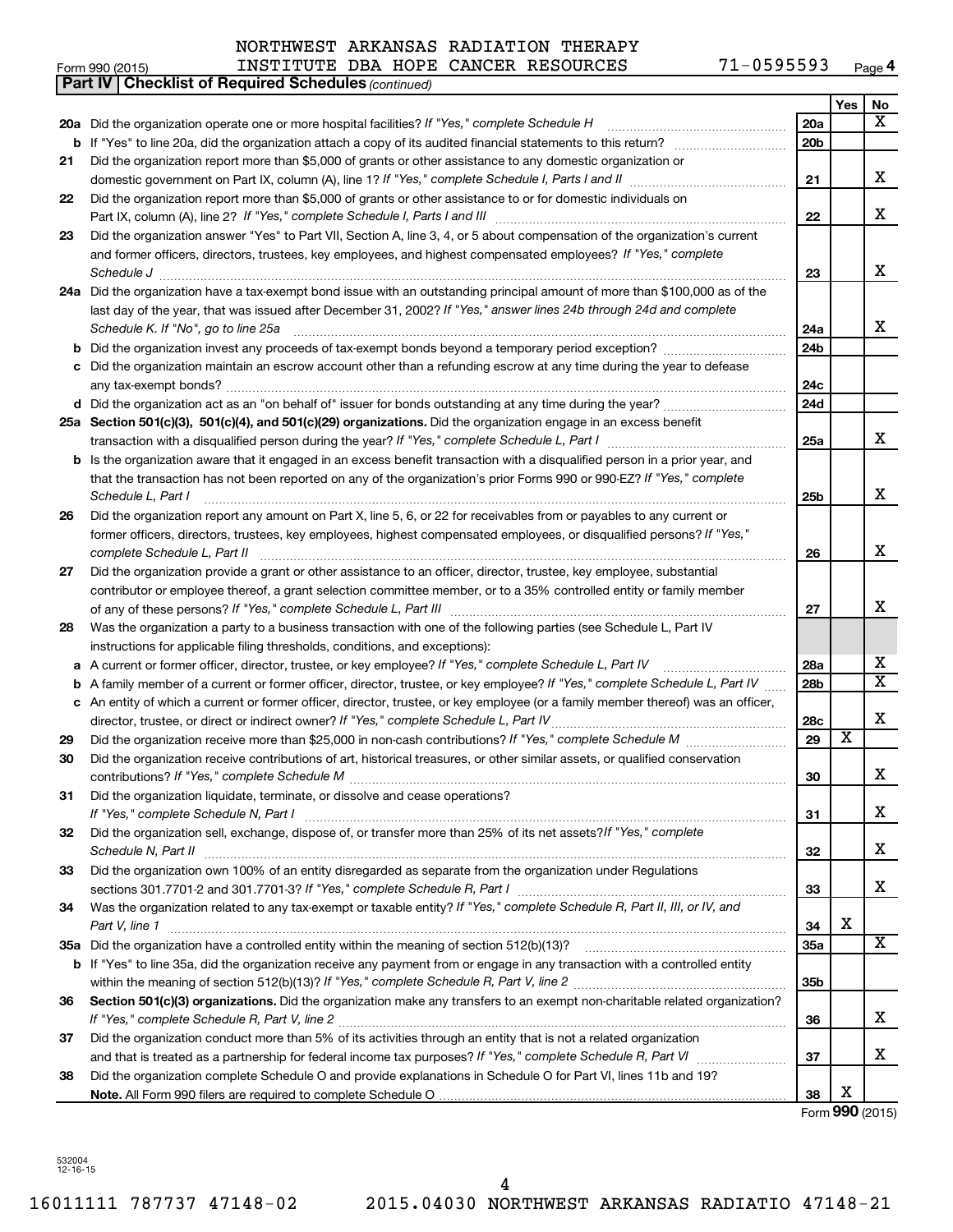| <b>Yes</b><br>No<br>75<br>1a<br>$\Omega$<br>1 <sub>b</sub><br>Enter the number of Forms W-2G included in line 1a. Enter -0- if not applicable<br>Did the organization comply with backup withholding rules for reportable payments to vendors and reportable gaming<br>1c<br>2a Enter the number of employees reported on Form W-3, Transmittal of Wage and Tax Statements,<br>29<br>filed for the calendar year ending with or within the year covered by this return<br>2a<br>х<br>2 <sub>b</sub><br>х<br>3a Did the organization have unrelated business gross income of \$1,000 or more during the year?<br>За<br>3 <sub>b</sub><br><b>b</b> If "Yes," has it filed a Form 990-T for this year? If "No," to line 3b, provide an explanation in Schedule O<br>4a At any time during the calendar year, did the organization have an interest in, or a signature or other authority over, a<br>X<br>financial account in a foreign country (such as a bank account, securities account, or other financial account)?<br>4a<br><b>b</b> If "Yes," enter the name of the foreign country: $\blacktriangleright$<br>See instructions for filing requirements for FinCEN Form 114, Report of Foreign Bank and Financial Accounts (FBAR).<br>х<br>5a<br>5а<br>$\overline{\text{X}}$<br>5 <sub>b</sub><br>Did any taxable party notify the organization that it was or is a party to a prohibited tax shelter transaction?<br>5с<br>с<br>6a Does the organization have annual gross receipts that are normally greater than \$100,000, and did the organization solicit<br>X<br>6a<br>b If "Yes," did the organization include with every solicitation an express statement that such contributions or gifts<br>were not tax deductible?<br>6b<br>Organizations that may receive deductible contributions under section 170(c).<br>7<br>х<br>Did the organization receive a payment in excess of \$75 made partly as a contribution and partly for goods and services provided to the payor?<br>7a<br>7b<br>Did the organization sell, exchange, or otherwise dispose of tangible personal property for which it was required<br>с<br>x<br>7c<br>  7d<br>7е<br>7f<br>Did the organization, during the year, pay premiums, directly or indirectly, on a personal benefit contract?<br>t<br>If the organization received a contribution of qualified intellectual property, did the organization file Form 8899 as required?<br>7g<br>If the organization received a contribution of cars, boats, airplanes, or other vehicles, did the organization file a Form 1098-C?<br>7h<br>h<br>Sponsoring organizations maintaining donor advised funds. Did a donor advised fund maintained by the<br>8<br>8<br>Sponsoring organizations maintaining donor advised funds.<br>9<br>эа<br><b>b</b> Did the sponsoring organization make a distribution to a donor, donor advisor, or related person?<br>9b<br>Section 501(c)(7) organizations. Enter:<br>10<br>10a<br>а<br>10 <sub>b</sub><br>b Gross receipts, included on Form 990, Part VIII, line 12, for public use of club facilities<br>Section 501(c)(12) organizations. Enter:<br>11<br>11a<br>а<br>b Gross income from other sources (Do not net amounts due or paid to other sources against<br>amounts due or received from them.)<br>11b<br>12a Section 4947(a)(1) non-exempt charitable trusts. Is the organization filing Form 990 in lieu of Form 1041?<br>12a<br>b If "Yes," enter the amount of tax-exempt interest received or accrued during the year<br>12b<br>Section 501(c)(29) qualified nonprofit health insurance issuers.<br>13<br>a Is the organization licensed to issue qualified health plans in more than one state?<br>13a<br>Note. See the instructions for additional information the organization must report on Schedule O.<br><b>b</b> Enter the amount of reserves the organization is required to maintain by the states in which the<br>13b<br>13c<br>х<br>14a Did the organization receive any payments for indoor tanning services during the tax year?<br>14a<br>14b | Part V<br><b>Statements Regarding Other IRS Filings and Tax Compliance</b><br>Check if Schedule O contains a response or note to any line in this Part V |  |  |
|---------------------------------------------------------------------------------------------------------------------------------------------------------------------------------------------------------------------------------------------------------------------------------------------------------------------------------------------------------------------------------------------------------------------------------------------------------------------------------------------------------------------------------------------------------------------------------------------------------------------------------------------------------------------------------------------------------------------------------------------------------------------------------------------------------------------------------------------------------------------------------------------------------------------------------------------------------------------------------------------------------------------------------------------------------------------------------------------------------------------------------------------------------------------------------------------------------------------------------------------------------------------------------------------------------------------------------------------------------------------------------------------------------------------------------------------------------------------------------------------------------------------------------------------------------------------------------------------------------------------------------------------------------------------------------------------------------------------------------------------------------------------------------------------------------------------------------------------------------------------------------------------------------------------------------------------------------------------------------------------------------------------------------------------------------------------------------------------------------------------------------------------------------------------------------------------------------------------------------------------------------------------------------------------------------------------------------------------------------------------------------------------------------------------------------------------------------------------------------------------------------------------------------------------------------------------------------------------------------------------------------------------------------------------------------------------------------------------------------------------------------------------------------------------------------------------------------------------------------------------------------------------------------------------------------------------------------------------------------------------------------------------------------------------------------------------------------------------------------------------------------------------------------------------------------------------------------------------------------------------------------------------------------------------------------------------------------------------------------------------------------------------------------------------------------------------------------------------------------------------------------------------------------------------------------------------------------------------------------------------------------------------------------------------------------------------------------------------------------------------------------------------------------------------------------------------------------------------------------------------------------------------------------------------------------------------------------------------------------------------------------------------------------------------------|----------------------------------------------------------------------------------------------------------------------------------------------------------|--|--|
|                                                                                                                                                                                                                                                                                                                                                                                                                                                                                                                                                                                                                                                                                                                                                                                                                                                                                                                                                                                                                                                                                                                                                                                                                                                                                                                                                                                                                                                                                                                                                                                                                                                                                                                                                                                                                                                                                                                                                                                                                                                                                                                                                                                                                                                                                                                                                                                                                                                                                                                                                                                                                                                                                                                                                                                                                                                                                                                                                                                                                                                                                                                                                                                                                                                                                                                                                                                                                                                                                                                                                                                                                                                                                                                                                                                                                                                                                                                                                                                                                                                   |                                                                                                                                                          |  |  |
|                                                                                                                                                                                                                                                                                                                                                                                                                                                                                                                                                                                                                                                                                                                                                                                                                                                                                                                                                                                                                                                                                                                                                                                                                                                                                                                                                                                                                                                                                                                                                                                                                                                                                                                                                                                                                                                                                                                                                                                                                                                                                                                                                                                                                                                                                                                                                                                                                                                                                                                                                                                                                                                                                                                                                                                                                                                                                                                                                                                                                                                                                                                                                                                                                                                                                                                                                                                                                                                                                                                                                                                                                                                                                                                                                                                                                                                                                                                                                                                                                                                   |                                                                                                                                                          |  |  |
|                                                                                                                                                                                                                                                                                                                                                                                                                                                                                                                                                                                                                                                                                                                                                                                                                                                                                                                                                                                                                                                                                                                                                                                                                                                                                                                                                                                                                                                                                                                                                                                                                                                                                                                                                                                                                                                                                                                                                                                                                                                                                                                                                                                                                                                                                                                                                                                                                                                                                                                                                                                                                                                                                                                                                                                                                                                                                                                                                                                                                                                                                                                                                                                                                                                                                                                                                                                                                                                                                                                                                                                                                                                                                                                                                                                                                                                                                                                                                                                                                                                   |                                                                                                                                                          |  |  |
|                                                                                                                                                                                                                                                                                                                                                                                                                                                                                                                                                                                                                                                                                                                                                                                                                                                                                                                                                                                                                                                                                                                                                                                                                                                                                                                                                                                                                                                                                                                                                                                                                                                                                                                                                                                                                                                                                                                                                                                                                                                                                                                                                                                                                                                                                                                                                                                                                                                                                                                                                                                                                                                                                                                                                                                                                                                                                                                                                                                                                                                                                                                                                                                                                                                                                                                                                                                                                                                                                                                                                                                                                                                                                                                                                                                                                                                                                                                                                                                                                                                   |                                                                                                                                                          |  |  |
|                                                                                                                                                                                                                                                                                                                                                                                                                                                                                                                                                                                                                                                                                                                                                                                                                                                                                                                                                                                                                                                                                                                                                                                                                                                                                                                                                                                                                                                                                                                                                                                                                                                                                                                                                                                                                                                                                                                                                                                                                                                                                                                                                                                                                                                                                                                                                                                                                                                                                                                                                                                                                                                                                                                                                                                                                                                                                                                                                                                                                                                                                                                                                                                                                                                                                                                                                                                                                                                                                                                                                                                                                                                                                                                                                                                                                                                                                                                                                                                                                                                   |                                                                                                                                                          |  |  |
|                                                                                                                                                                                                                                                                                                                                                                                                                                                                                                                                                                                                                                                                                                                                                                                                                                                                                                                                                                                                                                                                                                                                                                                                                                                                                                                                                                                                                                                                                                                                                                                                                                                                                                                                                                                                                                                                                                                                                                                                                                                                                                                                                                                                                                                                                                                                                                                                                                                                                                                                                                                                                                                                                                                                                                                                                                                                                                                                                                                                                                                                                                                                                                                                                                                                                                                                                                                                                                                                                                                                                                                                                                                                                                                                                                                                                                                                                                                                                                                                                                                   |                                                                                                                                                          |  |  |
|                                                                                                                                                                                                                                                                                                                                                                                                                                                                                                                                                                                                                                                                                                                                                                                                                                                                                                                                                                                                                                                                                                                                                                                                                                                                                                                                                                                                                                                                                                                                                                                                                                                                                                                                                                                                                                                                                                                                                                                                                                                                                                                                                                                                                                                                                                                                                                                                                                                                                                                                                                                                                                                                                                                                                                                                                                                                                                                                                                                                                                                                                                                                                                                                                                                                                                                                                                                                                                                                                                                                                                                                                                                                                                                                                                                                                                                                                                                                                                                                                                                   |                                                                                                                                                          |  |  |
|                                                                                                                                                                                                                                                                                                                                                                                                                                                                                                                                                                                                                                                                                                                                                                                                                                                                                                                                                                                                                                                                                                                                                                                                                                                                                                                                                                                                                                                                                                                                                                                                                                                                                                                                                                                                                                                                                                                                                                                                                                                                                                                                                                                                                                                                                                                                                                                                                                                                                                                                                                                                                                                                                                                                                                                                                                                                                                                                                                                                                                                                                                                                                                                                                                                                                                                                                                                                                                                                                                                                                                                                                                                                                                                                                                                                                                                                                                                                                                                                                                                   |                                                                                                                                                          |  |  |
|                                                                                                                                                                                                                                                                                                                                                                                                                                                                                                                                                                                                                                                                                                                                                                                                                                                                                                                                                                                                                                                                                                                                                                                                                                                                                                                                                                                                                                                                                                                                                                                                                                                                                                                                                                                                                                                                                                                                                                                                                                                                                                                                                                                                                                                                                                                                                                                                                                                                                                                                                                                                                                                                                                                                                                                                                                                                                                                                                                                                                                                                                                                                                                                                                                                                                                                                                                                                                                                                                                                                                                                                                                                                                                                                                                                                                                                                                                                                                                                                                                                   |                                                                                                                                                          |  |  |
|                                                                                                                                                                                                                                                                                                                                                                                                                                                                                                                                                                                                                                                                                                                                                                                                                                                                                                                                                                                                                                                                                                                                                                                                                                                                                                                                                                                                                                                                                                                                                                                                                                                                                                                                                                                                                                                                                                                                                                                                                                                                                                                                                                                                                                                                                                                                                                                                                                                                                                                                                                                                                                                                                                                                                                                                                                                                                                                                                                                                                                                                                                                                                                                                                                                                                                                                                                                                                                                                                                                                                                                                                                                                                                                                                                                                                                                                                                                                                                                                                                                   |                                                                                                                                                          |  |  |
|                                                                                                                                                                                                                                                                                                                                                                                                                                                                                                                                                                                                                                                                                                                                                                                                                                                                                                                                                                                                                                                                                                                                                                                                                                                                                                                                                                                                                                                                                                                                                                                                                                                                                                                                                                                                                                                                                                                                                                                                                                                                                                                                                                                                                                                                                                                                                                                                                                                                                                                                                                                                                                                                                                                                                                                                                                                                                                                                                                                                                                                                                                                                                                                                                                                                                                                                                                                                                                                                                                                                                                                                                                                                                                                                                                                                                                                                                                                                                                                                                                                   |                                                                                                                                                          |  |  |
|                                                                                                                                                                                                                                                                                                                                                                                                                                                                                                                                                                                                                                                                                                                                                                                                                                                                                                                                                                                                                                                                                                                                                                                                                                                                                                                                                                                                                                                                                                                                                                                                                                                                                                                                                                                                                                                                                                                                                                                                                                                                                                                                                                                                                                                                                                                                                                                                                                                                                                                                                                                                                                                                                                                                                                                                                                                                                                                                                                                                                                                                                                                                                                                                                                                                                                                                                                                                                                                                                                                                                                                                                                                                                                                                                                                                                                                                                                                                                                                                                                                   |                                                                                                                                                          |  |  |
|                                                                                                                                                                                                                                                                                                                                                                                                                                                                                                                                                                                                                                                                                                                                                                                                                                                                                                                                                                                                                                                                                                                                                                                                                                                                                                                                                                                                                                                                                                                                                                                                                                                                                                                                                                                                                                                                                                                                                                                                                                                                                                                                                                                                                                                                                                                                                                                                                                                                                                                                                                                                                                                                                                                                                                                                                                                                                                                                                                                                                                                                                                                                                                                                                                                                                                                                                                                                                                                                                                                                                                                                                                                                                                                                                                                                                                                                                                                                                                                                                                                   |                                                                                                                                                          |  |  |
|                                                                                                                                                                                                                                                                                                                                                                                                                                                                                                                                                                                                                                                                                                                                                                                                                                                                                                                                                                                                                                                                                                                                                                                                                                                                                                                                                                                                                                                                                                                                                                                                                                                                                                                                                                                                                                                                                                                                                                                                                                                                                                                                                                                                                                                                                                                                                                                                                                                                                                                                                                                                                                                                                                                                                                                                                                                                                                                                                                                                                                                                                                                                                                                                                                                                                                                                                                                                                                                                                                                                                                                                                                                                                                                                                                                                                                                                                                                                                                                                                                                   |                                                                                                                                                          |  |  |
|                                                                                                                                                                                                                                                                                                                                                                                                                                                                                                                                                                                                                                                                                                                                                                                                                                                                                                                                                                                                                                                                                                                                                                                                                                                                                                                                                                                                                                                                                                                                                                                                                                                                                                                                                                                                                                                                                                                                                                                                                                                                                                                                                                                                                                                                                                                                                                                                                                                                                                                                                                                                                                                                                                                                                                                                                                                                                                                                                                                                                                                                                                                                                                                                                                                                                                                                                                                                                                                                                                                                                                                                                                                                                                                                                                                                                                                                                                                                                                                                                                                   |                                                                                                                                                          |  |  |
|                                                                                                                                                                                                                                                                                                                                                                                                                                                                                                                                                                                                                                                                                                                                                                                                                                                                                                                                                                                                                                                                                                                                                                                                                                                                                                                                                                                                                                                                                                                                                                                                                                                                                                                                                                                                                                                                                                                                                                                                                                                                                                                                                                                                                                                                                                                                                                                                                                                                                                                                                                                                                                                                                                                                                                                                                                                                                                                                                                                                                                                                                                                                                                                                                                                                                                                                                                                                                                                                                                                                                                                                                                                                                                                                                                                                                                                                                                                                                                                                                                                   |                                                                                                                                                          |  |  |
|                                                                                                                                                                                                                                                                                                                                                                                                                                                                                                                                                                                                                                                                                                                                                                                                                                                                                                                                                                                                                                                                                                                                                                                                                                                                                                                                                                                                                                                                                                                                                                                                                                                                                                                                                                                                                                                                                                                                                                                                                                                                                                                                                                                                                                                                                                                                                                                                                                                                                                                                                                                                                                                                                                                                                                                                                                                                                                                                                                                                                                                                                                                                                                                                                                                                                                                                                                                                                                                                                                                                                                                                                                                                                                                                                                                                                                                                                                                                                                                                                                                   |                                                                                                                                                          |  |  |
|                                                                                                                                                                                                                                                                                                                                                                                                                                                                                                                                                                                                                                                                                                                                                                                                                                                                                                                                                                                                                                                                                                                                                                                                                                                                                                                                                                                                                                                                                                                                                                                                                                                                                                                                                                                                                                                                                                                                                                                                                                                                                                                                                                                                                                                                                                                                                                                                                                                                                                                                                                                                                                                                                                                                                                                                                                                                                                                                                                                                                                                                                                                                                                                                                                                                                                                                                                                                                                                                                                                                                                                                                                                                                                                                                                                                                                                                                                                                                                                                                                                   |                                                                                                                                                          |  |  |
|                                                                                                                                                                                                                                                                                                                                                                                                                                                                                                                                                                                                                                                                                                                                                                                                                                                                                                                                                                                                                                                                                                                                                                                                                                                                                                                                                                                                                                                                                                                                                                                                                                                                                                                                                                                                                                                                                                                                                                                                                                                                                                                                                                                                                                                                                                                                                                                                                                                                                                                                                                                                                                                                                                                                                                                                                                                                                                                                                                                                                                                                                                                                                                                                                                                                                                                                                                                                                                                                                                                                                                                                                                                                                                                                                                                                                                                                                                                                                                                                                                                   |                                                                                                                                                          |  |  |
|                                                                                                                                                                                                                                                                                                                                                                                                                                                                                                                                                                                                                                                                                                                                                                                                                                                                                                                                                                                                                                                                                                                                                                                                                                                                                                                                                                                                                                                                                                                                                                                                                                                                                                                                                                                                                                                                                                                                                                                                                                                                                                                                                                                                                                                                                                                                                                                                                                                                                                                                                                                                                                                                                                                                                                                                                                                                                                                                                                                                                                                                                                                                                                                                                                                                                                                                                                                                                                                                                                                                                                                                                                                                                                                                                                                                                                                                                                                                                                                                                                                   |                                                                                                                                                          |  |  |
|                                                                                                                                                                                                                                                                                                                                                                                                                                                                                                                                                                                                                                                                                                                                                                                                                                                                                                                                                                                                                                                                                                                                                                                                                                                                                                                                                                                                                                                                                                                                                                                                                                                                                                                                                                                                                                                                                                                                                                                                                                                                                                                                                                                                                                                                                                                                                                                                                                                                                                                                                                                                                                                                                                                                                                                                                                                                                                                                                                                                                                                                                                                                                                                                                                                                                                                                                                                                                                                                                                                                                                                                                                                                                                                                                                                                                                                                                                                                                                                                                                                   |                                                                                                                                                          |  |  |
|                                                                                                                                                                                                                                                                                                                                                                                                                                                                                                                                                                                                                                                                                                                                                                                                                                                                                                                                                                                                                                                                                                                                                                                                                                                                                                                                                                                                                                                                                                                                                                                                                                                                                                                                                                                                                                                                                                                                                                                                                                                                                                                                                                                                                                                                                                                                                                                                                                                                                                                                                                                                                                                                                                                                                                                                                                                                                                                                                                                                                                                                                                                                                                                                                                                                                                                                                                                                                                                                                                                                                                                                                                                                                                                                                                                                                                                                                                                                                                                                                                                   |                                                                                                                                                          |  |  |
|                                                                                                                                                                                                                                                                                                                                                                                                                                                                                                                                                                                                                                                                                                                                                                                                                                                                                                                                                                                                                                                                                                                                                                                                                                                                                                                                                                                                                                                                                                                                                                                                                                                                                                                                                                                                                                                                                                                                                                                                                                                                                                                                                                                                                                                                                                                                                                                                                                                                                                                                                                                                                                                                                                                                                                                                                                                                                                                                                                                                                                                                                                                                                                                                                                                                                                                                                                                                                                                                                                                                                                                                                                                                                                                                                                                                                                                                                                                                                                                                                                                   |                                                                                                                                                          |  |  |
|                                                                                                                                                                                                                                                                                                                                                                                                                                                                                                                                                                                                                                                                                                                                                                                                                                                                                                                                                                                                                                                                                                                                                                                                                                                                                                                                                                                                                                                                                                                                                                                                                                                                                                                                                                                                                                                                                                                                                                                                                                                                                                                                                                                                                                                                                                                                                                                                                                                                                                                                                                                                                                                                                                                                                                                                                                                                                                                                                                                                                                                                                                                                                                                                                                                                                                                                                                                                                                                                                                                                                                                                                                                                                                                                                                                                                                                                                                                                                                                                                                                   |                                                                                                                                                          |  |  |
|                                                                                                                                                                                                                                                                                                                                                                                                                                                                                                                                                                                                                                                                                                                                                                                                                                                                                                                                                                                                                                                                                                                                                                                                                                                                                                                                                                                                                                                                                                                                                                                                                                                                                                                                                                                                                                                                                                                                                                                                                                                                                                                                                                                                                                                                                                                                                                                                                                                                                                                                                                                                                                                                                                                                                                                                                                                                                                                                                                                                                                                                                                                                                                                                                                                                                                                                                                                                                                                                                                                                                                                                                                                                                                                                                                                                                                                                                                                                                                                                                                                   |                                                                                                                                                          |  |  |
|                                                                                                                                                                                                                                                                                                                                                                                                                                                                                                                                                                                                                                                                                                                                                                                                                                                                                                                                                                                                                                                                                                                                                                                                                                                                                                                                                                                                                                                                                                                                                                                                                                                                                                                                                                                                                                                                                                                                                                                                                                                                                                                                                                                                                                                                                                                                                                                                                                                                                                                                                                                                                                                                                                                                                                                                                                                                                                                                                                                                                                                                                                                                                                                                                                                                                                                                                                                                                                                                                                                                                                                                                                                                                                                                                                                                                                                                                                                                                                                                                                                   |                                                                                                                                                          |  |  |
|                                                                                                                                                                                                                                                                                                                                                                                                                                                                                                                                                                                                                                                                                                                                                                                                                                                                                                                                                                                                                                                                                                                                                                                                                                                                                                                                                                                                                                                                                                                                                                                                                                                                                                                                                                                                                                                                                                                                                                                                                                                                                                                                                                                                                                                                                                                                                                                                                                                                                                                                                                                                                                                                                                                                                                                                                                                                                                                                                                                                                                                                                                                                                                                                                                                                                                                                                                                                                                                                                                                                                                                                                                                                                                                                                                                                                                                                                                                                                                                                                                                   |                                                                                                                                                          |  |  |
|                                                                                                                                                                                                                                                                                                                                                                                                                                                                                                                                                                                                                                                                                                                                                                                                                                                                                                                                                                                                                                                                                                                                                                                                                                                                                                                                                                                                                                                                                                                                                                                                                                                                                                                                                                                                                                                                                                                                                                                                                                                                                                                                                                                                                                                                                                                                                                                                                                                                                                                                                                                                                                                                                                                                                                                                                                                                                                                                                                                                                                                                                                                                                                                                                                                                                                                                                                                                                                                                                                                                                                                                                                                                                                                                                                                                                                                                                                                                                                                                                                                   |                                                                                                                                                          |  |  |
|                                                                                                                                                                                                                                                                                                                                                                                                                                                                                                                                                                                                                                                                                                                                                                                                                                                                                                                                                                                                                                                                                                                                                                                                                                                                                                                                                                                                                                                                                                                                                                                                                                                                                                                                                                                                                                                                                                                                                                                                                                                                                                                                                                                                                                                                                                                                                                                                                                                                                                                                                                                                                                                                                                                                                                                                                                                                                                                                                                                                                                                                                                                                                                                                                                                                                                                                                                                                                                                                                                                                                                                                                                                                                                                                                                                                                                                                                                                                                                                                                                                   |                                                                                                                                                          |  |  |
|                                                                                                                                                                                                                                                                                                                                                                                                                                                                                                                                                                                                                                                                                                                                                                                                                                                                                                                                                                                                                                                                                                                                                                                                                                                                                                                                                                                                                                                                                                                                                                                                                                                                                                                                                                                                                                                                                                                                                                                                                                                                                                                                                                                                                                                                                                                                                                                                                                                                                                                                                                                                                                                                                                                                                                                                                                                                                                                                                                                                                                                                                                                                                                                                                                                                                                                                                                                                                                                                                                                                                                                                                                                                                                                                                                                                                                                                                                                                                                                                                                                   |                                                                                                                                                          |  |  |
|                                                                                                                                                                                                                                                                                                                                                                                                                                                                                                                                                                                                                                                                                                                                                                                                                                                                                                                                                                                                                                                                                                                                                                                                                                                                                                                                                                                                                                                                                                                                                                                                                                                                                                                                                                                                                                                                                                                                                                                                                                                                                                                                                                                                                                                                                                                                                                                                                                                                                                                                                                                                                                                                                                                                                                                                                                                                                                                                                                                                                                                                                                                                                                                                                                                                                                                                                                                                                                                                                                                                                                                                                                                                                                                                                                                                                                                                                                                                                                                                                                                   |                                                                                                                                                          |  |  |
|                                                                                                                                                                                                                                                                                                                                                                                                                                                                                                                                                                                                                                                                                                                                                                                                                                                                                                                                                                                                                                                                                                                                                                                                                                                                                                                                                                                                                                                                                                                                                                                                                                                                                                                                                                                                                                                                                                                                                                                                                                                                                                                                                                                                                                                                                                                                                                                                                                                                                                                                                                                                                                                                                                                                                                                                                                                                                                                                                                                                                                                                                                                                                                                                                                                                                                                                                                                                                                                                                                                                                                                                                                                                                                                                                                                                                                                                                                                                                                                                                                                   |                                                                                                                                                          |  |  |
|                                                                                                                                                                                                                                                                                                                                                                                                                                                                                                                                                                                                                                                                                                                                                                                                                                                                                                                                                                                                                                                                                                                                                                                                                                                                                                                                                                                                                                                                                                                                                                                                                                                                                                                                                                                                                                                                                                                                                                                                                                                                                                                                                                                                                                                                                                                                                                                                                                                                                                                                                                                                                                                                                                                                                                                                                                                                                                                                                                                                                                                                                                                                                                                                                                                                                                                                                                                                                                                                                                                                                                                                                                                                                                                                                                                                                                                                                                                                                                                                                                                   |                                                                                                                                                          |  |  |
|                                                                                                                                                                                                                                                                                                                                                                                                                                                                                                                                                                                                                                                                                                                                                                                                                                                                                                                                                                                                                                                                                                                                                                                                                                                                                                                                                                                                                                                                                                                                                                                                                                                                                                                                                                                                                                                                                                                                                                                                                                                                                                                                                                                                                                                                                                                                                                                                                                                                                                                                                                                                                                                                                                                                                                                                                                                                                                                                                                                                                                                                                                                                                                                                                                                                                                                                                                                                                                                                                                                                                                                                                                                                                                                                                                                                                                                                                                                                                                                                                                                   |                                                                                                                                                          |  |  |
|                                                                                                                                                                                                                                                                                                                                                                                                                                                                                                                                                                                                                                                                                                                                                                                                                                                                                                                                                                                                                                                                                                                                                                                                                                                                                                                                                                                                                                                                                                                                                                                                                                                                                                                                                                                                                                                                                                                                                                                                                                                                                                                                                                                                                                                                                                                                                                                                                                                                                                                                                                                                                                                                                                                                                                                                                                                                                                                                                                                                                                                                                                                                                                                                                                                                                                                                                                                                                                                                                                                                                                                                                                                                                                                                                                                                                                                                                                                                                                                                                                                   |                                                                                                                                                          |  |  |
|                                                                                                                                                                                                                                                                                                                                                                                                                                                                                                                                                                                                                                                                                                                                                                                                                                                                                                                                                                                                                                                                                                                                                                                                                                                                                                                                                                                                                                                                                                                                                                                                                                                                                                                                                                                                                                                                                                                                                                                                                                                                                                                                                                                                                                                                                                                                                                                                                                                                                                                                                                                                                                                                                                                                                                                                                                                                                                                                                                                                                                                                                                                                                                                                                                                                                                                                                                                                                                                                                                                                                                                                                                                                                                                                                                                                                                                                                                                                                                                                                                                   |                                                                                                                                                          |  |  |
|                                                                                                                                                                                                                                                                                                                                                                                                                                                                                                                                                                                                                                                                                                                                                                                                                                                                                                                                                                                                                                                                                                                                                                                                                                                                                                                                                                                                                                                                                                                                                                                                                                                                                                                                                                                                                                                                                                                                                                                                                                                                                                                                                                                                                                                                                                                                                                                                                                                                                                                                                                                                                                                                                                                                                                                                                                                                                                                                                                                                                                                                                                                                                                                                                                                                                                                                                                                                                                                                                                                                                                                                                                                                                                                                                                                                                                                                                                                                                                                                                                                   |                                                                                                                                                          |  |  |
|                                                                                                                                                                                                                                                                                                                                                                                                                                                                                                                                                                                                                                                                                                                                                                                                                                                                                                                                                                                                                                                                                                                                                                                                                                                                                                                                                                                                                                                                                                                                                                                                                                                                                                                                                                                                                                                                                                                                                                                                                                                                                                                                                                                                                                                                                                                                                                                                                                                                                                                                                                                                                                                                                                                                                                                                                                                                                                                                                                                                                                                                                                                                                                                                                                                                                                                                                                                                                                                                                                                                                                                                                                                                                                                                                                                                                                                                                                                                                                                                                                                   |                                                                                                                                                          |  |  |
|                                                                                                                                                                                                                                                                                                                                                                                                                                                                                                                                                                                                                                                                                                                                                                                                                                                                                                                                                                                                                                                                                                                                                                                                                                                                                                                                                                                                                                                                                                                                                                                                                                                                                                                                                                                                                                                                                                                                                                                                                                                                                                                                                                                                                                                                                                                                                                                                                                                                                                                                                                                                                                                                                                                                                                                                                                                                                                                                                                                                                                                                                                                                                                                                                                                                                                                                                                                                                                                                                                                                                                                                                                                                                                                                                                                                                                                                                                                                                                                                                                                   |                                                                                                                                                          |  |  |
|                                                                                                                                                                                                                                                                                                                                                                                                                                                                                                                                                                                                                                                                                                                                                                                                                                                                                                                                                                                                                                                                                                                                                                                                                                                                                                                                                                                                                                                                                                                                                                                                                                                                                                                                                                                                                                                                                                                                                                                                                                                                                                                                                                                                                                                                                                                                                                                                                                                                                                                                                                                                                                                                                                                                                                                                                                                                                                                                                                                                                                                                                                                                                                                                                                                                                                                                                                                                                                                                                                                                                                                                                                                                                                                                                                                                                                                                                                                                                                                                                                                   |                                                                                                                                                          |  |  |
|                                                                                                                                                                                                                                                                                                                                                                                                                                                                                                                                                                                                                                                                                                                                                                                                                                                                                                                                                                                                                                                                                                                                                                                                                                                                                                                                                                                                                                                                                                                                                                                                                                                                                                                                                                                                                                                                                                                                                                                                                                                                                                                                                                                                                                                                                                                                                                                                                                                                                                                                                                                                                                                                                                                                                                                                                                                                                                                                                                                                                                                                                                                                                                                                                                                                                                                                                                                                                                                                                                                                                                                                                                                                                                                                                                                                                                                                                                                                                                                                                                                   |                                                                                                                                                          |  |  |
|                                                                                                                                                                                                                                                                                                                                                                                                                                                                                                                                                                                                                                                                                                                                                                                                                                                                                                                                                                                                                                                                                                                                                                                                                                                                                                                                                                                                                                                                                                                                                                                                                                                                                                                                                                                                                                                                                                                                                                                                                                                                                                                                                                                                                                                                                                                                                                                                                                                                                                                                                                                                                                                                                                                                                                                                                                                                                                                                                                                                                                                                                                                                                                                                                                                                                                                                                                                                                                                                                                                                                                                                                                                                                                                                                                                                                                                                                                                                                                                                                                                   |                                                                                                                                                          |  |  |
|                                                                                                                                                                                                                                                                                                                                                                                                                                                                                                                                                                                                                                                                                                                                                                                                                                                                                                                                                                                                                                                                                                                                                                                                                                                                                                                                                                                                                                                                                                                                                                                                                                                                                                                                                                                                                                                                                                                                                                                                                                                                                                                                                                                                                                                                                                                                                                                                                                                                                                                                                                                                                                                                                                                                                                                                                                                                                                                                                                                                                                                                                                                                                                                                                                                                                                                                                                                                                                                                                                                                                                                                                                                                                                                                                                                                                                                                                                                                                                                                                                                   |                                                                                                                                                          |  |  |
|                                                                                                                                                                                                                                                                                                                                                                                                                                                                                                                                                                                                                                                                                                                                                                                                                                                                                                                                                                                                                                                                                                                                                                                                                                                                                                                                                                                                                                                                                                                                                                                                                                                                                                                                                                                                                                                                                                                                                                                                                                                                                                                                                                                                                                                                                                                                                                                                                                                                                                                                                                                                                                                                                                                                                                                                                                                                                                                                                                                                                                                                                                                                                                                                                                                                                                                                                                                                                                                                                                                                                                                                                                                                                                                                                                                                                                                                                                                                                                                                                                                   |                                                                                                                                                          |  |  |
|                                                                                                                                                                                                                                                                                                                                                                                                                                                                                                                                                                                                                                                                                                                                                                                                                                                                                                                                                                                                                                                                                                                                                                                                                                                                                                                                                                                                                                                                                                                                                                                                                                                                                                                                                                                                                                                                                                                                                                                                                                                                                                                                                                                                                                                                                                                                                                                                                                                                                                                                                                                                                                                                                                                                                                                                                                                                                                                                                                                                                                                                                                                                                                                                                                                                                                                                                                                                                                                                                                                                                                                                                                                                                                                                                                                                                                                                                                                                                                                                                                                   |                                                                                                                                                          |  |  |
|                                                                                                                                                                                                                                                                                                                                                                                                                                                                                                                                                                                                                                                                                                                                                                                                                                                                                                                                                                                                                                                                                                                                                                                                                                                                                                                                                                                                                                                                                                                                                                                                                                                                                                                                                                                                                                                                                                                                                                                                                                                                                                                                                                                                                                                                                                                                                                                                                                                                                                                                                                                                                                                                                                                                                                                                                                                                                                                                                                                                                                                                                                                                                                                                                                                                                                                                                                                                                                                                                                                                                                                                                                                                                                                                                                                                                                                                                                                                                                                                                                                   |                                                                                                                                                          |  |  |
|                                                                                                                                                                                                                                                                                                                                                                                                                                                                                                                                                                                                                                                                                                                                                                                                                                                                                                                                                                                                                                                                                                                                                                                                                                                                                                                                                                                                                                                                                                                                                                                                                                                                                                                                                                                                                                                                                                                                                                                                                                                                                                                                                                                                                                                                                                                                                                                                                                                                                                                                                                                                                                                                                                                                                                                                                                                                                                                                                                                                                                                                                                                                                                                                                                                                                                                                                                                                                                                                                                                                                                                                                                                                                                                                                                                                                                                                                                                                                                                                                                                   |                                                                                                                                                          |  |  |
|                                                                                                                                                                                                                                                                                                                                                                                                                                                                                                                                                                                                                                                                                                                                                                                                                                                                                                                                                                                                                                                                                                                                                                                                                                                                                                                                                                                                                                                                                                                                                                                                                                                                                                                                                                                                                                                                                                                                                                                                                                                                                                                                                                                                                                                                                                                                                                                                                                                                                                                                                                                                                                                                                                                                                                                                                                                                                                                                                                                                                                                                                                                                                                                                                                                                                                                                                                                                                                                                                                                                                                                                                                                                                                                                                                                                                                                                                                                                                                                                                                                   |                                                                                                                                                          |  |  |
|                                                                                                                                                                                                                                                                                                                                                                                                                                                                                                                                                                                                                                                                                                                                                                                                                                                                                                                                                                                                                                                                                                                                                                                                                                                                                                                                                                                                                                                                                                                                                                                                                                                                                                                                                                                                                                                                                                                                                                                                                                                                                                                                                                                                                                                                                                                                                                                                                                                                                                                                                                                                                                                                                                                                                                                                                                                                                                                                                                                                                                                                                                                                                                                                                                                                                                                                                                                                                                                                                                                                                                                                                                                                                                                                                                                                                                                                                                                                                                                                                                                   |                                                                                                                                                          |  |  |
|                                                                                                                                                                                                                                                                                                                                                                                                                                                                                                                                                                                                                                                                                                                                                                                                                                                                                                                                                                                                                                                                                                                                                                                                                                                                                                                                                                                                                                                                                                                                                                                                                                                                                                                                                                                                                                                                                                                                                                                                                                                                                                                                                                                                                                                                                                                                                                                                                                                                                                                                                                                                                                                                                                                                                                                                                                                                                                                                                                                                                                                                                                                                                                                                                                                                                                                                                                                                                                                                                                                                                                                                                                                                                                                                                                                                                                                                                                                                                                                                                                                   |                                                                                                                                                          |  |  |
|                                                                                                                                                                                                                                                                                                                                                                                                                                                                                                                                                                                                                                                                                                                                                                                                                                                                                                                                                                                                                                                                                                                                                                                                                                                                                                                                                                                                                                                                                                                                                                                                                                                                                                                                                                                                                                                                                                                                                                                                                                                                                                                                                                                                                                                                                                                                                                                                                                                                                                                                                                                                                                                                                                                                                                                                                                                                                                                                                                                                                                                                                                                                                                                                                                                                                                                                                                                                                                                                                                                                                                                                                                                                                                                                                                                                                                                                                                                                                                                                                                                   |                                                                                                                                                          |  |  |
|                                                                                                                                                                                                                                                                                                                                                                                                                                                                                                                                                                                                                                                                                                                                                                                                                                                                                                                                                                                                                                                                                                                                                                                                                                                                                                                                                                                                                                                                                                                                                                                                                                                                                                                                                                                                                                                                                                                                                                                                                                                                                                                                                                                                                                                                                                                                                                                                                                                                                                                                                                                                                                                                                                                                                                                                                                                                                                                                                                                                                                                                                                                                                                                                                                                                                                                                                                                                                                                                                                                                                                                                                                                                                                                                                                                                                                                                                                                                                                                                                                                   |                                                                                                                                                          |  |  |
|                                                                                                                                                                                                                                                                                                                                                                                                                                                                                                                                                                                                                                                                                                                                                                                                                                                                                                                                                                                                                                                                                                                                                                                                                                                                                                                                                                                                                                                                                                                                                                                                                                                                                                                                                                                                                                                                                                                                                                                                                                                                                                                                                                                                                                                                                                                                                                                                                                                                                                                                                                                                                                                                                                                                                                                                                                                                                                                                                                                                                                                                                                                                                                                                                                                                                                                                                                                                                                                                                                                                                                                                                                                                                                                                                                                                                                                                                                                                                                                                                                                   |                                                                                                                                                          |  |  |

Form (2015) **990**

532005 12-16-15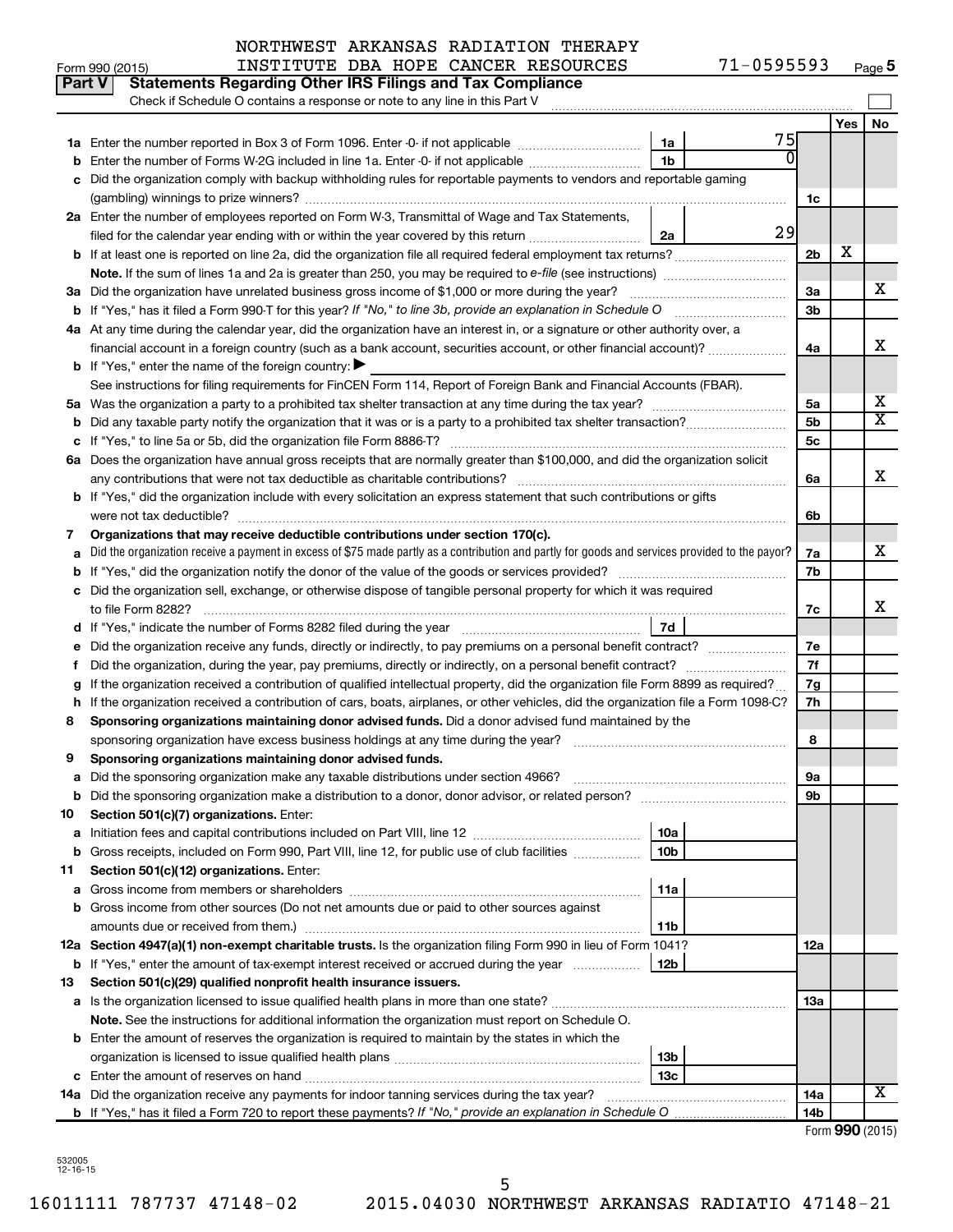#### Form 990 (2015) INSTITUTE DBA HOPE CANCER RESOURCES 71-0595593 <sub>Page</sub> NORTHWEST ARKANSAS RADIATION THERAPY

71-0595593 Page 6

| Part VI   Governance, Management, and Disclosure For each "Yes" response to lines 2 through 7b below, and for a "No" response |  |
|-------------------------------------------------------------------------------------------------------------------------------|--|
| to line 8a, 8b, or 10b below, describe the circumstances, processes, or changes in Schedule O. See instructions.              |  |

|             | Check if Schedule O contains a response or note to any line in this Part VI [11] [12] Check if Schedule O contains a response or note to any line in this Part VI                                                              |    |    |                 |                         | $\vert$ X $\vert$       |
|-------------|--------------------------------------------------------------------------------------------------------------------------------------------------------------------------------------------------------------------------------|----|----|-----------------|-------------------------|-------------------------|
|             | <b>Section A. Governing Body and Management</b>                                                                                                                                                                                |    |    |                 |                         |                         |
|             |                                                                                                                                                                                                                                |    |    |                 | Yes                     | No                      |
|             | 1a Enter the number of voting members of the governing body at the end of the tax year                                                                                                                                         | 1a | 20 |                 |                         |                         |
|             | If there are material differences in voting rights among members of the governing body, or if the governing                                                                                                                    |    |    |                 |                         |                         |
|             | body delegated broad authority to an executive committee or similar committee, explain in Schedule O.                                                                                                                          |    |    |                 |                         |                         |
| b           | Enter the number of voting members included in line 1a, above, who are independent                                                                                                                                             | 1b | 19 |                 |                         |                         |
| 2           | Did any officer, director, trustee, or key employee have a family relationship or a business relationship with any other                                                                                                       |    |    |                 |                         |                         |
|             | officer, director, trustee, or key employee?                                                                                                                                                                                   |    |    | $\mathbf{2}$    |                         | х                       |
| 3           | Did the organization delegate control over management duties customarily performed by or under the direct supervision                                                                                                          |    |    |                 |                         |                         |
|             |                                                                                                                                                                                                                                |    |    | 3               |                         | х                       |
| 4           | Did the organization make any significant changes to its governing documents since the prior Form 990 was filed?                                                                                                               |    |    | $\overline{4}$  |                         | $\overline{\textbf{x}}$ |
| 5           |                                                                                                                                                                                                                                |    |    | 5               |                         | $\overline{\mathbf{X}}$ |
| 6           |                                                                                                                                                                                                                                |    |    | 6               |                         | $\overline{\mathbf{X}}$ |
| 7a          | Did the organization have members, stockholders, or other persons who had the power to elect or appoint one or                                                                                                                 |    |    |                 |                         |                         |
|             |                                                                                                                                                                                                                                |    |    | 7a              |                         | х                       |
|             | <b>b</b> Are any governance decisions of the organization reserved to (or subject to approval by) members, stockholders, or                                                                                                    |    |    |                 |                         |                         |
|             | persons other than the governing body?                                                                                                                                                                                         |    |    | 7b              |                         | х                       |
| 8           | Did the organization contemporaneously document the meetings held or written actions undertaken during the year by the following:                                                                                              |    |    |                 |                         |                         |
| a           |                                                                                                                                                                                                                                |    |    | 8а              | х                       |                         |
| $\mathbf b$ |                                                                                                                                                                                                                                |    |    | 8b              | $\overline{\mathbf{x}}$ |                         |
| 9           | Is there any officer, director, trustee, or key employee listed in Part VII, Section A, who cannot be reached at the                                                                                                           |    |    |                 |                         |                         |
|             |                                                                                                                                                                                                                                |    |    | 9               |                         | X.                      |
|             | Section B. Policies (This Section B requests information about policies not required by the Internal Revenue Code.)                                                                                                            |    |    |                 |                         |                         |
|             |                                                                                                                                                                                                                                |    |    |                 | Yes                     | No                      |
|             |                                                                                                                                                                                                                                |    |    | 10a             |                         | $\overline{\mathbf{X}}$ |
|             | <b>b</b> If "Yes," did the organization have written policies and procedures governing the activities of such chapters, affiliates,                                                                                            |    |    |                 |                         |                         |
|             |                                                                                                                                                                                                                                |    |    | 10 <sub>b</sub> |                         |                         |
|             | 11a Has the organization provided a complete copy of this Form 990 to all members of its governing body before filing the form?                                                                                                |    |    | 11a             | $\overline{\mathbf{X}}$ |                         |
|             | <b>b</b> Describe in Schedule O the process, if any, used by the organization to review this Form 990.                                                                                                                         |    |    |                 |                         |                         |
| 12a         | Did the organization have a written conflict of interest policy? If "No," go to line 13                                                                                                                                        |    |    | 12a             | х                       |                         |
| b           | Were officers, directors, or trustees, and key employees required to disclose annually interests that could give rise to conflicts?                                                                                            |    |    | 12 <sub>b</sub> | $\overline{\textbf{x}}$ |                         |
| c           | Did the organization regularly and consistently monitor and enforce compliance with the policy? If "Yes," describe                                                                                                             |    |    |                 |                         |                         |
|             | in Schedule O how this was done manufactured and contain an according to the state of the state of the state o                                                                                                                 |    |    | 12c             | Х                       |                         |
| 13          | Did the organization have a written whistleblower policy?                                                                                                                                                                      |    |    | 13              |                         | X                       |
| 14          |                                                                                                                                                                                                                                |    |    | 14              |                         | $\overline{\texttt{x}}$ |
| 15          |                                                                                                                                                                                                                                |    |    |                 |                         |                         |
|             | Did the process for determining compensation of the following persons include a review and approval by independent<br>persons, comparability data, and contemporaneous substantiation of the deliberation and decision?        |    |    |                 |                         |                         |
|             |                                                                                                                                                                                                                                |    |    |                 | х                       |                         |
|             | The organization's CEO, Executive Director, or top management official manufactured content of the organization's CEO, Executive Director, or top management official manufactured content of the state of the state of the st |    |    | 15a             | X                       |                         |
|             | If "Yes" to line 15a or 15b, describe the process in Schedule O (see instructions).                                                                                                                                            |    |    | 15 <sub>b</sub> |                         |                         |
|             |                                                                                                                                                                                                                                |    |    |                 |                         |                         |
|             | <b>16a</b> Did the organization invest in, contribute assets to, or participate in a joint venture or similar arrangement with a                                                                                               |    |    |                 |                         | х                       |
|             | taxable entity during the year?<br><b>b</b> If "Yes," did the organization follow a written policy or procedure requiring the organization to evaluate its participation                                                       |    |    | 16a             |                         |                         |
|             |                                                                                                                                                                                                                                |    |    |                 |                         |                         |
|             | in joint venture arrangements under applicable federal tax law, and take steps to safeguard the organization's                                                                                                                 |    |    |                 |                         |                         |
|             | exempt status with respect to such arrangements?                                                                                                                                                                               |    |    | 16b             |                         |                         |
|             | <b>Section C. Disclosure</b>                                                                                                                                                                                                   |    |    |                 |                         |                         |
| 17          | List the states with which a copy of this Form 990 is required to be filed $\blacktriangleright$ AR                                                                                                                            |    |    |                 |                         |                         |
| 18          | Section 6104 requires an organization to make its Forms 1023 (or 1024 if applicable), 990, and 990-T (Section 501(c)(3)s only) available                                                                                       |    |    |                 |                         |                         |
|             | for public inspection. Indicate how you made these available. Check all that apply.                                                                                                                                            |    |    |                 |                         |                         |
|             | $ \underline{X} $ Upon request<br>Another's website<br>Other (explain in Schedule O)<br>Own website                                                                                                                            |    |    |                 |                         |                         |
| 19          | Describe in Schedule O whether (and if so, how) the organization made its governing documents, conflict of interest policy, and financial                                                                                      |    |    |                 |                         |                         |
|             | statements available to the public during the tax year.                                                                                                                                                                        |    |    |                 |                         |                         |
| 20          | State the name, address, and telephone number of the person who possesses the organization's books and records:<br>THE ORGANIZATION - 479-361-5847                                                                             |    |    |                 |                         |                         |
|             | 72762<br>5835 W SUNSET AVE,<br>SPRINGDALE, AR                                                                                                                                                                                  |    |    |                 |                         |                         |
|             |                                                                                                                                                                                                                                |    |    |                 |                         |                         |
|             | 532006 12-16-15<br>6                                                                                                                                                                                                           |    |    |                 |                         | Form 990 (2015)         |
|             |                                                                                                                                                                                                                                |    |    |                 |                         |                         |

<sup>16011111 787737 47148-02 2015.04030</sup> NORTHWEST ARKANSAS RADIATIO 47148-21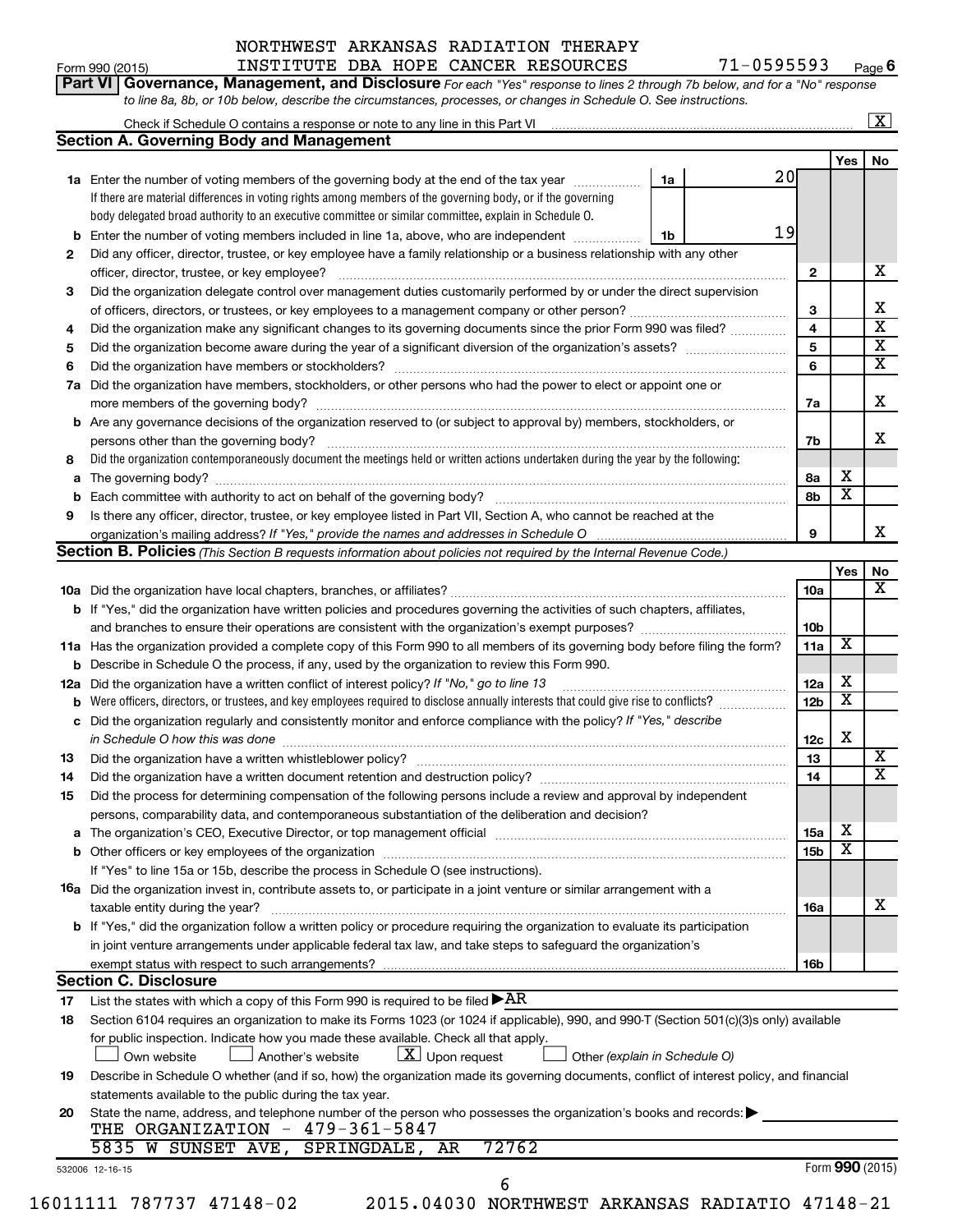|  | Form 990 (2015 |
|--|----------------|
|--|----------------|

Form 990 (2015) INSTITUTE DBA HOPE CANCER RESOURCES 71-0595593 <sub>Page</sub> **Part VII Compensation of Officers, Directors, Trustees, Key Employees, Highest Compensated**

#### **Employees, and Independent Contractors**

Check if Schedule O contains a response or note to any line in this Part VII

**Section A. Officers, Directors, Trustees, Key Employees, and Highest Compensated Employees**

**1a**  Complete this table for all persons required to be listed. Report compensation for the calendar year ending with or within the organization's tax year.

**•** List all of the organization's current officers, directors, trustees (whether individuals or organizations), regardless of amount of compensation. Enter -0- in columns  $(D)$ ,  $(E)$ , and  $(F)$  if no compensation was paid.

**•** List all of the organization's **current** key employees, if any. See instructions for definition of "key employee."

**•** List the organization's five current highest compensated employees (other than an officer, director, trustee, or key employee) who received reportable compensation (Box 5 of Form W-2 and/or Box 7 of Form 1099-MISC) of more than \$100,000 from the organization and any related organizations.

**•** List all of the organization's former officers, key employees, and highest compensated employees who received more than \$100,000 of reportable compensation from the organization and any related organizations.

**•** List all of the organization's former directors or trustees that received, in the capacity as a former director or trustee of the organization, more than \$10,000 of reportable compensation from the organization and any related organizations.

List persons in the following order: individual trustees or directors; institutional trustees; officers; key employees; highest compensated employees; and former such persons.

Check this box if neither the organization nor any related organization compensated any current officer, director, or trustee.  $\Box$ 

| (A)                          | (B)                  |                                |                                                              | (C)         |              |                                   |        | (D)                        | (E)                        | (F)                    |
|------------------------------|----------------------|--------------------------------|--------------------------------------------------------------|-------------|--------------|-----------------------------------|--------|----------------------------|----------------------------|------------------------|
| Name and Title               | Average<br>hours per |                                | (do not check more than one<br>box, unless person is both an | Position    |              |                                   |        | Reportable<br>compensation | Reportable<br>compensation | Estimated<br>amount of |
|                              | week                 |                                | officer and a director/trustee)                              |             |              |                                   |        | from                       | from related               | other                  |
|                              | (list any            |                                |                                                              |             |              |                                   |        | the                        | organizations              | compensation           |
|                              | hours for            |                                |                                                              |             |              |                                   |        | organization               | (W-2/1099-MISC)            | from the               |
|                              | related              |                                | trustee                                                      |             |              |                                   |        | (W-2/1099-MISC)            |                            | organization           |
|                              | organizations        |                                |                                                              |             |              |                                   |        |                            |                            | and related            |
|                              | below<br>line)       | Individual trustee or director | Institutional t                                              | Officer     | Key employee | Highest compensated<br>  employee | Former |                            |                            | organizations          |
| BRIAN HOLT<br>(1)            | 40.00                |                                |                                                              |             |              |                                   |        |                            |                            |                        |
| PRESIDENT/CEO                |                      | $\mathbf x$                    |                                                              | $\mathbf X$ |              |                                   |        | 126,951.                   | $\mathbf 0$ .              | 19,556.                |
| (2)<br>JOHN ACOACH           | 0.00                 |                                |                                                              |             |              |                                   |        |                            |                            |                        |
| <b>DIRECTOR</b>              |                      | $\mathbf X$                    |                                                              |             |              |                                   |        | $\mathbf 0$ .              | $\mathbf 0$ .              | $\mathbf 0$ .          |
| LUCAS CAMPBELL, MD<br>(3)    | 0.00                 |                                |                                                              |             |              |                                   |        |                            |                            |                        |
| VICE CHAIRMAN                |                      | $\mathbf X$                    |                                                              | $\mathbf X$ |              |                                   |        | $\mathbf 0$ .              | $\mathbf 0$ .              | $\mathbf 0$ .          |
| LEIGH ANN WALKER<br>(4)      | 0.00                 |                                |                                                              |             |              |                                   |        |                            |                            |                        |
| PAST CHAIRMAN                |                      | $\mathbf x$                    |                                                              | X           |              |                                   |        | $\mathbf 0$ .              | $\mathbf 0$ .              | $\mathbf 0$ .          |
| <b>BECKY BROTHERS</b><br>(5) | 0.00                 |                                |                                                              |             |              |                                   |        |                            |                            |                        |
| CHAIRMAN                     |                      | $\mathbf x$                    |                                                              | $\mathbf X$ |              |                                   |        | $\mathbf 0$ .              | $\mathbf 0$ .              | $\mathbf 0$ .          |
| (6) DAVID BASKIN             | 0.00                 |                                |                                                              |             |              |                                   |        |                            |                            |                        |
| SECRETARY/TREASURER          |                      | $\mathbf X$                    |                                                              | X           |              |                                   |        | $\mathbf 0$ .              | О.                         | $\mathbf 0$ .          |
| (7) ALAN B. ALTOM            | 0.00                 |                                |                                                              |             |              |                                   |        |                            |                            |                        |
| <b>DIRECTOR</b>              |                      | $\mathbf X$                    |                                                              |             |              |                                   |        | $\mathbf 0$ .              | $\mathbf 0$ .              | $\mathbf 0$ .          |
| (8)<br><b>JERRY CAVNESS</b>  | 0.00                 |                                |                                                              |             |              |                                   |        |                            |                            |                        |
| <b>DIRECTOR</b>              |                      | $\mathbf x$                    |                                                              |             |              |                                   |        | $\mathbf 0$ .              | $\mathbf 0$ .              | $\mathbf 0$ .          |
| (9) PAT TRAVIS MD            | 0.00                 |                                |                                                              |             |              |                                   |        |                            |                            |                        |
| <b>DIRECTOR</b>              |                      | $\mathbf X$                    |                                                              |             |              |                                   |        | $\mathbf 0$ .              | $\mathbf 0$ .              | $\mathbf 0$ .          |
| (10) SUSAN EARNEST           | 0.00                 |                                |                                                              |             |              |                                   |        |                            |                            |                        |
| <b>DIRECTOR</b>              |                      | $\mathbf X$                    |                                                              |             |              |                                   |        | 0.                         | $\mathbf 0$ .              | $0$ .                  |
| (11) DAVE HASTINGS           | 0.00                 |                                |                                                              |             |              |                                   |        |                            |                            |                        |
| <b>DIRECTOR</b>              |                      | $\mathbf X$                    |                                                              |             |              |                                   |        | $\mathbf 0$ .              | $\mathbf 0$ .              | $\mathbf 0$ .          |
| (12) DAVID GANOUNG           | 0.00                 |                                |                                                              |             |              |                                   |        |                            |                            |                        |
| <b>DIRECTOR</b>              |                      | $\mathbf X$                    |                                                              |             |              |                                   |        | $\mathbf 0$ .              | $\mathbf 0$ .              | $\mathbf 0$ .          |
| (13) KIM MINNE               | 0.00                 |                                |                                                              |             |              |                                   |        |                            |                            |                        |
| <b>DIRECTOR</b>              |                      | $\mathbf X$                    |                                                              |             |              |                                   |        | $\mathbf 0$ .              | $\mathbf 0$ .              | $\boldsymbol{0}$ .     |
| (14) JOE ROSS, MD            | 0.00                 |                                |                                                              |             |              |                                   |        |                            |                            |                        |
| <b>DIRECTOR</b>              |                      | X                              |                                                              |             |              |                                   |        | 0.                         | $\mathbf 0$ .              | $\mathbf 0$ .          |
| (15) SHEILA WALTON-MOORE     | 0.00                 |                                |                                                              |             |              |                                   |        |                            |                            |                        |
| <b>DIRECTOR</b>              |                      | $\mathbf X$                    |                                                              |             |              |                                   |        | 0.                         | $\mathbf 0$ .              | 0.                     |
| (16) J. THAD BECK, MD        | 0.00                 |                                |                                                              |             |              |                                   |        |                            |                            |                        |
| DIRECTOR EMERITUS            |                      | $\overline{\mathbf{X}}$        |                                                              |             |              |                                   |        | $\mathbf 0$ .              | $\mathbf 0$ .              | 0.                     |
| (17) DICK TRAMMEL            | 0.00                 |                                |                                                              |             |              |                                   |        |                            |                            |                        |
| DIRECTOR EMERITUS            |                      | $\mathbf x$                    |                                                              |             |              |                                   |        | $\mathbf 0$ .              | $\mathbf 0$ .              | $\mathbf 0$ .          |

7

532007 12-16-15

16011111 787737 47148-02 2015.04030 NORTHWEST ARKANSAS RADIATIO 47148-21

**7**

 $\Box$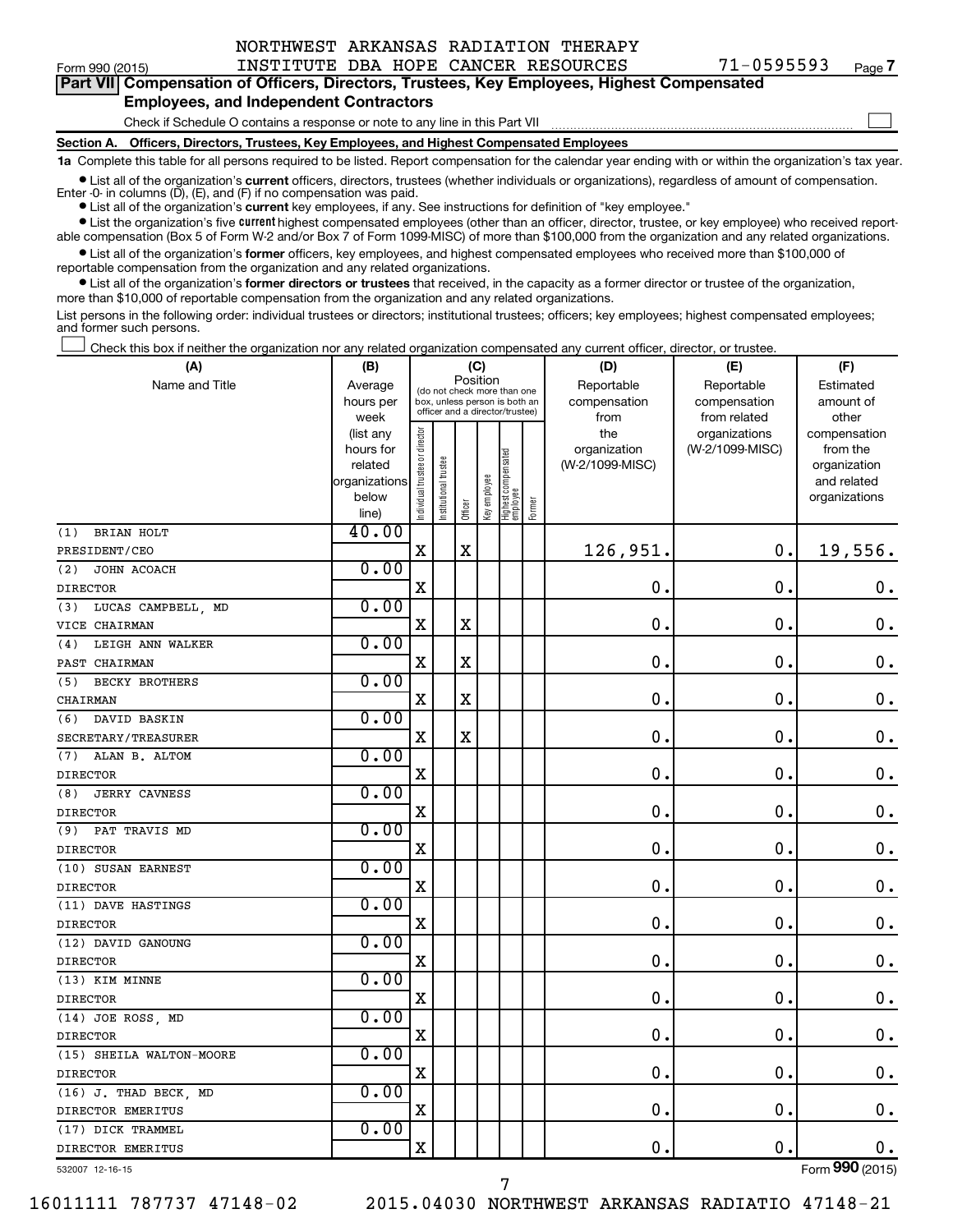|  | $71 - 0595593$ | Page 8 |
|--|----------------|--------|
|--|----------------|--------|

| INSTITUTE DBA HOPE CANCER RESOURCES<br>Form 990 (2015)                                                                                    |                      |                                |                                                              |         |              |                                   |        |                         | 71-0595593      |                  |              |                              | Page 8        |
|-------------------------------------------------------------------------------------------------------------------------------------------|----------------------|--------------------------------|--------------------------------------------------------------|---------|--------------|-----------------------------------|--------|-------------------------|-----------------|------------------|--------------|------------------------------|---------------|
| <b>Part VII</b><br>Section A. Officers, Directors, Trustees, Key Employees, and Highest Compensated Employees (continued)                 |                      |                                |                                                              |         |              |                                   |        |                         |                 |                  |              |                              |               |
| (A)                                                                                                                                       | (B)                  |                                |                                                              | (C)     |              |                                   |        | (D)                     | (E)             |                  |              | (F)                          |               |
| Name and title                                                                                                                            | Average              |                                |                                                              |         | Position     |                                   |        | Reportable              | Reportable      |                  |              | Estimated                    |               |
|                                                                                                                                           | hours per            |                                | (do not check more than one<br>box, unless person is both an |         |              |                                   |        | compensation            | compensation    |                  |              | amount of                    |               |
|                                                                                                                                           | week                 |                                | officer and a director/trustee)                              |         |              |                                   |        | from                    | from related    |                  |              | other                        |               |
|                                                                                                                                           | (list any            |                                |                                                              |         |              |                                   |        | the                     | organizations   |                  |              | compensation                 |               |
|                                                                                                                                           | hours for<br>related |                                |                                                              |         |              |                                   |        | organization            | (W-2/1099-MISC) |                  |              | from the                     |               |
|                                                                                                                                           | organizations        |                                |                                                              |         |              |                                   |        | (W-2/1099-MISC)         |                 |                  |              | organization                 |               |
|                                                                                                                                           | below                |                                |                                                              |         |              |                                   |        |                         |                 |                  |              | and related<br>organizations |               |
|                                                                                                                                           | line)                | Individual trustee or director | Institutional trustee                                        | Officer | Key employee | Highest compensated<br>  employee | Former |                         |                 |                  |              |                              |               |
| (18) ANNE ROSSO                                                                                                                           | 0.00                 |                                |                                                              |         |              |                                   |        |                         |                 |                  |              |                              |               |
| <b>DIRECTOR</b>                                                                                                                           |                      | X                              |                                                              |         |              |                                   |        | 0.                      |                 | 0.               |              |                              | 0.            |
| (19) CARLOS CHICAS                                                                                                                        | 0.00                 |                                |                                                              |         |              |                                   |        |                         |                 |                  |              |                              |               |
| <b>DIRECTOR</b>                                                                                                                           |                      | X                              |                                                              |         |              |                                   |        | 0.                      |                 | 0.               |              |                              | $\mathbf 0$ . |
| (20) JERRY VEST                                                                                                                           | 0.00                 |                                |                                                              |         |              |                                   |        |                         |                 |                  |              |                              |               |
| <b>DIRECTOR</b>                                                                                                                           |                      | X                              |                                                              |         |              |                                   |        | 0.                      |                 | 0.               |              |                              | $\mathbf 0$ . |
| (21) MARILYN HENDRICKS                                                                                                                    | 0.00                 |                                |                                                              |         |              |                                   |        |                         |                 |                  |              |                              |               |
| <b>DIRECTOR</b>                                                                                                                           |                      | X                              |                                                              |         |              |                                   |        | 0.                      |                 | 0.               |              |                              | 0.            |
| (22) SHAWN MAYFIELD                                                                                                                       | 0.00                 |                                |                                                              |         |              |                                   |        |                         |                 |                  |              |                              |               |
| <b>DIRECTOR</b>                                                                                                                           |                      | X                              |                                                              |         |              |                                   |        | 0.                      |                 | 0.               |              |                              | 0.            |
|                                                                                                                                           |                      |                                |                                                              |         |              |                                   |        |                         |                 |                  |              |                              |               |
|                                                                                                                                           |                      |                                |                                                              |         |              |                                   |        |                         |                 |                  |              |                              |               |
|                                                                                                                                           |                      |                                |                                                              |         |              |                                   |        |                         |                 |                  |              |                              |               |
|                                                                                                                                           |                      |                                |                                                              |         |              |                                   |        |                         |                 |                  |              |                              |               |
|                                                                                                                                           |                      |                                |                                                              |         |              |                                   |        |                         |                 |                  |              |                              |               |
|                                                                                                                                           |                      |                                |                                                              |         |              |                                   |        |                         |                 |                  |              |                              |               |
|                                                                                                                                           |                      |                                |                                                              |         |              |                                   |        |                         |                 |                  |              |                              |               |
|                                                                                                                                           |                      |                                |                                                              |         |              |                                   |        |                         |                 |                  |              |                              |               |
|                                                                                                                                           |                      |                                |                                                              |         |              |                                   |        | 126,951.                |                 | $\overline{0}$ . |              |                              | 19,556.       |
| c Total from continuation sheets to Part VII, Section A manus and the set of the Section A                                                |                      |                                |                                                              |         |              |                                   |        | σ.                      |                 | $\overline{0}$ . |              |                              |               |
|                                                                                                                                           |                      |                                |                                                              |         |              |                                   |        | 126,951.                |                 | $\overline{0}$ . |              |                              | 19,556.       |
| Total number of individuals (including but not limited to those listed above) who received more than \$100,000 of reportable<br>2         |                      |                                |                                                              |         |              |                                   |        |                         |                 |                  |              |                              |               |
| compensation from the organization $\blacktriangleright$                                                                                  |                      |                                |                                                              |         |              |                                   |        |                         |                 |                  |              |                              |               |
|                                                                                                                                           |                      |                                |                                                              |         |              |                                   |        |                         |                 |                  |              | Yes                          | No            |
| 3<br>Did the organization list any former officer, director, or trustee, key employee, or highest compensated employee on                 |                      |                                |                                                              |         |              |                                   |        |                         |                 |                  |              |                              |               |
|                                                                                                                                           |                      |                                |                                                              |         |              |                                   |        |                         |                 |                  | 3            |                              | x             |
| For any individual listed on line 1a, is the sum of reportable compensation and other compensation from the organization                  |                      |                                |                                                              |         |              |                                   |        |                         |                 |                  |              |                              |               |
| and related organizations greater than \$150,000? If "Yes," complete Schedule J for such individual                                       |                      |                                |                                                              |         |              |                                   |        |                         |                 |                  | 4            |                              | х             |
| Did any person listed on line 1a receive or accrue compensation from any unrelated organization or individual for services<br>5           |                      |                                |                                                              |         |              |                                   |        |                         |                 |                  |              |                              |               |
|                                                                                                                                           |                      |                                |                                                              |         |              |                                   |        |                         |                 |                  | 5            |                              | x             |
| <b>Section B. Independent Contractors</b>                                                                                                 |                      |                                |                                                              |         |              |                                   |        |                         |                 |                  |              |                              |               |
| Complete this table for your five highest compensated independent contractors that received more than \$100,000 of compensation from<br>1 |                      |                                |                                                              |         |              |                                   |        |                         |                 |                  |              |                              |               |
| the organization. Report compensation for the calendar year ending with or within the organization's tax year.                            |                      |                                |                                                              |         |              |                                   |        |                         |                 |                  |              |                              |               |
| (A)                                                                                                                                       |                      |                                |                                                              |         |              |                                   |        | (B)                     |                 |                  | (C)          |                              |               |
| Name and business address                                                                                                                 |                      |                                | <b>NONE</b>                                                  |         |              |                                   |        | Description of services |                 |                  | Compensation |                              |               |
|                                                                                                                                           |                      |                                |                                                              |         |              |                                   |        |                         |                 |                  |              |                              |               |
|                                                                                                                                           |                      |                                |                                                              |         |              |                                   |        |                         |                 |                  |              |                              |               |
|                                                                                                                                           |                      |                                |                                                              |         |              |                                   |        |                         |                 |                  |              |                              |               |
|                                                                                                                                           |                      |                                |                                                              |         |              |                                   |        |                         |                 |                  |              |                              |               |
|                                                                                                                                           |                      |                                |                                                              |         |              |                                   |        |                         |                 |                  |              |                              |               |
|                                                                                                                                           |                      |                                |                                                              |         |              |                                   |        |                         |                 |                  |              |                              |               |
|                                                                                                                                           |                      |                                |                                                              |         |              |                                   |        |                         |                 |                  |              |                              |               |
|                                                                                                                                           |                      |                                |                                                              |         |              |                                   |        |                         |                 |                  |              |                              |               |
|                                                                                                                                           |                      |                                |                                                              |         |              |                                   |        |                         |                 |                  |              |                              |               |
| Total number of independent contractors (including but not limited to those listed above) who received more than<br>2                     |                      |                                |                                                              |         |              |                                   |        |                         |                 |                  |              |                              |               |
| \$100,000 of compensation from the organization                                                                                           |                      |                                |                                                              |         |              | U                                 |        |                         |                 |                  |              |                              |               |

532008 12-16-15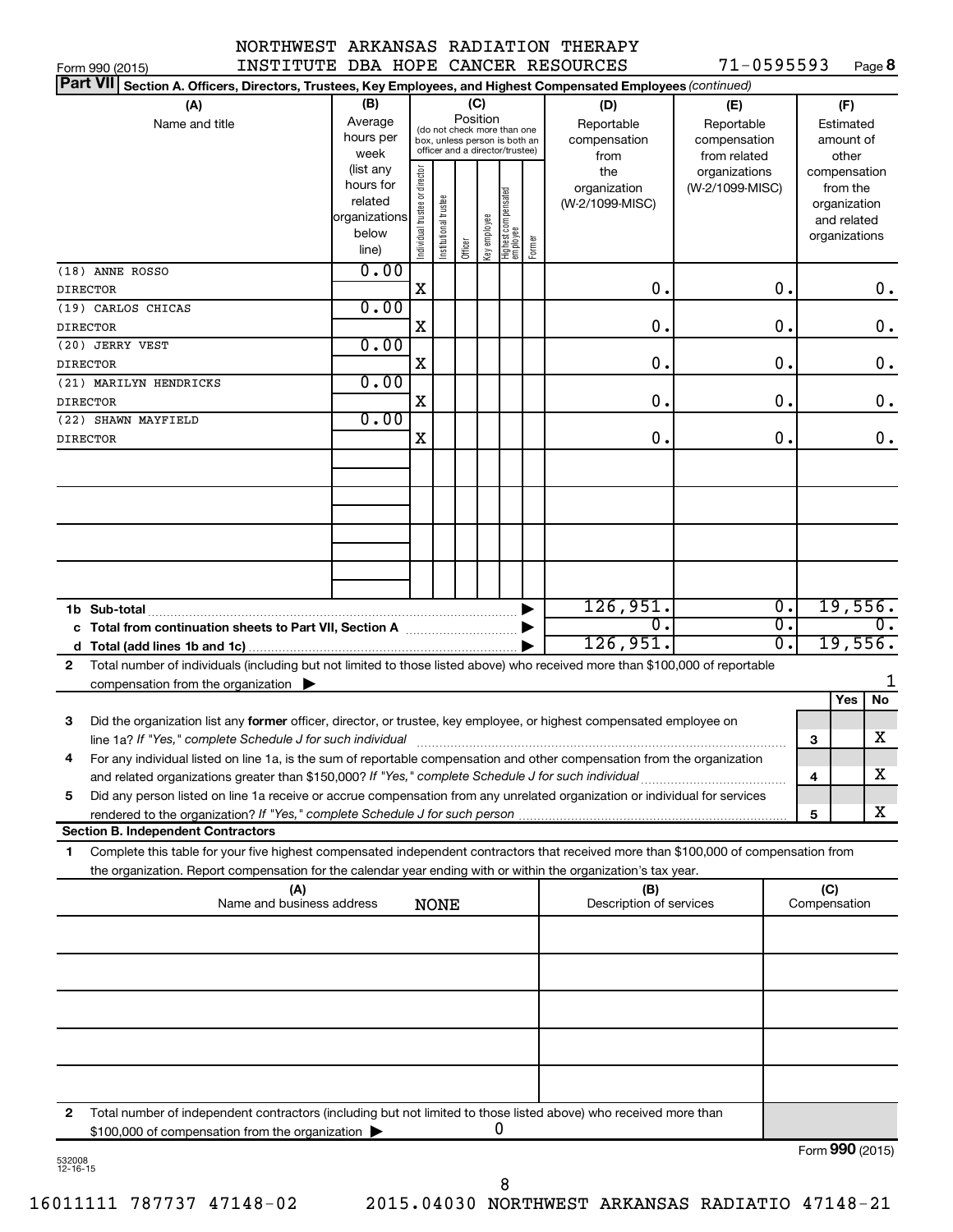| orm 990 (2015 |  |
|---------------|--|

Form 990 (2015) INSTITUTE DBA HOPE CANCER RESOURCES 71-0595593 Page 71-0595593 Page 9

|                                                                                         | <b>Part VIII</b>                      | <b>Statement of Revenue</b>                                                                                                                                                                                                                                                                                                                                                                                                                                                                                                                                                                              |                    |                                                 |                                                    |                                                                      |
|-----------------------------------------------------------------------------------------|---------------------------------------|----------------------------------------------------------------------------------------------------------------------------------------------------------------------------------------------------------------------------------------------------------------------------------------------------------------------------------------------------------------------------------------------------------------------------------------------------------------------------------------------------------------------------------------------------------------------------------------------------------|--------------------|-------------------------------------------------|----------------------------------------------------|----------------------------------------------------------------------|
|                                                                                         |                                       |                                                                                                                                                                                                                                                                                                                                                                                                                                                                                                                                                                                                          |                    |                                                 |                                                    | $\mathbf{X}$                                                         |
|                                                                                         |                                       |                                                                                                                                                                                                                                                                                                                                                                                                                                                                                                                                                                                                          | Total revenue      | (B)<br>Related or<br>exempt function<br>revenue | $\overline{C}$<br>Unrelated<br>business<br>revenue | (D)<br>Revenue excluded<br>from tax under<br>sections<br>$512 - 514$ |
| Contributions, Gifts, Grants<br>and Other Similar Amounts<br>Program Service<br>Revenue | b<br>е<br>g<br>2a<br>b<br>с<br>d<br>е | 1 a Federated campaigns<br>1a<br>1 <sub>b</sub><br>Membership dues<br>223,519.<br>1c<br>c Fundraising events<br>$1d$ <sub>1</sub> $789,674.$<br>d Related organizations<br>Government grants (contributions)<br>1e<br>f All other contributions, gifts, grants, and<br>700,742.<br>similar amounts not included above<br>1f<br>90, 246<br>Noncash contributions included in lines 1a-1f: \$<br>$\blacktriangleright$<br><b>Business Code</b><br>the control of the control of the control of the control of the control of<br>the control of the control of the control of the control of the control of | 2,713,935.         |                                                 |                                                    |                                                                      |
|                                                                                         |                                       |                                                                                                                                                                                                                                                                                                                                                                                                                                                                                                                                                                                                          |                    |                                                 |                                                    |                                                                      |
|                                                                                         | 3<br>4<br>5                           | Investment income (including dividends, interest, and<br>Income from investment of tax-exempt bond proceeds                                                                                                                                                                                                                                                                                                                                                                                                                                                                                              |                    |                                                 |                                                    |                                                                      |
|                                                                                         | b<br>c                                | (i) Real<br>(ii) Personal<br>6 a Gross rents<br>Less: rental expenses<br>Rental income or (loss)                                                                                                                                                                                                                                                                                                                                                                                                                                                                                                         |                    |                                                 |                                                    |                                                                      |
|                                                                                         |                                       | 7 a Gross amount from sales of<br>(i) Securities<br>(ii) Other<br>assets other than inventory<br><b>b</b> Less: cost or other basis                                                                                                                                                                                                                                                                                                                                                                                                                                                                      |                    |                                                 |                                                    |                                                                      |
|                                                                                         |                                       | and sales expenses<br>▶<br>8 a Gross income from fundraising events (not<br>$223$ ,519. $_{\rm of}$<br>including \$                                                                                                                                                                                                                                                                                                                                                                                                                                                                                      |                    |                                                 |                                                    |                                                                      |
| <b>Other Revenue</b>                                                                    |                                       | contributions reported on line 1c). See<br>$a$   92,871.<br>$b\overline{161,483}$ .<br>c Net income or (loss) from fundraising events<br>▶<br>.                                                                                                                                                                                                                                                                                                                                                                                                                                                          | $-68,612.$         |                                                 |                                                    | $-68,612.$                                                           |
|                                                                                         |                                       | 9 a Gross income from gaming activities. See<br>b                                                                                                                                                                                                                                                                                                                                                                                                                                                                                                                                                        |                    |                                                 |                                                    |                                                                      |
|                                                                                         |                                       | c Net income or (loss) from gaming activities<br>▶<br>10 a Gross sales of inventory, less returns<br>c Net income or (loss) from sales of inventory                                                                                                                                                                                                                                                                                                                                                                                                                                                      |                    |                                                 |                                                    |                                                                      |
|                                                                                         |                                       | Miscellaneous Revenue<br><b>Business Code</b><br>11 a MISCELLANEOUS REVENUE<br>900099                                                                                                                                                                                                                                                                                                                                                                                                                                                                                                                    | 500.               |                                                 |                                                    | 500.                                                                 |
|                                                                                         | b<br>с                                |                                                                                                                                                                                                                                                                                                                                                                                                                                                                                                                                                                                                          |                    |                                                 |                                                    |                                                                      |
|                                                                                         | 12                                    | $\blacktriangleright$                                                                                                                                                                                                                                                                                                                                                                                                                                                                                                                                                                                    | 500.<br>2,645,823. | 0.                                              | 0.1                                                | $-68,112.$                                                           |
|                                                                                         | 532009 12-16-15                       |                                                                                                                                                                                                                                                                                                                                                                                                                                                                                                                                                                                                          |                    |                                                 |                                                    | Form 990 (2015)                                                      |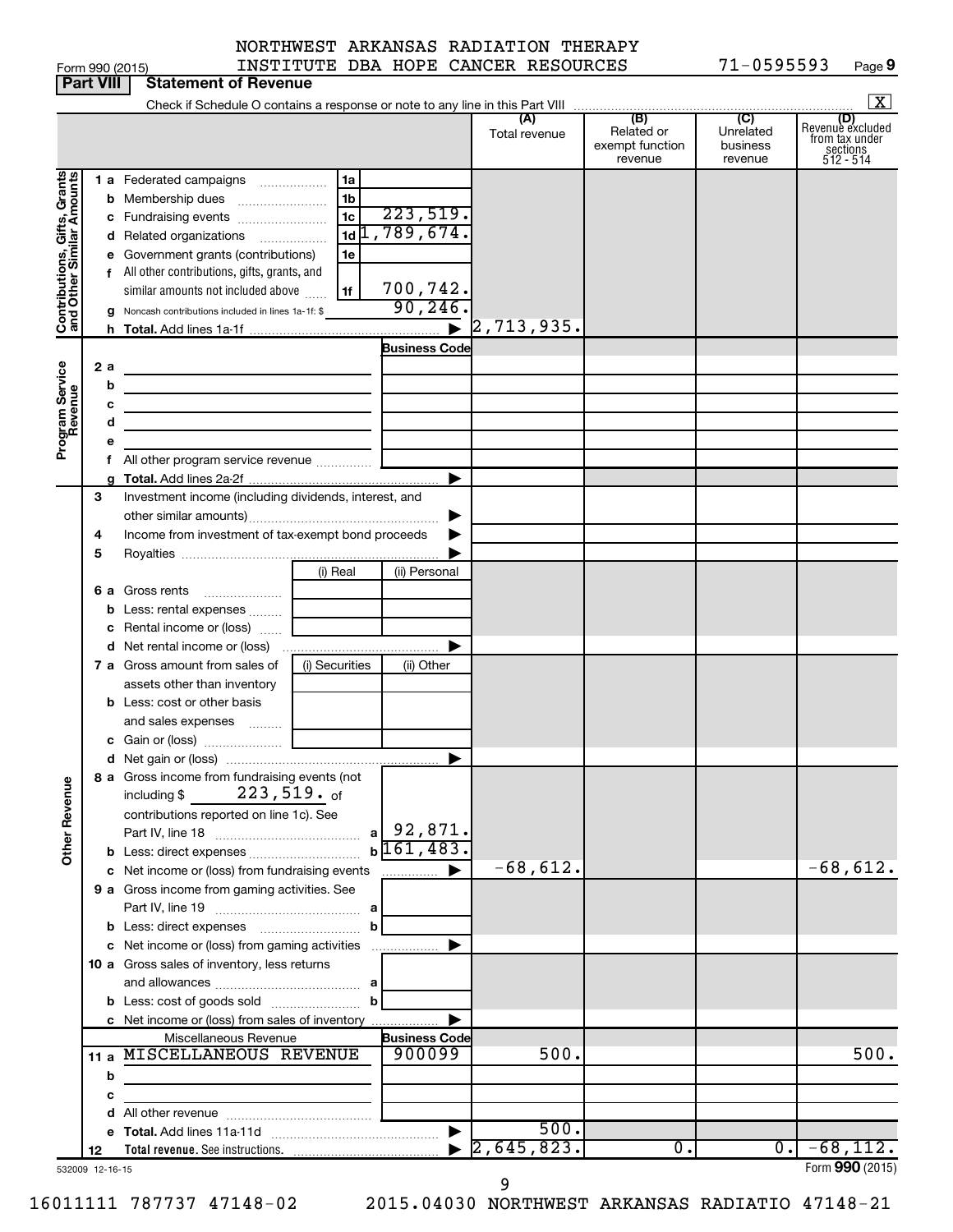#### Form 990 (2015) INSTITUTE DBA HOPE CANCER RESOURCES 71-0595593 Page NORTHWEST ARKANSAS RADIATION THERAPY

|              | Part IX   Statement of Functional Expenses                                                                                 |                       |                                    |                                           |                                |  |  |  |  |  |  |
|--------------|----------------------------------------------------------------------------------------------------------------------------|-----------------------|------------------------------------|-------------------------------------------|--------------------------------|--|--|--|--|--|--|
|              | Section 501(c)(3) and 501(c)(4) organizations must complete all columns. All other organizations must complete column (A). |                       |                                    |                                           |                                |  |  |  |  |  |  |
|              | Check if Schedule O contains a response or note to any line in this Part IX                                                |                       |                                    |                                           | $\vert$ X $\vert$              |  |  |  |  |  |  |
|              | Do not include amounts reported on lines 6b,<br>7b, 8b, 9b, and 10b of Part VIII.                                          | (A)<br>Total expenses | (B)<br>Program service<br>expenses | (C)<br>Management and<br>general expenses | (D)<br>Fundraising<br>expenses |  |  |  |  |  |  |
| 1            | Grants and other assistance to domestic organizations                                                                      |                       |                                    |                                           |                                |  |  |  |  |  |  |
|              | and domestic governments. See Part IV, line 21                                                                             |                       |                                    |                                           |                                |  |  |  |  |  |  |
| $\mathbf{2}$ | Grants and other assistance to domestic                                                                                    |                       |                                    |                                           |                                |  |  |  |  |  |  |
|              | individuals. See Part IV, line 22                                                                                          |                       |                                    |                                           |                                |  |  |  |  |  |  |
| 3            | Grants and other assistance to foreign                                                                                     |                       |                                    |                                           |                                |  |  |  |  |  |  |
|              | organizations, foreign governments, and foreign                                                                            |                       |                                    |                                           |                                |  |  |  |  |  |  |
|              | individuals. See Part IV, lines 15 and 16                                                                                  |                       |                                    |                                           |                                |  |  |  |  |  |  |
| 4            | Benefits paid to or for members                                                                                            |                       |                                    |                                           |                                |  |  |  |  |  |  |
| 5            | Compensation of current officers, directors,                                                                               | 140,159.              |                                    | 140,159.                                  |                                |  |  |  |  |  |  |
| 6            | trustees, and key employees<br>Compensation not included above, to disqualified                                            |                       |                                    |                                           |                                |  |  |  |  |  |  |
|              | persons (as defined under section 4958(f)(1)) and                                                                          |                       |                                    |                                           |                                |  |  |  |  |  |  |
|              | persons described in section 4958(c)(3)(B)                                                                                 |                       |                                    |                                           |                                |  |  |  |  |  |  |
| 7            |                                                                                                                            | 964,018.              | 691,976.                           | 128, 345.                                 | 143,697.                       |  |  |  |  |  |  |
| 8            | Pension plan accruals and contributions (include                                                                           |                       |                                    |                                           |                                |  |  |  |  |  |  |
|              | section 401(k) and 403(b) employer contributions)                                                                          | 45,588.               | 25,429.                            | 13,769.                                   |                                |  |  |  |  |  |  |
| 9            | Other employee benefits                                                                                                    | 154, 365.             | 86,834.                            | 45,472.                                   | $\frac{6,390}{22,059}$         |  |  |  |  |  |  |
| 10           |                                                                                                                            | 86, 263.              | 52,804.                            | 22, 385.                                  | 11,074.                        |  |  |  |  |  |  |
| 11           | Fees for services (non-employees):                                                                                         |                       |                                    |                                           |                                |  |  |  |  |  |  |
| а            |                                                                                                                            |                       |                                    |                                           |                                |  |  |  |  |  |  |
| b            |                                                                                                                            | 3,459.                |                                    | 3,459.                                    |                                |  |  |  |  |  |  |
|              |                                                                                                                            | 14, 213.              |                                    | 14, 213.                                  |                                |  |  |  |  |  |  |
| d            |                                                                                                                            |                       |                                    |                                           |                                |  |  |  |  |  |  |
| е            | Professional fundraising services. See Part IV, line 17                                                                    |                       |                                    |                                           |                                |  |  |  |  |  |  |
| f            | Investment management fees                                                                                                 |                       |                                    |                                           |                                |  |  |  |  |  |  |
| g            | Other. (If line 11g amount exceeds 10% of line 25,                                                                         |                       |                                    |                                           |                                |  |  |  |  |  |  |
|              | column (A) amount, list line 11g expenses on Sch O.)                                                                       | 950.                  |                                    | 950.                                      |                                |  |  |  |  |  |  |
| 12           |                                                                                                                            | 19,608.               | 3,013.                             | 13,758.                                   | $\frac{2,837}{81,525}$         |  |  |  |  |  |  |
| 13           |                                                                                                                            | 244,034.              | 121, 268.                          | 41, 241.                                  |                                |  |  |  |  |  |  |
| 14           |                                                                                                                            |                       |                                    |                                           |                                |  |  |  |  |  |  |
| 15           |                                                                                                                            |                       |                                    |                                           |                                |  |  |  |  |  |  |
| 16           |                                                                                                                            | 294,893.              | 234,634.                           | 53,122.                                   | 7,137.                         |  |  |  |  |  |  |
| 17           | Travel                                                                                                                     |                       |                                    |                                           |                                |  |  |  |  |  |  |
| 18           | Payments of travel or entertainment expenses                                                                               |                       |                                    |                                           |                                |  |  |  |  |  |  |
|              | for any federal, state, or local public officials<br>Conferences, conventions, and meetings                                |                       |                                    |                                           |                                |  |  |  |  |  |  |
| 19<br>20     | Interest                                                                                                                   |                       |                                    |                                           |                                |  |  |  |  |  |  |
| 21           |                                                                                                                            |                       |                                    |                                           |                                |  |  |  |  |  |  |
| 22           | Depreciation, depletion, and amortization                                                                                  | 44, 104.              | 34, 204.                           | 8,444.                                    | 1,456.                         |  |  |  |  |  |  |
| 23           | Insurance                                                                                                                  | 37,327.               | 12,839.                            | 23,624.                                   | 864.                           |  |  |  |  |  |  |
| 24           | Other expenses. Itemize expenses not covered                                                                               |                       |                                    |                                           |                                |  |  |  |  |  |  |
|              | above. (List miscellaneous expenses in line 24e. If line<br>24e amount exceeds 10% of line 25, column (A)                  |                       |                                    |                                           |                                |  |  |  |  |  |  |
|              | amount, list line 24e expenses on Schedule O.)                                                                             |                       |                                    |                                           |                                |  |  |  |  |  |  |
| a            | PATIENT SERVICES                                                                                                           | 538,083.              | 538,083.                           | 0.                                        | υ.                             |  |  |  |  |  |  |
| b            | <b>CONTINUING EDUCATION</b>                                                                                                | 20,593.               | 13, 104.                           | 996.                                      | 6,493.                         |  |  |  |  |  |  |
| C            | <b>COMMUNITY RELATIONS</b>                                                                                                 | $12,206$ .            | 9,402.                             | 1,756.                                    | 1,048.                         |  |  |  |  |  |  |
| d            | DUES AND SUBSCRIPTIONS                                                                                                     | 11,100.               | 5,965.                             | 3,397.                                    | 1,738.                         |  |  |  |  |  |  |
|              | e All other expenses                                                                                                       | 9,405.                |                                    |                                           | 9,405.                         |  |  |  |  |  |  |
| 25           | Total functional expenses. Add lines 1 through 24e                                                                         | 2,640,368.            | 1,829,555.                         | 515,090.                                  | 295, 723.                      |  |  |  |  |  |  |
| 26           | Joint costs. Complete this line only if the organization                                                                   |                       |                                    |                                           |                                |  |  |  |  |  |  |
|              | reported in column (B) joint costs from a combined                                                                         |                       |                                    |                                           |                                |  |  |  |  |  |  |
|              | educational campaign and fundraising solicitation.                                                                         |                       |                                    |                                           |                                |  |  |  |  |  |  |
|              | Check here $\blacktriangleright$<br>if following SOP 98-2 (ASC 958-720)                                                    |                       |                                    |                                           |                                |  |  |  |  |  |  |

532010 12-16-15

Form (2015) **990**

16011111 787737 47148-02 2015.04030 NORTHWEST ARKANSAS RADIATIO 47148-21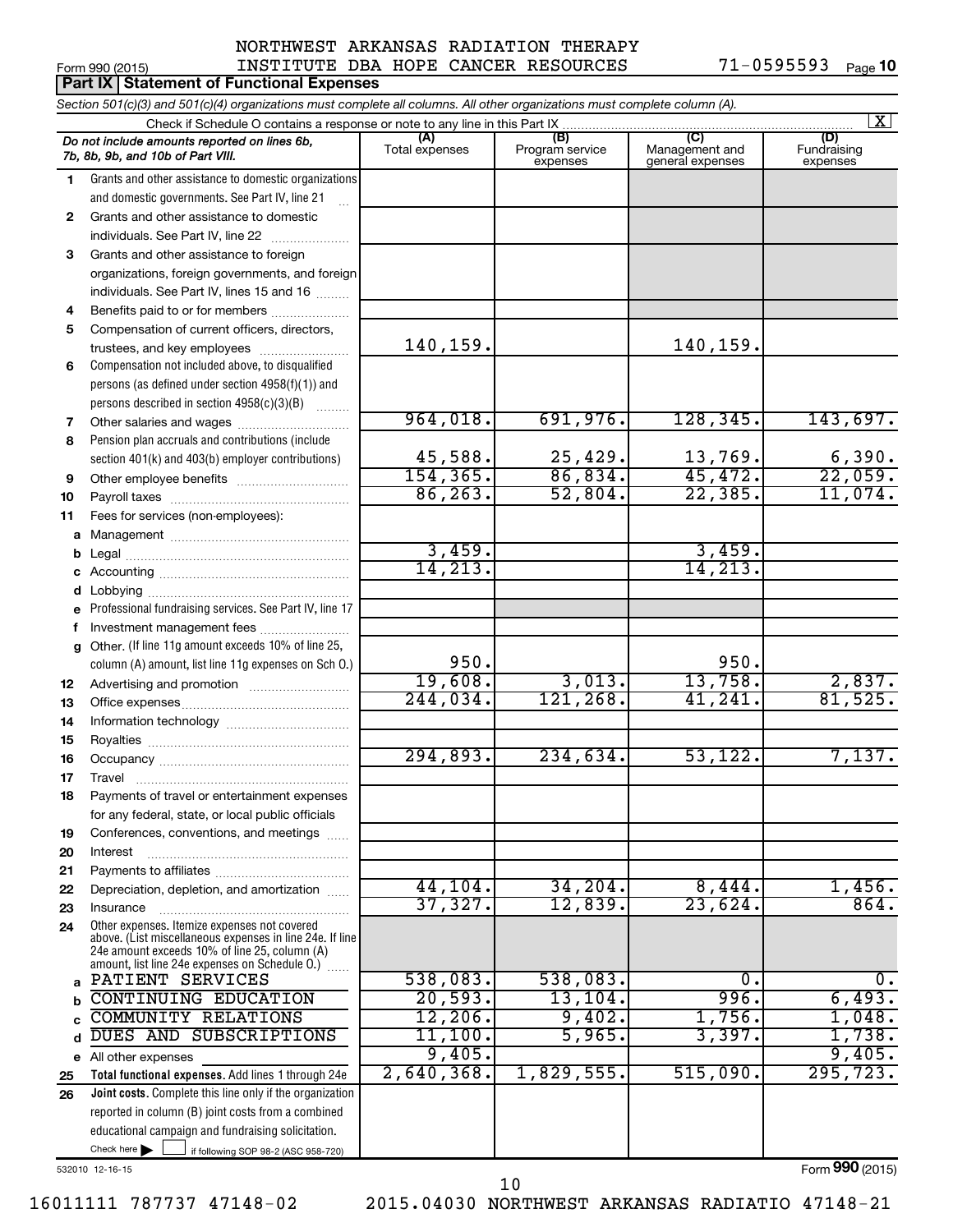# NORTHWEST ARKANSAS RADIATION THERAPY

|                 | <b>Deal V. Delease Obset</b> |                              |  |                                     |             |      |
|-----------------|------------------------------|------------------------------|--|-------------------------------------|-------------|------|
| Form 990 (2015) |                              |                              |  | INSTITUTE DBA HOPE CANCER RESOURCES | . - 0595593 | Page |
|                 |                              | NUNINNADI ANNANDAD NADIAIIUN |  | lnenarı                             |             |      |

|                             |          |                                                                                                                                                                                                                                |         |                           |                          |                | X                  |
|-----------------------------|----------|--------------------------------------------------------------------------------------------------------------------------------------------------------------------------------------------------------------------------------|---------|---------------------------|--------------------------|----------------|--------------------|
|                             |          |                                                                                                                                                                                                                                |         |                           | (A)<br>Beginning of year |                | (B)<br>End of year |
|                             | 1        |                                                                                                                                                                                                                                |         |                           | 446.                     | $\mathbf{1}$   | 73,334.            |
|                             | 2        |                                                                                                                                                                                                                                |         |                           |                          | $\mathbf{2}$   |                    |
|                             | 3        |                                                                                                                                                                                                                                |         |                           | 11, 105.                 | 3              | 900.               |
|                             | 4        |                                                                                                                                                                                                                                |         |                           |                          | 4              |                    |
|                             | 5        | Loans and other receivables from current and former officers, directors,                                                                                                                                                       |         |                           |                          |                |                    |
|                             |          | trustees, key employees, and highest compensated employees. Complete                                                                                                                                                           |         |                           |                          |                |                    |
|                             |          |                                                                                                                                                                                                                                |         |                           |                          | 5              |                    |
|                             | 6        | Loans and other receivables from other disqualified persons (as defined under                                                                                                                                                  |         |                           |                          |                |                    |
|                             |          | section 4958(f)(1)), persons described in section 4958(c)(3)(B), and contributing                                                                                                                                              |         |                           |                          |                |                    |
|                             |          | employers and sponsoring organizations of section 501(c)(9) voluntary                                                                                                                                                          |         |                           |                          |                |                    |
|                             |          | employees' beneficiary organizations (see instr). Complete Part II of Sch L                                                                                                                                                    |         | 6                         |                          |                |                    |
| Assets                      | 7        |                                                                                                                                                                                                                                |         |                           |                          | $\overline{7}$ |                    |
|                             | 8        |                                                                                                                                                                                                                                |         |                           |                          | 8              |                    |
|                             | 9        | Prepaid expenses and deferred charges                                                                                                                                                                                          |         |                           | 11,510.                  | 9              | 11,730.            |
|                             |          | <b>10a</b> Land, buildings, and equipment: cost or other                                                                                                                                                                       |         |                           |                          |                |                    |
|                             |          | basis. Complete Part VI of Schedule D  10a                                                                                                                                                                                     |         | $\frac{332,449}{298,336}$ |                          |                |                    |
|                             | b        |                                                                                                                                                                                                                                | 75,951. | 10 <sub>c</sub>           | 34, 113.                 |                |                    |
|                             | 11       |                                                                                                                                                                                                                                |         |                           | 11                       |                |                    |
|                             | 12       |                                                                                                                                                                                                                                |         |                           |                          | 12             |                    |
|                             | 13       |                                                                                                                                                                                                                                |         | 13                        |                          |                |                    |
|                             | 14       |                                                                                                                                                                                                                                |         | 14                        |                          |                |                    |
|                             | 15       |                                                                                                                                                                                                                                |         |                           |                          | 15             |                    |
|                             | 16       | <b>Total assets.</b> Add lines 1 through 15 (must equal line 34) <i></i>                                                                                                                                                       |         |                           | 99,012.                  | 16             | 120,077.           |
|                             | 17       |                                                                                                                                                                                                                                |         |                           | 148,512.                 | 17             | 164, 122.          |
|                             | 18       |                                                                                                                                                                                                                                |         | 18                        |                          |                |                    |
|                             | 19       | Deferred revenue manual contracts and contracts are contracted and contract and contract are contracted and contract are contracted and contract are contracted and contract are contracted and contract are contracted and co |         | 19                        |                          |                |                    |
|                             | 20       |                                                                                                                                                                                                                                |         |                           |                          | 20             |                    |
|                             | 21       | Escrow or custodial account liability. Complete Part IV of Schedule D                                                                                                                                                          |         |                           |                          | 21             |                    |
|                             | 22       | Loans and other payables to current and former officers, directors, trustees,                                                                                                                                                  |         |                           |                          |                |                    |
| Liabilities                 |          | key employees, highest compensated employees, and disqualified persons.                                                                                                                                                        |         |                           |                          |                |                    |
|                             |          |                                                                                                                                                                                                                                |         |                           |                          | 22             |                    |
|                             | 23       | Secured mortgages and notes payable to unrelated third parties                                                                                                                                                                 |         |                           |                          | 23             |                    |
|                             | 24       | Unsecured notes and loans payable to unrelated third parties                                                                                                                                                                   |         |                           |                          | 24             |                    |
|                             | 25       | Other liabilities (including federal income tax, payables to related third                                                                                                                                                     |         |                           |                          |                |                    |
|                             |          | parties, and other liabilities not included on lines 17-24). Complete Part X of                                                                                                                                                |         |                           |                          |                |                    |
|                             |          | Schedule D                                                                                                                                                                                                                     |         |                           | 148,512.                 | 25             | 164, 122.          |
|                             | 26       | Total liabilities. Add lines 17 through 25                                                                                                                                                                                     |         |                           |                          | 26             |                    |
|                             |          | Organizations that follow SFAS 117 (ASC 958), check here $\blacktriangleright \begin{array}{c} \boxed{X} \\ \end{array}$ and                                                                                                   |         |                           |                          |                |                    |
|                             |          | complete lines 27 through 29, and lines 33 and 34.                                                                                                                                                                             |         |                           | $-127, 221.$             | 27             | $-105,546.$        |
|                             | 27       |                                                                                                                                                                                                                                |         |                           | 77,721.                  | 28             | 61,501.            |
|                             | 28<br>29 |                                                                                                                                                                                                                                |         |                           |                          | 29             |                    |
|                             |          | Permanently restricted net assets<br>Organizations that do not follow SFAS 117 (ASC 958), check here ▶ □                                                                                                                       |         |                           |                          |                |                    |
|                             |          |                                                                                                                                                                                                                                |         |                           |                          |                |                    |
| Net Assets or Fund Balances |          | and complete lines 30 through 34.                                                                                                                                                                                              |         |                           |                          | 30             |                    |
|                             | 30<br>31 | Paid-in or capital surplus, or land, building, or equipment fund                                                                                                                                                               |         |                           |                          | 31             |                    |
|                             | 32       | Retained earnings, endowment, accumulated income, or other funds                                                                                                                                                               |         |                           |                          | 32             |                    |
|                             | 33       |                                                                                                                                                                                                                                |         |                           | $-49,500.$               | 33             | $-44,045.$         |
|                             | 34       |                                                                                                                                                                                                                                |         |                           | 99,012.                  | 34             | 120,077.           |
|                             |          |                                                                                                                                                                                                                                |         |                           |                          |                | Form 990 (2015)    |

**Part X** | Balance Sheet

 $\boxed{\text{X}}$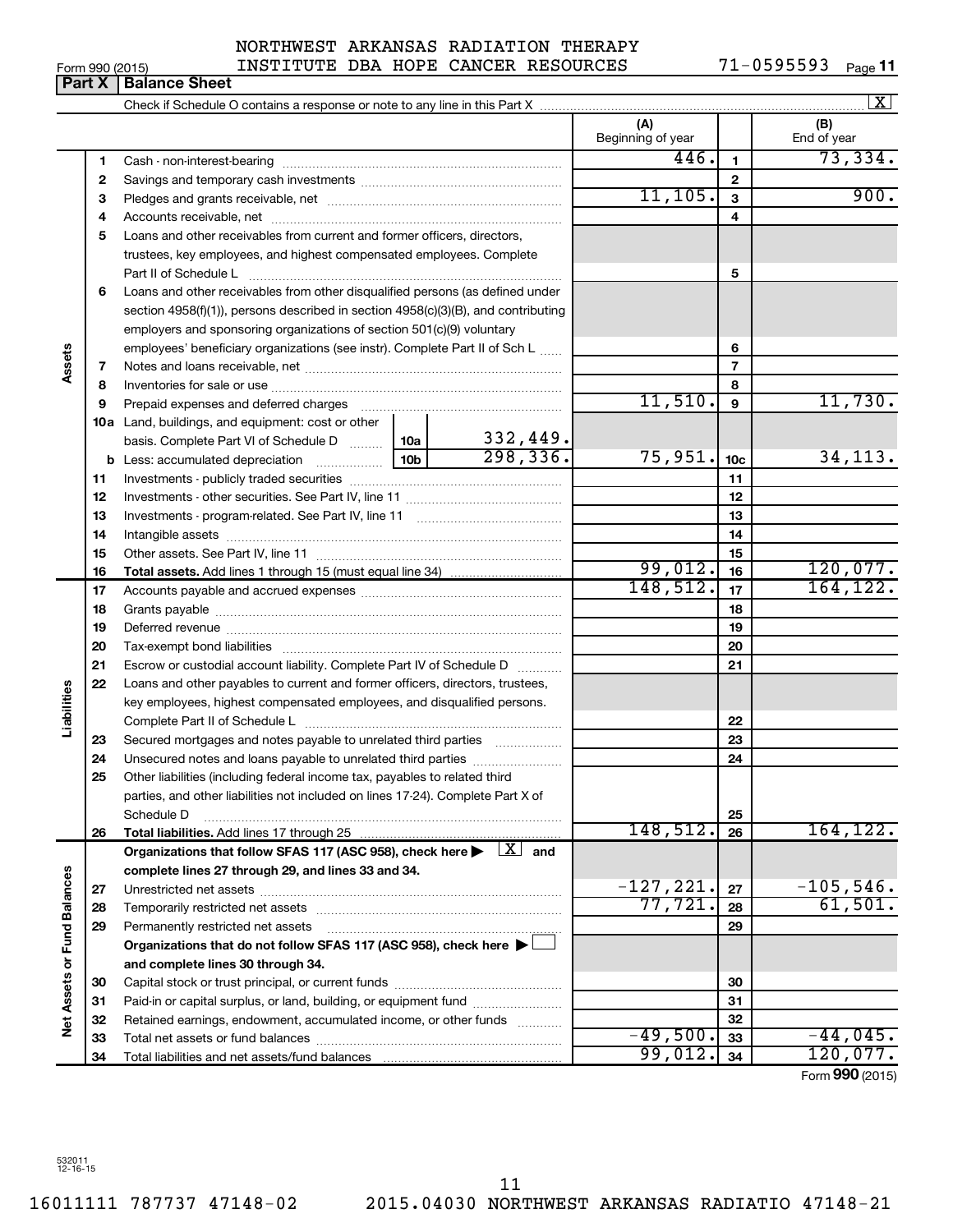| $71 - 0595593$<br>INSTITUTE DBA HOPE CANCER RESOURCES<br>Page 12<br>Form 990 (2015)<br>Part XI<br><b>Reconciliation of Net Assets</b><br>Check if Schedule O contains a response or note to any line in this Part XI [11] Check if Schedule O contains a response or note to any line in this Part XI<br>2,645,823.<br>$\mathbf{1}$<br>1<br>2,640,368.<br>$\overline{2}$<br>2<br>5,455.<br>$\mathbf{3}$<br>Revenue less expenses. Subtract line 2 from line 1<br>З<br>$-49,500.$<br>4<br>4<br>5<br>5<br>6<br>6<br>Donated services and use of facilities<br>$\overline{7}$<br>7<br>Investment expenses<br>8<br>8<br>Prior period adjustments<br>$\overline{0}$ .<br>9<br>9<br>Net assets or fund balances at end of year. Combine lines 3 through 9 (must equal Part X, line 33,<br>10<br>$-44,045$ .<br>10<br>column (B))<br>Part XII Financial Statements and Reporting<br>No<br>Yes<br>Accounting method used to prepare the Form 990: $X$ Cash<br>$\Box$ Accrual<br>Other<br>1<br>If the organization changed its method of accounting from a prior year or checked "Other," explain in Schedule O.<br>х<br>2a<br>If "Yes," check a box below to indicate whether the financial statements for the year were compiled or reviewed on a<br>separate basis, consolidated basis, or both:<br>Consolidated basis<br>Both consolidated and separate basis<br>Separate basis<br>X<br><b>b</b> Were the organization's financial statements audited by an independent accountant?<br>2 <sub>b</sub><br>If "Yes," check a box below to indicate whether the financial statements for the year were audited on a separate basis,<br>consolidated basis, or both:<br>$ \mathbf{X} $ Separate basis<br>Consolidated basis<br>Both consolidated and separate basis<br>c If "Yes" to line 2a or 2b, does the organization have a committee that assumes responsibility for oversight of the audit,<br>x<br>review, or compilation of its financial statements and selection of an independent accountant?<br>2c<br>If the organization changed either its oversight process or selection process during the tax year, explain in Schedule O.<br>3a As a result of a federal award, was the organization required to undergo an audit or audits as set forth in the Single Audit<br>x<br>За<br>b If "Yes," did the organization undergo the required audit or audits? If the organization did not undergo the required audit<br>3b | NORTHWEST ARKANSAS RADIATION THERAPY |  |              |  |
|--------------------------------------------------------------------------------------------------------------------------------------------------------------------------------------------------------------------------------------------------------------------------------------------------------------------------------------------------------------------------------------------------------------------------------------------------------------------------------------------------------------------------------------------------------------------------------------------------------------------------------------------------------------------------------------------------------------------------------------------------------------------------------------------------------------------------------------------------------------------------------------------------------------------------------------------------------------------------------------------------------------------------------------------------------------------------------------------------------------------------------------------------------------------------------------------------------------------------------------------------------------------------------------------------------------------------------------------------------------------------------------------------------------------------------------------------------------------------------------------------------------------------------------------------------------------------------------------------------------------------------------------------------------------------------------------------------------------------------------------------------------------------------------------------------------------------------------------------------------------------------------------------------------------------------------------------------------------------------------------------------------------------------------------------------------------------------------------------------------------------------------------------------------------------------------------------------------------------------------------------------------------------------------------------------------------------------------------------------------------------------------------------------------------------|--------------------------------------|--|--------------|--|
|                                                                                                                                                                                                                                                                                                                                                                                                                                                                                                                                                                                                                                                                                                                                                                                                                                                                                                                                                                                                                                                                                                                                                                                                                                                                                                                                                                                                                                                                                                                                                                                                                                                                                                                                                                                                                                                                                                                                                                                                                                                                                                                                                                                                                                                                                                                                                                                                                          |                                      |  |              |  |
|                                                                                                                                                                                                                                                                                                                                                                                                                                                                                                                                                                                                                                                                                                                                                                                                                                                                                                                                                                                                                                                                                                                                                                                                                                                                                                                                                                                                                                                                                                                                                                                                                                                                                                                                                                                                                                                                                                                                                                                                                                                                                                                                                                                                                                                                                                                                                                                                                          |                                      |  |              |  |
|                                                                                                                                                                                                                                                                                                                                                                                                                                                                                                                                                                                                                                                                                                                                                                                                                                                                                                                                                                                                                                                                                                                                                                                                                                                                                                                                                                                                                                                                                                                                                                                                                                                                                                                                                                                                                                                                                                                                                                                                                                                                                                                                                                                                                                                                                                                                                                                                                          |                                      |  |              |  |
|                                                                                                                                                                                                                                                                                                                                                                                                                                                                                                                                                                                                                                                                                                                                                                                                                                                                                                                                                                                                                                                                                                                                                                                                                                                                                                                                                                                                                                                                                                                                                                                                                                                                                                                                                                                                                                                                                                                                                                                                                                                                                                                                                                                                                                                                                                                                                                                                                          |                                      |  |              |  |
|                                                                                                                                                                                                                                                                                                                                                                                                                                                                                                                                                                                                                                                                                                                                                                                                                                                                                                                                                                                                                                                                                                                                                                                                                                                                                                                                                                                                                                                                                                                                                                                                                                                                                                                                                                                                                                                                                                                                                                                                                                                                                                                                                                                                                                                                                                                                                                                                                          |                                      |  |              |  |
|                                                                                                                                                                                                                                                                                                                                                                                                                                                                                                                                                                                                                                                                                                                                                                                                                                                                                                                                                                                                                                                                                                                                                                                                                                                                                                                                                                                                                                                                                                                                                                                                                                                                                                                                                                                                                                                                                                                                                                                                                                                                                                                                                                                                                                                                                                                                                                                                                          |                                      |  |              |  |
|                                                                                                                                                                                                                                                                                                                                                                                                                                                                                                                                                                                                                                                                                                                                                                                                                                                                                                                                                                                                                                                                                                                                                                                                                                                                                                                                                                                                                                                                                                                                                                                                                                                                                                                                                                                                                                                                                                                                                                                                                                                                                                                                                                                                                                                                                                                                                                                                                          |                                      |  |              |  |
|                                                                                                                                                                                                                                                                                                                                                                                                                                                                                                                                                                                                                                                                                                                                                                                                                                                                                                                                                                                                                                                                                                                                                                                                                                                                                                                                                                                                                                                                                                                                                                                                                                                                                                                                                                                                                                                                                                                                                                                                                                                                                                                                                                                                                                                                                                                                                                                                                          |                                      |  |              |  |
|                                                                                                                                                                                                                                                                                                                                                                                                                                                                                                                                                                                                                                                                                                                                                                                                                                                                                                                                                                                                                                                                                                                                                                                                                                                                                                                                                                                                                                                                                                                                                                                                                                                                                                                                                                                                                                                                                                                                                                                                                                                                                                                                                                                                                                                                                                                                                                                                                          |                                      |  |              |  |
|                                                                                                                                                                                                                                                                                                                                                                                                                                                                                                                                                                                                                                                                                                                                                                                                                                                                                                                                                                                                                                                                                                                                                                                                                                                                                                                                                                                                                                                                                                                                                                                                                                                                                                                                                                                                                                                                                                                                                                                                                                                                                                                                                                                                                                                                                                                                                                                                                          |                                      |  |              |  |
|                                                                                                                                                                                                                                                                                                                                                                                                                                                                                                                                                                                                                                                                                                                                                                                                                                                                                                                                                                                                                                                                                                                                                                                                                                                                                                                                                                                                                                                                                                                                                                                                                                                                                                                                                                                                                                                                                                                                                                                                                                                                                                                                                                                                                                                                                                                                                                                                                          |                                      |  |              |  |
|                                                                                                                                                                                                                                                                                                                                                                                                                                                                                                                                                                                                                                                                                                                                                                                                                                                                                                                                                                                                                                                                                                                                                                                                                                                                                                                                                                                                                                                                                                                                                                                                                                                                                                                                                                                                                                                                                                                                                                                                                                                                                                                                                                                                                                                                                                                                                                                                                          |                                      |  |              |  |
|                                                                                                                                                                                                                                                                                                                                                                                                                                                                                                                                                                                                                                                                                                                                                                                                                                                                                                                                                                                                                                                                                                                                                                                                                                                                                                                                                                                                                                                                                                                                                                                                                                                                                                                                                                                                                                                                                                                                                                                                                                                                                                                                                                                                                                                                                                                                                                                                                          |                                      |  |              |  |
|                                                                                                                                                                                                                                                                                                                                                                                                                                                                                                                                                                                                                                                                                                                                                                                                                                                                                                                                                                                                                                                                                                                                                                                                                                                                                                                                                                                                                                                                                                                                                                                                                                                                                                                                                                                                                                                                                                                                                                                                                                                                                                                                                                                                                                                                                                                                                                                                                          |                                      |  |              |  |
|                                                                                                                                                                                                                                                                                                                                                                                                                                                                                                                                                                                                                                                                                                                                                                                                                                                                                                                                                                                                                                                                                                                                                                                                                                                                                                                                                                                                                                                                                                                                                                                                                                                                                                                                                                                                                                                                                                                                                                                                                                                                                                                                                                                                                                                                                                                                                                                                                          |                                      |  |              |  |
|                                                                                                                                                                                                                                                                                                                                                                                                                                                                                                                                                                                                                                                                                                                                                                                                                                                                                                                                                                                                                                                                                                                                                                                                                                                                                                                                                                                                                                                                                                                                                                                                                                                                                                                                                                                                                                                                                                                                                                                                                                                                                                                                                                                                                                                                                                                                                                                                                          |                                      |  |              |  |
|                                                                                                                                                                                                                                                                                                                                                                                                                                                                                                                                                                                                                                                                                                                                                                                                                                                                                                                                                                                                                                                                                                                                                                                                                                                                                                                                                                                                                                                                                                                                                                                                                                                                                                                                                                                                                                                                                                                                                                                                                                                                                                                                                                                                                                                                                                                                                                                                                          |                                      |  |              |  |
|                                                                                                                                                                                                                                                                                                                                                                                                                                                                                                                                                                                                                                                                                                                                                                                                                                                                                                                                                                                                                                                                                                                                                                                                                                                                                                                                                                                                                                                                                                                                                                                                                                                                                                                                                                                                                                                                                                                                                                                                                                                                                                                                                                                                                                                                                                                                                                                                                          |                                      |  |              |  |
|                                                                                                                                                                                                                                                                                                                                                                                                                                                                                                                                                                                                                                                                                                                                                                                                                                                                                                                                                                                                                                                                                                                                                                                                                                                                                                                                                                                                                                                                                                                                                                                                                                                                                                                                                                                                                                                                                                                                                                                                                                                                                                                                                                                                                                                                                                                                                                                                                          |                                      |  |              |  |
|                                                                                                                                                                                                                                                                                                                                                                                                                                                                                                                                                                                                                                                                                                                                                                                                                                                                                                                                                                                                                                                                                                                                                                                                                                                                                                                                                                                                                                                                                                                                                                                                                                                                                                                                                                                                                                                                                                                                                                                                                                                                                                                                                                                                                                                                                                                                                                                                                          |                                      |  |              |  |
|                                                                                                                                                                                                                                                                                                                                                                                                                                                                                                                                                                                                                                                                                                                                                                                                                                                                                                                                                                                                                                                                                                                                                                                                                                                                                                                                                                                                                                                                                                                                                                                                                                                                                                                                                                                                                                                                                                                                                                                                                                                                                                                                                                                                                                                                                                                                                                                                                          |                                      |  |              |  |
|                                                                                                                                                                                                                                                                                                                                                                                                                                                                                                                                                                                                                                                                                                                                                                                                                                                                                                                                                                                                                                                                                                                                                                                                                                                                                                                                                                                                                                                                                                                                                                                                                                                                                                                                                                                                                                                                                                                                                                                                                                                                                                                                                                                                                                                                                                                                                                                                                          |                                      |  |              |  |
|                                                                                                                                                                                                                                                                                                                                                                                                                                                                                                                                                                                                                                                                                                                                                                                                                                                                                                                                                                                                                                                                                                                                                                                                                                                                                                                                                                                                                                                                                                                                                                                                                                                                                                                                                                                                                                                                                                                                                                                                                                                                                                                                                                                                                                                                                                                                                                                                                          |                                      |  |              |  |
|                                                                                                                                                                                                                                                                                                                                                                                                                                                                                                                                                                                                                                                                                                                                                                                                                                                                                                                                                                                                                                                                                                                                                                                                                                                                                                                                                                                                                                                                                                                                                                                                                                                                                                                                                                                                                                                                                                                                                                                                                                                                                                                                                                                                                                                                                                                                                                                                                          |                                      |  |              |  |
|                                                                                                                                                                                                                                                                                                                                                                                                                                                                                                                                                                                                                                                                                                                                                                                                                                                                                                                                                                                                                                                                                                                                                                                                                                                                                                                                                                                                                                                                                                                                                                                                                                                                                                                                                                                                                                                                                                                                                                                                                                                                                                                                                                                                                                                                                                                                                                                                                          |                                      |  |              |  |
|                                                                                                                                                                                                                                                                                                                                                                                                                                                                                                                                                                                                                                                                                                                                                                                                                                                                                                                                                                                                                                                                                                                                                                                                                                                                                                                                                                                                                                                                                                                                                                                                                                                                                                                                                                                                                                                                                                                                                                                                                                                                                                                                                                                                                                                                                                                                                                                                                          |                                      |  |              |  |
|                                                                                                                                                                                                                                                                                                                                                                                                                                                                                                                                                                                                                                                                                                                                                                                                                                                                                                                                                                                                                                                                                                                                                                                                                                                                                                                                                                                                                                                                                                                                                                                                                                                                                                                                                                                                                                                                                                                                                                                                                                                                                                                                                                                                                                                                                                                                                                                                                          |                                      |  |              |  |
|                                                                                                                                                                                                                                                                                                                                                                                                                                                                                                                                                                                                                                                                                                                                                                                                                                                                                                                                                                                                                                                                                                                                                                                                                                                                                                                                                                                                                                                                                                                                                                                                                                                                                                                                                                                                                                                                                                                                                                                                                                                                                                                                                                                                                                                                                                                                                                                                                          |                                      |  |              |  |
|                                                                                                                                                                                                                                                                                                                                                                                                                                                                                                                                                                                                                                                                                                                                                                                                                                                                                                                                                                                                                                                                                                                                                                                                                                                                                                                                                                                                                                                                                                                                                                                                                                                                                                                                                                                                                                                                                                                                                                                                                                                                                                                                                                                                                                                                                                                                                                                                                          |                                      |  |              |  |
|                                                                                                                                                                                                                                                                                                                                                                                                                                                                                                                                                                                                                                                                                                                                                                                                                                                                                                                                                                                                                                                                                                                                                                                                                                                                                                                                                                                                                                                                                                                                                                                                                                                                                                                                                                                                                                                                                                                                                                                                                                                                                                                                                                                                                                                                                                                                                                                                                          |                                      |  |              |  |
|                                                                                                                                                                                                                                                                                                                                                                                                                                                                                                                                                                                                                                                                                                                                                                                                                                                                                                                                                                                                                                                                                                                                                                                                                                                                                                                                                                                                                                                                                                                                                                                                                                                                                                                                                                                                                                                                                                                                                                                                                                                                                                                                                                                                                                                                                                                                                                                                                          |                                      |  |              |  |
|                                                                                                                                                                                                                                                                                                                                                                                                                                                                                                                                                                                                                                                                                                                                                                                                                                                                                                                                                                                                                                                                                                                                                                                                                                                                                                                                                                                                                                                                                                                                                                                                                                                                                                                                                                                                                                                                                                                                                                                                                                                                                                                                                                                                                                                                                                                                                                                                                          |                                      |  |              |  |
|                                                                                                                                                                                                                                                                                                                                                                                                                                                                                                                                                                                                                                                                                                                                                                                                                                                                                                                                                                                                                                                                                                                                                                                                                                                                                                                                                                                                                                                                                                                                                                                                                                                                                                                                                                                                                                                                                                                                                                                                                                                                                                                                                                                                                                                                                                                                                                                                                          |                                      |  |              |  |
|                                                                                                                                                                                                                                                                                                                                                                                                                                                                                                                                                                                                                                                                                                                                                                                                                                                                                                                                                                                                                                                                                                                                                                                                                                                                                                                                                                                                                                                                                                                                                                                                                                                                                                                                                                                                                                                                                                                                                                                                                                                                                                                                                                                                                                                                                                                                                                                                                          |                                      |  |              |  |
|                                                                                                                                                                                                                                                                                                                                                                                                                                                                                                                                                                                                                                                                                                                                                                                                                                                                                                                                                                                                                                                                                                                                                                                                                                                                                                                                                                                                                                                                                                                                                                                                                                                                                                                                                                                                                                                                                                                                                                                                                                                                                                                                                                                                                                                                                                                                                                                                                          |                                      |  | $\mathbf{A}$ |  |

Form (2015) **990**

532012 12-16-15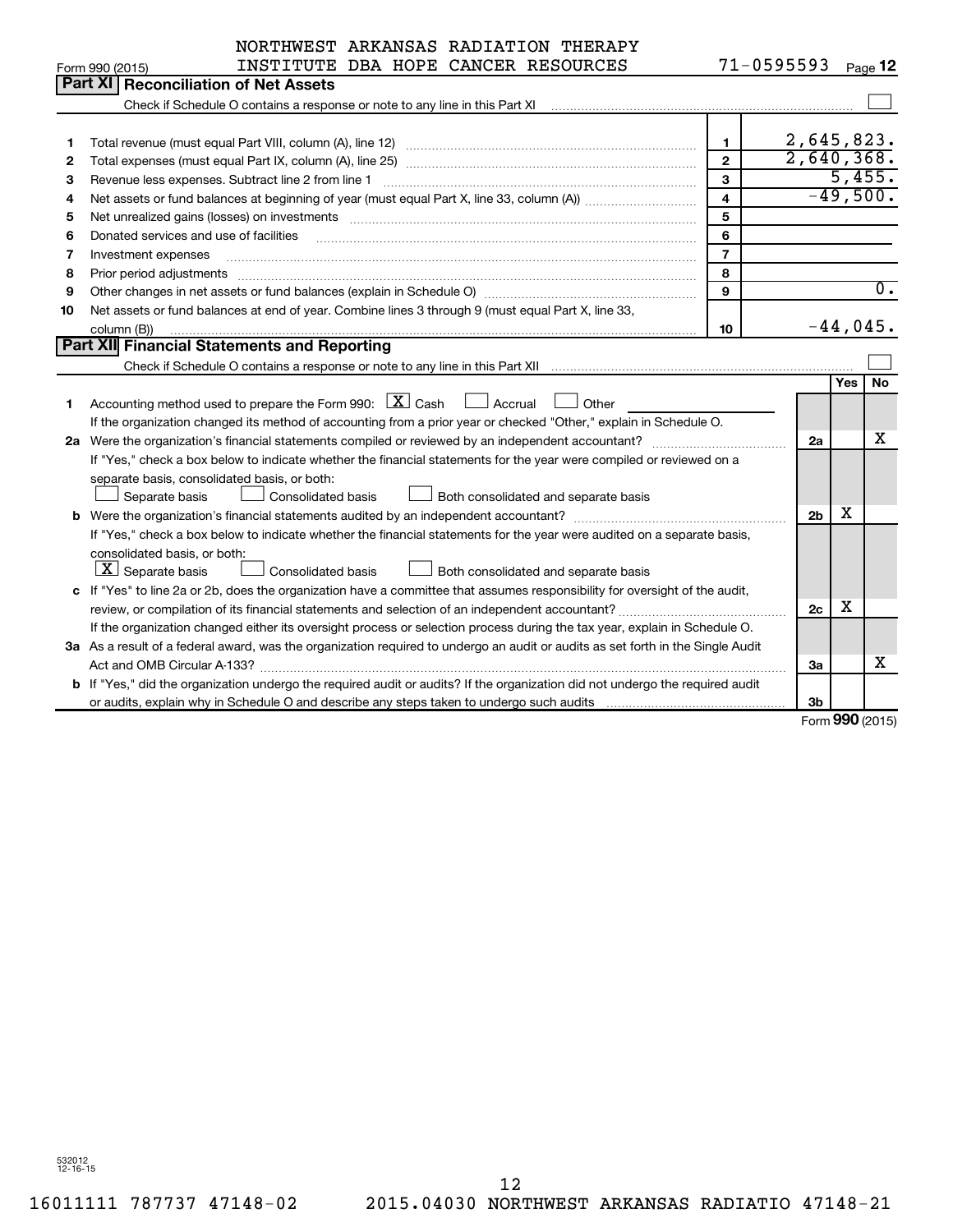| <b>SCHEDULE A</b>                   |                                                                                                                                                                                                                                                           |                                                                                                                         |     |                                            |                               | OMB No. 1545-0047                                   |
|-------------------------------------|-----------------------------------------------------------------------------------------------------------------------------------------------------------------------------------------------------------------------------------------------------------|-------------------------------------------------------------------------------------------------------------------------|-----|--------------------------------------------|-------------------------------|-----------------------------------------------------|
| (Form 990 or 990-EZ)                |                                                                                                                                                                                                                                                           | <b>Public Charity Status and Public Support</b>                                                                         |     |                                            |                               |                                                     |
|                                     |                                                                                                                                                                                                                                                           | Complete if the organization is a section 501(c)(3) organization or a section<br>4947(a)(1) nonexempt charitable trust. |     |                                            |                               |                                                     |
| Department of the Treasury          |                                                                                                                                                                                                                                                           | Attach to Form 990 or Form 990-EZ.                                                                                      |     |                                            |                               | <b>Open to Public</b>                               |
| Internal Revenue Service            | Information about Schedule A (Form 990 or 990-EZ) and its instructions is at WWW.irs.gov/form990.                                                                                                                                                         |                                                                                                                         |     |                                            |                               | Inspection                                          |
| Name of the organization            | NORTHWEST ARKANSAS RADIATION THERAPY                                                                                                                                                                                                                      |                                                                                                                         |     |                                            |                               | <b>Employer identification number</b><br>71-0595593 |
| Part I                              | INSTITUTE DBA HOPE CANCER RESOURCES<br>Reason for Public Charity Status (All organizations must complete this part.) See instructions.                                                                                                                    |                                                                                                                         |     |                                            |                               |                                                     |
|                                     |                                                                                                                                                                                                                                                           |                                                                                                                         |     |                                            |                               |                                                     |
| 1                                   | The organization is not a private foundation because it is: (For lines 1 through 11, check only one box.)<br>A church, convention of churches, or association of churches described in section 170(b)(1)(A)(i).                                           |                                                                                                                         |     |                                            |                               |                                                     |
| 2                                   | A school described in section 170(b)(1)(A)(ii). (Attach Schedule E (Form 990 or 990-EZ).)                                                                                                                                                                 |                                                                                                                         |     |                                            |                               |                                                     |
| з                                   | A hospital or a cooperative hospital service organization described in section 170(b)(1)(A)(iii).                                                                                                                                                         |                                                                                                                         |     |                                            |                               |                                                     |
| 4                                   | A medical research organization operated in conjunction with a hospital described in section 170(b)(1)(A)(iii). Enter the hospital's name,                                                                                                                |                                                                                                                         |     |                                            |                               |                                                     |
| city, and state:                    |                                                                                                                                                                                                                                                           |                                                                                                                         |     |                                            |                               |                                                     |
| 5                                   | An organization operated for the benefit of a college or university owned or operated by a governmental unit described in                                                                                                                                 |                                                                                                                         |     |                                            |                               |                                                     |
|                                     | section 170(b)(1)(A)(iv). (Complete Part II.)                                                                                                                                                                                                             |                                                                                                                         |     |                                            |                               |                                                     |
| 6                                   | A federal, state, or local government or governmental unit described in section 170(b)(1)(A)(v).                                                                                                                                                          |                                                                                                                         |     |                                            |                               |                                                     |
| $\mathbf{X}$<br>$\overline{7}$      | An organization that normally receives a substantial part of its support from a governmental unit or from the general public described in                                                                                                                 |                                                                                                                         |     |                                            |                               |                                                     |
|                                     | section 170(b)(1)(A)(vi). (Complete Part II.)                                                                                                                                                                                                             |                                                                                                                         |     |                                            |                               |                                                     |
| 8                                   | A community trust described in section 170(b)(1)(A)(vi). (Complete Part II.)                                                                                                                                                                              |                                                                                                                         |     |                                            |                               |                                                     |
| 9                                   | An organization that normally receives: (1) more than 33 1/3% of its support from contributions, membership fees, and gross receipts from                                                                                                                 |                                                                                                                         |     |                                            |                               |                                                     |
|                                     | activities related to its exempt functions - subject to certain exceptions, and (2) no more than 33 1/3% of its support from gross investment                                                                                                             |                                                                                                                         |     |                                            |                               |                                                     |
|                                     | income and unrelated business taxable income (less section 511 tax) from businesses acquired by the organization after June 30, 1975.                                                                                                                     |                                                                                                                         |     |                                            |                               |                                                     |
| 10                                  | See section 509(a)(2). (Complete Part III.)<br>An organization organized and operated exclusively to test for public safety. See section 509(a)(4).                                                                                                       |                                                                                                                         |     |                                            |                               |                                                     |
| 11                                  | An organization organized and operated exclusively for the benefit of, to perform the functions of, or to carry out the purposes of one or                                                                                                                |                                                                                                                         |     |                                            |                               |                                                     |
|                                     | more publicly supported organizations described in section 509(a)(1) or section 509(a)(2). See section 509(a)(3). Check the box in                                                                                                                        |                                                                                                                         |     |                                            |                               |                                                     |
|                                     | lines 11a through 11d that describes the type of supporting organization and complete lines 11e, 11f, and 11g.                                                                                                                                            |                                                                                                                         |     |                                            |                               |                                                     |
| a                                   | Type I. A supporting organization operated, supervised, or controlled by its supported organization(s), typically by giving                                                                                                                               |                                                                                                                         |     |                                            |                               |                                                     |
|                                     | the supported organization(s) the power to regularly appoint or elect a majority of the directors or trustees of the supporting                                                                                                                           |                                                                                                                         |     |                                            |                               |                                                     |
|                                     | organization. You must complete Part IV, Sections A and B.                                                                                                                                                                                                |                                                                                                                         |     |                                            |                               |                                                     |
| b                                   | Type II. A supporting organization supervised or controlled in connection with its supported organization(s), by having                                                                                                                                   |                                                                                                                         |     |                                            |                               |                                                     |
|                                     | control or management of the supporting organization vested in the same persons that control or manage the supported                                                                                                                                      |                                                                                                                         |     |                                            |                               |                                                     |
|                                     | organization(s). You must complete Part IV, Sections A and C.                                                                                                                                                                                             |                                                                                                                         |     |                                            |                               |                                                     |
| c                                   | Type III functionally integrated. A supporting organization operated in connection with, and functionally integrated with,                                                                                                                                |                                                                                                                         |     |                                            |                               |                                                     |
|                                     | its supported organization(s) (see instructions). You must complete Part IV, Sections A, D, and E.                                                                                                                                                        |                                                                                                                         |     |                                            |                               |                                                     |
| d                                   | Type III non-functionally integrated. A supporting organization operated in connection with its supported organization(s)<br>that is not functionally integrated. The organization generally must satisfy a distribution requirement and an attentiveness |                                                                                                                         |     |                                            |                               |                                                     |
|                                     | requirement (see instructions). You must complete Part IV, Sections A and D, and Part V.                                                                                                                                                                  |                                                                                                                         |     |                                            |                               |                                                     |
| e                                   | Check this box if the organization received a written determination from the IRS that it is a Type I, Type II, Type III                                                                                                                                   |                                                                                                                         |     |                                            |                               |                                                     |
|                                     | functionally integrated, or Type III non-functionally integrated supporting organization.                                                                                                                                                                 |                                                                                                                         |     |                                            |                               |                                                     |
|                                     |                                                                                                                                                                                                                                                           |                                                                                                                         |     |                                            |                               |                                                     |
|                                     | g Provide the following information about the supported organization(s).                                                                                                                                                                                  |                                                                                                                         |     |                                            |                               |                                                     |
| (i) Name of supported               | (ii) EIN                                                                                                                                                                                                                                                  | (iii) Type of organization<br>(described on lines 1-9                                                                   |     | (iv) Is the organization<br>listed in your | (v) Amount of monetary        | (vi) Amount of                                      |
| organization                        |                                                                                                                                                                                                                                                           | above (see instructions))                                                                                               |     | governing document?                        | support (see<br>instructions) | other support (see<br>instructions)                 |
|                                     |                                                                                                                                                                                                                                                           |                                                                                                                         | Yes | No                                         |                               |                                                     |
|                                     |                                                                                                                                                                                                                                                           |                                                                                                                         |     |                                            |                               |                                                     |
|                                     |                                                                                                                                                                                                                                                           |                                                                                                                         |     |                                            |                               |                                                     |
|                                     |                                                                                                                                                                                                                                                           |                                                                                                                         |     |                                            |                               |                                                     |
|                                     |                                                                                                                                                                                                                                                           |                                                                                                                         |     |                                            |                               |                                                     |
|                                     |                                                                                                                                                                                                                                                           |                                                                                                                         |     |                                            |                               |                                                     |
|                                     |                                                                                                                                                                                                                                                           |                                                                                                                         |     |                                            |                               |                                                     |
|                                     |                                                                                                                                                                                                                                                           |                                                                                                                         |     |                                            |                               |                                                     |
|                                     |                                                                                                                                                                                                                                                           |                                                                                                                         |     |                                            |                               |                                                     |
|                                     |                                                                                                                                                                                                                                                           |                                                                                                                         |     |                                            |                               |                                                     |
|                                     |                                                                                                                                                                                                                                                           |                                                                                                                         |     |                                            |                               |                                                     |
| Total                               |                                                                                                                                                                                                                                                           |                                                                                                                         |     |                                            |                               |                                                     |
| Form 990 or 990-EZ. 532021 09-23-15 | LHA For Paperwork Reduction Act Notice, see the Instructions for                                                                                                                                                                                          |                                                                                                                         |     |                                            |                               | Schedule A (Form 990 or 990-EZ) 2015                |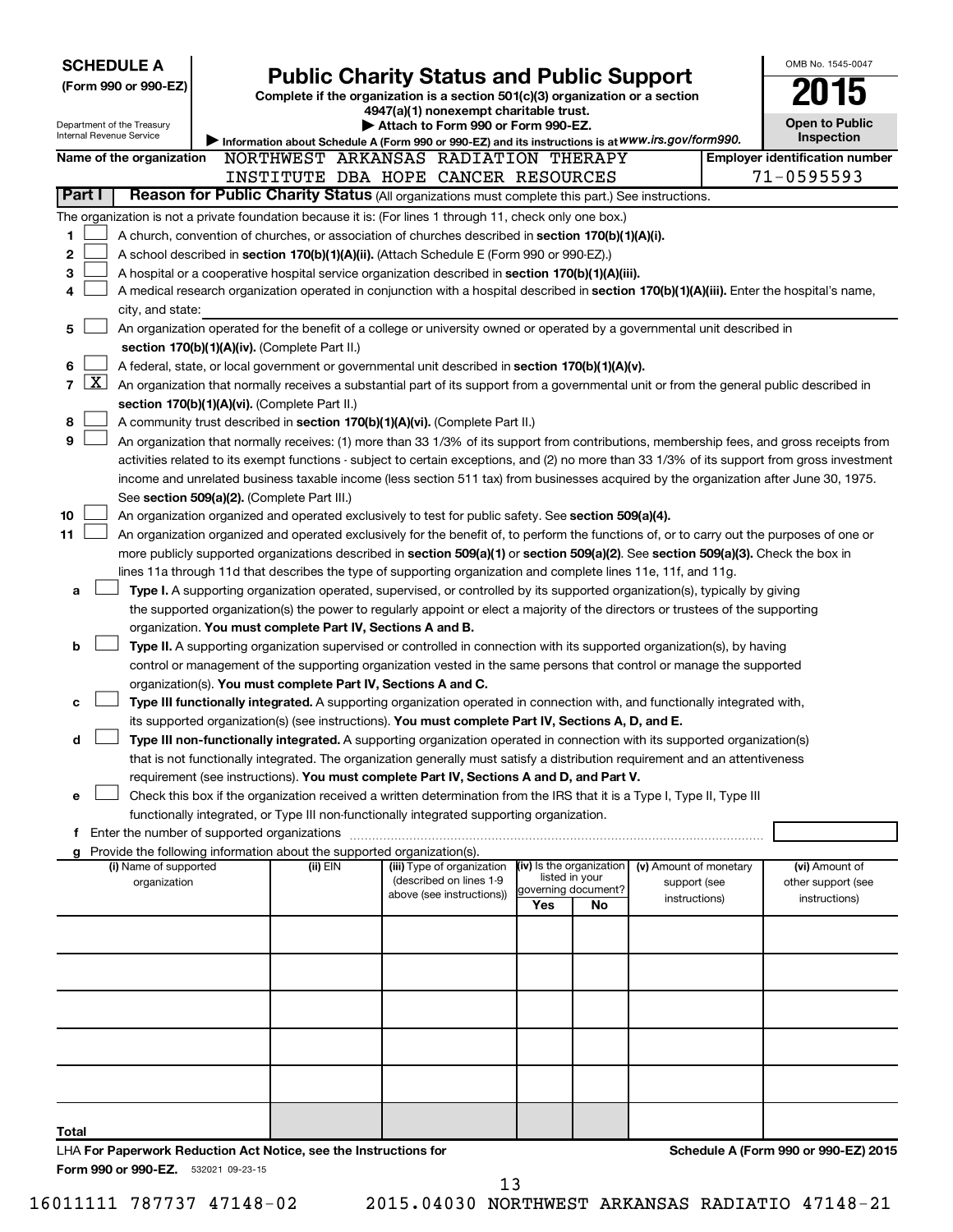#### 71-0595593 Page 2 Schedule A (Form 990 or 990-EZ) 2015 INSTITUTE DBA HOPE CANCER RESOURCES 71-0595593 Page

#### **Part II Support Schedule for Organizations Described in Sections 170(b)(1)(A)(iv) and 170(b)(1)(A)(vi)**

(Complete only if you checked the box on line 5, 7, or 8 of Part I or if the organization failed to qualify under Part III. If the organization fails to qualify under the tests listed below, please complete Part III.)

|     | <b>Section A. Public Support</b>                                                                                                                                                                                              |          |          |            |            |          |                                      |
|-----|-------------------------------------------------------------------------------------------------------------------------------------------------------------------------------------------------------------------------------|----------|----------|------------|------------|----------|--------------------------------------|
|     | Calendar year (or fiscal year beginning in)                                                                                                                                                                                   | (a) 2011 | (b) 2012 | $(c)$ 2013 | $(d)$ 2014 | (e) 2015 | (f) Total                            |
|     | 1 Gifts, grants, contributions, and                                                                                                                                                                                           |          |          |            |            |          |                                      |
|     | membership fees received. (Do not                                                                                                                                                                                             |          |          |            |            |          |                                      |
|     | include any "unusual grants.")                                                                                                                                                                                                | 2704934. | 2426655. | 2245580.   | 2491161.   |          | 2806806.12675136.                    |
|     | 2 Tax revenues levied for the organ-                                                                                                                                                                                          |          |          |            |            |          |                                      |
|     | ization's benefit and either paid to                                                                                                                                                                                          |          |          |            |            |          |                                      |
|     | or expended on its behalf                                                                                                                                                                                                     |          |          |            |            |          |                                      |
|     | 3 The value of services or facilities                                                                                                                                                                                         |          |          |            |            |          |                                      |
|     | furnished by a governmental unit to                                                                                                                                                                                           |          |          |            |            |          |                                      |
|     | the organization without charge                                                                                                                                                                                               |          |          |            |            |          |                                      |
|     | 4 Total. Add lines 1 through 3                                                                                                                                                                                                | 2704934. | 2426655. | 2245580.   | 2491161.   |          | 2806806.12675136.                    |
| 5.  | The portion of total contributions                                                                                                                                                                                            |          |          |            |            |          |                                      |
|     | by each person (other than a                                                                                                                                                                                                  |          |          |            |            |          |                                      |
|     | governmental unit or publicly                                                                                                                                                                                                 |          |          |            |            |          |                                      |
|     | supported organization) included                                                                                                                                                                                              |          |          |            |            |          |                                      |
|     | on line 1 that exceeds 2% of the                                                                                                                                                                                              |          |          |            |            |          |                                      |
|     | amount shown on line 11,                                                                                                                                                                                                      |          |          |            |            |          |                                      |
|     | column (f)                                                                                                                                                                                                                    |          |          |            |            |          |                                      |
|     | 6 Public support. Subtract line 5 from line 4.                                                                                                                                                                                |          |          |            |            |          | 12675136.                            |
|     | <b>Section B. Total Support</b>                                                                                                                                                                                               |          |          |            |            |          |                                      |
|     | Calendar year (or fiscal year beginning in)                                                                                                                                                                                   | (a) 2011 | (b) 2012 | $(c)$ 2013 | $(d)$ 2014 | (e) 2015 | (f) Total                            |
|     | <b>7</b> Amounts from line 4                                                                                                                                                                                                  | 2704934. | 2426655  | 2245580.   | 2491161    |          | 2806806.12675136.                    |
|     | 8 Gross income from interest,                                                                                                                                                                                                 |          |          |            |            |          |                                      |
|     | dividends, payments received on                                                                                                                                                                                               |          |          |            |            |          |                                      |
|     | securities loans, rents, royalties                                                                                                                                                                                            |          |          |            |            |          |                                      |
|     | and income from similar sources                                                                                                                                                                                               |          |          |            |            |          |                                      |
| 9   | Net income from unrelated business                                                                                                                                                                                            |          |          |            |            |          |                                      |
|     | activities, whether or not the                                                                                                                                                                                                |          |          |            |            |          |                                      |
|     | business is regularly carried on                                                                                                                                                                                              |          |          |            |            |          |                                      |
|     | 10 Other income. Do not include gain                                                                                                                                                                                          |          |          |            |            |          |                                      |
|     | or loss from the sale of capital                                                                                                                                                                                              |          |          |            |            |          |                                      |
|     | assets (Explain in Part VI.)                                                                                                                                                                                                  | 1,635.   |          |            | 1,099.     | 500.     | 3,234.                               |
|     | 11 Total support. Add lines 7 through 10                                                                                                                                                                                      |          |          |            |            |          | $12678370$ .                         |
|     | <b>12</b> Gross receipts from related activities, etc. (see instructions)                                                                                                                                                     |          |          |            |            | 12       |                                      |
|     | 13 First five years. If the Form 990 is for the organization's first, second, third, fourth, or fifth tax year as a section 501(c)(3)                                                                                         |          |          |            |            |          |                                      |
|     | organization, check this box and stop here                                                                                                                                                                                    |          |          |            |            |          |                                      |
|     | <b>Section C. Computation of Public Support Percentage</b>                                                                                                                                                                    |          |          |            |            |          |                                      |
|     |                                                                                                                                                                                                                               |          |          |            |            | 14       | 99.97<br>%                           |
|     |                                                                                                                                                                                                                               |          |          |            |            | 15       | 99.90<br>%                           |
|     | 16a 33 1/3% support test - 2015. If the organization did not check the box on line 13, and line 14 is 33 1/3% or more, check this box and                                                                                     |          |          |            |            |          |                                      |
|     | stop here. The organization qualifies as a publicly supported organization manufaction manufacture or the organization manufacture or the organization manufacture or the organization of the state of the state of the state |          |          |            |            |          | $\blacktriangleright$ $\mathbf{X}$   |
|     | b 33 1/3% support test - 2014. If the organization did not check a box on line 13 or 16a, and line 15 is 33 1/3% or more, check this box                                                                                      |          |          |            |            |          |                                      |
|     |                                                                                                                                                                                                                               |          |          |            |            |          |                                      |
|     | 17a 10% -facts-and-circumstances test - 2015. If the organization did not check a box on line 13, 16a, or 16b, and line 14 is 10% or more,                                                                                    |          |          |            |            |          |                                      |
|     | and if the organization meets the "facts-and-circumstances" test, check this box and stop here. Explain in Part VI how the organization                                                                                       |          |          |            |            |          |                                      |
|     |                                                                                                                                                                                                                               |          |          |            |            |          |                                      |
|     | b 10% -facts-and-circumstances test - 2014. If the organization did not check a box on line 13, 16a, 16b, or 17a, and line 15 is 10% or                                                                                       |          |          |            |            |          |                                      |
|     | more, and if the organization meets the "facts-and-circumstances" test, check this box and stop here. Explain in Part VI how the                                                                                              |          |          |            |            |          |                                      |
|     | organization meets the "facts-and-circumstances" test. The organization qualifies as a publicly supported organization                                                                                                        |          |          |            |            |          |                                      |
| 18. | Private foundation. If the organization did not check a box on line 13, 16a, 16b, 17a, or 17b, check this box and see instructions                                                                                            |          |          |            |            |          |                                      |
|     |                                                                                                                                                                                                                               |          |          |            |            |          | Schedule A (Form 990 or 990-EZ) 2015 |

532022 09-23-15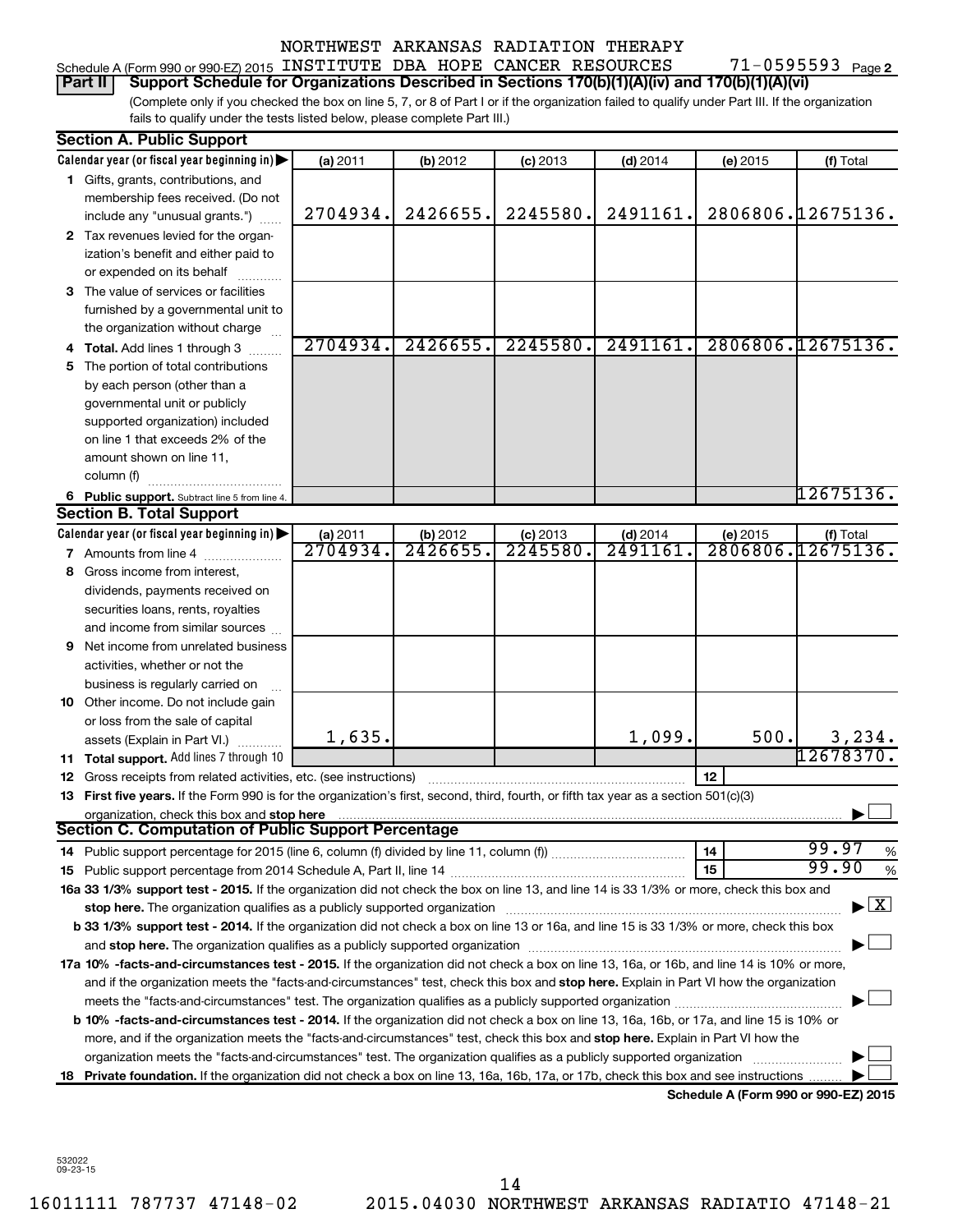#### Schedule A (Form 990 or 990-EZ) 2015 INSTITUTE DBA HOPE CANCER RESOURCES 71-0595593 Page

#### (Complete only if you checked the box on line 9 of Part I or if the organization failed to qualify under Part II. If the organization fails to **Part III Support Schedule for Organizations Described in Section 509(a)(2)**

qualify under the tests listed below, please complete Part II.)

|    | <b>Section A. Public Support</b>                                                                                                                                                 |          |          |            |            |          |                                      |
|----|----------------------------------------------------------------------------------------------------------------------------------------------------------------------------------|----------|----------|------------|------------|----------|--------------------------------------|
|    | Calendar year (or fiscal year beginning in)                                                                                                                                      | (a) 2011 | (b) 2012 | $(c)$ 2013 | $(d)$ 2014 | (e) 2015 | (f) Total                            |
|    | 1 Gifts, grants, contributions, and                                                                                                                                              |          |          |            |            |          |                                      |
|    | membership fees received. (Do not                                                                                                                                                |          |          |            |            |          |                                      |
|    | include any "unusual grants.")                                                                                                                                                   |          |          |            |            |          |                                      |
|    | 2 Gross receipts from admissions,<br>merchandise sold or services per-<br>formed, or facilities furnished in<br>any activity that is related to the                              |          |          |            |            |          |                                      |
|    | organization's tax-exempt purpose                                                                                                                                                |          |          |            |            |          |                                      |
| З. | Gross receipts from activities that                                                                                                                                              |          |          |            |            |          |                                      |
|    | are not an unrelated trade or bus-                                                                                                                                               |          |          |            |            |          |                                      |
|    | iness under section 513                                                                                                                                                          |          |          |            |            |          |                                      |
|    | 4 Tax revenues levied for the organ-                                                                                                                                             |          |          |            |            |          |                                      |
|    | ization's benefit and either paid to                                                                                                                                             |          |          |            |            |          |                                      |
|    | or expended on its behalf<br>.                                                                                                                                                   |          |          |            |            |          |                                      |
| 5. | The value of services or facilities                                                                                                                                              |          |          |            |            |          |                                      |
|    | furnished by a governmental unit to                                                                                                                                              |          |          |            |            |          |                                      |
|    | the organization without charge                                                                                                                                                  |          |          |            |            |          |                                      |
|    | <b>6 Total.</b> Add lines 1 through 5                                                                                                                                            |          |          |            |            |          |                                      |
|    | 7a Amounts included on lines 1, 2, and                                                                                                                                           |          |          |            |            |          |                                      |
|    | 3 received from disqualified persons                                                                                                                                             |          |          |            |            |          |                                      |
|    | <b>b</b> Amounts included on lines 2 and 3 received<br>from other than disqualified persons that<br>exceed the greater of \$5,000 or 1% of the<br>amount on line 13 for the year |          |          |            |            |          |                                      |
|    | c Add lines 7a and 7b                                                                                                                                                            |          |          |            |            |          |                                      |
|    | 8 Public support. (Subtract line 7c from line 6.)                                                                                                                                |          |          |            |            |          |                                      |
|    | <b>Section B. Total Support</b>                                                                                                                                                  |          |          |            |            |          |                                      |
|    | Calendar year (or fiscal year beginning in)                                                                                                                                      | (a) 2011 | (b) 2012 | $(c)$ 2013 | $(d)$ 2014 | (e) 2015 | (f) Total                            |
|    | 9 Amounts from line 6                                                                                                                                                            |          |          |            |            |          |                                      |
|    | <b>10a</b> Gross income from interest,<br>dividends, payments received on<br>securities loans, rents, royalties<br>and income from similar sources                               |          |          |            |            |          |                                      |
|    | <b>b</b> Unrelated business taxable income                                                                                                                                       |          |          |            |            |          |                                      |
|    | (less section 511 taxes) from businesses<br>acquired after June 30, 1975                                                                                                         |          |          |            |            |          |                                      |
|    | c Add lines 10a and 10b                                                                                                                                                          |          |          |            |            |          |                                      |
|    | <b>11</b> Net income from unrelated business<br>activities not included in line 10b.<br>whether or not the business is<br>regularly carried on                                   |          |          |            |            |          |                                      |
|    | <b>12</b> Other income. Do not include gain<br>or loss from the sale of capital<br>assets (Explain in Part VI.)                                                                  |          |          |            |            |          |                                      |
|    | <b>13</b> Total support. (Add lines 9, 10c, 11, and 12.)                                                                                                                         |          |          |            |            |          |                                      |
|    | 14 First five years. If the Form 990 is for the organization's first, second, third, fourth, or fifth tax year as a section 501(c)(3) organization,                              |          |          |            |            |          |                                      |
|    |                                                                                                                                                                                  |          |          |            |            |          |                                      |
|    | Section C. Computation of Public Support Percentage                                                                                                                              |          |          |            |            |          |                                      |
|    |                                                                                                                                                                                  |          |          |            |            | 15       | %                                    |
|    |                                                                                                                                                                                  |          |          |            |            | 16       | %                                    |
|    | Section D. Computation of Investment Income Percentage                                                                                                                           |          |          |            |            |          |                                      |
|    |                                                                                                                                                                                  |          |          |            |            | 17       | %                                    |
|    | 18 Investment income percentage from 2014 Schedule A, Part III, line 17                                                                                                          |          |          |            |            | 18       | %                                    |
|    | 19a 33 1/3% support tests - 2015. If the organization did not check the box on line 14, and line 15 is more than 33 1/3%, and line 17 is not                                     |          |          |            |            |          |                                      |
|    | more than 33 1/3%, check this box and stop here. The organization qualifies as a publicly supported organization                                                                 |          |          |            |            |          |                                      |
|    | b 33 1/3% support tests - 2014. If the organization did not check a box on line 14 or line 19a, and line 16 is more than 33 1/3%, and                                            |          |          |            |            |          |                                      |
|    | line 18 is not more than 33 1/3%, check this box and stop here. The organization qualifies as a publicly supported organization                                                  |          |          |            |            |          |                                      |
|    |                                                                                                                                                                                  |          |          |            |            |          |                                      |
|    | 532023 09-23-15                                                                                                                                                                  |          |          |            |            |          | Schedule A (Form 990 or 990-EZ) 2015 |
|    |                                                                                                                                                                                  |          |          | 15         |            |          |                                      |

16011111 787737 47148-02 2015.04030 NORTHWEST ARKANSAS RADIATIO 47148-21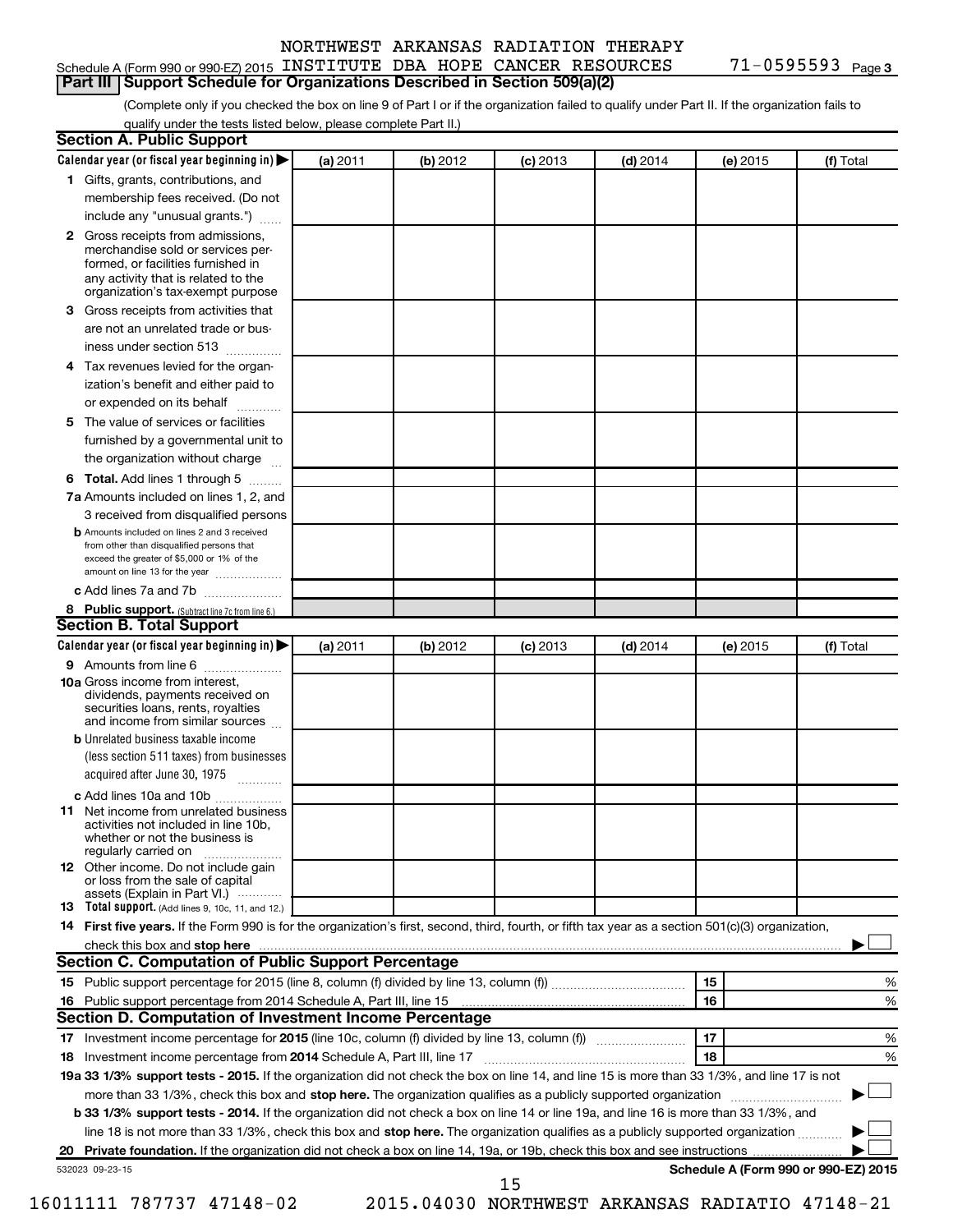#### Schedule A (Form 990 or 990-EZ) 2015 INSTITUTE DBA HOPE CANCER RESOURCES 71-0595593 Page

**Part IV Supporting Organizations**

(Complete only if you checked a box in line 11 on Part I. If you checked 11a of Part I, complete Sections A and B. If you checked 11b of Part I, complete Sections A and C. If you checked 11c of Part I, complete Sections A, D, and E. If you checked 11d of Part I, complete Sections A and D, and complete Part V.)

#### **Section A. All Supporting Organizations**

- **1** Are all of the organization's supported organizations listed by name in the organization's governing documents? If "No" describe in Part VI how the supported organizations are designated. If designated by *class or purpose, describe the designation. If historic and continuing relationship, explain.*
- **2** Did the organization have any supported organization that does not have an IRS determination of status under section 509(a)(1) or (2)? If "Yes," explain in Part VI how the organization determined that the supported *organization was described in section 509(a)(1) or (2).*
- **3a** Did the organization have a supported organization described in section 501(c)(4), (5), or (6)? If "Yes," answer *(b) and (c) below.*
- **b** Did the organization confirm that each supported organization qualified under section 501(c)(4), (5), or (6) and satisfied the public support tests under section 509(a)(2)? If "Yes," describe in Part VI when and how the *organization made the determination.*
- **c** Did the organization ensure that all support to such organizations was used exclusively for section 170(c)(2)(B) purposes? If "Yes," explain in Part VI what controls the organization put in place to ensure such use.
- **4 a** *If* Was any supported organization not organized in the United States ("foreign supported organization")? *"Yes," and if you checked 11a or 11b in Part I, answer (b) and (c) below.*
- **b** Did the organization have ultimate control and discretion in deciding whether to make grants to the foreign supported organization? If "Yes," describe in Part VI how the organization had such control and discretion *despite being controlled or supervised by or in connection with its supported organizations.*
- **c** Did the organization support any foreign supported organization that does not have an IRS determination under sections 501(c)(3) and 509(a)(1) or (2)? If "Yes," explain in Part VI what controls the organization used *to ensure that all support to the foreign supported organization was used exclusively for section 170(c)(2)(B) purposes.*
- **5a** Did the organization add, substitute, or remove any supported organizations during the tax year? If "Yes," answer (b) and (c) below (if applicable). Also, provide detail in Part VI, including (i) the names and EIN *numbers of the supported organizations added, substituted, or removed; (ii) the reasons for each such action; (iii) the authority under the organization's organizing document authorizing such action; and (iv) how the action was accomplished (such as by amendment to the organizing document).*
- **b Type I or Type II only.** Was any added or substituted supported organization part of a class already designated in the organization's organizing document?
- **c Substitutions only.**  Was the substitution the result of an event beyond the organization's control?
- **6** Did the organization provide support (whether in the form of grants or the provision of services or facilities) to support or benefit one or more of the filing organization's supported organizations? If "Yes," provide detail in anyone other than (i) its supported organizations, (ii) individuals that are part of the charitable class benefited by one or more of its supported organizations, or (iii) other supporting organizations that also *Part VI.*
- **7** Did the organization provide a grant, loan, compensation, or other similar payment to a substantial contributor regard to a substantial contributor? If "Yes," complete Part I of Schedule L (Form 990 or 990-EZ). (defined in section 4958(c)(3)(C)), a family member of a substantial contributor, or a 35% controlled entity with
- **8** Did the organization make a loan to a disqualified person (as defined in section 4958) not described in line 7? *If "Yes," complete Part I of Schedule L (Form 990 or 990-EZ).*
- **9 a** Was the organization controlled directly or indirectly at any time during the tax year by one or more in section 509(a)(1) or (2))? If "Yes," provide detail in Part VI. disqualified persons as defined in section 4946 (other than foundation managers and organizations described
- **b** Did one or more disqualified persons (as defined in line 9a) hold a controlling interest in any entity in which the supporting organization had an interest? If "Yes," provide detail in Part VI.
- **c** Did a disqualified person (as defined in line 9a) have an ownership interest in, or derive any personal benefit from, assets in which the supporting organization also had an interest? If "Yes," provide detail in Part VI.
- **10 a** Was the organization subject to the excess business holdings rules of section 4943 because of section supporting organizations)? If "Yes," answer 10b below. 4943(f) (regarding certain Type II supporting organizations, and all Type III non-functionally integrated
	- **b** Did the organization have any excess business holdings in the tax year? (Use Schedule C, Form 4720, to *determine whether the organization had excess business holdings.)*

532024 09-23-15

**Schedule A (Form 990 or 990-EZ) 2015**

**1**

**Yes No**

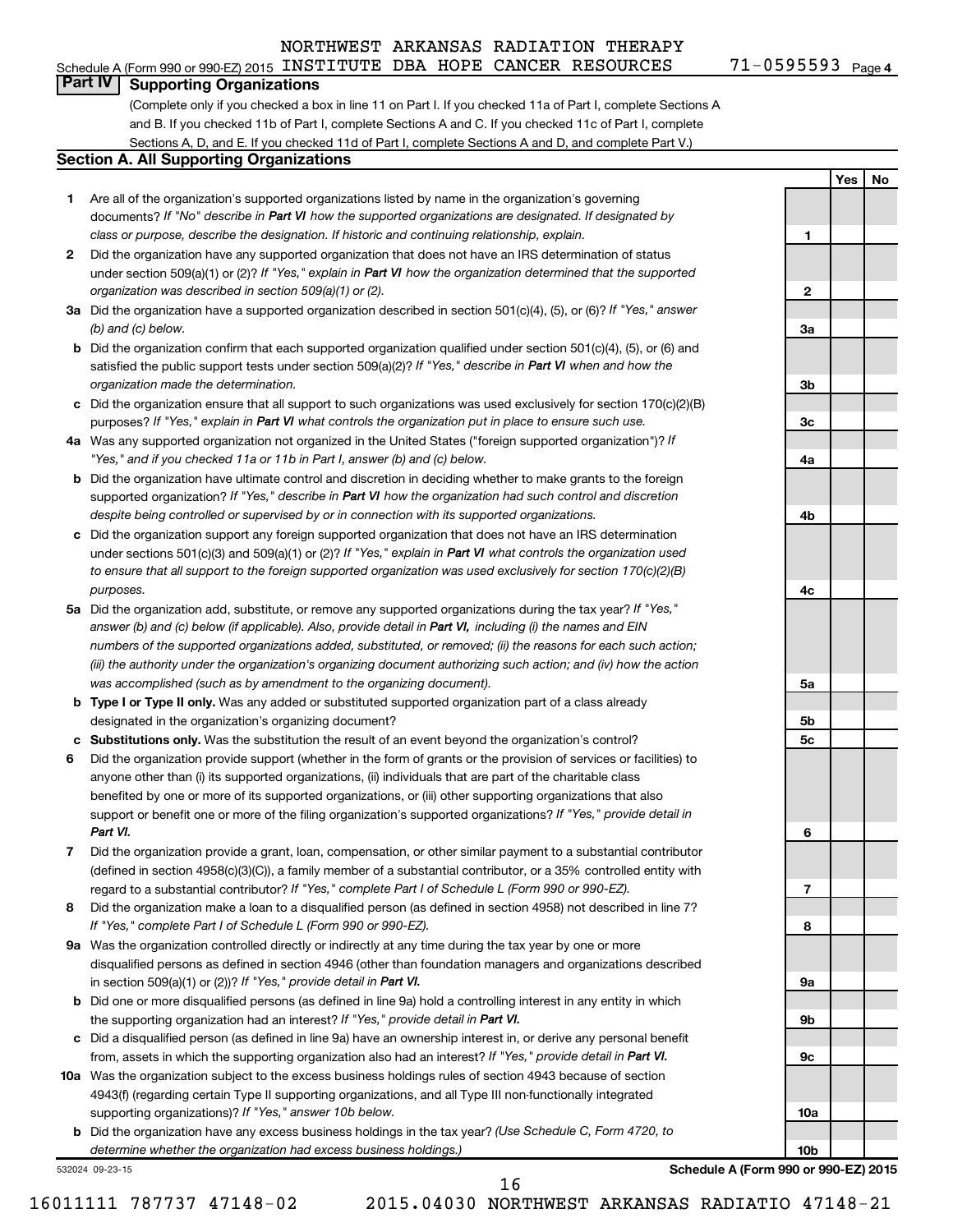71-0595593 Page 5 Schedule A (Form 990 or 990-EZ) 2015 INSTITUTE DBA HOPE CANCER RESOURCES 71-0595593 Page

|             | Part IV<br><b>Supporting Organizations (continued)</b>                                                                                                           |                 |     |    |
|-------------|------------------------------------------------------------------------------------------------------------------------------------------------------------------|-----------------|-----|----|
|             |                                                                                                                                                                  |                 | Yes | No |
| 11          | Has the organization accepted a gift or contribution from any of the following persons?                                                                          |                 |     |    |
|             | a A person who directly or indirectly controls, either alone or together with persons described in (b) and (c)                                                   |                 |     |    |
|             | below, the governing body of a supported organization?                                                                                                           | 11a             |     |    |
|             | <b>b</b> A family member of a person described in (a) above?                                                                                                     | 11 <sub>b</sub> |     |    |
|             | c A 35% controlled entity of a person described in (a) or (b) above? If "Yes" to a, b, or c, provide detail in Part VI.                                          | 11c             |     |    |
|             | <b>Section B. Type I Supporting Organizations</b>                                                                                                                |                 |     |    |
|             |                                                                                                                                                                  |                 | Yes | No |
| 1           | Did the directors, trustees, or membership of one or more supported organizations have the power to                                                              |                 |     |    |
|             | regularly appoint or elect at least a majority of the organization's directors or trustees at all times during the                                               |                 |     |    |
|             | tax year? If "No," describe in Part VI how the supported organization(s) effectively operated, supervised, or                                                    |                 |     |    |
|             | controlled the organization's activities. If the organization had more than one supported organization,                                                          |                 |     |    |
|             | describe how the powers to appoint and/or remove directors or trustees were allocated among the supported                                                        |                 |     |    |
|             | organizations and what conditions or restrictions, if any, applied to such powers during the tax year.                                                           | 1               |     |    |
| 2           | Did the organization operate for the benefit of any supported organization other than the supported                                                              |                 |     |    |
|             | organization(s) that operated, supervised, or controlled the supporting organization? If "Yes," explain in                                                       |                 |     |    |
|             | Part VI how providing such benefit carried out the purposes of the supported organization(s) that operated,                                                      |                 |     |    |
|             | supervised, or controlled the supporting organization.                                                                                                           | 2               |     |    |
|             | <b>Section C. Type II Supporting Organizations</b>                                                                                                               |                 |     |    |
|             |                                                                                                                                                                  |                 | Yes | No |
| 1           | Were a majority of the organization's directors or trustees during the tax year also a majority of the directors                                                 |                 |     |    |
|             | or trustees of each of the organization's supported organization(s)? If "No," describe in Part VI how control                                                    |                 |     |    |
|             | or management of the supporting organization was vested in the same persons that controlled or managed                                                           |                 |     |    |
|             | the supported organization(s).                                                                                                                                   | 1               |     |    |
|             | <b>Section D. All Type III Supporting Organizations</b>                                                                                                          |                 |     |    |
|             |                                                                                                                                                                  |                 | Yes | No |
| 1           | Did the organization provide to each of its supported organizations, by the last day of the fifth month of the                                                   |                 |     |    |
|             | organization's tax year, (i) a written notice describing the type and amount of support provided during the prior tax                                            |                 |     |    |
|             | year, (ii) a copy of the Form 990 that was most recently filed as of the date of notification, and (iii) copies of the                                           |                 |     |    |
|             | organization's governing documents in effect on the date of notification, to the extent not previously provided?                                                 | 1               |     |    |
| 2           | Were any of the organization's officers, directors, or trustees either (i) appointed or elected by the supported                                                 |                 |     |    |
|             | organization(s) or (ii) serving on the governing body of a supported organization? If "No," explain in Part VI how                                               |                 |     |    |
|             | the organization maintained a close and continuous working relationship with the supported organization(s).                                                      | $\mathbf{2}$    |     |    |
| 3           | By reason of the relationship described in (2), did the organization's supported organizations have a                                                            |                 |     |    |
|             | significant voice in the organization's investment policies and in directing the use of the organization's                                                       |                 |     |    |
|             | income or assets at all times during the tax year? If "Yes," describe in Part VI the role the organization's                                                     |                 |     |    |
|             | supported organizations played in this regard.                                                                                                                   | з               |     |    |
|             | Section E. Type III Functionally-Integrated Supporting Organizations                                                                                             |                 |     |    |
| 1           | Check the box next to the method that the organization used to satisfy the Integral Part Test during the yealsee instructions):                                  |                 |     |    |
| a           | The organization satisfied the Activities Test. Complete line 2 below.                                                                                           |                 |     |    |
| $\mathbf b$ | The organization is the parent of each of its supported organizations. Complete line 3 below.                                                                    |                 |     |    |
| c           | The organization supported a governmental entity. Describe in Part VI how you supported a government entity (see instructions).                                  |                 |     |    |
| 2<br>а      | Activities Test. Answer (a) and (b) below.<br>Did substantially all of the organization's activities during the tax year directly further the exempt purposes of |                 | Yes | No |
|             | the supported organization(s) to which the organization was responsive? If "Yes," then in Part VI identify                                                       |                 |     |    |
|             | those supported organizations and explain<br>how these activities directly furthered their exempt purposes,                                                      |                 |     |    |
|             | how the organization was responsive to those supported organizations, and how the organization determined                                                        |                 |     |    |
|             | that these activities constituted substantially all of its activities.                                                                                           | 2a              |     |    |
|             | <b>b</b> Did the activities described in (a) constitute activities that, but for the organization's involvement, one or more                                     |                 |     |    |
|             | of the organization's supported organization(s) would have been engaged in? If "Yes," explain in Part VI the                                                     |                 |     |    |
|             | reasons for the organization's position that its supported organization(s) would have engaged in these                                                           |                 |     |    |
|             | activities but for the organization's involvement.                                                                                                               | 2b              |     |    |
| з           | Parent of Supported Organizations. Answer (a) and (b) below.                                                                                                     |                 |     |    |
|             | a Did the organization have the power to regularly appoint or elect a majority of the officers, directors, or                                                    |                 |     |    |
|             | trustees of each of the supported organizations? Provide details in Part VI.                                                                                     | За              |     |    |
|             | <b>b</b> Did the organization exercise a substantial degree of direction over the policies, programs, and activities of each                                     |                 |     |    |
|             | of its supported organizations? If "Yes," describe in Part VI the role played by the organization in this regard.                                                | 3b              |     |    |
|             | Schedule A (Form 990 or 990-EZ) 2015<br>532025 09-23-15                                                                                                          |                 |     |    |
|             | 17                                                                                                                                                               |                 |     |    |

16011111 787737 47148-02 2015.04030 NORTHWEST ARKANSAS RADIATIO 47148-21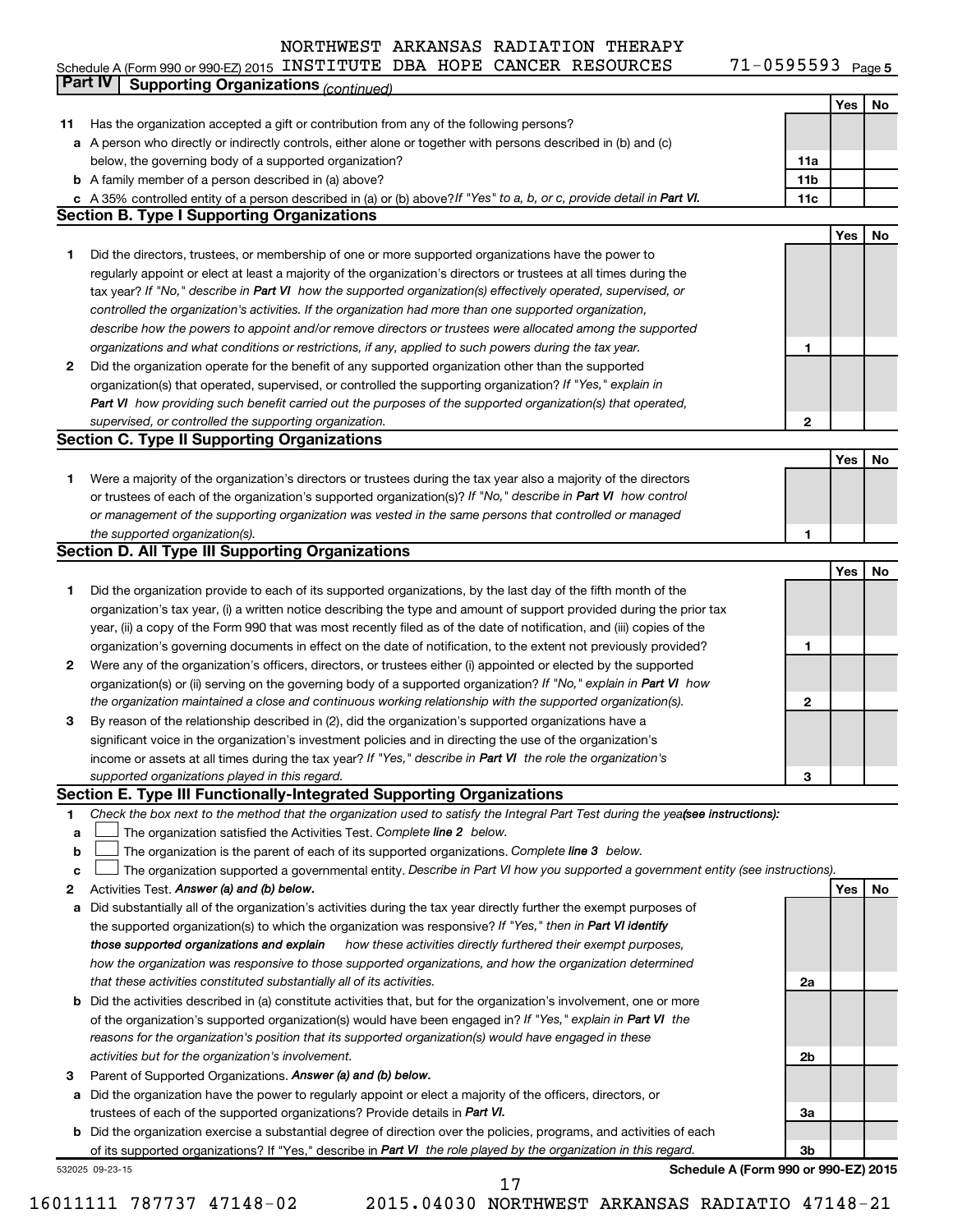#### Schedule A (Form 990 or 990-EZ) 2015 INSTITUTE DBA HOPE CANCER RESOURCES 71-0595593 Page

71-0595593 Page 6

1 **Letter on Reck here if the organization satisfied the Integral Part Test as a qualifying trust on Nov. 20, 1970. See instructions. All** other Type III non-functionally integrated supporting organizations must complete Sections A through E. **Part V Type III Non-Functionally Integrated 509(a)(3) Supporting Organizations** 

|              | Section A - Adjusted Net Income                                              |                | (A) Prior Year | (B) Current Year<br>(optional) |
|--------------|------------------------------------------------------------------------------|----------------|----------------|--------------------------------|
| 1            | Net short-term capital gain                                                  | 1              |                |                                |
| $\mathbf{2}$ | Recoveries of prior-year distributions                                       | $\mathbf{2}$   |                |                                |
| З            | Other gross income (see instructions)                                        | 3              |                |                                |
| 4            | Add lines 1 through 3                                                        | 4              |                |                                |
| 5            | Depreciation and depletion                                                   | 5              |                |                                |
| 6            | Portion of operating expenses paid or incurred for production or             |                |                |                                |
|              | collection of gross income or for management, conservation, or               |                |                |                                |
|              | maintenance of property held for production of income (see instructions)     | 6              |                |                                |
| 7            | Other expenses (see instructions)                                            | $\overline{7}$ |                |                                |
| 8            | Adjusted Net Income (subtract lines 5, 6 and 7 from line 4)                  | 8              |                |                                |
|              | <b>Section B - Minimum Asset Amount</b>                                      |                | (A) Prior Year | (B) Current Year<br>(optional) |
| 1            | Aggregate fair market value of all non-exempt-use assets (see                |                |                |                                |
|              | instructions for short tax year or assets held for part of year):            |                |                |                                |
|              | <b>a</b> Average monthly value of securities                                 | 1a             |                |                                |
|              | <b>b</b> Average monthly cash balances                                       | 1b             |                |                                |
|              | c Fair market value of other non-exempt-use assets                           | 1c             |                |                                |
|              | <b>d</b> Total (add lines 1a, 1b, and 1c)                                    | 1d             |                |                                |
|              | e Discount claimed for blockage or other                                     |                |                |                                |
|              | factors (explain in detail in Part VI):                                      |                |                |                                |
| $\mathbf{2}$ | Acquisition indebtedness applicable to non-exempt-use assets                 | $\mathbf{2}$   |                |                                |
| 3            | Subtract line 2 from line 1d                                                 | 3              |                |                                |
| 4            | Cash deemed held for exempt use. Enter 1-1/2% of line 3 (for greater amount, |                |                |                                |
|              | see instructions).                                                           | 4              |                |                                |
| 5            | Net value of non-exempt-use assets (subtract line 4 from line 3)             | 5              |                |                                |
| 6            | Multiply line 5 by .035                                                      | 6              |                |                                |
| 7            | Recoveries of prior-year distributions                                       | $\overline{7}$ |                |                                |
| 8            | Minimum Asset Amount (add line 7 to line 6)                                  | 8              |                |                                |
|              | <b>Section C - Distributable Amount</b>                                      |                |                | <b>Current Year</b>            |
| 1            | Adjusted net income for prior year (from Section A, line 8, Column A)        | 1              |                |                                |
| 2            | Enter 85% of line 1                                                          | $\mathbf{2}$   |                |                                |
| З            | Minimum asset amount for prior year (from Section B, line 8, Column A)       | 3              |                |                                |
| 4            | Enter greater of line 2 or line 3                                            | 4              |                |                                |
| 5            | Income tax imposed in prior year                                             | 5              |                |                                |
| 6            | Distributable Amount. Subtract line 5 from line 4, unless subject to         |                |                |                                |
|              | emergency temporary reduction (see instructions)                             | 6              |                |                                |
|              |                                                                              |                |                |                                |

**7** Check here if the current year is the organization's first as a non-functionally-integrated Type III supporting organization (see † instructions).

**Schedule A (Form 990 or 990-EZ) 2015**

532026 09-23-15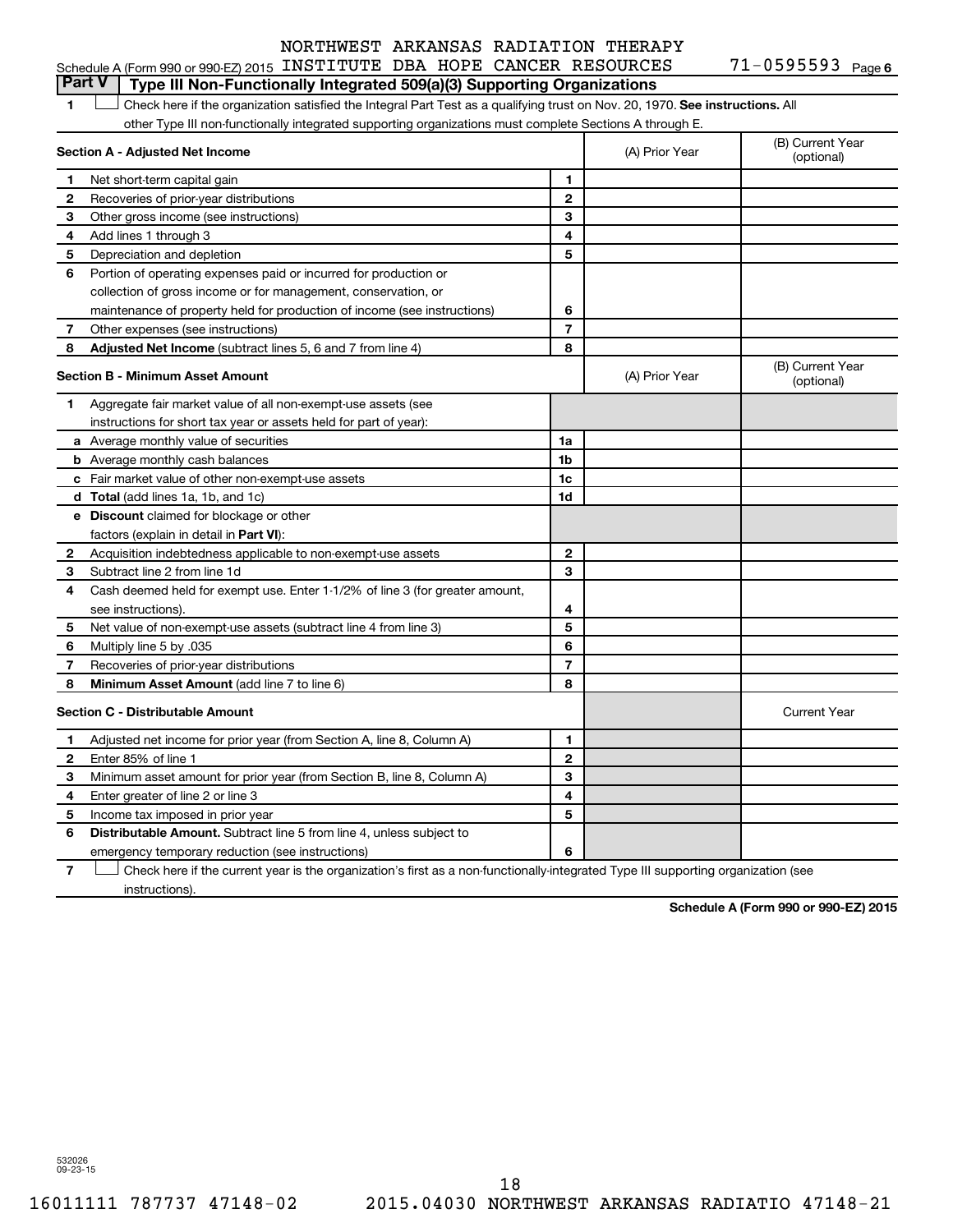|               | Schedule A (Form 990 or 990-EZ) 2015 INSTITUTE DBA HOPE CANCER RESOURCES                   |                                    |                                               | $71 - 0595593$ Page 7                            |
|---------------|--------------------------------------------------------------------------------------------|------------------------------------|-----------------------------------------------|--------------------------------------------------|
| <b>Part V</b> | Type III Non-Functionally Integrated 509(a)(3) Supporting Organizations (continued)        |                                    |                                               |                                                  |
|               | <b>Section D - Distributions</b>                                                           |                                    |                                               | <b>Current Year</b>                              |
| 1             | Amounts paid to supported organizations to accomplish exempt purposes                      |                                    |                                               |                                                  |
| 2             | Amounts paid to perform activity that directly furthers exempt purposes of supported       |                                    |                                               |                                                  |
|               | organizations, in excess of income from activity                                           |                                    |                                               |                                                  |
| 3             | Administrative expenses paid to accomplish exempt purposes of supported organizations      |                                    |                                               |                                                  |
| 4             | Amounts paid to acquire exempt-use assets                                                  |                                    |                                               |                                                  |
| 5             | Qualified set-aside amounts (prior IRS approval required)                                  |                                    |                                               |                                                  |
| 6             | Other distributions (describe in Part VI). See instructions.                               |                                    |                                               |                                                  |
| 7             | Total annual distributions. Add lines 1 through 6.                                         |                                    |                                               |                                                  |
| 8             | Distributions to attentive supported organizations to which the organization is responsive |                                    |                                               |                                                  |
|               | (provide details in Part VI). See instructions.                                            |                                    |                                               |                                                  |
| 9             | Distributable amount for 2015 from Section C, line 6                                       |                                    |                                               |                                                  |
| 10            | Line 8 amount divided by Line 9 amount                                                     |                                    |                                               |                                                  |
|               | Section E - Distribution Allocations (see instructions)                                    | (i)<br><b>Excess Distributions</b> | (ii)<br><b>Underdistributions</b><br>Pre-2015 | (iii)<br><b>Distributable</b><br>Amount for 2015 |
| 1             | Distributable amount for 2015 from Section C, line 6                                       |                                    |                                               |                                                  |
| 2             | Underdistributions, if any, for years prior to 2015                                        |                                    |                                               |                                                  |
|               | (reasonable cause required-see instructions)                                               |                                    |                                               |                                                  |
| 3             | Excess distributions carryover, if any, to 2015:                                           |                                    |                                               |                                                  |
| а             |                                                                                            |                                    |                                               |                                                  |
| b             |                                                                                            |                                    |                                               |                                                  |
| c             |                                                                                            |                                    |                                               |                                                  |
|               | d From 2013                                                                                |                                    |                                               |                                                  |
|               | e From 2014                                                                                |                                    |                                               |                                                  |
|               | f Total of lines 3a through e                                                              |                                    |                                               |                                                  |
|               | g Applied to underdistributions of prior years                                             |                                    |                                               |                                                  |
|               | h Applied to 2015 distributable amount                                                     |                                    |                                               |                                                  |
| Ť.            | Carryover from 2010 not applied (see instructions)                                         |                                    |                                               |                                                  |
|               | Remainder. Subtract lines 3g, 3h, and 3i from 3f.                                          |                                    |                                               |                                                  |
| 4             | Distributions for 2015 from Section D,                                                     |                                    |                                               |                                                  |
|               | line $7:$                                                                                  |                                    |                                               |                                                  |
|               | a Applied to underdistributions of prior years                                             |                                    |                                               |                                                  |
|               | <b>b</b> Applied to 2015 distributable amount                                              |                                    |                                               |                                                  |
|               | c Remainder. Subtract lines 4a and 4b from 4.                                              |                                    |                                               |                                                  |
|               | 5 Remaining underdistributions for years prior to 2015, if                                 |                                    |                                               |                                                  |
|               | any. Subtract lines 3g and 4a from line 2 (if amount                                       |                                    |                                               |                                                  |
|               | greater than zero, see instructions).                                                      |                                    |                                               |                                                  |
| 6             | Remaining underdistributions for 2015. Subtract lines 3h                                   |                                    |                                               |                                                  |
|               | and 4b from line 1 (if amount greater than zero, see                                       |                                    |                                               |                                                  |
|               | instructions).                                                                             |                                    |                                               |                                                  |
| 7             | Excess distributions carryover to 2016. Add lines 3j                                       |                                    |                                               |                                                  |
|               | and 4c.                                                                                    |                                    |                                               |                                                  |
| 8             | Breakdown of line 7:                                                                       |                                    |                                               |                                                  |
| а             |                                                                                            |                                    |                                               |                                                  |
| b             |                                                                                            |                                    |                                               |                                                  |
|               | c Excess from 2013                                                                         |                                    |                                               |                                                  |
|               | d Excess from 2014                                                                         |                                    |                                               |                                                  |
|               | e Excess from 2015                                                                         |                                    |                                               |                                                  |
|               |                                                                                            |                                    |                                               |                                                  |

**Schedule A (Form 990 or 990-EZ) 2015**

532027 09-23-15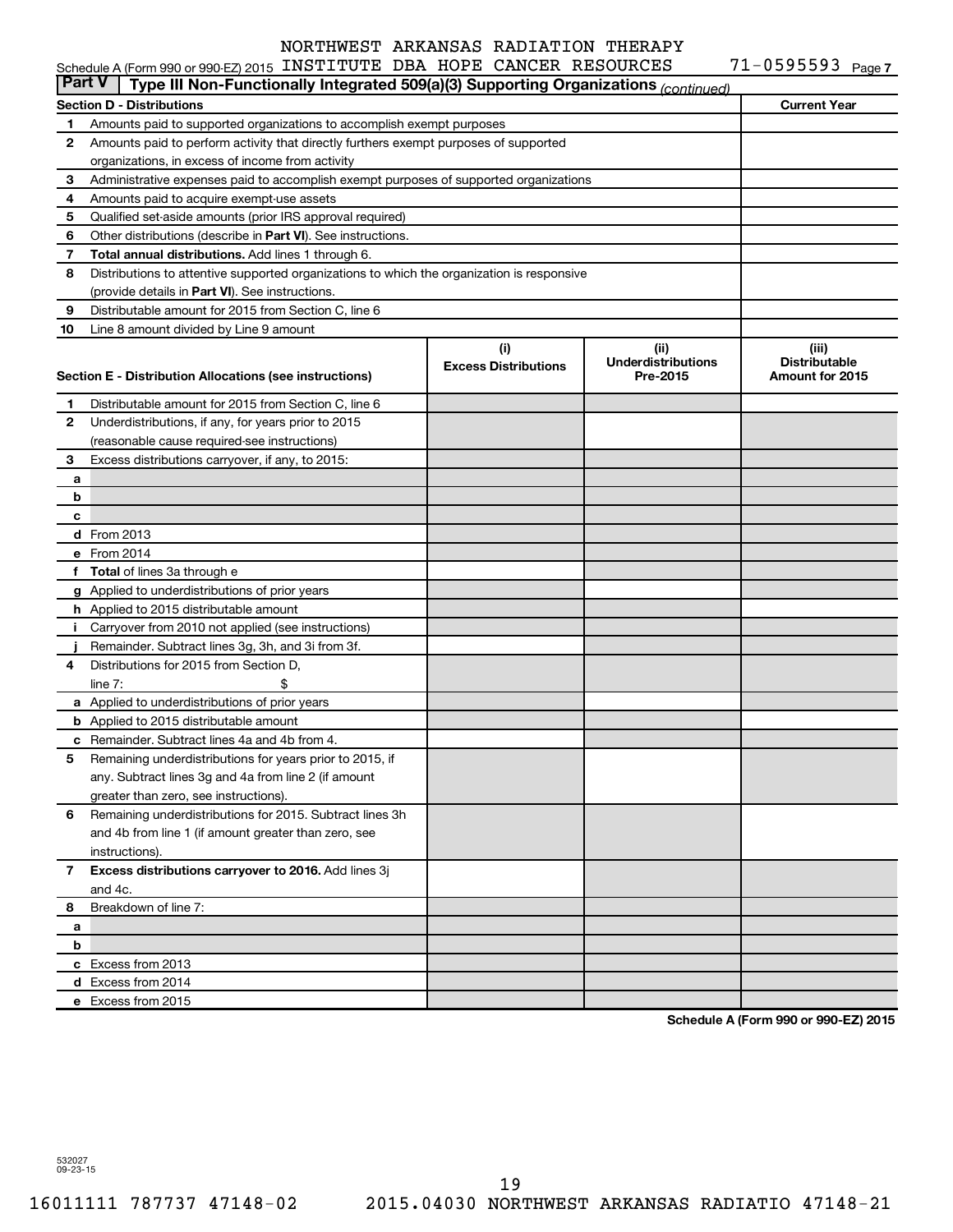|                 |                                                                                                                                                                                                           |  | NORTHWEST ARKANSAS RADIATION THERAPY | 71-0595593 Page 8                                                                                                                               |
|-----------------|-----------------------------------------------------------------------------------------------------------------------------------------------------------------------------------------------------------|--|--------------------------------------|-------------------------------------------------------------------------------------------------------------------------------------------------|
| Part VI         | Schedule A (Form 990 or 990-EZ) 2015 INSTITUTE DBA HOPE CANCER RESOURCES<br>Supplemental Information. Provide the explanations required by Part II, line 10; Part II, line 17a or 17b; Part III, line 12; |  |                                      | Part IV, Section A, lines 1, 2, 3b, 3c, 4b, 4c, 5a, 6, 9a, 9b, 9c, 11a, 11b, and 11c; Part IV, Section B, lines 1 and 2; Part IV, Section C,    |
|                 | Section D, lines 5, 6, and 8; and Part V, Section E, lines 2, 5, and 6. Also complete this part for any additional information.<br>(See instructions.)                                                    |  |                                      | line 1; Part IV, Section D, lines 2 and 3; Part IV, Section E, lines 1c, 2a, 2b, 3a and 3b; Part V, line 1; Part V, Section B, line 1e; Part V, |
|                 |                                                                                                                                                                                                           |  |                                      |                                                                                                                                                 |
|                 |                                                                                                                                                                                                           |  |                                      |                                                                                                                                                 |
|                 |                                                                                                                                                                                                           |  |                                      |                                                                                                                                                 |
|                 |                                                                                                                                                                                                           |  |                                      |                                                                                                                                                 |
|                 |                                                                                                                                                                                                           |  |                                      |                                                                                                                                                 |
|                 |                                                                                                                                                                                                           |  |                                      |                                                                                                                                                 |
|                 |                                                                                                                                                                                                           |  |                                      |                                                                                                                                                 |
|                 |                                                                                                                                                                                                           |  |                                      |                                                                                                                                                 |
|                 |                                                                                                                                                                                                           |  |                                      |                                                                                                                                                 |
|                 |                                                                                                                                                                                                           |  |                                      |                                                                                                                                                 |
|                 |                                                                                                                                                                                                           |  |                                      |                                                                                                                                                 |
|                 |                                                                                                                                                                                                           |  |                                      |                                                                                                                                                 |
|                 |                                                                                                                                                                                                           |  |                                      |                                                                                                                                                 |
|                 |                                                                                                                                                                                                           |  |                                      |                                                                                                                                                 |
|                 |                                                                                                                                                                                                           |  |                                      |                                                                                                                                                 |
|                 |                                                                                                                                                                                                           |  |                                      |                                                                                                                                                 |
|                 |                                                                                                                                                                                                           |  |                                      |                                                                                                                                                 |
|                 |                                                                                                                                                                                                           |  |                                      |                                                                                                                                                 |
|                 |                                                                                                                                                                                                           |  |                                      |                                                                                                                                                 |
|                 |                                                                                                                                                                                                           |  |                                      |                                                                                                                                                 |
|                 |                                                                                                                                                                                                           |  |                                      |                                                                                                                                                 |
|                 |                                                                                                                                                                                                           |  |                                      |                                                                                                                                                 |
|                 |                                                                                                                                                                                                           |  |                                      |                                                                                                                                                 |
|                 |                                                                                                                                                                                                           |  |                                      |                                                                                                                                                 |
|                 |                                                                                                                                                                                                           |  |                                      |                                                                                                                                                 |
|                 |                                                                                                                                                                                                           |  |                                      |                                                                                                                                                 |
|                 |                                                                                                                                                                                                           |  |                                      |                                                                                                                                                 |
|                 |                                                                                                                                                                                                           |  |                                      |                                                                                                                                                 |
| 532028 09-23-15 |                                                                                                                                                                                                           |  |                                      | Schedule A (Form 990 or 990-EZ) 2015                                                                                                            |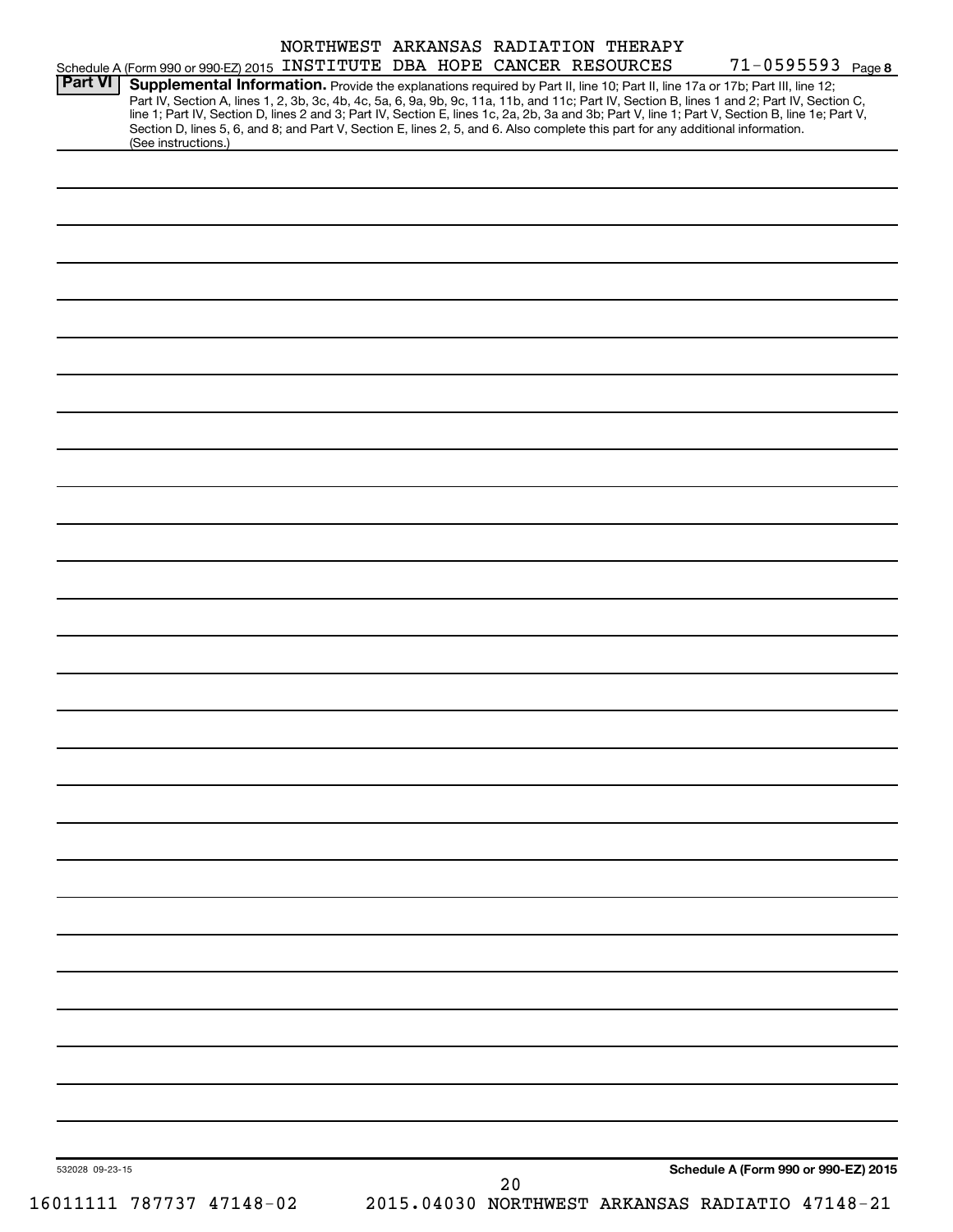**(Form 990, 990-EZ,**

#### Department of the Treasury Internal Revenue Service

# **Schedule B Schedule of Contributors**

**or 990-PF) | Attach to Form 990, Form 990-EZ, or Form 990-PF. | Information about Schedule B (Form 990, 990-EZ, or 990-PF) and** its instructions is at www.irs.gov/form990.

OMB No. 1545-0047

**2015**

**Name of the organization Employer identification number**

| ianic vi tilc vi yanızatıvn |  |  |      |  |
|-----------------------------|--|--|------|--|
|                             |  |  | חסרא |  |

NORTHWEST ARKANSAS RADIATION THERAPY INSTITUTE DBA HOPE CANCER RESOURCES 71-0595593

| Filers of:         | Section:                                                                    |
|--------------------|-----------------------------------------------------------------------------|
| Form 990 or 990-EZ | $\lfloor x \rfloor$ 501(c)( 3) (enter number) organization                  |
|                    | $4947(a)(1)$ nonexempt charitable trust not treated as a private foundation |
|                    | 527 political organization                                                  |
| Form 990-PF        | 501(c)(3) exempt private foundation                                         |
|                    | 4947(a)(1) nonexempt charitable trust treated as a private foundation       |
|                    | 501(c)(3) taxable private foundation                                        |

Check if your organization is covered by the General Rule or a Special Rule.

**Note.**  Only a section 501(c)(7), (8), or (10) organization can check boxes for both the General Rule and a Special Rule. See instructions.

#### **General Rule**

 $\Box$ 

For an organization filing Form 990, 990-EZ, or 990-PF that received, during the year, contributions totaling \$5,000 or more (in money or property) from any one contributor. Complete Parts I and II. See instructions for determining a contributor's total contributions.

#### **Special Rules**

any one contributor, during the year, total contributions of the greater of **(1)** \$5,000 or **(2)** 2% of the amount on (i) Form 990, Part VIII, line 1h,  $\boxed{\text{X}}$  For an organization described in section 501(c)(3) filing Form 990 or 990-EZ that met the 33 1/3% support test of the regulations under sections 509(a)(1) and 170(b)(1)(A)(vi), that checked Schedule A (Form 990 or 990-EZ), Part II, line 13, 16a, or 16b, and that received from or (ii) Form 990-EZ, line 1. Complete Parts I and II.

year, total contributions of more than \$1,000 *exclusively* for religious, charitable, scientific, literary, or educational purposes, or for For an organization described in section 501(c)(7), (8), or (10) filing Form 990 or 990-EZ that received from any one contributor, during the the prevention of cruelty to children or animals. Complete Parts I, II, and III.  $\Box$ 

purpose. Do not complete any of the parts unless the General Rule applies to this organization because it received nonexclusively year, contributions exclusively for religious, charitable, etc., purposes, but no such contributions totaled more than \$1,000. If this box is checked, enter here the total contributions that were received during the year for an exclusively religious, charitable, etc., For an organization described in section 501(c)(7), (8), or (10) filing Form 990 or 990-EZ that received from any one contributor, during the religious, charitable, etc., contributions totaling \$5,000 or more during the year  $\ldots$  $\ldots$  $\ldots$  $\ldots$  $\ldots$  $\ldots$  $\Box$ 

**Caution.** An organization that is not covered by the General Rule and/or the Special Rules does not file Schedule B (Form 990, 990-EZ, or 990-PF),  **must** but it answer "No" on Part IV, line 2, of its Form 990; or check the box on line H of its Form 990-EZ or on its Form 990-PF, Part I, line 2, to certify that it does not meet the filing requirements of Schedule B (Form 990, 990-EZ, or 990-PF).

LHA For Paperwork Reduction Act Notice, see the Instructions for Form 990, 990-EZ, or 990-PF. Schedule B (Form 990, 990-EZ, or 990-PF) (2015)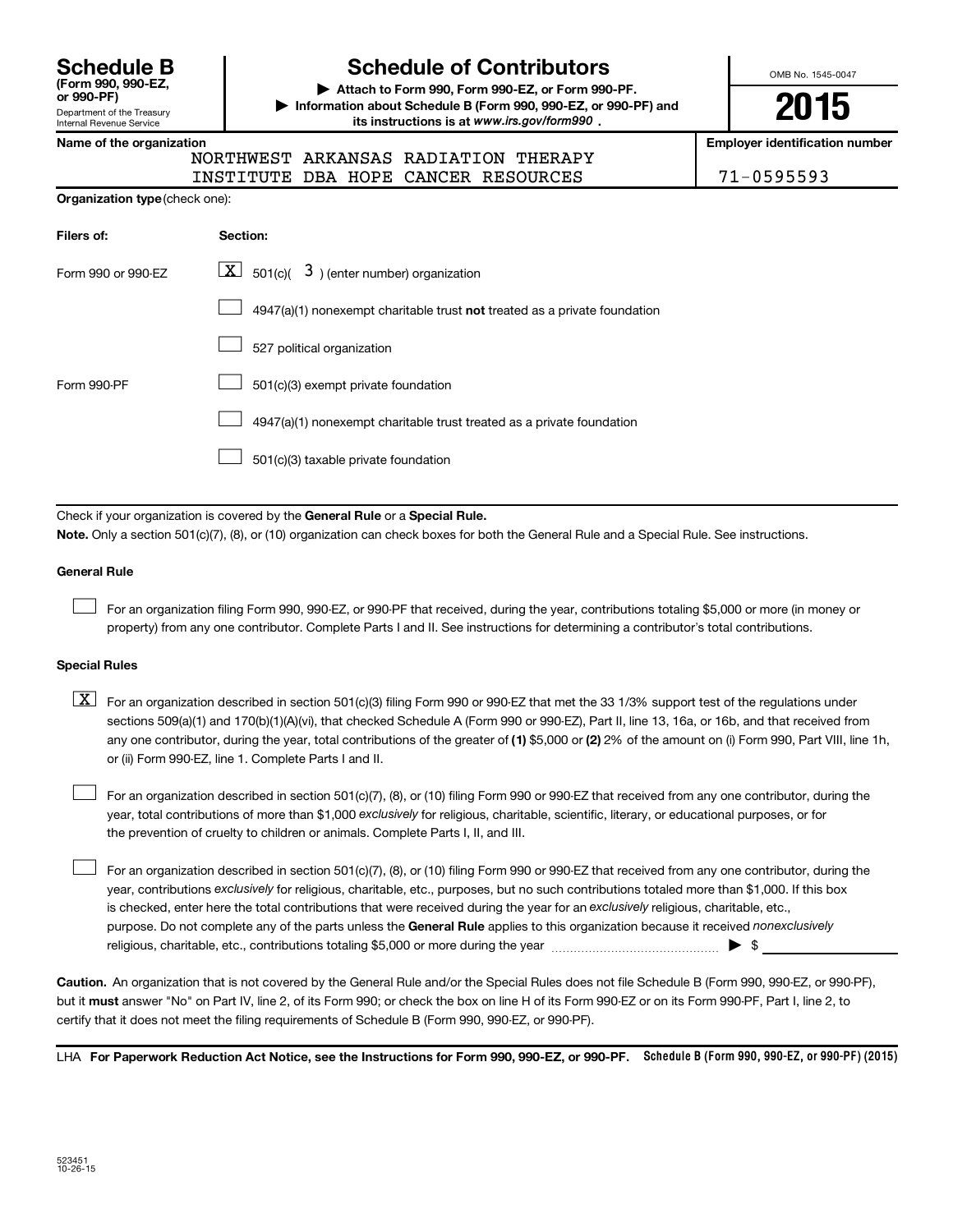|                      | Schedule B (Form 990, 990-EZ, or 990-PF) (2015)                                                |                                   | Page 2                                                                                  |
|----------------------|------------------------------------------------------------------------------------------------|-----------------------------------|-----------------------------------------------------------------------------------------|
| Name of organization | NORTHWEST ARKANSAS RADIATION THERAPY                                                           |                                   | <b>Employer identification number</b>                                                   |
|                      | INSTITUTE DBA HOPE CANCER RESOURCES                                                            |                                   | 71-0595593                                                                              |
| Part I               | Contributors (see instructions). Use duplicate copies of Part I if additional space is needed. |                                   |                                                                                         |
| (a)<br>No.           | (b)<br>Name, address, and ZIP + 4                                                              | (c)<br><b>Total contributions</b> | (d)<br>Type of contribution                                                             |
| $\mathbf 1$          | SUSAN G. KOMEN OZARK AFFILIATE                                                                 |                                   | x.<br>Person<br>Pavroll                                                                 |
|                      | PO BOX 309<br>SPRINGDALE, AR 72764                                                             | 76,195.<br>\$                     | Noncash<br>(Complete Part II for<br>noncash contributions.)                             |
| (a)<br>No.           | (b)<br>Name, address, and ZIP + 4                                                              | (c)<br><b>Total contributions</b> | (d)<br>Type of contribution                                                             |
| $\overline{a}$       | CANCER CHALLENGE                                                                               |                                   | x.<br>Person<br>Payroll                                                                 |
|                      | PO BOX 1843<br>BENTONVILLE, AR 72712                                                           | 200,000.<br>\$                    | Noncash<br>(Complete Part II for<br>noncash contributions.)                             |
| (a)<br>No.           | (b)<br>Name, address, and ZIP + 4                                                              | (c)<br><b>Total contributions</b> | (d)<br>Type of contribution                                                             |
| 3                    | WALMART FOUNDATION<br>702 SW 8TH STREET                                                        | 100,000.<br>\$                    | x.<br>Person<br>Payroll<br>Noncash                                                      |
|                      | BENTONVILLE, AR 72716                                                                          |                                   | (Complete Part II for<br>noncash contributions.)                                        |
| (a)<br>No.           | (b)<br>Name, address, and ZIP + 4                                                              | (c)<br><b>Total contributions</b> | (d)<br>Type of contribution                                                             |
|                      |                                                                                                | \$                                | Person<br>Payroll<br><b>Noncash</b><br>(Complete Part II for<br>noncash contributions.) |
| (a)<br>No.           | (b)<br>Name, address, and ZIP + 4                                                              | (c)<br><b>Total contributions</b> | (d)<br>Type of contribution                                                             |
|                      |                                                                                                | \$                                | Person<br>Payroll<br><b>Noncash</b><br>(Complete Part II for<br>noncash contributions.) |
| (a)<br>No.           | (b)<br>Name, address, and ZIP + 4                                                              | (c)<br><b>Total contributions</b> | (d)<br>Type of contribution                                                             |
|                      |                                                                                                | \$                                | Person<br>Payroll<br><b>Noncash</b><br>(Complete Part II for                            |
| 523452 10-26-15      | າາ                                                                                             |                                   | noncash contributions.)<br>Schedule B (Form 990, 990-EZ, or 990-PF) (2015)              |

22

16011111 787737 47148-02 2015.04030 NORTHWEST ARKANSAS RADIATIO 47148-21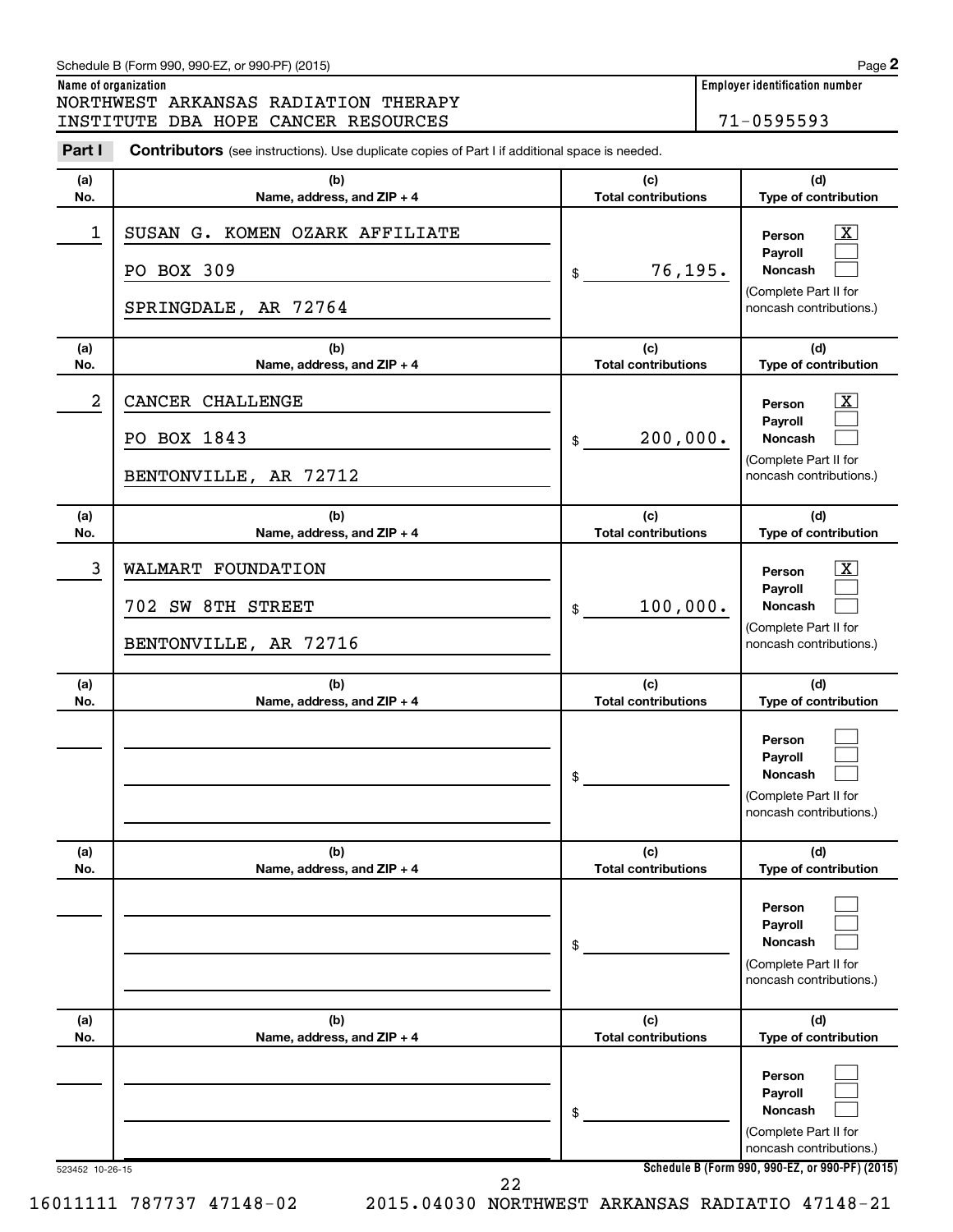|                              | INSTITUTE DBA HOPE CANCER RESOURCES                                                                 |                                                | $71 - 0595593$                                  |
|------------------------------|-----------------------------------------------------------------------------------------------------|------------------------------------------------|-------------------------------------------------|
| Part II                      | Noncash Property (see instructions). Use duplicate copies of Part II if additional space is needed. |                                                |                                                 |
| (a)<br>No.<br>from<br>Part I | (b)<br>Description of noncash property given                                                        | (c)<br>FMV (or estimate)<br>(see instructions) | (d)<br>Date received                            |
|                              |                                                                                                     | \$                                             |                                                 |
| (a)<br>No.<br>from<br>Part I | (b)<br>Description of noncash property given                                                        | (c)<br>FMV (or estimate)<br>(see instructions) | (d)<br>Date received                            |
|                              |                                                                                                     | \$                                             |                                                 |
| (a)<br>No.<br>from<br>Part I | (b)<br>Description of noncash property given                                                        | (c)<br>FMV (or estimate)<br>(see instructions) | (d)<br>Date received                            |
|                              |                                                                                                     | \$                                             |                                                 |
| (a)<br>No.<br>from<br>Part I | (b)<br>Description of noncash property given                                                        | (c)<br>FMV (or estimate)<br>(see instructions) | (d)<br>Date received                            |
|                              |                                                                                                     | \$                                             |                                                 |
| (a)<br>No.<br>from<br>Part I | (b)<br>Description of noncash property given                                                        | (c)<br>FMV (or estimate)<br>(see instructions) | (d)<br>Date received                            |
|                              |                                                                                                     | \$                                             |                                                 |
| (a)<br>No.<br>from<br>Part I | (b)<br>Description of noncash property given                                                        | (c)<br>FMV (or estimate)<br>(see instructions) | (d)<br>Date received                            |
|                              |                                                                                                     |                                                |                                                 |
| 523453 10-26-15              |                                                                                                     | \$                                             | Schedule B (Form 990, 990-EZ, or 990-PF) (2015) |

Schedule B (Form 990, 990-EZ, or 990-PF) (2015)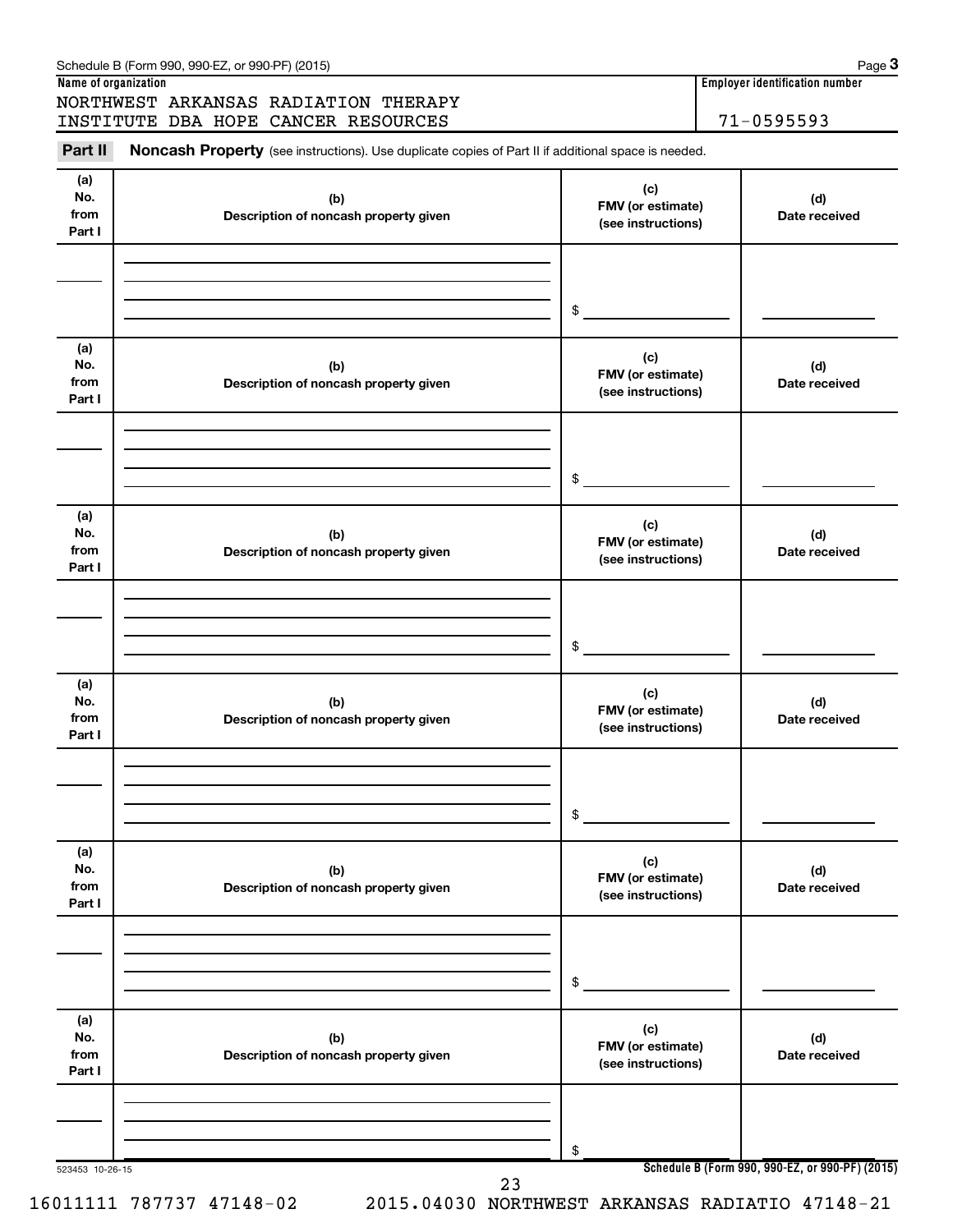|                           | Schedule B (Form 990, 990-EZ, or 990-PF) (2015)                                                                                                                                                                             |                      | Page 4                                                                                                                                                                 |  |  |  |  |  |
|---------------------------|-----------------------------------------------------------------------------------------------------------------------------------------------------------------------------------------------------------------------------|----------------------|------------------------------------------------------------------------------------------------------------------------------------------------------------------------|--|--|--|--|--|
| Name of organization      |                                                                                                                                                                                                                             |                      | <b>Employer identification number</b>                                                                                                                                  |  |  |  |  |  |
|                           | NORTHWEST ARKANSAS RADIATION THERAPY                                                                                                                                                                                        |                      |                                                                                                                                                                        |  |  |  |  |  |
| Part III                  | INSTITUTE DBA HOPE CANCER RESOURCES                                                                                                                                                                                         |                      | 71-0595593<br>Exclusively religious, charitable, etc., contributions to organizations described in section $501(c)(7)$ , (8), or (10) that total more than \$1,000 for |  |  |  |  |  |
|                           | the year from any one contributor. Complete columns (a) through (e) and the following line entry. For organizations                                                                                                         |                      |                                                                                                                                                                        |  |  |  |  |  |
|                           | completing Part III, enter the total of exclusively religious, charitable, etc., contributions of \$1,000 or less for the year. (Enter this info. once.)<br>Use duplicate copies of Part III if additional space is needed. |                      | ► \$                                                                                                                                                                   |  |  |  |  |  |
| (a) No.                   |                                                                                                                                                                                                                             |                      |                                                                                                                                                                        |  |  |  |  |  |
| from<br>Part I            | (b) Purpose of gift                                                                                                                                                                                                         | (c) Use of gift      | (d) Description of how gift is held                                                                                                                                    |  |  |  |  |  |
|                           |                                                                                                                                                                                                                             |                      |                                                                                                                                                                        |  |  |  |  |  |
|                           |                                                                                                                                                                                                                             |                      |                                                                                                                                                                        |  |  |  |  |  |
|                           |                                                                                                                                                                                                                             |                      |                                                                                                                                                                        |  |  |  |  |  |
|                           |                                                                                                                                                                                                                             | (e) Transfer of gift |                                                                                                                                                                        |  |  |  |  |  |
|                           |                                                                                                                                                                                                                             |                      |                                                                                                                                                                        |  |  |  |  |  |
|                           | Transferee's name, address, and ZIP + 4                                                                                                                                                                                     |                      | Relationship of transferor to transferee                                                                                                                               |  |  |  |  |  |
|                           |                                                                                                                                                                                                                             |                      |                                                                                                                                                                        |  |  |  |  |  |
|                           |                                                                                                                                                                                                                             |                      |                                                                                                                                                                        |  |  |  |  |  |
|                           |                                                                                                                                                                                                                             |                      |                                                                                                                                                                        |  |  |  |  |  |
| (a) No.                   |                                                                                                                                                                                                                             |                      |                                                                                                                                                                        |  |  |  |  |  |
| from<br>Part I            | (b) Purpose of gift                                                                                                                                                                                                         | (c) Use of gift      | (d) Description of how gift is held                                                                                                                                    |  |  |  |  |  |
|                           |                                                                                                                                                                                                                             |                      |                                                                                                                                                                        |  |  |  |  |  |
|                           |                                                                                                                                                                                                                             |                      |                                                                                                                                                                        |  |  |  |  |  |
|                           |                                                                                                                                                                                                                             |                      |                                                                                                                                                                        |  |  |  |  |  |
|                           |                                                                                                                                                                                                                             |                      |                                                                                                                                                                        |  |  |  |  |  |
|                           | (e) Transfer of gift                                                                                                                                                                                                        |                      |                                                                                                                                                                        |  |  |  |  |  |
|                           | Transferee's name, address, and ZIP + 4                                                                                                                                                                                     |                      | Relationship of transferor to transferee                                                                                                                               |  |  |  |  |  |
|                           |                                                                                                                                                                                                                             |                      |                                                                                                                                                                        |  |  |  |  |  |
|                           |                                                                                                                                                                                                                             |                      |                                                                                                                                                                        |  |  |  |  |  |
|                           |                                                                                                                                                                                                                             |                      |                                                                                                                                                                        |  |  |  |  |  |
| (a) No.                   |                                                                                                                                                                                                                             |                      |                                                                                                                                                                        |  |  |  |  |  |
| from<br>Part I            | (b) Purpose of gift                                                                                                                                                                                                         | (c) Use of gift      | (d) Description of how gift is held                                                                                                                                    |  |  |  |  |  |
|                           |                                                                                                                                                                                                                             |                      |                                                                                                                                                                        |  |  |  |  |  |
|                           |                                                                                                                                                                                                                             |                      |                                                                                                                                                                        |  |  |  |  |  |
|                           |                                                                                                                                                                                                                             |                      |                                                                                                                                                                        |  |  |  |  |  |
|                           |                                                                                                                                                                                                                             |                      |                                                                                                                                                                        |  |  |  |  |  |
|                           |                                                                                                                                                                                                                             | (e) Transfer of gift |                                                                                                                                                                        |  |  |  |  |  |
|                           | Transferee's name, address, and ZIP + 4                                                                                                                                                                                     |                      | Relationship of transferor to transferee                                                                                                                               |  |  |  |  |  |
|                           |                                                                                                                                                                                                                             |                      |                                                                                                                                                                        |  |  |  |  |  |
|                           |                                                                                                                                                                                                                             |                      |                                                                                                                                                                        |  |  |  |  |  |
|                           |                                                                                                                                                                                                                             |                      |                                                                                                                                                                        |  |  |  |  |  |
|                           |                                                                                                                                                                                                                             |                      |                                                                                                                                                                        |  |  |  |  |  |
| (a) No.<br>from<br>Part I | (b) Purpose of gift                                                                                                                                                                                                         | (c) Use of gift      | (d) Description of how gift is held                                                                                                                                    |  |  |  |  |  |
|                           |                                                                                                                                                                                                                             |                      |                                                                                                                                                                        |  |  |  |  |  |
|                           |                                                                                                                                                                                                                             |                      |                                                                                                                                                                        |  |  |  |  |  |
|                           |                                                                                                                                                                                                                             |                      |                                                                                                                                                                        |  |  |  |  |  |
|                           |                                                                                                                                                                                                                             |                      |                                                                                                                                                                        |  |  |  |  |  |
|                           |                                                                                                                                                                                                                             | (e) Transfer of gift |                                                                                                                                                                        |  |  |  |  |  |
|                           | Transferee's name, address, and ZIP + 4                                                                                                                                                                                     |                      | Relationship of transferor to transferee                                                                                                                               |  |  |  |  |  |
|                           |                                                                                                                                                                                                                             |                      |                                                                                                                                                                        |  |  |  |  |  |
|                           |                                                                                                                                                                                                                             |                      |                                                                                                                                                                        |  |  |  |  |  |
|                           |                                                                                                                                                                                                                             |                      |                                                                                                                                                                        |  |  |  |  |  |
|                           |                                                                                                                                                                                                                             |                      |                                                                                                                                                                        |  |  |  |  |  |
| 523454 10-26-15           |                                                                                                                                                                                                                             | 24                   | Schedule B (Form 990, 990-EZ, or 990-PF) (2015)                                                                                                                        |  |  |  |  |  |
|                           |                                                                                                                                                                                                                             |                      |                                                                                                                                                                        |  |  |  |  |  |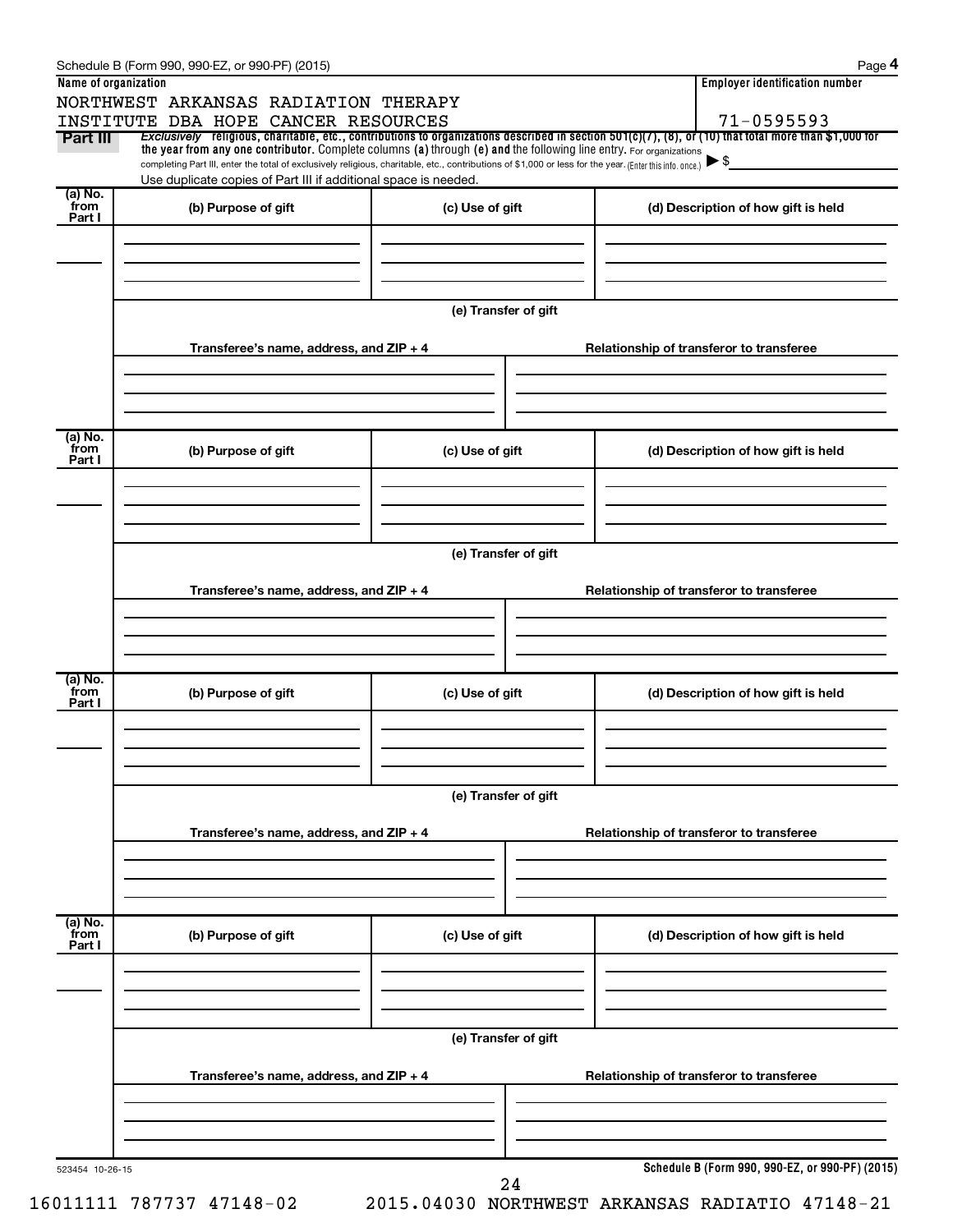|                    | <b>SCHEDULE D</b><br>(Form 990)                      |                                                                                                        | <b>Supplemental Financial Statements</b>                                                                                                                                                                                       | OMB No. 1545-0047                          |
|--------------------|------------------------------------------------------|--------------------------------------------------------------------------------------------------------|--------------------------------------------------------------------------------------------------------------------------------------------------------------------------------------------------------------------------------|--------------------------------------------|
|                    |                                                      |                                                                                                        | Complete if the organization answered "Yes" on Form 990,<br>Part IV, line 6, 7, 8, 9, 10, 11a, 11b, 11c, 11d, 11e, 11f, 12a, or 12b.                                                                                           |                                            |
|                    | Department of the Treasury                           |                                                                                                        | Attach to Form 990.<br>Information about Schedule D (Form 990) and its instructions is at www.irs.gov/form990.                                                                                                                 | <b>Open to Public</b><br><b>Inspection</b> |
|                    | Internal Revenue Service<br>Name of the organization | NORTHWEST ARKANSAS RADIATION THERAPY                                                                   |                                                                                                                                                                                                                                | <b>Employer identification number</b>      |
|                    |                                                      | INSTITUTE DBA HOPE CANCER RESOURCES                                                                    |                                                                                                                                                                                                                                | $71 - 0595593$                             |
| Part I             |                                                      |                                                                                                        | Organizations Maintaining Donor Advised Funds or Other Similar Funds or Accounts. Complete if the                                                                                                                              |                                            |
|                    |                                                      | organization answered "Yes" on Form 990, Part IV, line 6.                                              |                                                                                                                                                                                                                                |                                            |
|                    |                                                      |                                                                                                        | (a) Donor advised funds                                                                                                                                                                                                        | (b) Funds and other accounts               |
| 1                  |                                                      |                                                                                                        |                                                                                                                                                                                                                                |                                            |
| 2                  |                                                      | Aggregate value of contributions to (during year)                                                      |                                                                                                                                                                                                                                |                                            |
| 3                  |                                                      |                                                                                                        |                                                                                                                                                                                                                                |                                            |
| 4                  |                                                      |                                                                                                        |                                                                                                                                                                                                                                |                                            |
| 5                  |                                                      |                                                                                                        | Did the organization inform all donors and donor advisors in writing that the assets held in donor advised funds                                                                                                               |                                            |
|                    |                                                      |                                                                                                        |                                                                                                                                                                                                                                | Yes<br><b>No</b>                           |
| 6                  |                                                      |                                                                                                        | Did the organization inform all grantees, donors, and donor advisors in writing that grant funds can be used only                                                                                                              |                                            |
|                    |                                                      |                                                                                                        | for charitable purposes and not for the benefit of the donor or donor advisor, or for any other purpose conferring                                                                                                             |                                            |
|                    | impermissible private benefit?                       |                                                                                                        |                                                                                                                                                                                                                                | Yes<br>No                                  |
| Part II            |                                                      |                                                                                                        | Conservation Easements. Complete if the organization answered "Yes" on Form 990, Part IV, line 7.                                                                                                                              |                                            |
| 1                  |                                                      | Purpose(s) of conservation easements held by the organization (check all that apply).                  |                                                                                                                                                                                                                                |                                            |
|                    |                                                      | Preservation of land for public use (e.g., recreation or education)                                    | Preservation of a historically important land area                                                                                                                                                                             |                                            |
|                    |                                                      | Protection of natural habitat                                                                          | Preservation of a certified historic structure                                                                                                                                                                                 |                                            |
|                    |                                                      | Preservation of open space                                                                             |                                                                                                                                                                                                                                |                                            |
| 2                  |                                                      |                                                                                                        | Complete lines 2a through 2d if the organization held a qualified conservation contribution in the form of a conservation easement on the last                                                                                 |                                            |
|                    | day of the tax year.                                 |                                                                                                        |                                                                                                                                                                                                                                | Held at the End of the Tax Year            |
|                    |                                                      |                                                                                                        |                                                                                                                                                                                                                                | 2a                                         |
| b                  |                                                      | Total acreage restricted by conservation easements                                                     |                                                                                                                                                                                                                                | 2 <sub>b</sub>                             |
|                    |                                                      |                                                                                                        |                                                                                                                                                                                                                                | 2c                                         |
| d                  |                                                      |                                                                                                        | Number of conservation easements included in (c) acquired after 8/17/06, and not on a historic structure                                                                                                                       |                                            |
|                    |                                                      |                                                                                                        | listed in the National Register [111] [12] The Mational Register [11] Mathematic Material Mathematic Material Mathematic Mathematic Mathematic Mathematic Mathematic Mathematic Mathematic Mathematic Mathematic Mathematic Ma | 2d                                         |
| З                  |                                                      |                                                                                                        | Number of conservation easements modified, transferred, released, extinguished, or terminated by the organization during the tax                                                                                               |                                            |
|                    | year                                                 |                                                                                                        |                                                                                                                                                                                                                                |                                            |
| 4                  |                                                      | Number of states where property subject to conservation easement is located $\blacktriangleright$      |                                                                                                                                                                                                                                |                                            |
| 5                  |                                                      | Does the organization have a written policy regarding the periodic monitoring, inspection, handling of |                                                                                                                                                                                                                                |                                            |
|                    |                                                      |                                                                                                        |                                                                                                                                                                                                                                | Yes<br><b>No</b>                           |
| 6                  |                                                      |                                                                                                        | Staff and volunteer hours devoted to monitoring, inspecting, handling of violations, and enforcing conservation easements during the year                                                                                      |                                            |
|                    |                                                      |                                                                                                        |                                                                                                                                                                                                                                |                                            |
| 7                  |                                                      |                                                                                                        | Amount of expenses incurred in monitoring, inspecting, handling of violations, and enforcing conservation easements during the year                                                                                            |                                            |
|                    | ▶ \$                                                 |                                                                                                        |                                                                                                                                                                                                                                |                                            |
| 8                  |                                                      |                                                                                                        | Does each conservation easement reported on line 2(d) above satisfy the requirements of section 170(h)(4)(B)(i)                                                                                                                | Yes<br><b>No</b>                           |
|                    |                                                      |                                                                                                        | In Part XIII, describe how the organization reports conservation easements in its revenue and expense statement, and balance sheet, and                                                                                        |                                            |
| 9                  |                                                      |                                                                                                        | include, if applicable, the text of the footnote to the organization's financial statements that describes the organization's accounting for                                                                                   |                                            |
|                    | conservation easements.                              |                                                                                                        |                                                                                                                                                                                                                                |                                            |
|                    | Part III                                             |                                                                                                        | Organizations Maintaining Collections of Art, Historical Treasures, or Other Similar Assets.                                                                                                                                   |                                            |
|                    |                                                      | Complete if the organization answered "Yes" on Form 990, Part IV, line 8.                              |                                                                                                                                                                                                                                |                                            |
|                    |                                                      |                                                                                                        | 1a If the organization elected, as permitted under SFAS 116 (ASC 958), not to report in its revenue statement and balance sheet works of art,                                                                                  |                                            |
|                    |                                                      |                                                                                                        | historical treasures, or other similar assets held for public exhibition, education, or research in furtherance of public service, provide, in Part XIII,                                                                      |                                            |
|                    |                                                      | the text of the footnote to its financial statements that describes these items.                       |                                                                                                                                                                                                                                |                                            |
|                    |                                                      |                                                                                                        | <b>b</b> If the organization elected, as permitted under SFAS 116 (ASC 958), to report in its revenue statement and balance sheet works of art, historical                                                                     |                                            |
|                    |                                                      |                                                                                                        | treasures, or other similar assets held for public exhibition, education, or research in furtherance of public service, provide the following amounts                                                                          |                                            |
|                    | relating to these items:                             |                                                                                                        |                                                                                                                                                                                                                                |                                            |
|                    |                                                      |                                                                                                        |                                                                                                                                                                                                                                | $\triangleright$ \$                        |
|                    |                                                      | (ii) Assets included in Form 990, Part X                                                               |                                                                                                                                                                                                                                |                                            |
| 2                  |                                                      |                                                                                                        | If the organization received or held works of art, historical treasures, or other similar assets for financial gain, provide                                                                                                   |                                            |
|                    |                                                      | the following amounts required to be reported under SFAS 116 (ASC 958) relating to these items:        |                                                                                                                                                                                                                                |                                            |
| а                  |                                                      |                                                                                                        |                                                                                                                                                                                                                                | -\$<br>▶                                   |
|                    |                                                      |                                                                                                        |                                                                                                                                                                                                                                | $\blacktriangleright$ \$                   |
|                    |                                                      | LHA For Paperwork Reduction Act Notice, see the Instructions for Form 990.                             |                                                                                                                                                                                                                                | Schedule D (Form 990) 2015                 |
| 532051<br>11-02-15 |                                                      |                                                                                                        |                                                                                                                                                                                                                                |                                            |
|                    |                                                      |                                                                                                        | 25                                                                                                                                                                                                                             |                                            |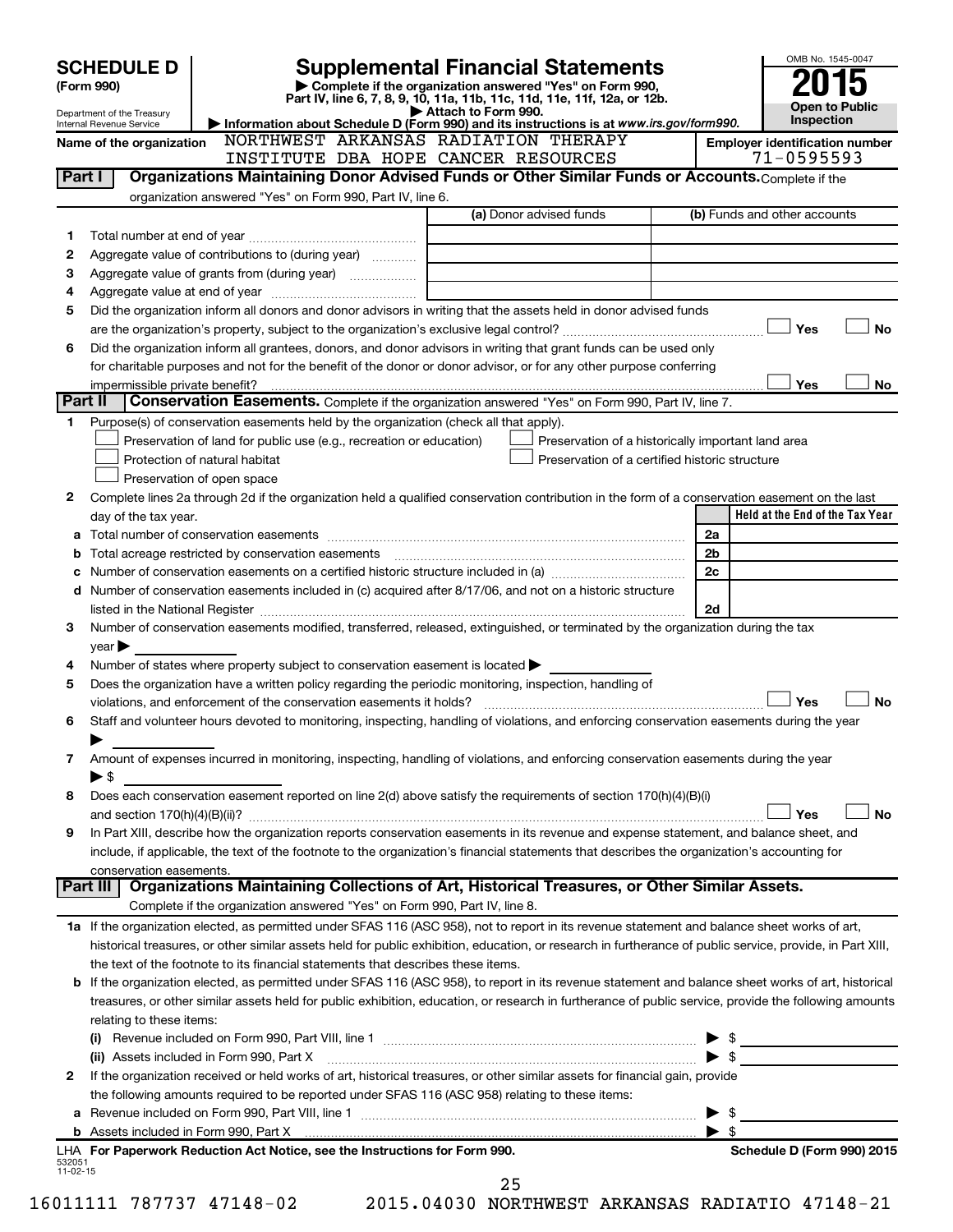|   |                                                                                                                                                                                                                                | NORTHWEST ARKANSAS RADIATION THERAPY    |                |                                                                                                                                                                                                                               |                                                                             |                       |           |
|---|--------------------------------------------------------------------------------------------------------------------------------------------------------------------------------------------------------------------------------|-----------------------------------------|----------------|-------------------------------------------------------------------------------------------------------------------------------------------------------------------------------------------------------------------------------|-----------------------------------------------------------------------------|-----------------------|-----------|
|   | Schedule D (Form 990) 2015                                                                                                                                                                                                     | INSTITUTE DBA HOPE CANCER RESOURCES     |                |                                                                                                                                                                                                                               |                                                                             | $71 - 0595593$ Page 2 |           |
|   | Part III  <br>Organizations Maintaining Collections of Art, Historical Treasures, or Other Similar Assets (continued)                                                                                                          |                                         |                |                                                                                                                                                                                                                               |                                                                             |                       |           |
| З | Using the organization's acquisition, accession, and other records, check any of the following that are a significant use of its collection items                                                                              |                                         |                |                                                                                                                                                                                                                               |                                                                             |                       |           |
|   | (check all that apply):                                                                                                                                                                                                        |                                         |                |                                                                                                                                                                                                                               |                                                                             |                       |           |
| a | Public exhibition                                                                                                                                                                                                              |                                         |                | Loan or exchange programs                                                                                                                                                                                                     |                                                                             |                       |           |
| b | Scholarly research                                                                                                                                                                                                             |                                         |                | Other and the contract of the contract of the contract of the contract of the contract of the contract of the contract of the contract of the contract of the contract of the contract of the contract of the contract of the |                                                                             |                       |           |
| c | Preservation for future generations                                                                                                                                                                                            |                                         |                |                                                                                                                                                                                                                               |                                                                             |                       |           |
| 4 | Provide a description of the organization's collections and explain how they further the organization's exempt purpose in Part XIII.                                                                                           |                                         |                |                                                                                                                                                                                                                               |                                                                             |                       |           |
| 5 | During the year, did the organization solicit or receive donations of art, historical treasures, or other similar assets                                                                                                       |                                         |                |                                                                                                                                                                                                                               |                                                                             |                       |           |
|   |                                                                                                                                                                                                                                |                                         |                |                                                                                                                                                                                                                               |                                                                             | Yes                   | No        |
|   | <b>Part IV</b><br>Escrow and Custodial Arrangements. Complete if the organization answered "Yes" on Form 990, Part IV, line 9, or                                                                                              |                                         |                |                                                                                                                                                                                                                               |                                                                             |                       |           |
|   | reported an amount on Form 990, Part X, line 21.                                                                                                                                                                               |                                         |                |                                                                                                                                                                                                                               |                                                                             |                       |           |
|   | 1a Is the organization an agent, trustee, custodian or other intermediary for contributions or other assets not included                                                                                                       |                                         |                |                                                                                                                                                                                                                               |                                                                             |                       |           |
|   |                                                                                                                                                                                                                                |                                         |                |                                                                                                                                                                                                                               |                                                                             | Yes                   | No        |
|   | b If "Yes," explain the arrangement in Part XIII and complete the following table:                                                                                                                                             |                                         |                |                                                                                                                                                                                                                               |                                                                             |                       |           |
|   |                                                                                                                                                                                                                                |                                         |                |                                                                                                                                                                                                                               |                                                                             | Amount                |           |
|   |                                                                                                                                                                                                                                |                                         |                |                                                                                                                                                                                                                               | 1c                                                                          |                       |           |
|   |                                                                                                                                                                                                                                |                                         |                |                                                                                                                                                                                                                               | 1d                                                                          |                       |           |
|   | e Distributions during the year manufactured and contained and contained and contained and contained and contained and contained and contained and contained and contained and contained and contained and contained and conta |                                         |                |                                                                                                                                                                                                                               | 1e                                                                          |                       |           |
|   |                                                                                                                                                                                                                                |                                         |                |                                                                                                                                                                                                                               | 1f                                                                          |                       |           |
|   | 2a Did the organization include an amount on Form 990, Part X, line 21, for escrow or custodial account liability?                                                                                                             |                                         |                |                                                                                                                                                                                                                               |                                                                             | Yes                   | No        |
|   | Endowment Funds. Complete if the organization answered "Yes" on Form 990, Part IV, line 10.<br>Part V                                                                                                                          |                                         |                |                                                                                                                                                                                                                               |                                                                             |                       |           |
|   |                                                                                                                                                                                                                                | (a) Current year                        | (b) Prior year |                                                                                                                                                                                                                               | (c) Two years back $\vert$ (d) Three years back $\vert$ (e) Four years back |                       |           |
|   |                                                                                                                                                                                                                                |                                         |                |                                                                                                                                                                                                                               |                                                                             |                       |           |
|   | <b>1a</b> Beginning of year balance                                                                                                                                                                                            |                                         |                |                                                                                                                                                                                                                               |                                                                             |                       |           |
|   |                                                                                                                                                                                                                                |                                         |                |                                                                                                                                                                                                                               |                                                                             |                       |           |
|   | Net investment earnings, gains, and losses                                                                                                                                                                                     |                                         |                |                                                                                                                                                                                                                               |                                                                             |                       |           |
|   | Grants or scholarships                                                                                                                                                                                                         |                                         |                |                                                                                                                                                                                                                               |                                                                             |                       |           |
|   | e Other expenditures for facilities                                                                                                                                                                                            |                                         |                |                                                                                                                                                                                                                               |                                                                             |                       |           |
|   | and programs                                                                                                                                                                                                                   |                                         |                |                                                                                                                                                                                                                               |                                                                             |                       |           |
|   |                                                                                                                                                                                                                                |                                         |                |                                                                                                                                                                                                                               |                                                                             |                       |           |
| g | Provide the estimated percentage of the current year end balance (line 1g, column (a)) held as:                                                                                                                                |                                         |                |                                                                                                                                                                                                                               |                                                                             |                       |           |
|   | Board designated or quasi-endowment                                                                                                                                                                                            |                                         | %              |                                                                                                                                                                                                                               |                                                                             |                       |           |
| а | Permanent endowment                                                                                                                                                                                                            | %                                       |                |                                                                                                                                                                                                                               |                                                                             |                       |           |
|   | <b>c</b> Temporarily restricted endowment $\blacktriangleright$                                                                                                                                                                | %                                       |                |                                                                                                                                                                                                                               |                                                                             |                       |           |
|   | The percentages on lines 2a, 2b, and 2c should equal 100%.                                                                                                                                                                     |                                         |                |                                                                                                                                                                                                                               |                                                                             |                       |           |
|   | 3a Are there endowment funds not in the possession of the organization that are held and administered for the organization                                                                                                     |                                         |                |                                                                                                                                                                                                                               |                                                                             |                       |           |
|   | by:                                                                                                                                                                                                                            |                                         |                |                                                                                                                                                                                                                               |                                                                             |                       | Yes<br>No |
|   | (i)                                                                                                                                                                                                                            |                                         |                |                                                                                                                                                                                                                               |                                                                             | 3a(i)                 |           |
|   |                                                                                                                                                                                                                                |                                         |                |                                                                                                                                                                                                                               |                                                                             | 3a(ii)                |           |
|   |                                                                                                                                                                                                                                |                                         |                |                                                                                                                                                                                                                               |                                                                             | 3b                    |           |
|   | Describe in Part XIII the intended uses of the organization's endowment funds.                                                                                                                                                 |                                         |                |                                                                                                                                                                                                                               |                                                                             |                       |           |
|   | <b>Land, Buildings, and Equipment.</b><br><b>Part VI</b>                                                                                                                                                                       |                                         |                |                                                                                                                                                                                                                               |                                                                             |                       |           |
|   | Complete if the organization answered "Yes" on Form 990, Part IV, line 11a. See Form 990, Part X, line 10.                                                                                                                     |                                         |                |                                                                                                                                                                                                                               |                                                                             |                       |           |
|   | Description of property                                                                                                                                                                                                        | (a) Cost or other<br>basis (investment) |                | (b) Cost or other<br>basis (other)                                                                                                                                                                                            | (c) Accumulated<br>depreciation                                             | (d) Book value        |           |
|   |                                                                                                                                                                                                                                |                                         |                |                                                                                                                                                                                                                               |                                                                             |                       |           |
|   |                                                                                                                                                                                                                                |                                         |                |                                                                                                                                                                                                                               |                                                                             |                       |           |
|   |                                                                                                                                                                                                                                |                                         | 18,337.        |                                                                                                                                                                                                                               | 18,337.                                                                     |                       | ο.        |
|   |                                                                                                                                                                                                                                | 314, 112.                               |                |                                                                                                                                                                                                                               | 279,999.                                                                    |                       | 34, 113.  |
|   |                                                                                                                                                                                                                                |                                         |                |                                                                                                                                                                                                                               |                                                                             |                       |           |
|   | Total. Add lines 1a through 1e. (Column (d) must equal Form 990, Part X, column (B), line 10c.)                                                                                                                                |                                         |                |                                                                                                                                                                                                                               |                                                                             |                       | 34,113.   |
|   |                                                                                                                                                                                                                                |                                         |                |                                                                                                                                                                                                                               |                                                                             |                       |           |

**Schedule D (Form 990) 2015**

532052 09-21-15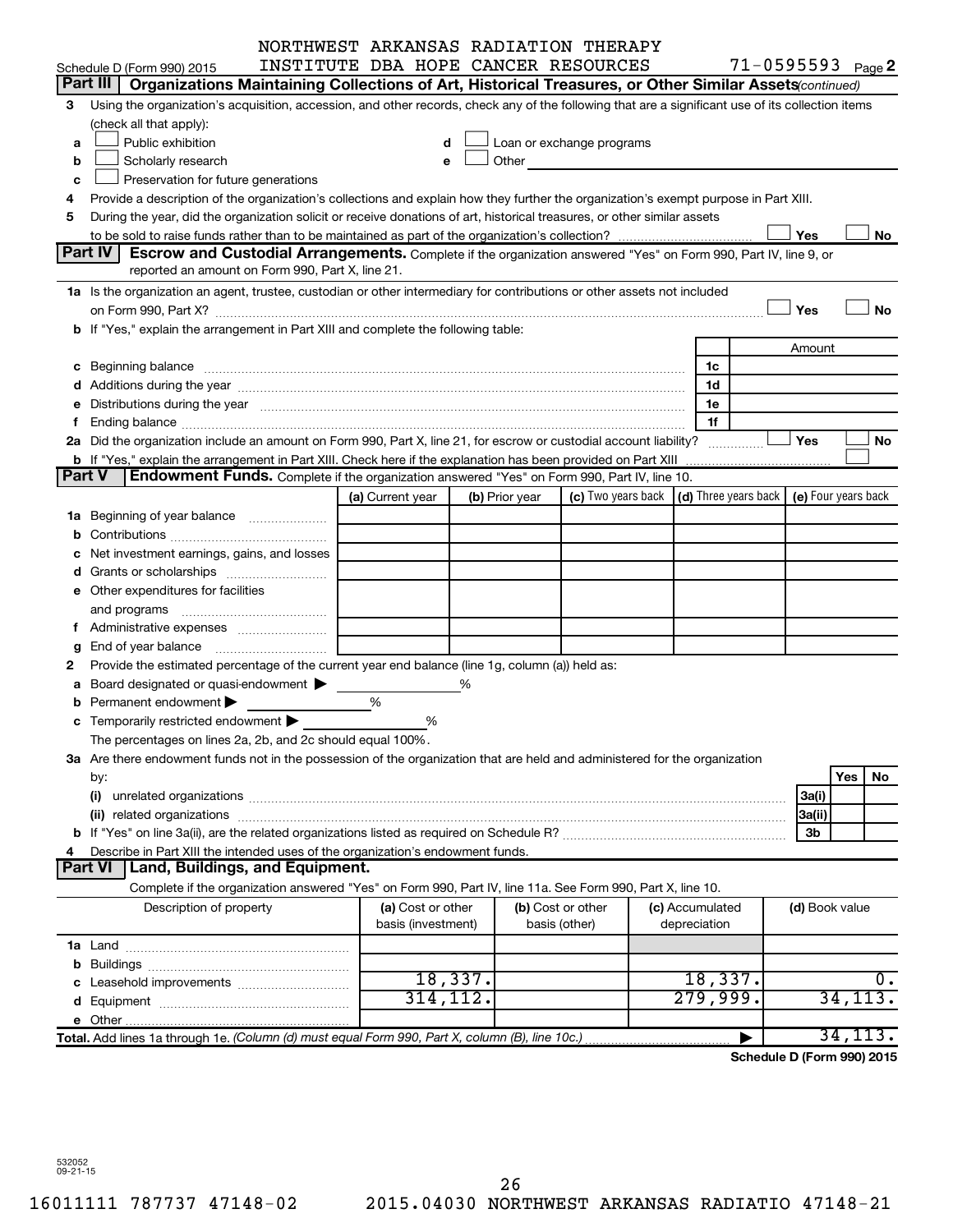|           | Schedule D (Form 990) 2015               | INSTITUTE DBA HOPE CANCER RESOURCES                                                                                                                                             |                 |                |                | 71-0595593                                                | Page 3 |
|-----------|------------------------------------------|---------------------------------------------------------------------------------------------------------------------------------------------------------------------------------|-----------------|----------------|----------------|-----------------------------------------------------------|--------|
|           | Part VII Investments - Other Securities. |                                                                                                                                                                                 |                 |                |                |                                                           |        |
|           |                                          | Complete if the organization answered "Yes" on Form 990, Part IV, line 11b. See Form 990, Part X, line 12.                                                                      |                 |                |                |                                                           |        |
|           |                                          | (a) Description of security or category (including name of security)                                                                                                            |                 | (b) Book value |                | (c) Method of valuation: Cost or end-of-year market value |        |
|           |                                          |                                                                                                                                                                                 |                 |                |                |                                                           |        |
|           |                                          |                                                                                                                                                                                 |                 |                |                |                                                           |        |
| (3) Other |                                          |                                                                                                                                                                                 |                 |                |                |                                                           |        |
| (A)       |                                          |                                                                                                                                                                                 |                 |                |                |                                                           |        |
| (B)       |                                          |                                                                                                                                                                                 |                 |                |                |                                                           |        |
| (C)       |                                          |                                                                                                                                                                                 |                 |                |                |                                                           |        |
| (D)       |                                          |                                                                                                                                                                                 |                 |                |                |                                                           |        |
| (E)       |                                          |                                                                                                                                                                                 |                 |                |                |                                                           |        |
| (F)       |                                          |                                                                                                                                                                                 |                 |                |                |                                                           |        |
| (G)       |                                          |                                                                                                                                                                                 |                 |                |                |                                                           |        |
| (H)       |                                          |                                                                                                                                                                                 |                 |                |                |                                                           |        |
|           |                                          | Total. (Col. (b) must equal Form 990, Part X, col. (B) line 12.)                                                                                                                |                 |                |                |                                                           |        |
|           | Part VIII Investments - Program Related. |                                                                                                                                                                                 |                 |                |                |                                                           |        |
|           |                                          |                                                                                                                                                                                 |                 |                |                |                                                           |        |
|           | (a) Description of investment            | Complete if the organization answered "Yes" on Form 990, Part IV, line 11c. See Form 990, Part X, line 13.                                                                      |                 | (b) Book value |                | (c) Method of valuation: Cost or end-of-year market value |        |
|           |                                          |                                                                                                                                                                                 |                 |                |                |                                                           |        |
| (1)       |                                          |                                                                                                                                                                                 |                 |                |                |                                                           |        |
| (2)       |                                          |                                                                                                                                                                                 |                 |                |                |                                                           |        |
| (3)       |                                          |                                                                                                                                                                                 |                 |                |                |                                                           |        |
| (4)       |                                          |                                                                                                                                                                                 |                 |                |                |                                                           |        |
| (5)       |                                          |                                                                                                                                                                                 |                 |                |                |                                                           |        |
| (6)       |                                          |                                                                                                                                                                                 |                 |                |                |                                                           |        |
| (7)       |                                          |                                                                                                                                                                                 |                 |                |                |                                                           |        |
| (8)       |                                          |                                                                                                                                                                                 |                 |                |                |                                                           |        |
| (9)       |                                          |                                                                                                                                                                                 |                 |                |                |                                                           |        |
|           |                                          | Total. (Col. (b) must equal Form 990, Part X, col. (B) line 13.) $\blacktriangleright$                                                                                          |                 |                |                |                                                           |        |
| Part IX   | <b>Other Assets.</b>                     |                                                                                                                                                                                 |                 |                |                |                                                           |        |
|           |                                          | Complete if the organization answered "Yes" on Form 990, Part IV, line 11d. See Form 990, Part X, line 15.                                                                      |                 |                |                |                                                           |        |
|           |                                          |                                                                                                                                                                                 | (a) Description |                |                | (b) Book value                                            |        |
| (1)       |                                          |                                                                                                                                                                                 |                 |                |                |                                                           |        |
| (2)       |                                          |                                                                                                                                                                                 |                 |                |                |                                                           |        |
| (3)       |                                          |                                                                                                                                                                                 |                 |                |                |                                                           |        |
| (4)       |                                          |                                                                                                                                                                                 |                 |                |                |                                                           |        |
| (5)       |                                          |                                                                                                                                                                                 |                 |                |                |                                                           |        |
| (6)       |                                          |                                                                                                                                                                                 |                 |                |                |                                                           |        |
| (7)       |                                          |                                                                                                                                                                                 |                 |                |                |                                                           |        |
| (8)       |                                          |                                                                                                                                                                                 |                 |                |                |                                                           |        |
| (9)       |                                          |                                                                                                                                                                                 |                 |                |                |                                                           |        |
|           |                                          | Total. (Column (b) must equal Form 990, Part X, col. (B) line 15.)                                                                                                              |                 |                |                |                                                           |        |
| Part X    | <b>Other Liabilities.</b>                |                                                                                                                                                                                 |                 |                |                |                                                           |        |
|           |                                          | Complete if the organization answered "Yes" on Form 990, Part IV, line 11e or 11f. See Form 990, Part X, line 25.                                                               |                 |                |                |                                                           |        |
| 1.        |                                          | (a) Description of liability                                                                                                                                                    |                 |                | (b) Book value |                                                           |        |
| (1)       | Federal income taxes                     |                                                                                                                                                                                 |                 |                |                |                                                           |        |
| (2)       |                                          |                                                                                                                                                                                 |                 |                |                |                                                           |        |
| (3)       |                                          |                                                                                                                                                                                 |                 |                |                |                                                           |        |
| (4)       |                                          |                                                                                                                                                                                 |                 |                |                |                                                           |        |
| (5)       |                                          |                                                                                                                                                                                 |                 |                |                |                                                           |        |
| (6)       |                                          |                                                                                                                                                                                 |                 |                |                |                                                           |        |
| (7)       |                                          |                                                                                                                                                                                 |                 |                |                |                                                           |        |
| (8)       |                                          |                                                                                                                                                                                 |                 |                |                |                                                           |        |
| (9)       |                                          |                                                                                                                                                                                 |                 |                |                |                                                           |        |
|           |                                          | Total. (Column (b) must equal Form 990, Part X, col. (B) line 25.)                                                                                                              |                 |                |                |                                                           |        |
|           |                                          | 2. Liability for uncertain tax positions. In Part XIII, provide the text of the footnote to the organization's financial statements that reports the                            |                 |                |                |                                                           |        |
|           |                                          | organization's liability for uncertain tax positions under FIN 48 (ASC 740). Check here if the text of the footnote has been provided in Part XIII $\lfloor \texttt{X} \rfloor$ |                 |                |                |                                                           |        |
|           |                                          |                                                                                                                                                                                 |                 |                |                | Schedule D (Form 990) 2015                                |        |

532053 09-21-15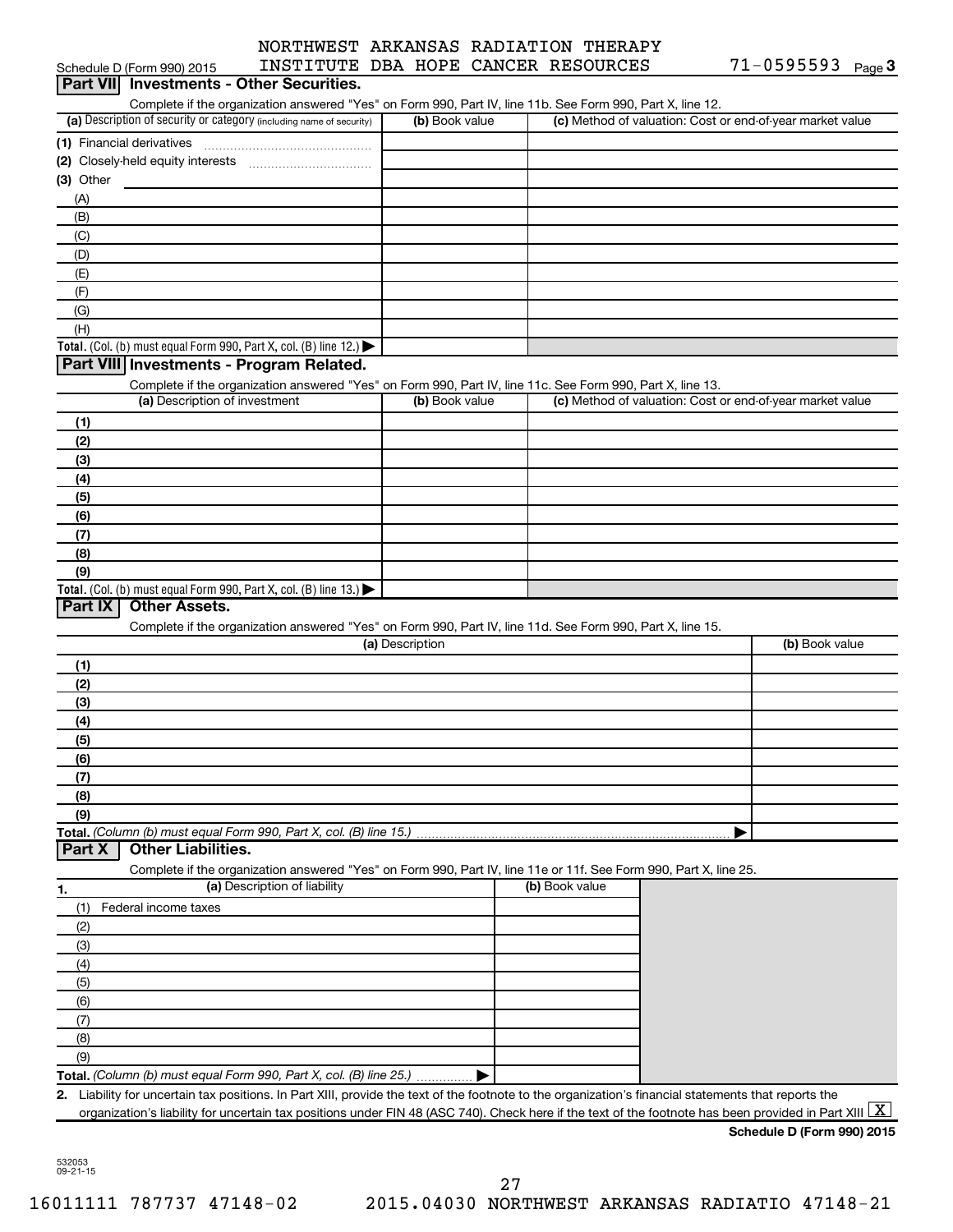| NORTHWEST ARKANSAS RADIATION THERAPY |  |  |  |
|--------------------------------------|--|--|--|
| ruamimining and dinang praainara     |  |  |  |

**4**  $71 - 0595593$ 

|    | Schedule D (Form 990) 2015<br>INSTITUTE DBA HOPE CANCER RESOURCES                                          |                | $11 - 0595593$ Page 4 |          |
|----|------------------------------------------------------------------------------------------------------------|----------------|-----------------------|----------|
|    | Part XI<br>Reconciliation of Revenue per Audited Financial Statements With Revenue per Return.             |                |                       |          |
|    | Complete if the organization answered "Yes" on Form 990, Part IV, line 12a.                                |                |                       |          |
| 1  | Total revenue, gains, and other support per audited financial statements                                   |                | 2,807,306.            |          |
| 2  | Amounts included on line 1 but not on Form 990, Part VIII, line 12:                                        |                |                       |          |
| a  | 2a                                                                                                         |                |                       |          |
| b  | 2 <sub>b</sub>                                                                                             |                |                       |          |
| с  | 2 <sub>c</sub>                                                                                             |                |                       |          |
| d  | 2d                                                                                                         | 161,483.       |                       |          |
| e  | Add lines 2a through 2d                                                                                    | 2е             |                       | 161,483. |
| З  |                                                                                                            | 3              | 2,645,823.            |          |
| 4  | Amounts included on Form 990, Part VIII, line 12, but not on line 1:                                       |                |                       |          |
| a  |                                                                                                            |                |                       |          |
| b  | 4 <sub>b</sub>                                                                                             |                |                       |          |
|    |                                                                                                            | 4c             |                       | ο.       |
| c. | Add lines 4a and 4b                                                                                        |                |                       |          |
| 5  |                                                                                                            | 5              | 2,645,823.            |          |
|    | Part XII   Reconciliation of Expenses per Audited Financial Statements With Expenses per Return.           |                |                       |          |
|    | Complete if the organization answered "Yes" on Form 990, Part IV, line 12a.                                |                |                       |          |
| 1  |                                                                                                            | $\blacksquare$ | 2,801,851.            |          |
| 2  | Amounts included on line 1 but not on Form 990, Part IX, line 25:                                          |                |                       |          |
| a  | 2a                                                                                                         |                |                       |          |
| b  | 2 <sub>b</sub>                                                                                             |                |                       |          |
| c  | 2c                                                                                                         |                |                       |          |
|    | 2d                                                                                                         | 161,483.       |                       |          |
|    | e Add lines 2a through 2d <b>[10]</b> [10] <b>All and Provide Add lines 2a</b> through 2d <b>[10] html</b> | 2е             |                       | 161,483. |
| З  |                                                                                                            | 3              | 2,640,368.            |          |
| 4  | Amounts included on Form 990, Part IX, line 25, but not on line 1:                                         |                |                       |          |
| a  | 4a                                                                                                         |                |                       |          |
| b  | 4 <sub>b</sub>                                                                                             |                |                       |          |
|    | c Add lines 4a and 4b                                                                                      | 4c             |                       | ο.       |
| 5. | Part XIII Supplemental Information.                                                                        | 5              | $2,640,368$ .         |          |

Provide the descriptions required for Part II, lines 3, 5, and 9; Part III, lines 1a and 4; Part IV, lines 1b and 2b; Part V, line 4; Part X, line 2; Part XI, lines 2d and 4b; and Part XII, lines 2d and 4b. Also complete this part to provide any additional information.

## PART X, LINE 2:

| COMPANY'S POLICY WITH RESPECT TO<br>THE.<br>EVALUATING<br>UNCERTAIN TAX POSITIONS<br>ΙS                       |
|---------------------------------------------------------------------------------------------------------------|
| WHETHER MANAGEMENT BELIEVES<br>ΙS<br>MORE LIKELY<br><b>BASED</b><br><b>UPON</b><br>IT<br>THAN<br>THE.<br>NOT. |
| TAX POSITIONS WILL<br>SUSTAINED<br>BE<br>UPON<br>REVIEW<br>THE<br><b>UNCERTAIN</b><br>BY.<br><b>TAXING</b>    |
| SHALL INITIALLY AND SUBSEQUENTLY MEASURE THE<br>AUTHORITIES, THEN THE<br>COMPANY                              |
| THAN 50% LIKELY OF<br>GREATER<br>LARGEST<br>AMOUNT<br>OF<br>TAX BENEFIT THAT<br>IS<br><b>BEING</b>            |
| SETTLEMENT WITH A TAXING AUTHORITY<br>REALIZED<br><b>UPON</b><br>THAT HAS FULL KNOWLEDGE                      |
| ALL RELEVANT<br>INFORMATION.<br>THE<br>TAX POSITIONS<br>MUST MEET<br>THE<br>ΟF                                |
| MORE-LIKELY-THAN-NOT RECOGNITION<br>THRESHOLD<br>WITH CONSIDERATION<br>THE<br>TO.<br>GIVEN                    |
| PROBABILITIES<br>THE<br>OUTCOMES<br>THAT<br>AMOUNTS<br>AND<br>OF<br>COULD<br>BE.<br>REALIZED<br><b>UPON</b>   |
| SETTLEMENT,<br>USING THE FACTS, CIRCUMSTANCES<br>INFORMATION<br>THE<br>AND<br>AТ                              |
| REPORTING<br>COMPANY<br>REFLECT<br>ONLY<br>PORTION<br>THE<br>TAX<br>DATE.<br>THE<br>WILL<br>THE<br>OF         |
| 532054<br>Schedule D (Form 990) 2015<br>$09 - 21 - 15$<br>28                                                  |
| 787737 47148-02<br>2015.04030<br>16011111<br><b>NORTHWEST</b><br>ARKANSAS<br>RADIATIO 47148-21                |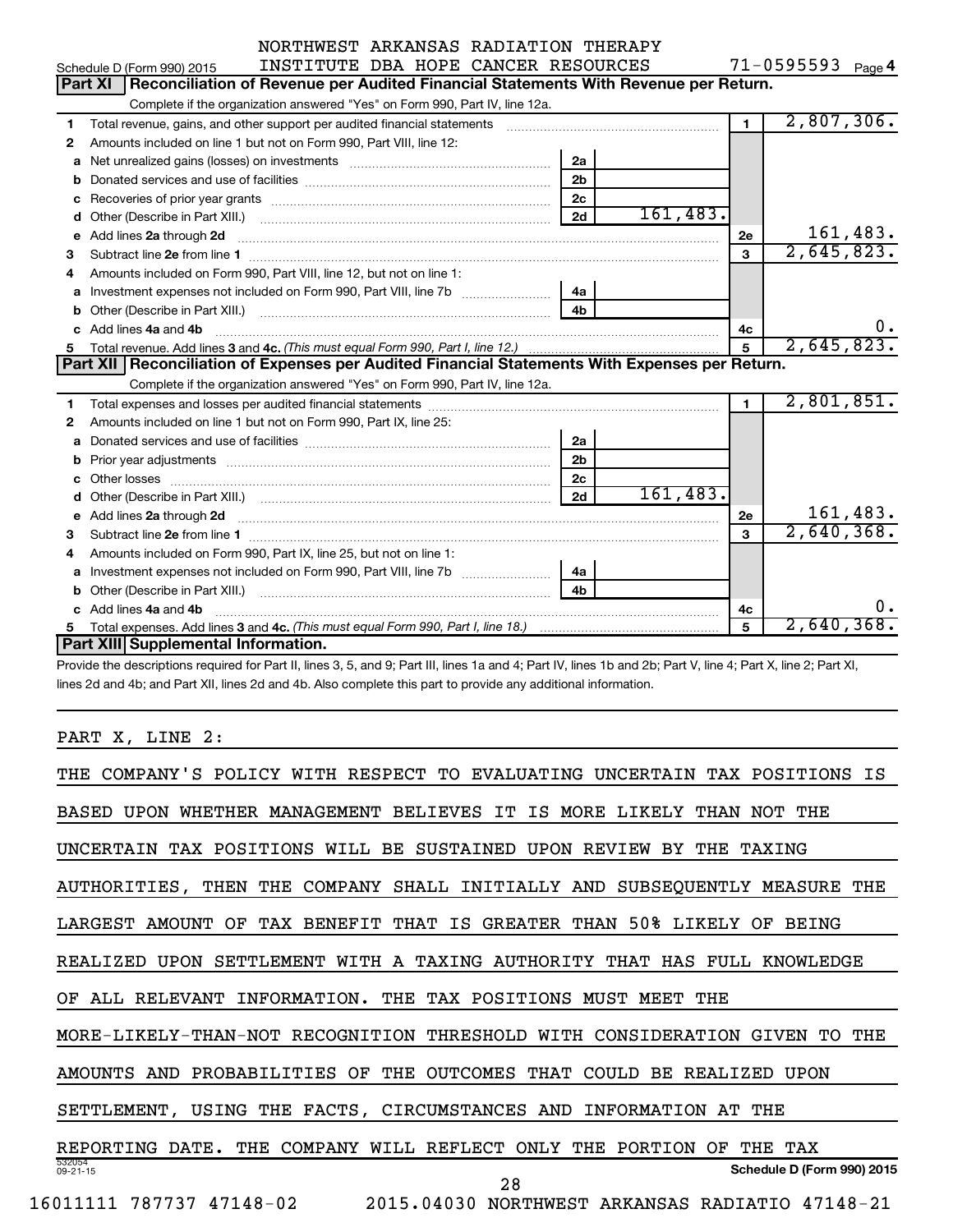|                                                                  |                                                                           | NORTHWEST ARKANSAS RADIATION THERAPY |  |                       |  |  |  |  |  |
|------------------------------------------------------------------|---------------------------------------------------------------------------|--------------------------------------|--|-----------------------|--|--|--|--|--|
| Schedule D (Form 990) 2015                                       |                                                                           | INSTITUTE DBA HOPE CANCER RESOURCES  |  | $71 - 0595593$ Page 5 |  |  |  |  |  |
| <b>Part XIII   Supplemental Information (continued)</b>          |                                                                           |                                      |  |                       |  |  |  |  |  |
| BENEFIT THAT WILL BE SUSTAINED UP RESOLUTION OF THE POSITION AND |                                                                           |                                      |  |                       |  |  |  |  |  |
|                                                                  | APPLICABLE INTEREST ON THE PORTION OF THE TAX BENEFIT NOT RECOGNIZED.     |                                      |  |                       |  |  |  |  |  |
|                                                                  | BASED UPON MANAGEMENT'S ASSESSMENT, THERE ARE NO UNCERTAIN TAX POSITIONS  |                                      |  |                       |  |  |  |  |  |
|                                                                  | EXPECTED TO HAVE A MATERIAL IMPACT ON THE COMPANY'S FINANCIAL STATEMENTS. |                                      |  |                       |  |  |  |  |  |
|                                                                  |                                                                           |                                      |  |                       |  |  |  |  |  |

PART XI, LINE 2D - OTHER ADJUSTMENTS:

DIRECT FUNDRAISING EXPENSES

PART XII, LINE 2D - OTHER ADJUSTMENTS:

DIRECT FUNDRAISING EXPENSES

**Schedule D (Form 990) 2015**

532055 09-21-15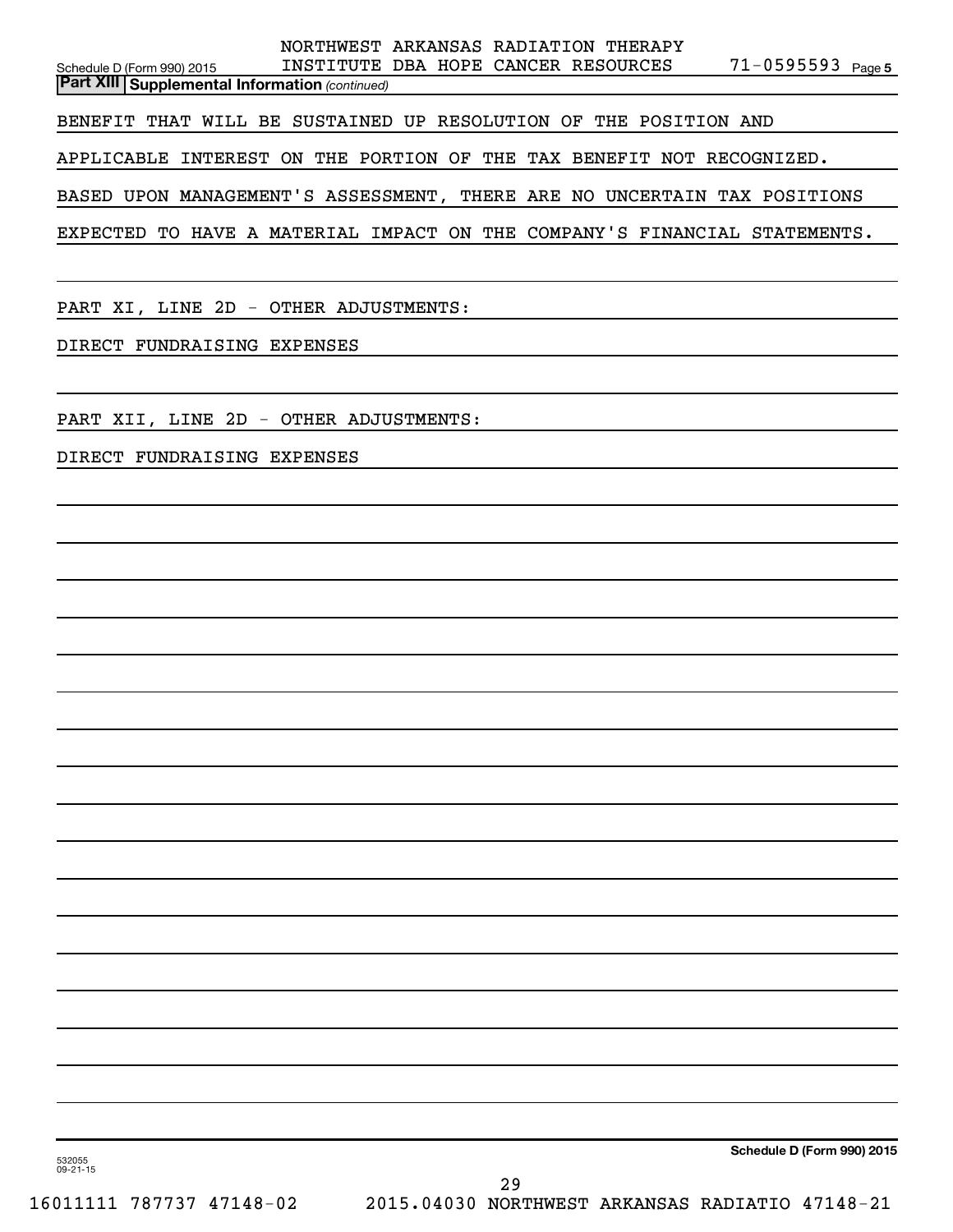| <b>SCHEDULE G</b><br>(Form 990 or 990-EZ)<br>Department of the Treasury<br>Internal Revenue Service<br>Name of the organization                                                                                                                                                                                                                                                                                                                                                                                                                                                                                                                                                                                                                                                                                                                                  | <b>Supplemental Information Regarding Fundraising or Gaming Activities</b><br>Complete if the organization answered "Yes" on Form 990, Part IV, lines 17, 18, or 19, or if the<br>organization entered more than \$15,000 on Form 990-EZ, line 6a.<br>Attach to Form 990 or Form 990-EZ.<br>Information about Schedule G (Form 990 or 990-EZ) and its instructions is at WWW.irs.gov/form990.<br><b>Employer identification number</b><br>NORTHWEST ARKANSAS RADIATION THERAPY<br>INSTITUTE DBA HOPE CANCER RESOURCES |               |  |                                                                            |    |                                      |  |                                                                            |                                                         |  |
|------------------------------------------------------------------------------------------------------------------------------------------------------------------------------------------------------------------------------------------------------------------------------------------------------------------------------------------------------------------------------------------------------------------------------------------------------------------------------------------------------------------------------------------------------------------------------------------------------------------------------------------------------------------------------------------------------------------------------------------------------------------------------------------------------------------------------------------------------------------|-----------------------------------------------------------------------------------------------------------------------------------------------------------------------------------------------------------------------------------------------------------------------------------------------------------------------------------------------------------------------------------------------------------------------------------------------------------------------------------------------------------------------|---------------|--|----------------------------------------------------------------------------|----|--------------------------------------|--|----------------------------------------------------------------------------|---------------------------------------------------------|--|
| 71-0595593<br>Fundraising Activities. Complete if the organization answered "Yes" on Form 990, Part IV, line 17. Form 990-EZ filers are not<br>Part I<br>required to complete this part.                                                                                                                                                                                                                                                                                                                                                                                                                                                                                                                                                                                                                                                                         |                                                                                                                                                                                                                                                                                                                                                                                                                                                                                                                       |               |  |                                                                            |    |                                      |  |                                                                            |                                                         |  |
| 1 Indicate whether the organization raised funds through any of the following activities. Check all that apply.<br>Solicitation of non-government grants<br>Mail solicitations<br>e<br>a<br>Solicitation of government grants<br>Internet and email solicitations<br>b<br>$\mathbf{X}$<br>Special fundraising events<br>Phone solicitations<br>C<br>a<br>In-person solicitations<br>d<br>2 a Did the organization have a written or oral agreement with any individual (including officers, directors, trustees or<br>$\boxed{\text{X}}$ No<br>Yes<br>key employees listed in Form 990, Part VII) or entity in connection with professional fundraising services?<br>b If "Yes," list the ten highest paid individuals or entities (fundraisers) pursuant to agreements under which the fundraiser is to be<br>compensated at least \$5,000 by the organization. |                                                                                                                                                                                                                                                                                                                                                                                                                                                                                                                       |               |  |                                                                            |    |                                      |  |                                                                            |                                                         |  |
| (i) Name and address of individual<br>or entity (fundraiser)                                                                                                                                                                                                                                                                                                                                                                                                                                                                                                                                                                                                                                                                                                                                                                                                     |                                                                                                                                                                                                                                                                                                                                                                                                                                                                                                                       | (ii) Activity |  | (iii) Did<br>fundraiser<br>have custody<br>or control of<br>contributions? |    | (iv) Gross receipts<br>from activity |  | (v) Amount paid<br>to (or retained by)<br>fundraiser<br>listed in col. (i) | (vi) Amount paid<br>to (or retained by)<br>organization |  |
|                                                                                                                                                                                                                                                                                                                                                                                                                                                                                                                                                                                                                                                                                                                                                                                                                                                                  |                                                                                                                                                                                                                                                                                                                                                                                                                                                                                                                       |               |  | Yes                                                                        | No |                                      |  |                                                                            |                                                         |  |
|                                                                                                                                                                                                                                                                                                                                                                                                                                                                                                                                                                                                                                                                                                                                                                                                                                                                  |                                                                                                                                                                                                                                                                                                                                                                                                                                                                                                                       |               |  |                                                                            |    |                                      |  |                                                                            |                                                         |  |
|                                                                                                                                                                                                                                                                                                                                                                                                                                                                                                                                                                                                                                                                                                                                                                                                                                                                  |                                                                                                                                                                                                                                                                                                                                                                                                                                                                                                                       |               |  |                                                                            |    |                                      |  |                                                                            |                                                         |  |
|                                                                                                                                                                                                                                                                                                                                                                                                                                                                                                                                                                                                                                                                                                                                                                                                                                                                  |                                                                                                                                                                                                                                                                                                                                                                                                                                                                                                                       |               |  |                                                                            |    |                                      |  |                                                                            |                                                         |  |
|                                                                                                                                                                                                                                                                                                                                                                                                                                                                                                                                                                                                                                                                                                                                                                                                                                                                  |                                                                                                                                                                                                                                                                                                                                                                                                                                                                                                                       |               |  |                                                                            |    |                                      |  |                                                                            |                                                         |  |
|                                                                                                                                                                                                                                                                                                                                                                                                                                                                                                                                                                                                                                                                                                                                                                                                                                                                  |                                                                                                                                                                                                                                                                                                                                                                                                                                                                                                                       |               |  |                                                                            |    |                                      |  |                                                                            |                                                         |  |
|                                                                                                                                                                                                                                                                                                                                                                                                                                                                                                                                                                                                                                                                                                                                                                                                                                                                  |                                                                                                                                                                                                                                                                                                                                                                                                                                                                                                                       |               |  |                                                                            |    |                                      |  |                                                                            |                                                         |  |
|                                                                                                                                                                                                                                                                                                                                                                                                                                                                                                                                                                                                                                                                                                                                                                                                                                                                  |                                                                                                                                                                                                                                                                                                                                                                                                                                                                                                                       |               |  |                                                                            |    |                                      |  |                                                                            |                                                         |  |
|                                                                                                                                                                                                                                                                                                                                                                                                                                                                                                                                                                                                                                                                                                                                                                                                                                                                  |                                                                                                                                                                                                                                                                                                                                                                                                                                                                                                                       |               |  |                                                                            |    |                                      |  |                                                                            |                                                         |  |
|                                                                                                                                                                                                                                                                                                                                                                                                                                                                                                                                                                                                                                                                                                                                                                                                                                                                  |                                                                                                                                                                                                                                                                                                                                                                                                                                                                                                                       |               |  |                                                                            |    |                                      |  |                                                                            |                                                         |  |
| Total<br>3 List all states in which the organization is registered or licensed to solicit contributions or has been notified it is exempt from registration<br>or licensing.                                                                                                                                                                                                                                                                                                                                                                                                                                                                                                                                                                                                                                                                                     |                                                                                                                                                                                                                                                                                                                                                                                                                                                                                                                       |               |  |                                                                            |    |                                      |  |                                                                            |                                                         |  |

AL,AK,AZ,AR,CA,CO,CT,DE,FL,GA,HI,ID,IL,IN,IA,KS,KY,LA,ME,MD,MA,MI,MN,MS,MO MT,NE,NV,NH,NJ,NM,NY,NC,ND,OH,OK,OR,PA,RI,SC,SD,TN,TX,UT,VT,VA,WA,WV,WI,WY

**For Paperwork Reduction Act Notice, see the Instructions for Form 990 or 990-EZ. Schedule G (Form 990 or 990-EZ) 2015** LHA

532081 09-14-15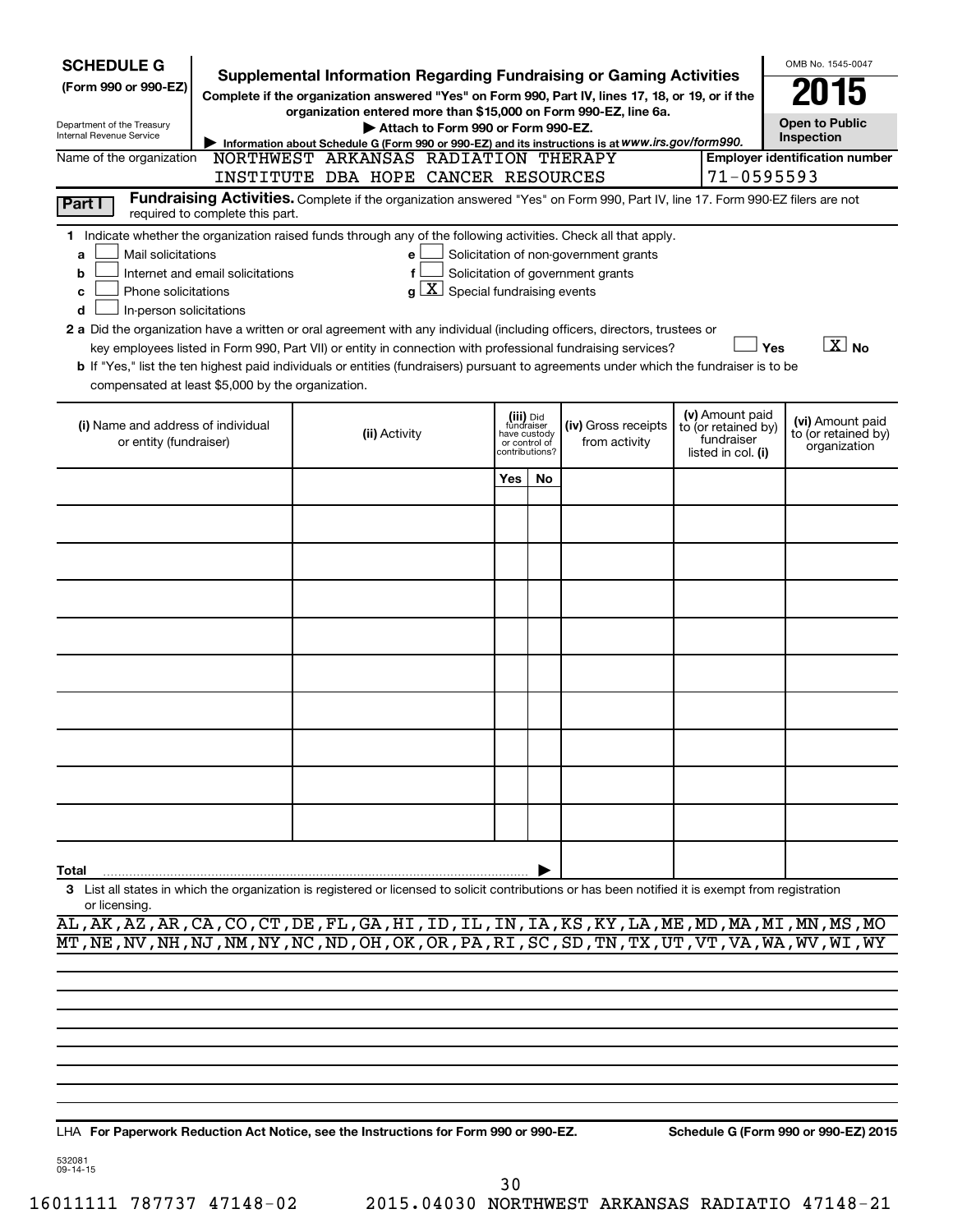|                 |          |                                                                                                                                                                                                                                                                            |                       | NORTHWEST ARKANSAS RADIATION THERAPY |                  |                                      |
|-----------------|----------|----------------------------------------------------------------------------------------------------------------------------------------------------------------------------------------------------------------------------------------------------------------------------|-----------------------|--------------------------------------|------------------|--------------------------------------|
|                 | Part II  | Schedule G (Form 990 or 990-EZ) 2015 INSTITUTE DBA HOPE CANCER RESOURCES                                                                                                                                                                                                   |                       |                                      |                  | $71 - 0595593$ Page 2                |
|                 |          | Fundraising Events. Complete if the organization answered "Yes" on Form 990, Part IV, line 18, or reported more than \$15,000<br>of fundraising event contributions and gross income on Form 990-EZ, lines 1 and 6b. List events with gross receipts greater than \$5,000. |                       |                                      |                  |                                      |
|                 |          |                                                                                                                                                                                                                                                                            | (a) Event #1          | (b) Event #2                         | (c) Other events |                                      |
|                 |          |                                                                                                                                                                                                                                                                            | GENTLEMEN OFBATTLE OF |                                      | <b>NONE</b>      | (d) Total events                     |
|                 |          |                                                                                                                                                                                                                                                                            | DISTINCTION HOPE      |                                      |                  | (add col. (a) through                |
|                 |          |                                                                                                                                                                                                                                                                            | (event type)          | (event type)                         | (total number)   | col. (c)                             |
| Revenue         |          |                                                                                                                                                                                                                                                                            |                       |                                      |                  |                                      |
|                 | 1.       |                                                                                                                                                                                                                                                                            | 268,619.              | 47,771.                              |                  | 316,390.                             |
|                 |          |                                                                                                                                                                                                                                                                            | 179,678.              | 43,841.                              |                  | 223,519.                             |
|                 | 3        | Gross income (line 1 minus line 2)                                                                                                                                                                                                                                         | 88,941.               | 3,930.                               |                  | 92,871.                              |
|                 |          |                                                                                                                                                                                                                                                                            |                       |                                      |                  |                                      |
|                 |          |                                                                                                                                                                                                                                                                            |                       |                                      |                  |                                      |
|                 |          |                                                                                                                                                                                                                                                                            |                       |                                      |                  |                                      |
|                 | 5        |                                                                                                                                                                                                                                                                            |                       |                                      |                  |                                      |
|                 |          |                                                                                                                                                                                                                                                                            | 32, 215.              | 50.                                  |                  | 32, 265.                             |
|                 | 6        |                                                                                                                                                                                                                                                                            |                       |                                      |                  |                                      |
| Direct Expenses | 7        |                                                                                                                                                                                                                                                                            |                       |                                      |                  |                                      |
|                 |          |                                                                                                                                                                                                                                                                            |                       |                                      |                  |                                      |
|                 | 8        |                                                                                                                                                                                                                                                                            |                       |                                      |                  |                                      |
|                 | 9        |                                                                                                                                                                                                                                                                            | 109,691.              | 19,527.                              |                  | 129, 218.                            |
|                 | 10       | Direct expense summary. Add lines 4 through 9 in column (d)                                                                                                                                                                                                                |                       |                                      |                  | 161,483.<br>$-68,612.$               |
|                 | Part III | 11 Net income summary. Subtract line 10 from line 3, column (d)<br>Gaming. Complete if the organization answered "Yes" on Form 990, Part IV, line 19, or reported more than                                                                                                |                       |                                      |                  |                                      |
|                 |          | \$15,000 on Form 990-EZ, line 6a.                                                                                                                                                                                                                                          |                       |                                      |                  |                                      |
|                 |          |                                                                                                                                                                                                                                                                            | (a) Bingo             | (b) Pull tabs/instant                | (c) Other gaming | (d) Total gaming (add                |
| Revenue         |          |                                                                                                                                                                                                                                                                            |                       | bingo/progressive bingo              |                  | col. (a) through col. (c))           |
|                 |          |                                                                                                                                                                                                                                                                            |                       |                                      |                  |                                      |
|                 | 1        |                                                                                                                                                                                                                                                                            |                       |                                      |                  |                                      |
|                 |          |                                                                                                                                                                                                                                                                            |                       |                                      |                  |                                      |
|                 |          |                                                                                                                                                                                                                                                                            |                       |                                      |                  |                                      |
| Expenses        |          |                                                                                                                                                                                                                                                                            |                       |                                      |                  |                                      |
| Direct          |          |                                                                                                                                                                                                                                                                            |                       |                                      |                  |                                      |
|                 | 4        |                                                                                                                                                                                                                                                                            |                       |                                      |                  |                                      |
|                 | 5        |                                                                                                                                                                                                                                                                            |                       |                                      |                  |                                      |
|                 |          |                                                                                                                                                                                                                                                                            | Yes<br>%              | Yes<br>%                             | Yes<br>%         |                                      |
|                 |          | 6 Volunteer labor                                                                                                                                                                                                                                                          | <b>No</b>             | No                                   | No               |                                      |
|                 |          |                                                                                                                                                                                                                                                                            |                       |                                      |                  |                                      |
|                 | 7        | Direct expense summary. Add lines 2 through 5 in column (d)                                                                                                                                                                                                                |                       |                                      |                  |                                      |
|                 | 8        |                                                                                                                                                                                                                                                                            |                       |                                      |                  |                                      |
|                 |          |                                                                                                                                                                                                                                                                            |                       |                                      |                  |                                      |
|                 |          | 9 Enter the state(s) in which the organization conducts gaming activities:                                                                                                                                                                                                 |                       |                                      |                  |                                      |
|                 |          |                                                                                                                                                                                                                                                                            |                       |                                      |                  | Yes<br>No                            |
|                 |          |                                                                                                                                                                                                                                                                            |                       |                                      |                  |                                      |
|                 |          |                                                                                                                                                                                                                                                                            |                       |                                      |                  |                                      |
|                 |          |                                                                                                                                                                                                                                                                            |                       |                                      |                  | No<br>Yes                            |
|                 |          | <b>b</b> If "Yes," explain:<br>and the control of the control of the control of the control of the control of the control of the control of the                                                                                                                            |                       |                                      |                  |                                      |
|                 |          |                                                                                                                                                                                                                                                                            |                       |                                      |                  |                                      |
|                 |          |                                                                                                                                                                                                                                                                            |                       |                                      |                  |                                      |
|                 |          | 532082 09-14-15                                                                                                                                                                                                                                                            |                       |                                      |                  | Schedule G (Form 990 or 990-EZ) 2015 |
|                 |          |                                                                                                                                                                                                                                                                            |                       |                                      |                  |                                      |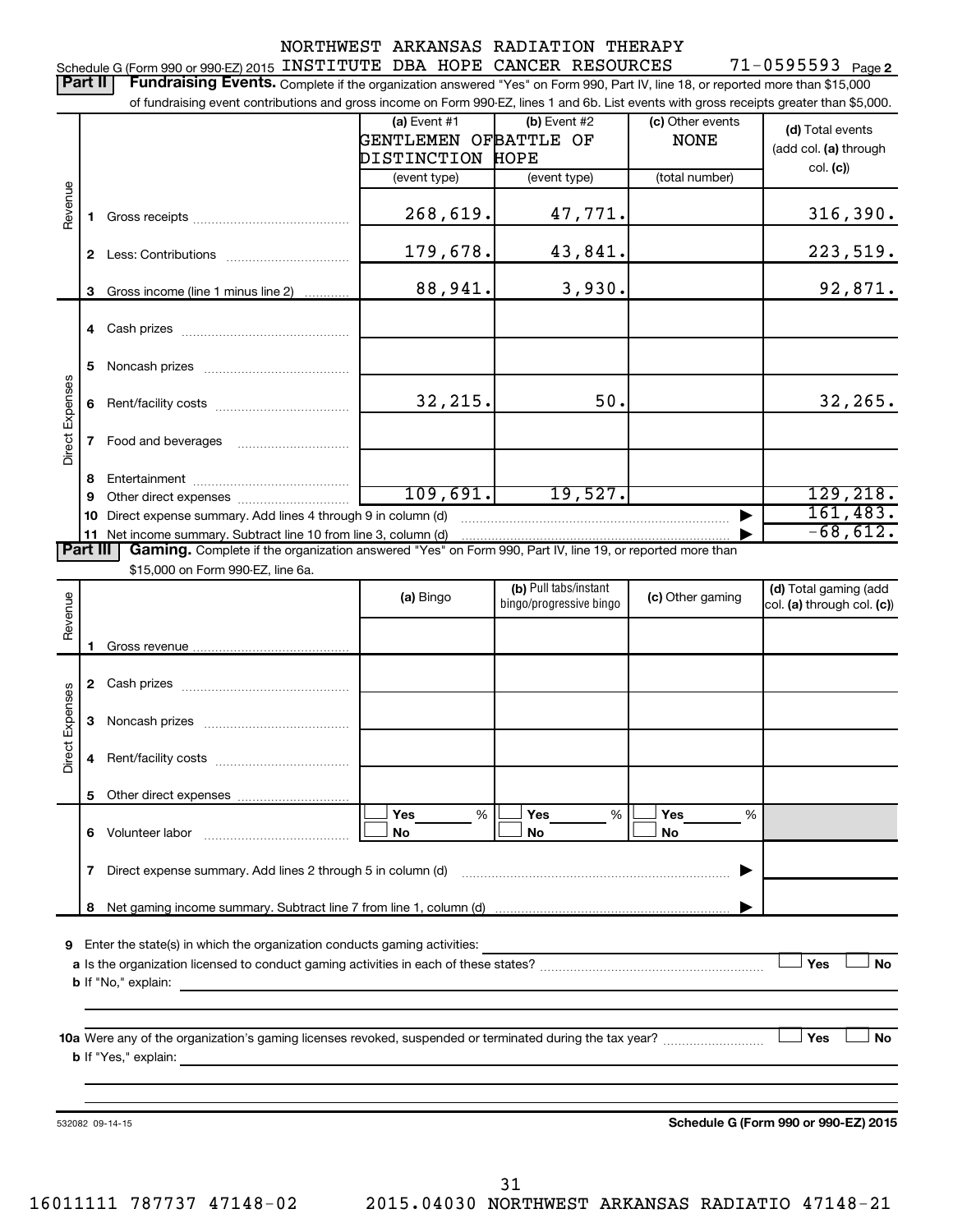|    |                                                                                                                                                                                                                                     |          |                        | NORTHWEST ARKANSAS RADIATION THERAPY                                                                                                        |                                      |           |
|----|-------------------------------------------------------------------------------------------------------------------------------------------------------------------------------------------------------------------------------------|----------|------------------------|---------------------------------------------------------------------------------------------------------------------------------------------|--------------------------------------|-----------|
|    | Schedule G (Form 990 or 990-EZ) 2015 INSTITUTE DBA HOPE CANCER RESOURCES                                                                                                                                                            |          |                        |                                                                                                                                             | $71 - 0595593$ Page 3                |           |
|    |                                                                                                                                                                                                                                     |          |                        |                                                                                                                                             | $\Box$ Yes                           | <b>No</b> |
|    | 12 Is the organization a grantor, beneficiary or trustee of a trust or a member of a partnership or other entity formed                                                                                                             |          |                        |                                                                                                                                             |                                      |           |
|    | 13 Indicate the percentage of gaming activity conducted in:                                                                                                                                                                         |          |                        |                                                                                                                                             | $\Box$ Yes                           | <b>No</b> |
|    |                                                                                                                                                                                                                                     |          |                        |                                                                                                                                             | 13а                                  | %         |
|    | <b>b</b> An outside facility with an account of the control of the control of the control of the control of the control of the control of the control of the control of the control of the control of the control of the control of |          |                        |                                                                                                                                             | 13 <sub>b</sub>                      | $\%$      |
|    | 14 Enter the name and address of the person who prepares the organization's gaming/special events books and records:                                                                                                                |          |                        |                                                                                                                                             |                                      |           |
|    | Name $\blacktriangleright$<br><u> 1989 - Johann Stoff, amerikansk politiker (* 1908)</u>                                                                                                                                            |          |                        |                                                                                                                                             |                                      |           |
|    | Address $\begin{array}{ c c c c c }\n\hline\n& & & \\\hline\n& & & \\\hline\n& & & \\\hline\n\end{array}$                                                                                                                           |          |                        |                                                                                                                                             |                                      |           |
|    |                                                                                                                                                                                                                                     |          |                        |                                                                                                                                             |                                      | <b>No</b> |
|    |                                                                                                                                                                                                                                     |          |                        |                                                                                                                                             |                                      |           |
|    | of gaming revenue retained by the third party $\triangleright$ \$ _________________.                                                                                                                                                |          |                        |                                                                                                                                             |                                      |           |
|    | c If "Yes," enter name and address of the third party:                                                                                                                                                                              |          |                        |                                                                                                                                             |                                      |           |
|    |                                                                                                                                                                                                                                     |          |                        |                                                                                                                                             |                                      |           |
|    | Name $\blacktriangleright$<br><u> 1989 - Johann John Stone, marking fan de Amerikaanske kommunister fan de Amerikaanske kommunister fan de Frys</u>                                                                                 |          |                        |                                                                                                                                             |                                      |           |
|    |                                                                                                                                                                                                                                     |          |                        |                                                                                                                                             |                                      |           |
| 16 | Gaming manager information:                                                                                                                                                                                                         |          |                        |                                                                                                                                             |                                      |           |
|    | Name $\blacktriangleright$<br><u>and the contract of the contract of the contract of the contract of the contract of the contract of the contract of</u>                                                                            |          |                        |                                                                                                                                             |                                      |           |
|    | Gaming manager compensation > \$                                                                                                                                                                                                    |          |                        |                                                                                                                                             |                                      |           |
|    |                                                                                                                                                                                                                                     |          |                        |                                                                                                                                             |                                      |           |
|    | Description of services provided > example and the contract of the contract of the contract of the contract of                                                                                                                      |          |                        |                                                                                                                                             |                                      |           |
|    |                                                                                                                                                                                                                                     |          |                        |                                                                                                                                             |                                      |           |
|    |                                                                                                                                                                                                                                     |          |                        |                                                                                                                                             |                                      |           |
|    | Director/officer                                                                                                                                                                                                                    | Employee | Independent contractor |                                                                                                                                             |                                      |           |
|    |                                                                                                                                                                                                                                     |          |                        |                                                                                                                                             |                                      |           |
|    | 17 Mandatory distributions:                                                                                                                                                                                                         |          |                        |                                                                                                                                             |                                      |           |
|    | a Is the organization required under state law to make charitable distributions from the gaming proceeds to<br>retain the state gaming license?                                                                                     |          |                        |                                                                                                                                             | Yes                                  | <b>No</b> |
|    | b Enter the amount of distributions required under state law to be distributed to other exempt organizations or spent in the                                                                                                        |          |                        |                                                                                                                                             |                                      |           |
|    | organization's own exempt activities during the tax year $\triangleright$ \$                                                                                                                                                        |          |                        |                                                                                                                                             |                                      |           |
|    | <b>Part IV</b>                                                                                                                                                                                                                      |          |                        | Supplemental Information. Provide the explanations required by Part I, line 2b, columns (iii) and (v); and Part III, lines 9, 9b, 10b, 15b, |                                      |           |
|    | 15c, 16, and 17b, as applicable. Also provide any additional information (see instructions).                                                                                                                                        |          |                        |                                                                                                                                             |                                      |           |
|    |                                                                                                                                                                                                                                     |          |                        |                                                                                                                                             |                                      |           |
|    |                                                                                                                                                                                                                                     |          |                        |                                                                                                                                             |                                      |           |
|    |                                                                                                                                                                                                                                     |          |                        |                                                                                                                                             |                                      |           |
|    |                                                                                                                                                                                                                                     |          |                        |                                                                                                                                             |                                      |           |
|    |                                                                                                                                                                                                                                     |          |                        |                                                                                                                                             |                                      |           |
|    |                                                                                                                                                                                                                                     |          |                        |                                                                                                                                             |                                      |           |
|    |                                                                                                                                                                                                                                     |          |                        |                                                                                                                                             |                                      |           |
|    |                                                                                                                                                                                                                                     |          |                        |                                                                                                                                             |                                      |           |
|    |                                                                                                                                                                                                                                     |          |                        |                                                                                                                                             |                                      |           |
|    |                                                                                                                                                                                                                                     |          |                        |                                                                                                                                             |                                      |           |
|    |                                                                                                                                                                                                                                     |          |                        |                                                                                                                                             |                                      |           |
|    |                                                                                                                                                                                                                                     |          |                        |                                                                                                                                             |                                      |           |
|    |                                                                                                                                                                                                                                     |          |                        |                                                                                                                                             |                                      |           |
|    |                                                                                                                                                                                                                                     |          |                        |                                                                                                                                             |                                      |           |
|    | 532083 09-14-15                                                                                                                                                                                                                     |          |                        |                                                                                                                                             | Schedule G (Form 990 or 990-EZ) 2015 |           |
|    |                                                                                                                                                                                                                                     |          | 32                     |                                                                                                                                             |                                      |           |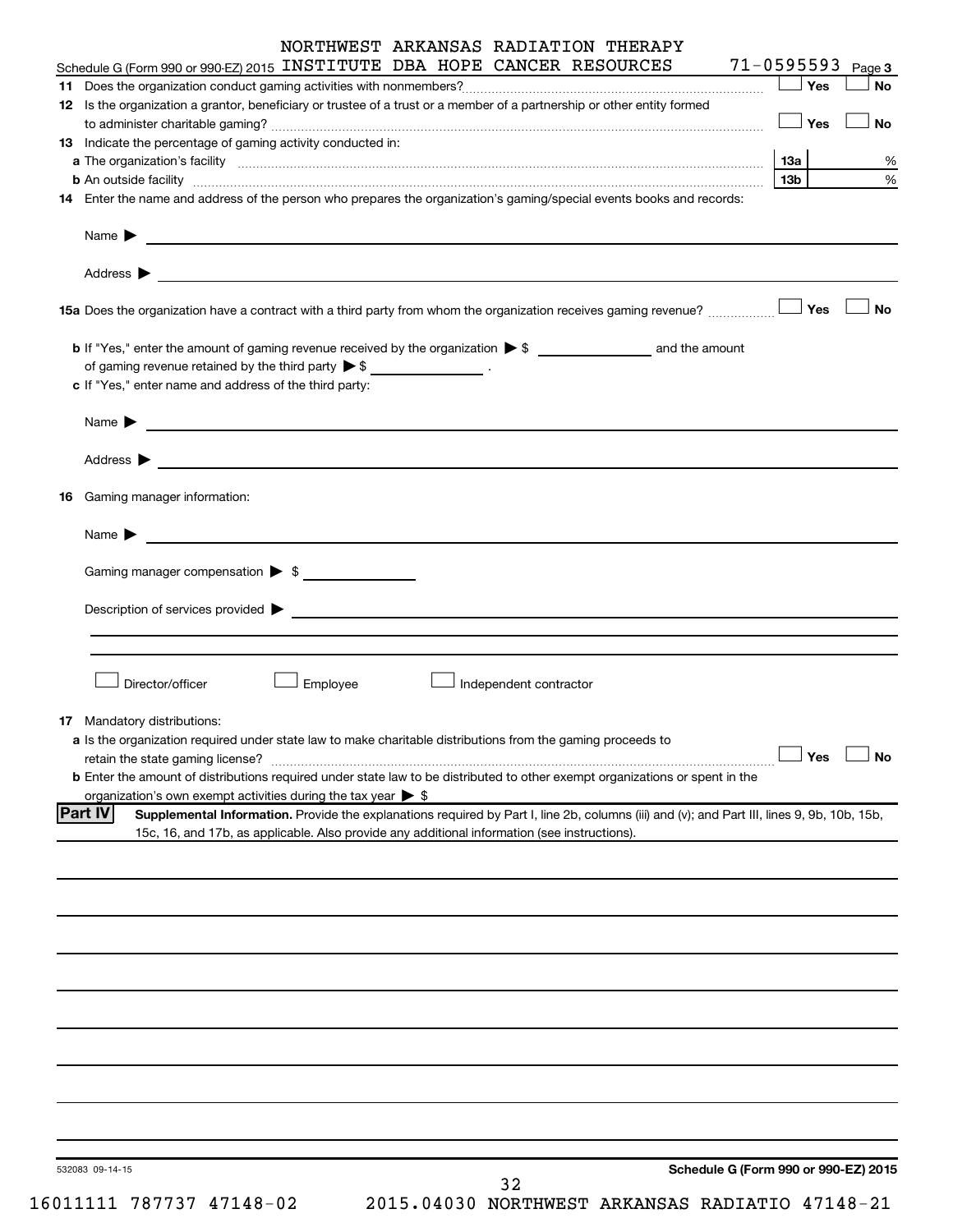|                                                                                                    |  | NORTHWEST ARKANSAS RADIATION THERAPY |                       |
|----------------------------------------------------------------------------------------------------|--|--------------------------------------|-----------------------|
|                                                                                                    |  | INSTITUTE DBA HOPE CANCER RESOURCES  | $71 - 0595593$ Page 4 |
| Schedule G (Form 990 or 990-EZ) INSTITUTE<br><b>Part IV   Supplemental Information</b> (continued) |  |                                      |                       |
|                                                                                                    |  |                                      |                       |
|                                                                                                    |  |                                      |                       |
|                                                                                                    |  |                                      |                       |
|                                                                                                    |  |                                      |                       |
|                                                                                                    |  |                                      |                       |
|                                                                                                    |  |                                      |                       |
|                                                                                                    |  |                                      |                       |
|                                                                                                    |  |                                      |                       |
|                                                                                                    |  |                                      |                       |
|                                                                                                    |  |                                      |                       |
|                                                                                                    |  |                                      |                       |
|                                                                                                    |  |                                      |                       |
|                                                                                                    |  |                                      |                       |
|                                                                                                    |  |                                      |                       |
|                                                                                                    |  |                                      |                       |
|                                                                                                    |  |                                      |                       |
|                                                                                                    |  |                                      |                       |
|                                                                                                    |  |                                      |                       |
|                                                                                                    |  |                                      |                       |
|                                                                                                    |  |                                      |                       |
|                                                                                                    |  |                                      |                       |
|                                                                                                    |  |                                      |                       |
|                                                                                                    |  |                                      |                       |
|                                                                                                    |  |                                      |                       |
|                                                                                                    |  |                                      |                       |
|                                                                                                    |  |                                      |                       |
|                                                                                                    |  |                                      |                       |
|                                                                                                    |  |                                      |                       |
|                                                                                                    |  |                                      |                       |
|                                                                                                    |  |                                      |                       |
|                                                                                                    |  |                                      |                       |
|                                                                                                    |  |                                      |                       |
|                                                                                                    |  |                                      |                       |
|                                                                                                    |  |                                      |                       |
|                                                                                                    |  |                                      |                       |
|                                                                                                    |  |                                      |                       |
|                                                                                                    |  |                                      |                       |
|                                                                                                    |  |                                      |                       |
|                                                                                                    |  |                                      |                       |
|                                                                                                    |  |                                      |                       |
|                                                                                                    |  |                                      |                       |
|                                                                                                    |  |                                      |                       |
|                                                                                                    |  |                                      |                       |
|                                                                                                    |  |                                      |                       |
|                                                                                                    |  |                                      |                       |

**Schedule G (Form 990 or 990-EZ)**

532084 04-01-15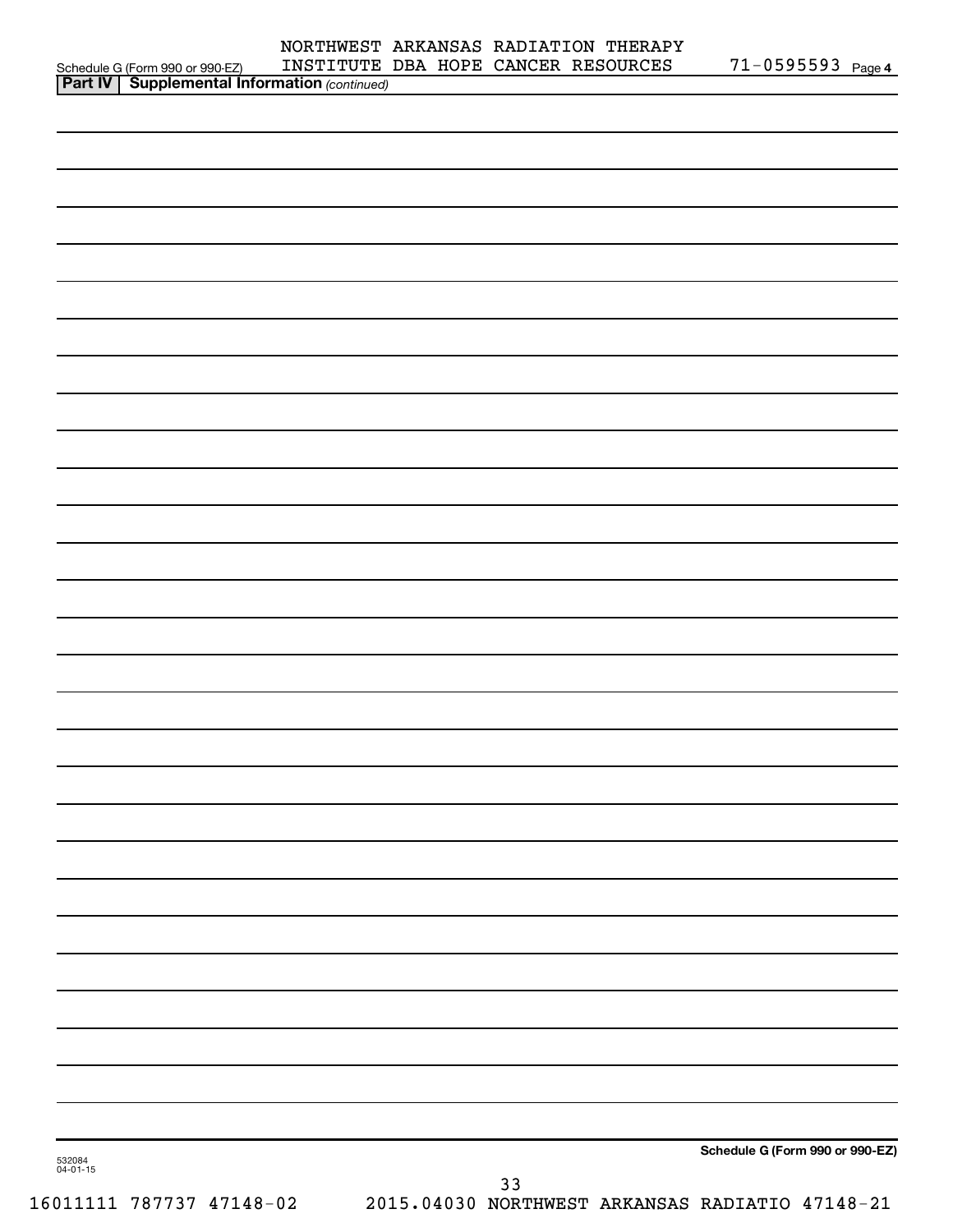|        | <b>SCHEDULE M</b>                                                                                                                                                                                                                    |  |                                                                                                                                | <b>Noncash Contributions</b> |                  |                                                                       |    |            |                                       | OMB No. 1545-0047            |            |    |
|--------|--------------------------------------------------------------------------------------------------------------------------------------------------------------------------------------------------------------------------------------|--|--------------------------------------------------------------------------------------------------------------------------------|------------------------------|------------------|-----------------------------------------------------------------------|----|------------|---------------------------------------|------------------------------|------------|----|
|        | (Form 990)                                                                                                                                                                                                                           |  |                                                                                                                                |                              |                  |                                                                       |    |            |                                       |                              | 2015       |    |
|        |                                                                                                                                                                                                                                      |  | Complete if the organizations answered "Yes" on Form 990, Part IV, lines 29 or 30.                                             |                              |                  |                                                                       |    |            |                                       |                              |            |    |
|        | Department of the Treasury<br>Internal Revenue Service                                                                                                                                                                               |  | Attach to Form 990.                                                                                                            |                              |                  |                                                                       |    |            |                                       | <b>Open To Public</b>        |            |    |
|        |                                                                                                                                                                                                                                      |  | Information about Schedule M (Form 990) and its instructions is at www.irs.gov/form990.                                        |                              |                  |                                                                       |    |            |                                       |                              | Inspection |    |
|        | Name of the organization                                                                                                                                                                                                             |  | NORTHWEST ARKANSAS RADIATION THERAPY<br>INSTITUTE DBA HOPE CANCER RESOURCES                                                    |                              |                  |                                                                       |    |            | <b>Employer identification number</b> | $71 - 0595593$               |            |    |
| Part I |                                                                                                                                                                                                                                      |  | <b>Types of Property</b>                                                                                                       |                              |                  |                                                                       |    |            |                                       |                              |            |    |
|        |                                                                                                                                                                                                                                      |  |                                                                                                                                | (a)                          | (b)              | (c)                                                                   |    |            |                                       | (d)                          |            |    |
|        |                                                                                                                                                                                                                                      |  |                                                                                                                                | Check if                     | Number of        | Noncash contribution                                                  |    |            |                                       | Method of determining        |            |    |
|        |                                                                                                                                                                                                                                      |  |                                                                                                                                | applicable                   | contributions or | amounts reported on<br>items contributed Form 990, Part VIII, line 1g |    |            | noncash contribution amounts          |                              |            |    |
| 1      |                                                                                                                                                                                                                                      |  |                                                                                                                                |                              |                  |                                                                       |    |            |                                       |                              |            |    |
| 2      |                                                                                                                                                                                                                                      |  |                                                                                                                                |                              |                  |                                                                       |    |            |                                       |                              |            |    |
| З      |                                                                                                                                                                                                                                      |  |                                                                                                                                |                              |                  |                                                                       |    |            |                                       |                              |            |    |
| 4      |                                                                                                                                                                                                                                      |  |                                                                                                                                |                              |                  |                                                                       |    |            |                                       |                              |            |    |
| 5      |                                                                                                                                                                                                                                      |  | Clothing and household goods                                                                                                   |                              |                  |                                                                       |    |            |                                       |                              |            |    |
| 6      |                                                                                                                                                                                                                                      |  |                                                                                                                                |                              |                  |                                                                       |    |            |                                       |                              |            |    |
| 7      |                                                                                                                                                                                                                                      |  |                                                                                                                                |                              |                  |                                                                       |    |            |                                       |                              |            |    |
| 8      |                                                                                                                                                                                                                                      |  |                                                                                                                                |                              |                  |                                                                       |    |            |                                       |                              |            |    |
| 9      |                                                                                                                                                                                                                                      |  |                                                                                                                                |                              |                  |                                                                       |    |            |                                       |                              |            |    |
| 10     |                                                                                                                                                                                                                                      |  | Securities - Closely held stock                                                                                                |                              |                  |                                                                       |    |            |                                       |                              |            |    |
| 11     |                                                                                                                                                                                                                                      |  | Securities - Partnership, LLC, or                                                                                              |                              |                  |                                                                       |    |            |                                       |                              |            |    |
|        | trust interests                                                                                                                                                                                                                      |  |                                                                                                                                |                              |                  |                                                                       |    |            |                                       |                              |            |    |
| 12     |                                                                                                                                                                                                                                      |  |                                                                                                                                |                              |                  |                                                                       |    |            |                                       |                              |            |    |
| 13     |                                                                                                                                                                                                                                      |  | Qualified conservation contribution -                                                                                          |                              |                  |                                                                       |    |            |                                       |                              |            |    |
|        |                                                                                                                                                                                                                                      |  |                                                                                                                                |                              |                  |                                                                       |    |            |                                       |                              |            |    |
| 14     |                                                                                                                                                                                                                                      |  | Qualified conservation contribution - Other                                                                                    |                              |                  |                                                                       |    |            |                                       |                              |            |    |
| 15     |                                                                                                                                                                                                                                      |  |                                                                                                                                |                              |                  |                                                                       |    |            |                                       |                              |            |    |
| 16     |                                                                                                                                                                                                                                      |  | Real estate - Commercial                                                                                                       |                              |                  |                                                                       |    |            |                                       |                              |            |    |
| 17     |                                                                                                                                                                                                                                      |  |                                                                                                                                |                              |                  |                                                                       |    |            |                                       |                              |            |    |
| 18     |                                                                                                                                                                                                                                      |  |                                                                                                                                |                              |                  |                                                                       |    |            |                                       |                              |            |    |
| 19     |                                                                                                                                                                                                                                      |  |                                                                                                                                |                              |                  |                                                                       |    |            |                                       |                              |            |    |
| 20     |                                                                                                                                                                                                                                      |  | Drugs and medical supplies                                                                                                     |                              |                  |                                                                       |    |            |                                       |                              |            |    |
| 21     |                                                                                                                                                                                                                                      |  |                                                                                                                                |                              |                  |                                                                       |    |            |                                       |                              |            |    |
| 22     |                                                                                                                                                                                                                                      |  |                                                                                                                                |                              |                  |                                                                       |    |            |                                       |                              |            |    |
| 23     |                                                                                                                                                                                                                                      |  |                                                                                                                                |                              |                  |                                                                       |    |            |                                       |                              |            |    |
| 24     |                                                                                                                                                                                                                                      |  |                                                                                                                                |                              |                  |                                                                       |    |            |                                       |                              |            |    |
| 25     | Other                                                                                                                                                                                                                                |  | PRIZES/AUCTIO                                                                                                                  | х                            | 158              |                                                                       |    | 45,335.FMV |                                       |                              |            |    |
| 26     | Other                                                                                                                                                                                                                                |  | <b>ADVERTISING</b>                                                                                                             | $\overline{\text{X}}$        | 10               |                                                                       |    | 23,135.FMV |                                       |                              |            |    |
| 27     | Other                                                                                                                                                                                                                                |  | FOOD & BEVERA                                                                                                                  | $\overline{\text{X}}$        | 7                |                                                                       |    | 7,006.FMV  |                                       |                              |            |    |
| 28     | Other                                                                                                                                                                                                                                |  | PRINTING                                                                                                                       | $\overline{\mathbf{x}}$      | $\overline{2}$   |                                                                       |    | 5,000.FMV  |                                       |                              |            |    |
| 29     |                                                                                                                                                                                                                                      |  | Number of Forms 8283 received by the organization during the tax year for contributions                                        |                              |                  |                                                                       |    |            |                                       |                              |            |    |
|        |                                                                                                                                                                                                                                      |  | for which the organization completed Form 8283, Part IV, Donee Acknowledgement                                                 |                              |                  |                                                                       | 29 |            |                                       |                              |            |    |
|        |                                                                                                                                                                                                                                      |  |                                                                                                                                |                              |                  |                                                                       |    |            |                                       |                              | Yes        | No |
|        |                                                                                                                                                                                                                                      |  | 30a During the year, did the organization receive by contribution any property reported in Part I, lines 1 through 28, that it |                              |                  |                                                                       |    |            |                                       |                              |            |    |
|        |                                                                                                                                                                                                                                      |  | must hold for at least three years from the date of the initial contribution, and which is not required to be used for         |                              |                  |                                                                       |    |            |                                       |                              |            | x  |
|        |                                                                                                                                                                                                                                      |  | exempt purposes for the entire holding period?<br><b>b</b> If "Yes," describe the arrangement in Part II.                      |                              |                  |                                                                       |    |            |                                       | <b>30a</b>                   |            |    |
| 31     |                                                                                                                                                                                                                                      |  |                                                                                                                                |                              |                  |                                                                       |    |            |                                       | 31                           |            | x  |
|        | Does the organization have a gift acceptance policy that requires the review of any non-standard contributions?<br>32a Does the organization hire or use third parties or related organizations to solicit, process, or sell noncash |  |                                                                                                                                |                              |                  |                                                                       |    |            |                                       |                              |            |    |
|        | contributions?                                                                                                                                                                                                                       |  |                                                                                                                                |                              |                  |                                                                       |    | <b>32a</b> |                                       | x                            |            |    |
|        |                                                                                                                                                                                                                                      |  |                                                                                                                                |                              |                  |                                                                       |    |            |                                       |                              |            |    |
| 33     | <b>b</b> If "Yes," describe in Part II.<br>If the organization did not report an amount in column (c) for a type of property for which column (a) is checked,                                                                        |  |                                                                                                                                |                              |                  |                                                                       |    |            |                                       |                              |            |    |
|        | describe in Part II.                                                                                                                                                                                                                 |  |                                                                                                                                |                              |                  |                                                                       |    |            |                                       |                              |            |    |
| LHA    |                                                                                                                                                                                                                                      |  | For Paperwork Reduction Act Notice, see the Instructions for Form 990.                                                         |                              |                  |                                                                       |    |            |                                       | Schedule M (Form 990) (2015) |            |    |
|        |                                                                                                                                                                                                                                      |  |                                                                                                                                |                              |                  |                                                                       |    |            |                                       |                              |            |    |

532141 08-21-15

16011111 787737 47148-02 2015.04030 NORTHWEST ARKANSAS RADIATIO 47148-21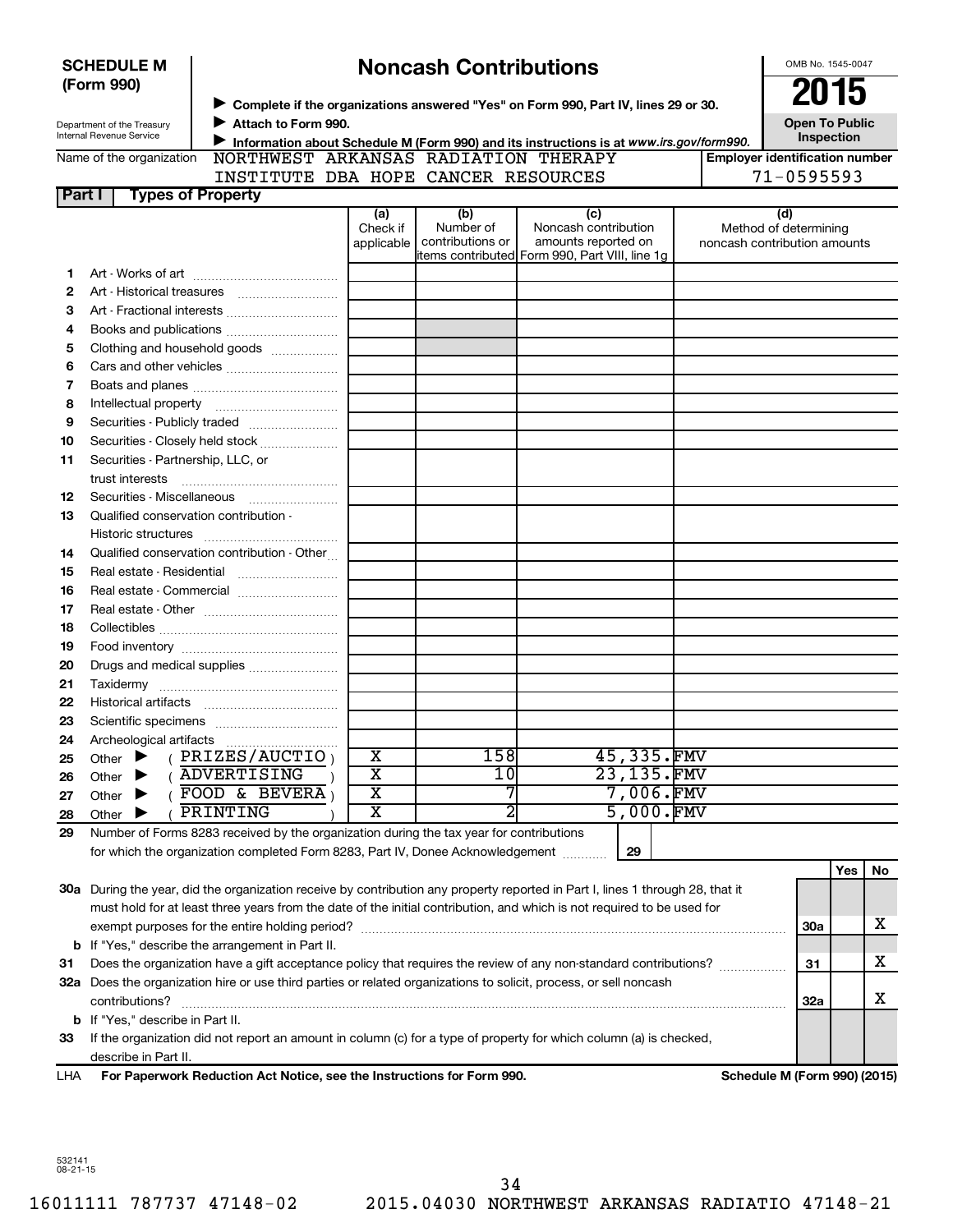#### Schedule M (Form 990) (2015) INSTITUTE DBA HOPE CANCER RESOURCES  $71-0595593$  Page NORTHWEST ARKANSAS RADIATION THERAPY

Part II | Supplemental Information. Provide the information required by Part I, lines 30b, 32b, and 33, and whether the organization is reporting in Part I, column (b), the number of contributions, the number of items received, or a combination of both. Also complete this part for any additional information.

#### PART I, OTHER TYPES OF PROPERTY:

PHOTOGRAPHY

(A) CHECK IF APPLICABLE = X

(B) NUMBER OF CONTRIBUTIONS = 2

(C) REVENUE REPORTED ON FORM 990, PART VIII \$ 365.

(D) METHOD OF DETERMINING REVENUE: FMV

**Schedule M (Form 990) (2015)**

**2**

532142 08-21-15

16011111 787737 47148-02 2015.04030 NORTHWEST ARKANSAS RADIATIO 47148-21 35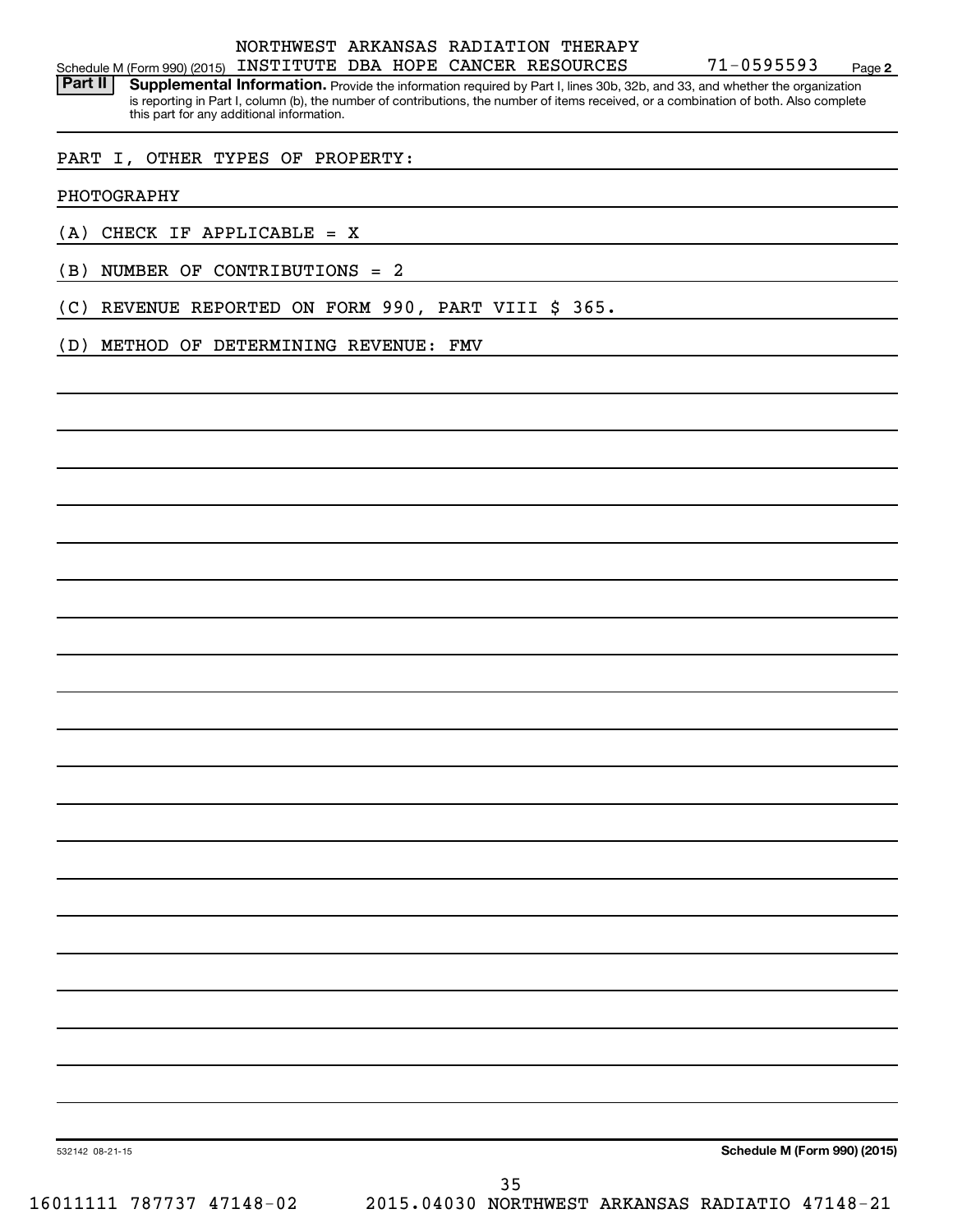**(Form 990 or 990-EZ)**

Department of the Treasury Internal Revenue Service Name of the organization

**SCHEDULE O Supplemental Information to Form 990 or 990-EZ 2015**<br>(Form 990 or 990-EZ) Complete to provide information for responses to specific questions on

**Complete to provide information for responses to specific questions on Form 990 or 990-EZ or to provide any additional information. | Attach to Form 990 or 990-EZ.**

**Information about Schedule O (Form 990 or 990-EZ) and its instructions is at WWW.irs.gov/form990.** NORTHWEST ARKANSAS RADIATION THERAPY INSTITUTE DBA HOPE CANCER RESOURCES  $171-0595593$ 



#### FORM 990, PART I, LINE 1, DESCRIPTION OF ORGANIZATION MISSION:

AND EDUCATION IN THE NORTHWEST ARKANSAS REGION TODAY AND TOMORROW.

FORM 990, PART VI, SECTION B, LINE 11:

THE RETURN WAS REVIEWED BY THE ORGANIZATION PRIOR TO BEING FILED.

FORM 990, PART VI, SECTION B, LINE 12C:

ANY APPARENT CONFLICTS WHICH ARISE ARE DISCUSSED WITH THAT PERSON AND/OR

DISCLOSED TO THE BOARD OF DIRECTORS.

FORM 990, PART VI, SECTION B, LINE 15:

THIRD PARTY WAS HIRED TO CONDUCT AN INDEPENDENT SALARY ADMINISTRATION

PROGRAM INCLUDING ALL POSITIONS.

FORM 990, PART VI, SECTION C, LINE 19:

DOCUMENTS ARE MADE AVAILABLE UPON REQUEST.

PART VIII, LINE 8C

HOPE CANCER RESOURCES' EVENTS (GENTLEMEN OF DISTINCTION AND BATTLE FOR

HOPE) GENERATED \$316,390 OF REVENUE IN TOTAL FOR THE YEAR. AS IS

REPORTED IN PART II OF SCHEDULE G, \$223,519 RESULTED FROM

"CONTRIBUTIONS" WHICH AMOUNT IS NOT INCLUDED IN CALCULATING THE RESULTS

FROM THESE EVENTS. THE NET RESULT IS THAT THE EVENTS SHOW A \$68,112

LOSS IN 2015 (AND A LOSS OF \$91,907 IN 2014, AS WELL) WHEN IN FACT, THE

EVENT ACTUALLY GENERATED NET REVENUE.

532211  $09 - 02 - 15$ LHA For Paperwork Reduction Act Notice, see the Instructions for Form 990 or 990-EZ. Schedule O (Form 990 or 990-EZ) (2015)

36

16011111 787737 47148-02 2015.04030 NORTHWEST ARKANSAS RADIATIO 47148-21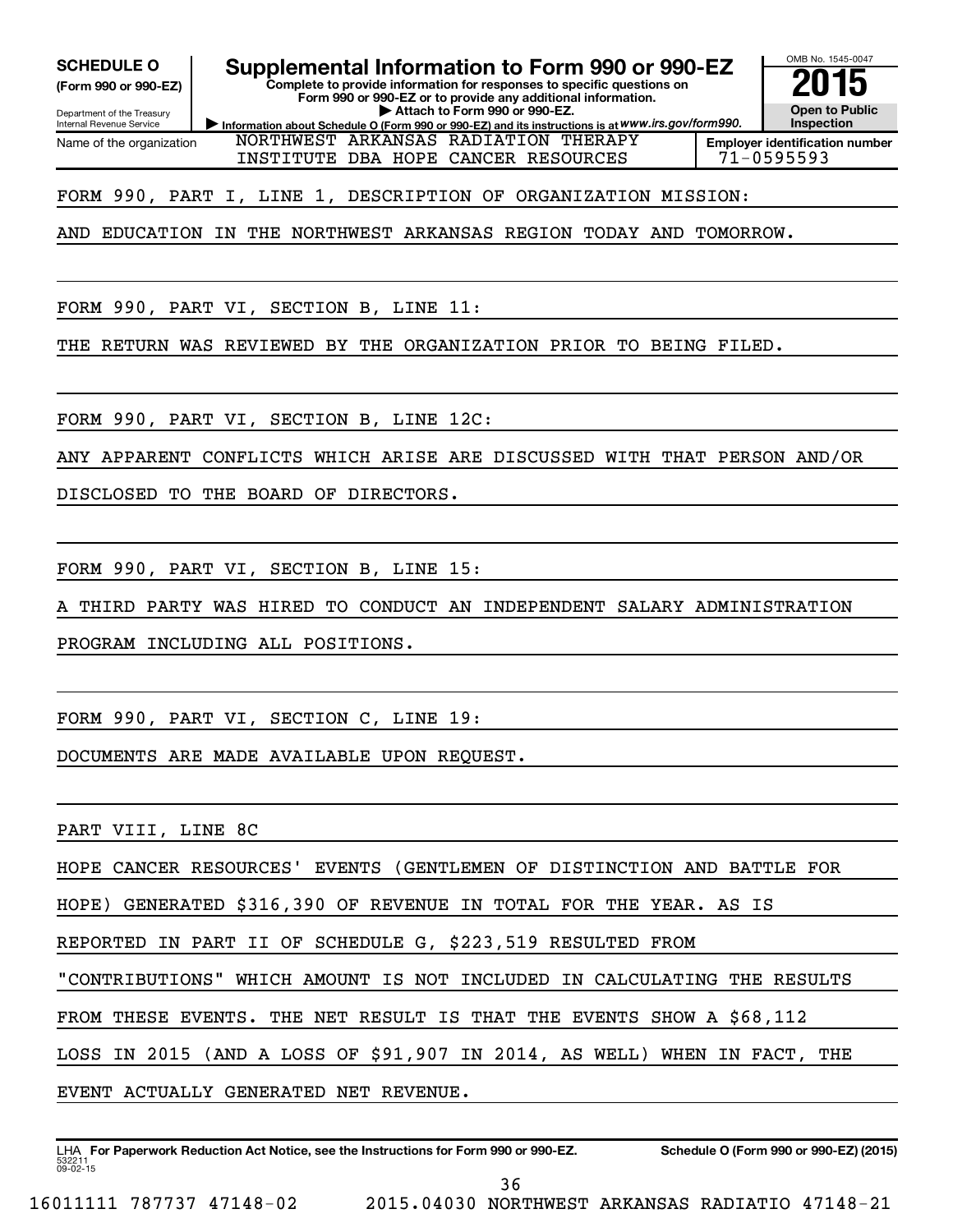| Schedule O (Form 990 or 990-EZ) (2015)                                                                  | Page 2                                              |
|---------------------------------------------------------------------------------------------------------|-----------------------------------------------------|
| NORTHWEST ARKANSAS RADIATION THERAPY<br>Name of the organization<br>INSTITUTE DBA HOPE CANCER RESOURCES | <b>Employer identification number</b><br>71-0595593 |
| FORM 990, PART IX, LINE 25                                                                              |                                                     |
| PROGRAM SERVICES MADE UP 69.3% OF HOPE CANCER RESOURCES' TOTAL EXPENSES                                 |                                                     |
| FOR 2015 WITH MANAGEMENT AND GENERAL EXPENSES ACCOUNTING FOR 19.5% AND                                  |                                                     |
| FUNDRAISING EXPENSES 11.2%. THIS IS CONSISTENT WITH 2014 RESULTS OF                                     |                                                     |
| 67.6% PROGRAM SERVICES, 21.7% MANAGEMENT AND GENERAL, AND 10.7%                                         |                                                     |
| FUNDRAISING.                                                                                            |                                                     |
|                                                                                                         |                                                     |
| FORM 990, PART X, LINE 33                                                                               |                                                     |
| AS IS REFERENCED IN SCHEDULE R, HOPE CANCER RESOURCES IS SUPPORTED BY                                   |                                                     |
| HOPE CANCER RESOURCES FOUNDATION. THE MISSION OF THE FOUNDATION IS TO                                   |                                                     |
| PROVIDE FINANCIAL SUPPORT FOR THE PROGRAMS AND SERVICES OF HOPE CANCER                                  |                                                     |
| RESOURCES. HOPE CANCER RESOURCES FOUNDATION HAD NET ASSETS OF                                           |                                                     |

\$23,481,157 AS OF DECEMBER 31, 2015.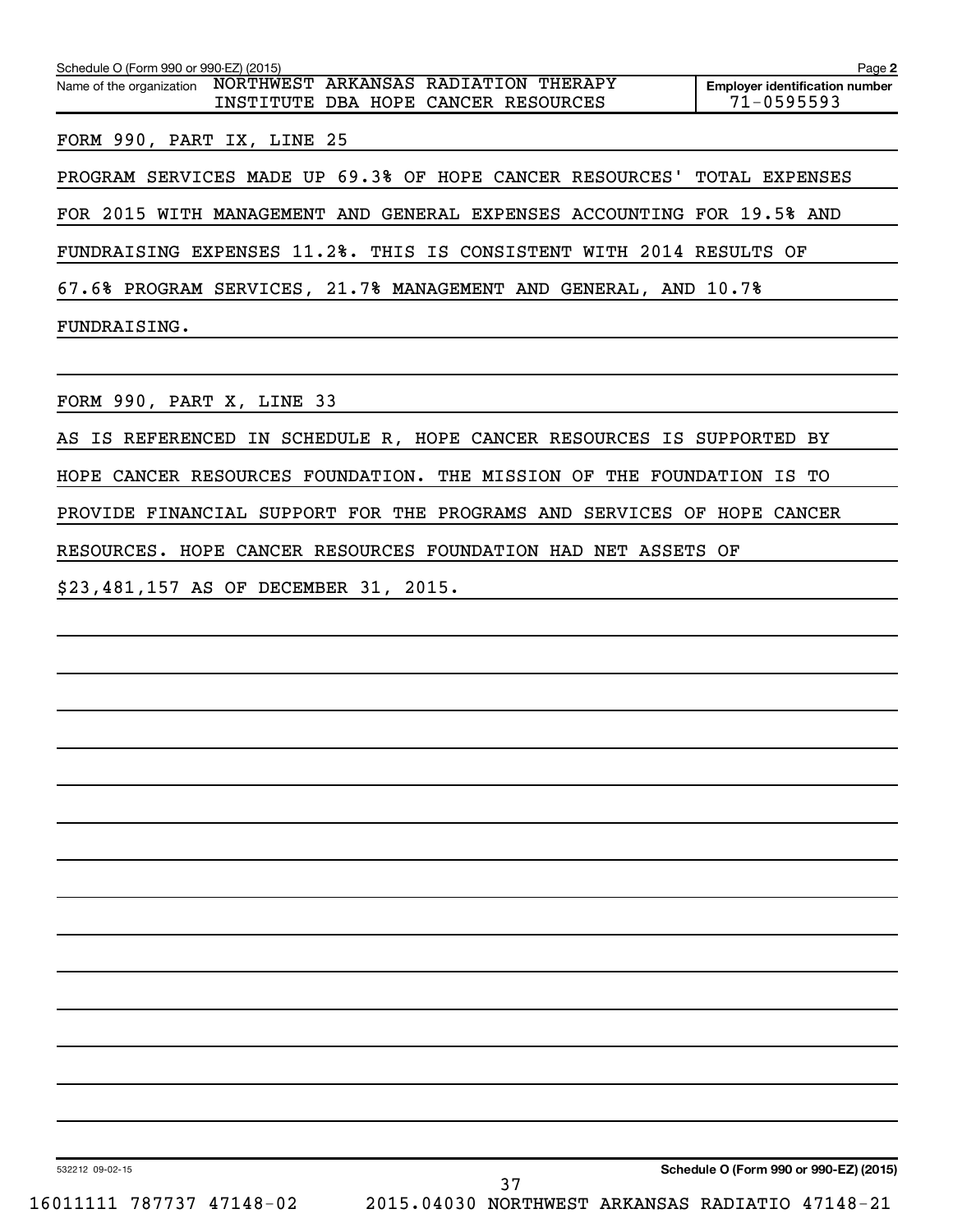| <b>SCHEDULE R</b><br>(Form 990)                                        |                                                                                                                                                                                                                  | <b>Related Organizations and Unrelated Partnerships</b><br>> Complete if the organization answered "Yes" on Form 990, Part IV, line 33, 34, 35b, 36, or 37. | OMB No. 1545-0047<br>2015                           |                               |                                                          |                                     |                                                         |                                                             |
|------------------------------------------------------------------------|------------------------------------------------------------------------------------------------------------------------------------------------------------------------------------------------------------------|-------------------------------------------------------------------------------------------------------------------------------------------------------------|-----------------------------------------------------|-------------------------------|----------------------------------------------------------|-------------------------------------|---------------------------------------------------------|-------------------------------------------------------------|
| Department of the Treasury<br>Internal Revenue Service                 |                                                                                                                                                                                                                  | Information about Schedule R (Form 990) and its instructions is at www.irs.gov/form990.                                                                     | Attach to Form 990.                                 |                               |                                                          |                                     | <b>Open to Public</b><br>Inspection                     |                                                             |
| Name of the organization                                               |                                                                                                                                                                                                                  | NORTHWEST ARKANSAS RADIATION THERAPY<br>INSTITUTE DBA HOPE CANCER RESOURCES                                                                                 |                                                     |                               |                                                          |                                     | <b>Employer identification number</b><br>$71 - 0595593$ |                                                             |
| Part I                                                                 | Identification of Disregarded Entities Complete if the organization answered "Yes" on Form 990, Part IV, line 33.                                                                                                |                                                                                                                                                             |                                                     |                               |                                                          |                                     |                                                         |                                                             |
| (a)<br>Name, address, and EIN (if applicable)<br>of disregarded entity |                                                                                                                                                                                                                  | (b)<br>Primary activity                                                                                                                                     | (c)<br>Legal domicile (state or<br>foreign country) | (d)<br>Total income           | (e)<br>End-of-year assets                                |                                     | (f)<br>Direct controlling<br>entity                     |                                                             |
|                                                                        |                                                                                                                                                                                                                  |                                                                                                                                                             |                                                     |                               |                                                          |                                     |                                                         |                                                             |
| Part II                                                                | Identification of Related Tax-Exempt Organizations Complete if the organization answered "Yes" on Form 990, Part IV, line 34 because it had one or more related tax-exempt<br>organizations during the tax year. |                                                                                                                                                             |                                                     |                               |                                                          |                                     |                                                         |                                                             |
|                                                                        | (a)<br>Name, address, and EIN<br>of related organization                                                                                                                                                         | (b)<br>Primary activity                                                                                                                                     | (c)<br>Legal domicile (state or<br>foreign country) | (d)<br>Exempt Code<br>section | (e)<br>Public charity<br>status (if section<br>501(c)(3) | (f)<br>Direct controlling<br>entity | <b>Yes</b>                                              | $(g)$<br>Section 512(b)(13)<br>controlled<br>entity?<br>No. |
| AR 72762                                                               | HOPE CANCER RESOURCES FOUNDATION -<br>31-1637431, 5835 W SUNSET AVE, SPRINGDALE,                                                                                                                                 | SUPPORT NWA RADIATION<br>THERAPY INSTITUTE DBA HOPE<br>CANCER RESOURCES                                                                                     | ARKANSAS                                            |                               | 11 - TYPE 1                                              |                                     |                                                         | х                                                           |
|                                                                        |                                                                                                                                                                                                                  |                                                                                                                                                             |                                                     |                               |                                                          |                                     |                                                         |                                                             |
|                                                                        |                                                                                                                                                                                                                  |                                                                                                                                                             |                                                     |                               |                                                          |                                     |                                                         |                                                             |
|                                                                        |                                                                                                                                                                                                                  |                                                                                                                                                             |                                                     |                               |                                                          |                                     |                                                         |                                                             |

**For Paperwork Reduction Act Notice, see the Instructions for Form 990. Schedule R (Form 990) 2015**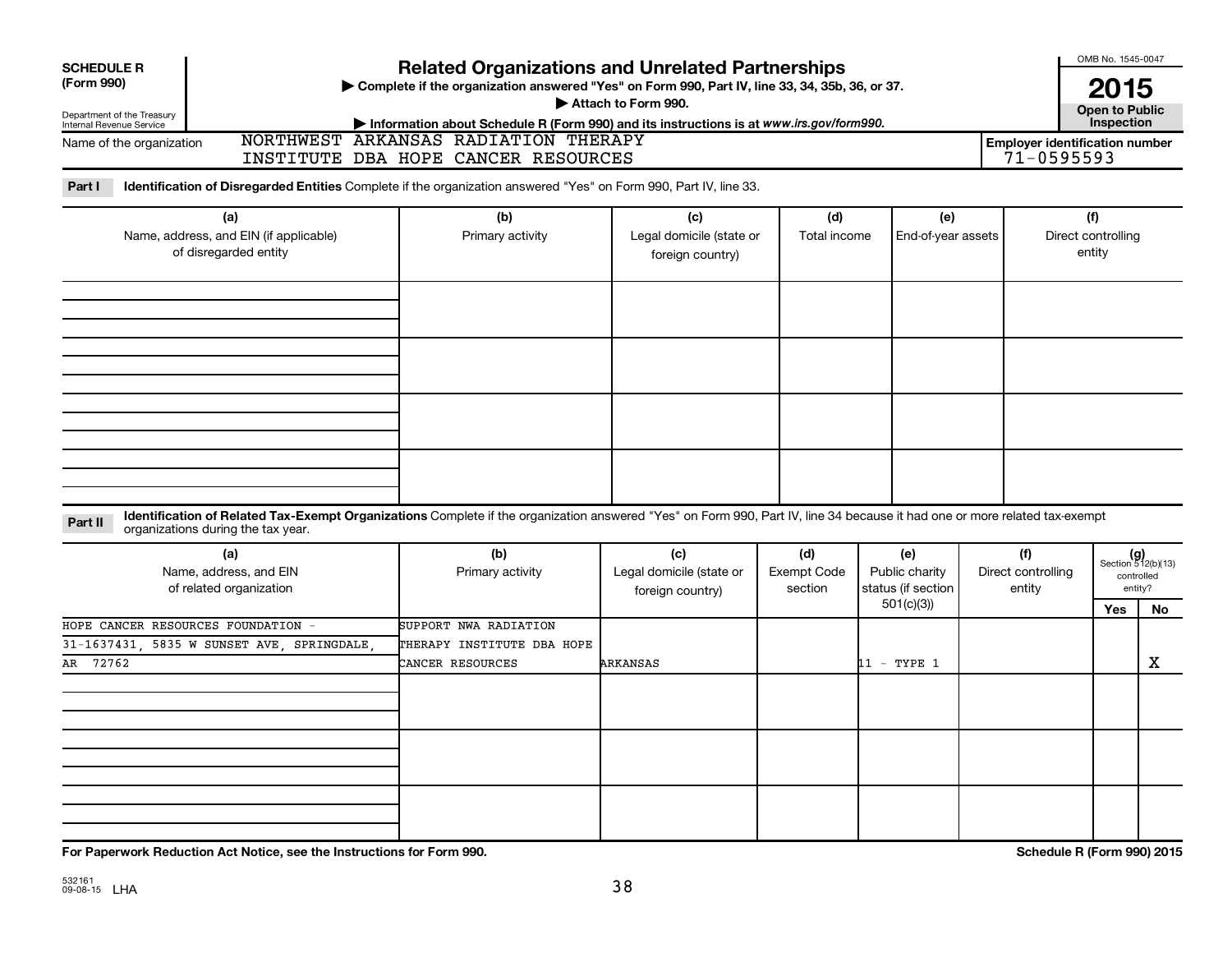#### Schedule R (Form 990) 2015 INSTITUTE DBA HOPE CANCER RESOURCES 71-0595593 Page

**2**

Part III Identification of Related Organizations Taxable as a Partnership Complete if the organization answered "Yes" on Form 990, Part IV, line 34 because it had one or more related<br>Read to the organizations tracted as a organizations treated as a partnership during the tax year.

| (a)                                                                                                                                                                                                                            | (b)              | (c)                                                   | (d)                          | (e)                                                                                           | (f)                      | (g)                               | (h)                     |                        | (i)                                                                            | (j) | (k)                                                     |
|--------------------------------------------------------------------------------------------------------------------------------------------------------------------------------------------------------------------------------|------------------|-------------------------------------------------------|------------------------------|-----------------------------------------------------------------------------------------------|--------------------------|-----------------------------------|-------------------------|------------------------|--------------------------------------------------------------------------------|-----|---------------------------------------------------------|
| Name, address, and EIN<br>of related organization                                                                                                                                                                              | Primary activity | Legal<br>domicile<br>(state or<br>foreign<br>country) | Direct controlling<br>entity | Predominant income<br>(related, unrelated,<br>excluded from tax under<br>sections $512-514$ ) | Share of total<br>income | Share of<br>end-of-year<br>assets | allocations?<br>Yes $ $ | Disproportionate<br>No | Code V-UBI<br>amount in box<br>20 of Schedule<br>K 1 (Form 1065) <b>Yes No</b> |     | General or Percentage<br>managing ownership<br>partner? |
|                                                                                                                                                                                                                                |                  |                                                       |                              |                                                                                               |                          |                                   |                         |                        |                                                                                |     |                                                         |
|                                                                                                                                                                                                                                |                  |                                                       |                              |                                                                                               |                          |                                   |                         |                        |                                                                                |     |                                                         |
|                                                                                                                                                                                                                                |                  |                                                       |                              |                                                                                               |                          |                                   |                         |                        |                                                                                |     |                                                         |
| Libratification of Delated Quantications Terrebly as a Quanticular Turnh Quanticate (Cities considering provided Wealth an Equan 000, Dell W. Hand 6.4 hours on the data an account of the data of the field and account of th |                  |                                                       |                              |                                                                                               |                          |                                   |                         |                        |                                                                                |     |                                                         |

Part IV Identification of Related Organizations Taxable as a Corporation or Trust Complete if the organization answered "Yes" on Form 990, Part IV, line 34 because it had one or more related<br>Comparison tracted as a comprat organizations treated as a corporation or trust during the tax year.

| (a)<br>Name, address, and EIN<br>of related organization | (b)<br>Primary activity | (c)<br>Legal domicile<br>(state or<br>foreign | (d)<br>Direct controlling<br>entity | (e)<br>Type of entity<br>(C corp, S corp,<br>or trust) | (f)<br>Share of total<br>income | (g)<br>Share of<br>end-of-year<br>assets | (h)<br>Percentage<br>  ownership | $\begin{array}{c} \textbf{(i)}\\ \text{Section}\\ 512 \text{(b)} \text{(13)}\\ \text{controlled}\end{array}$<br>entity? |
|----------------------------------------------------------|-------------------------|-----------------------------------------------|-------------------------------------|--------------------------------------------------------|---------------------------------|------------------------------------------|----------------------------------|-------------------------------------------------------------------------------------------------------------------------|
|                                                          |                         | country)                                      |                                     |                                                        |                                 |                                          |                                  | Yes   No                                                                                                                |
|                                                          |                         |                                               |                                     |                                                        |                                 |                                          |                                  |                                                                                                                         |
|                                                          |                         |                                               |                                     |                                                        |                                 |                                          |                                  |                                                                                                                         |
|                                                          |                         |                                               |                                     |                                                        |                                 |                                          |                                  |                                                                                                                         |
|                                                          |                         |                                               |                                     |                                                        |                                 |                                          |                                  |                                                                                                                         |
|                                                          |                         |                                               |                                     |                                                        |                                 |                                          |                                  |                                                                                                                         |
|                                                          |                         |                                               |                                     |                                                        |                                 |                                          |                                  |                                                                                                                         |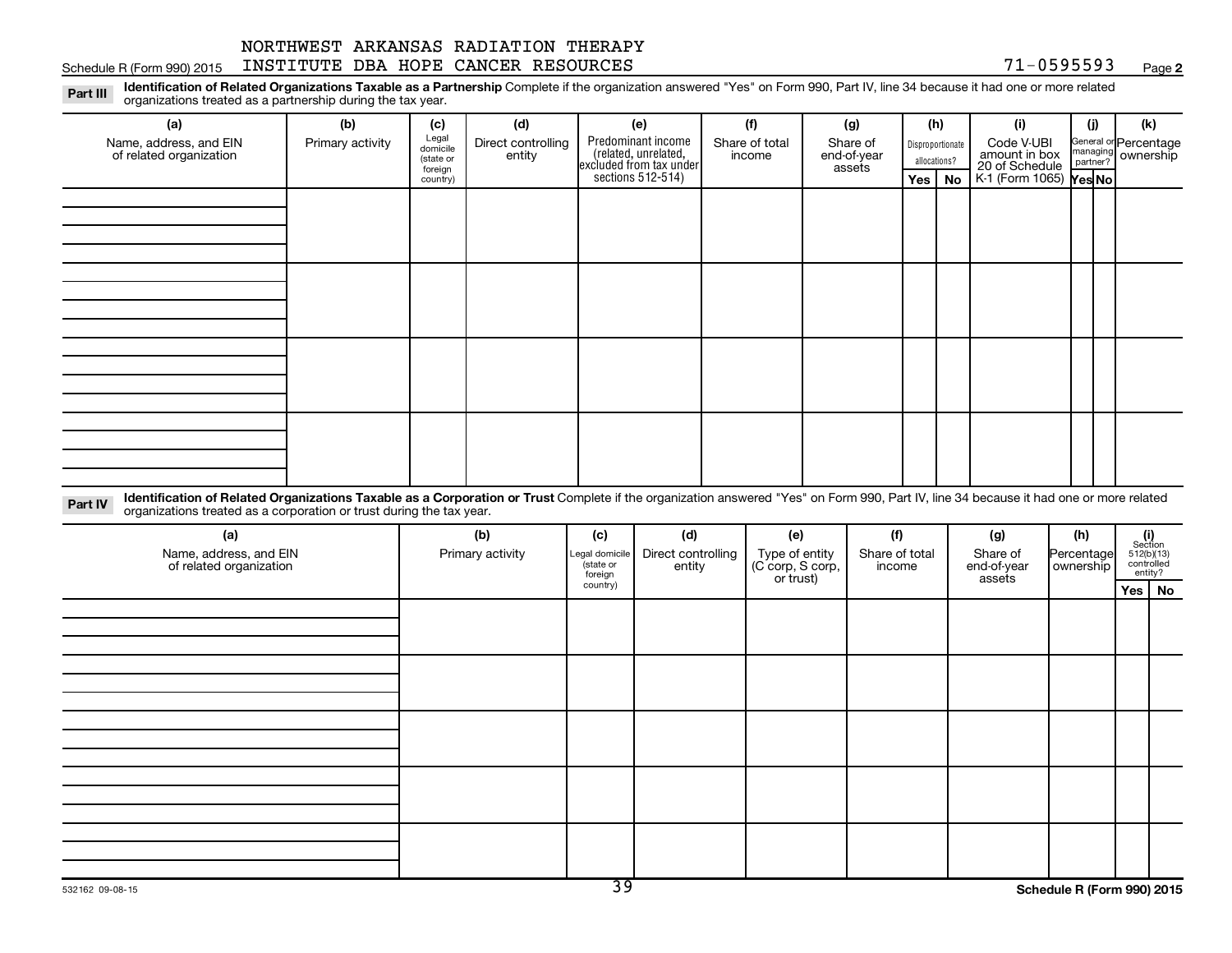Schedule R (Form 990) 2015 INSTITUTE DBA HOPE CANCER RESOURCES 71-0595593 Page

Part V Transactions With Related Organizations Complete if the organization answered "Yes" on Form 990, Part IV, line 34, 35b, or 36.

| Note. Complete line 1 if any entity is listed in Parts II, III, or IV of this schedule.                                                                                                                                        |                 | Yes   No                |                         |
|--------------------------------------------------------------------------------------------------------------------------------------------------------------------------------------------------------------------------------|-----------------|-------------------------|-------------------------|
| During the tax year, did the organization engage in any of the following transactions with one or more related organizations listed in Parts II-IV?                                                                            |                 |                         |                         |
|                                                                                                                                                                                                                                | 1a              |                         | X                       |
|                                                                                                                                                                                                                                | 1 <sub>b</sub>  |                         | $\overline{\texttt{x}}$ |
|                                                                                                                                                                                                                                | 1 <sub>c</sub>  | х                       |                         |
|                                                                                                                                                                                                                                | 1 <sub>d</sub>  |                         | $\overline{\textbf{x}}$ |
|                                                                                                                                                                                                                                | 1e              |                         | x                       |
|                                                                                                                                                                                                                                |                 |                         |                         |
| Dividends from related organization(s) manufacture contraction and contract the contract of the contract of the contract of the contract of the contract of the contract of the contract of the contract of the contract of th | 1f              |                         | х                       |
| g Sale of assets to related organization(s) www.assettion.com/www.assettion.com/www.assettion.com/www.assettion.com/www.assettion.com/www.assettion.com/www.assettion.com/www.assettion.com/www.assettion.com/www.assettion.co | 1g              |                         | $\overline{\mathbf{x}}$ |
|                                                                                                                                                                                                                                | 1h              |                         | $\overline{\textbf{x}}$ |
|                                                                                                                                                                                                                                | 1i              |                         | $\overline{\textbf{x}}$ |
|                                                                                                                                                                                                                                | 1j.             |                         | X                       |
|                                                                                                                                                                                                                                |                 |                         |                         |
|                                                                                                                                                                                                                                | 1k              | х                       |                         |
|                                                                                                                                                                                                                                | 11              | $\overline{\texttt{x}}$ |                         |
|                                                                                                                                                                                                                                | 1 <sub>m</sub>  |                         | $\mathbf{x}$            |
|                                                                                                                                                                                                                                | 1n              | X                       |                         |
| <b>o</b> Sharing of paid employees with related organization(s)                                                                                                                                                                | 10 <sub>o</sub> | х                       |                         |
|                                                                                                                                                                                                                                |                 |                         |                         |
|                                                                                                                                                                                                                                | 1p              |                         | х                       |
|                                                                                                                                                                                                                                | 1q              |                         | $\overline{\texttt{x}}$ |
|                                                                                                                                                                                                                                |                 |                         |                         |
|                                                                                                                                                                                                                                | 1r              |                         | х                       |
|                                                                                                                                                                                                                                | 1s              |                         | $\mathbf x$             |
| 2 If the answer to any of the above is "Yes," see the instructions for information on who must complete this line, including covered relationships and transaction thresholds.                                                 |                 |                         |                         |

| (a)<br>Name of related organization  | (b)<br>Transaction<br>type (a-s) | (c)<br>Amount involved | (d)<br>Method of determining amount involved |
|--------------------------------------|----------------------------------|------------------------|----------------------------------------------|
| (1) HOPE CANCER RESOURCES FOUNDATION | C                                | $1,686,674.$ CASH      |                                              |
| (2) HOPE CANCER RESOURCES FOUNDATION | к                                | 224,400.CASH           |                                              |
| (3) HOPE CANCER RESOURCES FOUNDATION | O                                | 146,507. CASH          |                                              |
| (4) HOPE CANCER RESOURCES FOUNDATION |                                  | 103,000.CASH           |                                              |
| (5)                                  |                                  |                        |                                              |
| (6)                                  |                                  |                        |                                              |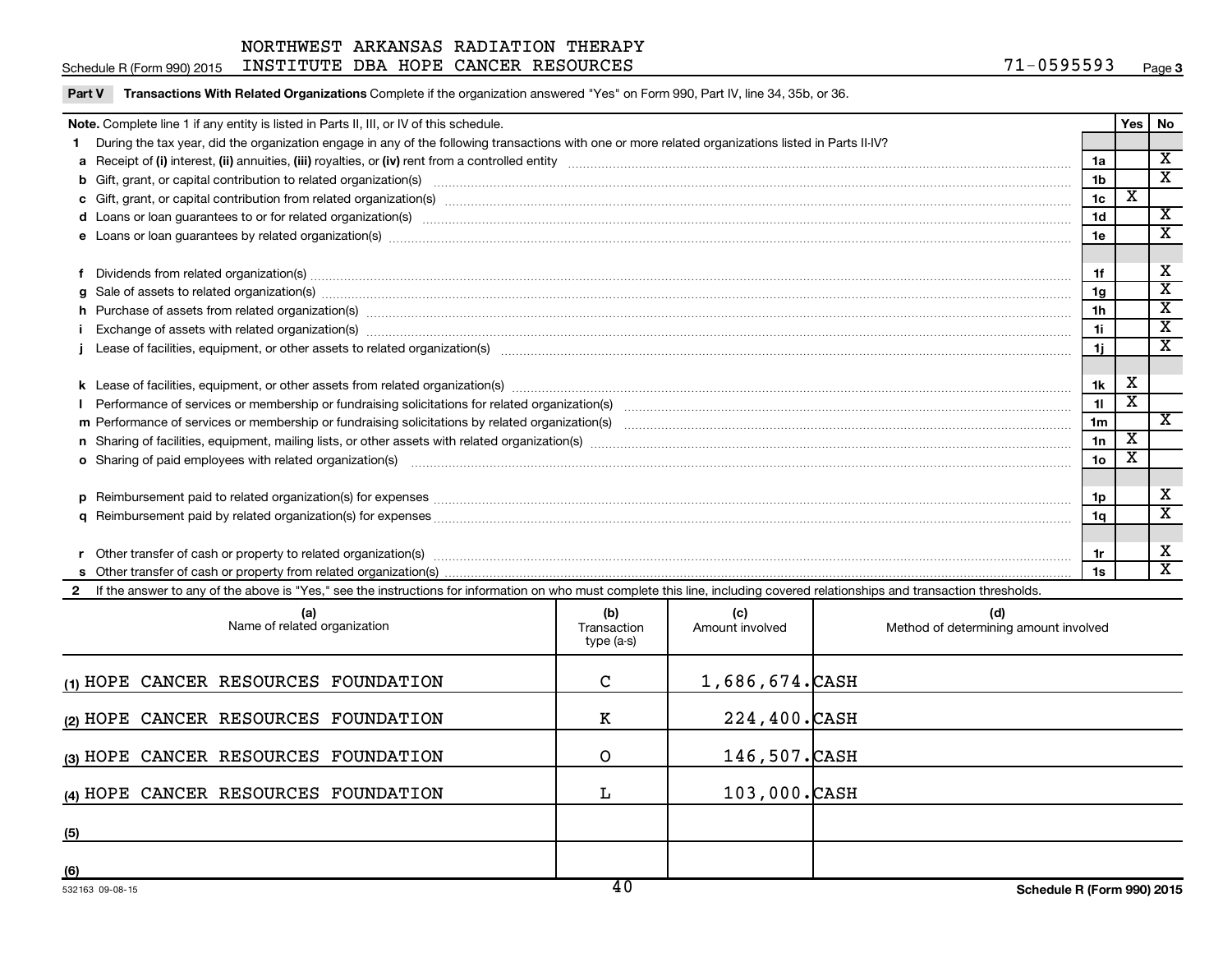#### Schedule R (Form 990) 2015 INSTITUTE DBA HOPE CANCER RESOURCES 71-0595593 Page NORTHWEST ARKANSAS RADIATION THERAPY

#### Part VI Unrelated Organizations Taxable as a Partnership Complete if the organization answered "Yes" on Form 990, Part IV, line 37.

Provide the following information for each entity taxed as a partnership through which the organization conducted more than five percent of its activities (measured by total assets or gross revenue) that was not a related organization. See instructions regarding exclusion for certain investment partnerships.

| that was not a related erganization. Occ included for regarding excludion for cortain investment partnerships.<br>(a) | (b)              | (c)               | (d)                                                                                        |                                                          | (f)      | (g)         |              | (h)                   | (i)                                                                                                                                                                                                                                                       | (j)    | (k) |
|-----------------------------------------------------------------------------------------------------------------------|------------------|-------------------|--------------------------------------------------------------------------------------------|----------------------------------------------------------|----------|-------------|--------------|-----------------------|-----------------------------------------------------------------------------------------------------------------------------------------------------------------------------------------------------------------------------------------------------------|--------|-----|
| Name, address, and EIN                                                                                                | Primary activity | Legal domicile    | Predominant income<br>(related, unrelated,<br>excluded from tax under<br>sections 512-514) | (e)<br>Are all<br>partners sec.<br>$501(c)(3)$<br>orgs.? | Share of | Share of    |              | Dispropor-<br>tionate | Code V-UBI<br>amount in box 20 managing<br>2 of Schedule K-1<br>Form 1065)<br>The No Managing<br>The No Managing<br>The No Managing<br>The No Managing<br>The No Managing<br>The No Managing<br>The No Managing<br>The No Managing<br>The No Managing<br> |        |     |
| of entity                                                                                                             |                  | (state or foreign |                                                                                            |                                                          | total    | end-of-year | allocations? |                       |                                                                                                                                                                                                                                                           |        |     |
|                                                                                                                       |                  | country)          |                                                                                            | Yes No                                                   | income   | assets      | Yes No       |                       |                                                                                                                                                                                                                                                           | Yes NO |     |
|                                                                                                                       |                  |                   |                                                                                            |                                                          |          |             |              |                       |                                                                                                                                                                                                                                                           |        |     |
|                                                                                                                       |                  |                   |                                                                                            |                                                          |          |             |              |                       |                                                                                                                                                                                                                                                           |        |     |
|                                                                                                                       |                  |                   |                                                                                            |                                                          |          |             |              |                       |                                                                                                                                                                                                                                                           |        |     |
|                                                                                                                       |                  |                   |                                                                                            |                                                          |          |             |              |                       |                                                                                                                                                                                                                                                           |        |     |
|                                                                                                                       |                  |                   |                                                                                            |                                                          |          |             |              |                       |                                                                                                                                                                                                                                                           |        |     |
|                                                                                                                       |                  |                   |                                                                                            |                                                          |          |             |              |                       |                                                                                                                                                                                                                                                           |        |     |
|                                                                                                                       |                  |                   |                                                                                            |                                                          |          |             |              |                       |                                                                                                                                                                                                                                                           |        |     |
|                                                                                                                       |                  |                   |                                                                                            |                                                          |          |             |              |                       |                                                                                                                                                                                                                                                           |        |     |
|                                                                                                                       |                  |                   |                                                                                            |                                                          |          |             |              |                       |                                                                                                                                                                                                                                                           |        |     |
|                                                                                                                       |                  |                   |                                                                                            |                                                          |          |             |              |                       |                                                                                                                                                                                                                                                           |        |     |
|                                                                                                                       |                  |                   |                                                                                            |                                                          |          |             |              |                       |                                                                                                                                                                                                                                                           |        |     |
|                                                                                                                       |                  |                   |                                                                                            |                                                          |          |             |              |                       |                                                                                                                                                                                                                                                           |        |     |
|                                                                                                                       |                  |                   |                                                                                            |                                                          |          |             |              |                       |                                                                                                                                                                                                                                                           |        |     |
|                                                                                                                       |                  |                   |                                                                                            |                                                          |          |             |              |                       |                                                                                                                                                                                                                                                           |        |     |
|                                                                                                                       |                  |                   |                                                                                            |                                                          |          |             |              |                       |                                                                                                                                                                                                                                                           |        |     |
|                                                                                                                       |                  |                   |                                                                                            |                                                          |          |             |              |                       |                                                                                                                                                                                                                                                           |        |     |
|                                                                                                                       |                  |                   |                                                                                            |                                                          |          |             |              |                       |                                                                                                                                                                                                                                                           |        |     |
|                                                                                                                       |                  |                   |                                                                                            |                                                          |          |             |              |                       |                                                                                                                                                                                                                                                           |        |     |
|                                                                                                                       |                  |                   |                                                                                            |                                                          |          |             |              |                       |                                                                                                                                                                                                                                                           |        |     |
|                                                                                                                       |                  |                   |                                                                                            |                                                          |          |             |              |                       |                                                                                                                                                                                                                                                           |        |     |
|                                                                                                                       |                  |                   |                                                                                            |                                                          |          |             |              |                       |                                                                                                                                                                                                                                                           |        |     |
|                                                                                                                       |                  |                   |                                                                                            |                                                          |          |             |              |                       |                                                                                                                                                                                                                                                           |        |     |
|                                                                                                                       |                  |                   |                                                                                            |                                                          |          |             |              |                       |                                                                                                                                                                                                                                                           |        |     |
|                                                                                                                       |                  |                   |                                                                                            |                                                          |          |             |              |                       |                                                                                                                                                                                                                                                           |        |     |
|                                                                                                                       |                  |                   |                                                                                            |                                                          |          |             |              |                       |                                                                                                                                                                                                                                                           |        |     |
|                                                                                                                       |                  |                   |                                                                                            |                                                          |          |             |              |                       |                                                                                                                                                                                                                                                           |        |     |
|                                                                                                                       |                  |                   |                                                                                            |                                                          |          |             |              |                       |                                                                                                                                                                                                                                                           |        |     |
|                                                                                                                       |                  |                   |                                                                                            |                                                          |          |             |              |                       |                                                                                                                                                                                                                                                           |        |     |
|                                                                                                                       |                  |                   |                                                                                            |                                                          |          |             |              |                       |                                                                                                                                                                                                                                                           |        |     |
|                                                                                                                       |                  |                   |                                                                                            |                                                          |          |             |              |                       |                                                                                                                                                                                                                                                           |        |     |

**Schedule R (Form 990) 2015**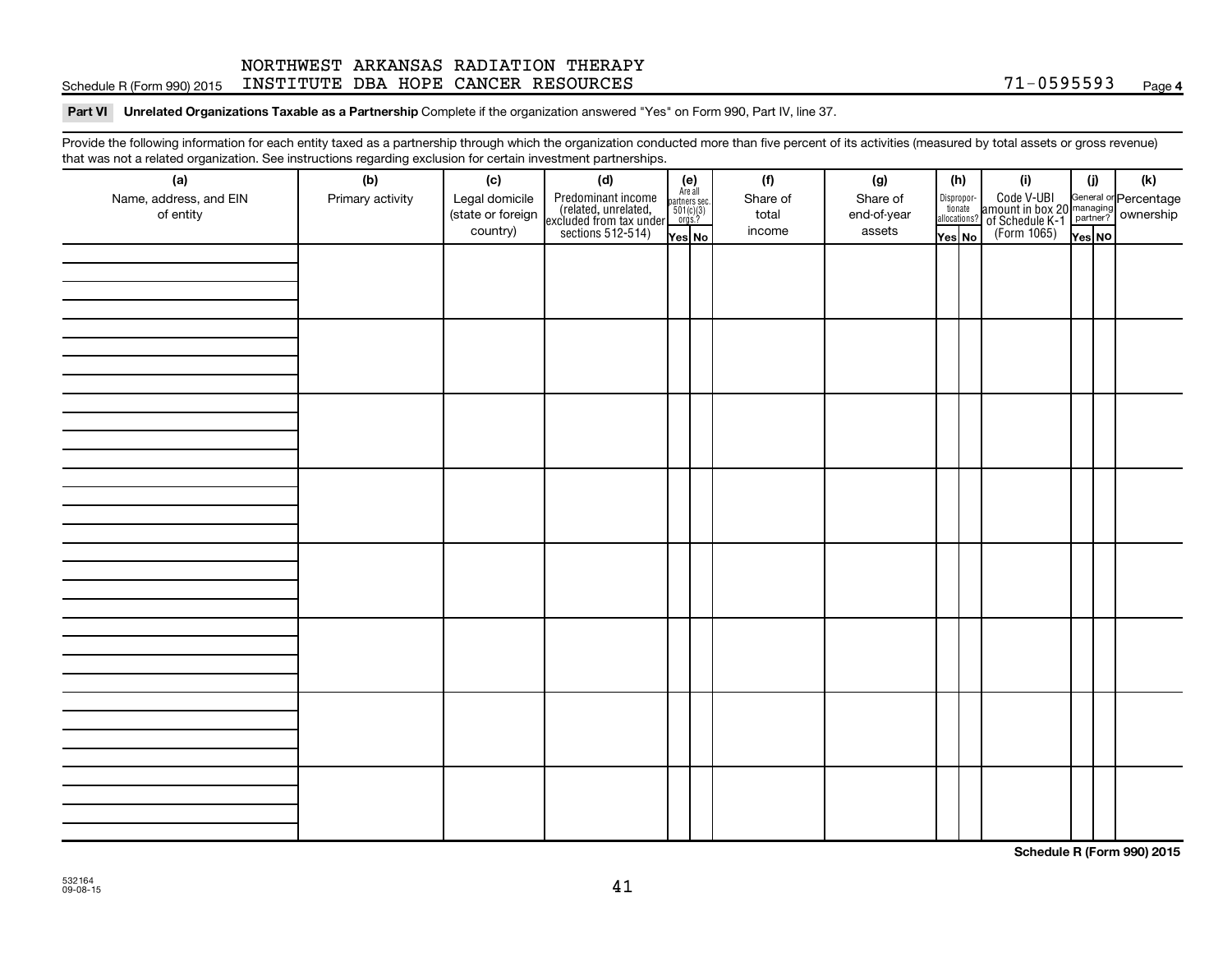# **Part VII Schedule R (Form 990) 2015 INST**<br>**Part VII Supplemental Information**

Provide additional information for responses to questions on Schedule R (see instructions).

532165 09-08-15